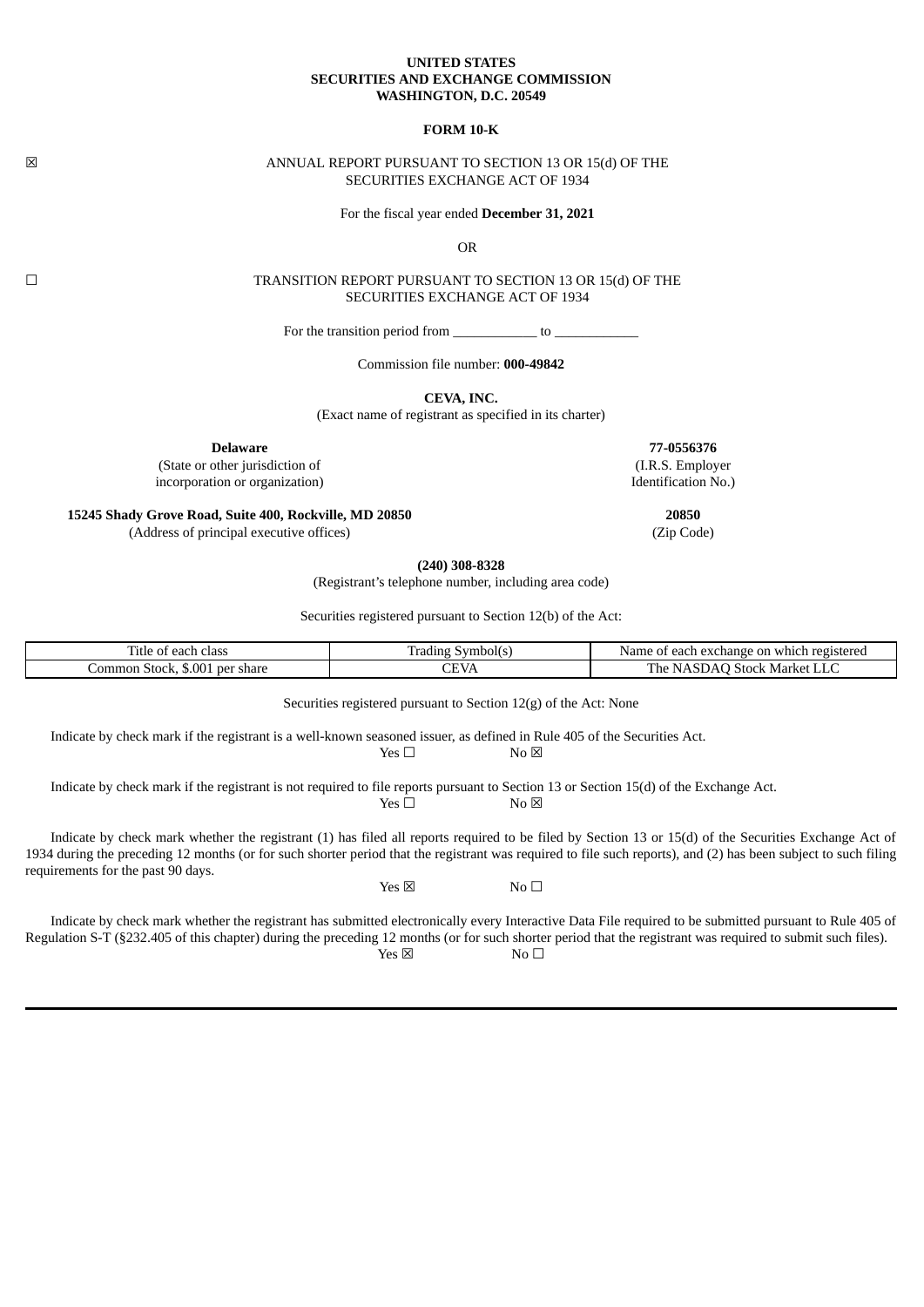Indicate by check mark whether the registrant is a large accelerated filer, an accelerated filer, a non-accelerated filer, a smaller reporting company, or an emerging growth company. See definitions of "large accelerated filer," "accelerated filer," "smaller reporting company", and "emerging growth company" in Rule 12b-2 of the Exchange Act.

Large accelerated filer  $\boxtimes$  Accelerated filer  $\Box$ Non-accelerated filer □ Smaller reporting company □ Emerging growth company  $\Box$ 

If an emerging growth company, indicate by check mark if the registrant has elected not to use the extended transition period for complying with any new or revised financial accounting standards provided pursuant to Section 13(a) of the Exchange Act.  $\Box$ 

Indicate by check mark whether the registrant has filed a report on and attestation to its management's assessment of the effectiveness of its internal control over financial reporting under Section 404(b) of the Sarbanes-Oxley Act (15 U.S.C. 7262(b)) by the registered public accounting firm that prepared or issued its audit report.  $\boxtimes$ 

Indicate by check mark whether the registrant is a shell company (as defined in Rule 12b-2 of the Exchange Act). Yes  $□$  No  $□$ 

As of June 30, 2021, the aggregate market value of the registrant's common stock held by non-affiliates of the registrant was \$787,381,106 based on the closing sale price as reported on the National Association of Securities Dealers Automated Quotation System National Market System on June 30, 2021. Shares of common stock held by each officer, director, and holder of 5% or more of the outstanding common stock of the Registrant have been excluded from this calculation in that such persons may be deemed to be affiliates. This determination of affiliate status is not necessarily a conclusive determination for other purposes.

Indicate the number of shares outstanding of each of the issuer's classes of common stock, as of the latest practicable date.

Common Stock, \$0.001 par value per share 23,204,024 shares

Class Outstanding at February 23, 2022

**DOCUMENTS INCORPORATED BY REFERENCE**

Portions of the registrant's definitive Proxy Statement for its Annual Meeting of Stockholders to be held on June 2, 2022 (the "2022 Proxy Statement") are incorporated by reference into Item 5 of Part II and Items 10, 11, 12, 13, and 14 of Part III.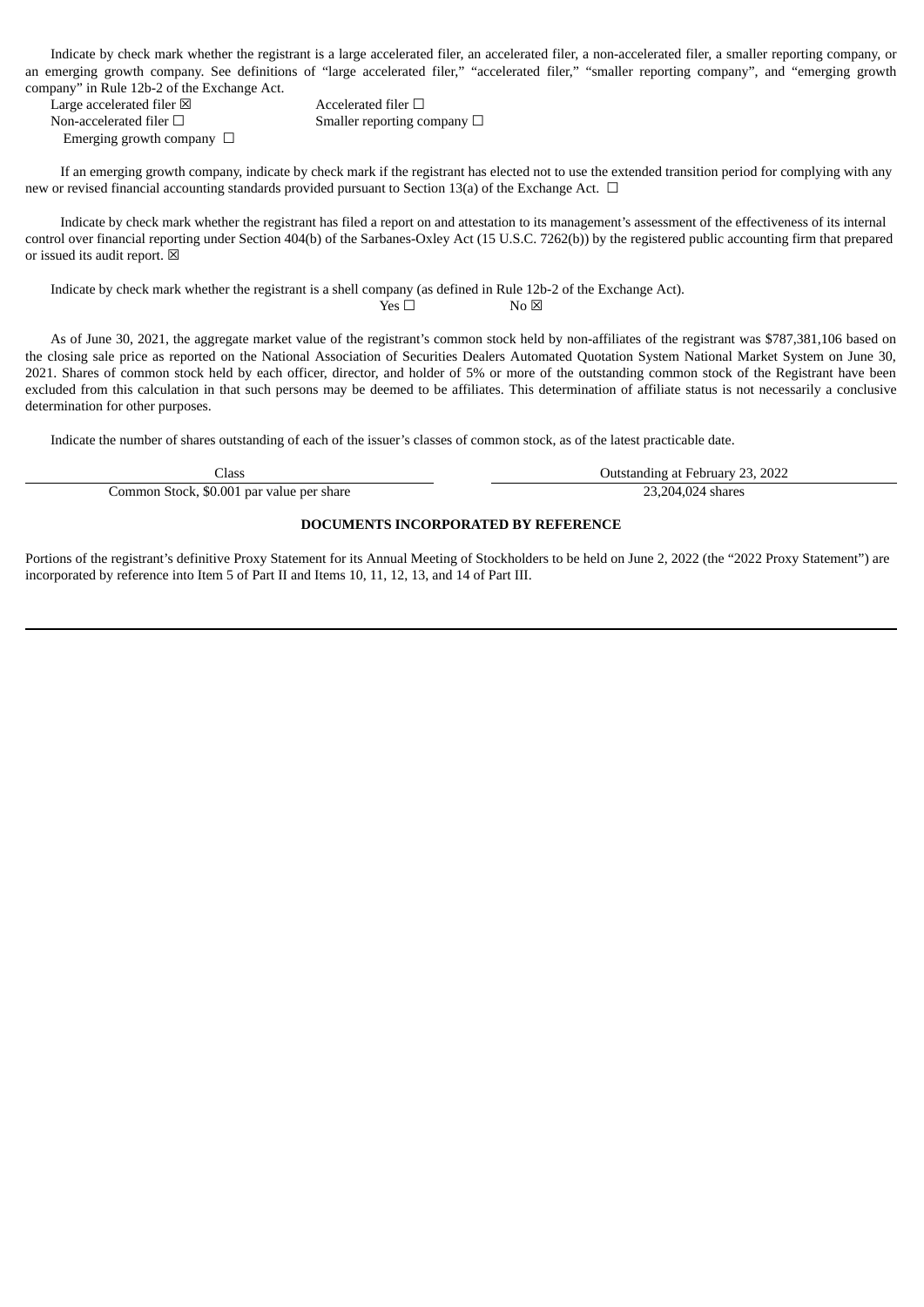# **TABLE OF CONTENTS**

# **PART I**

|                   |                                                                                                                      | Page           |  |
|-------------------|----------------------------------------------------------------------------------------------------------------------|----------------|--|
|                   | Item 1. Business                                                                                                     | $\overline{4}$ |  |
|                   | Item 1A. Risk Factors                                                                                                | 14             |  |
|                   | Item 1B. Unresolved Staff Comments                                                                                   |                |  |
|                   | Item 2. Properties                                                                                                   | 26             |  |
|                   | Item 3. Legal Proceedings                                                                                            | 26             |  |
|                   | Item 4. Mine Safety Disclosures                                                                                      | 26             |  |
|                   |                                                                                                                      |                |  |
|                   | <b>PART II</b>                                                                                                       |                |  |
|                   | Item 5. Market for Registrant's Common Equity, Related Stockholder Matters and Issuer Purchases of Equity Securities | 28             |  |
|                   | Item 6. Reserved                                                                                                     | 30             |  |
|                   | Item 7. Management's Discussion and Analysis of Financial Condition and Results of Operations                        | 31             |  |
|                   | Item 7A. Quantitative and Qualitative Disclosures About Market Risk                                                  | 49             |  |
|                   | Item 8. Financial Statements and Supplementary Data                                                                  | 50             |  |
|                   | Item 9. Changes in and Disagreements with Accountants on Accounting and Financial Disclosure                         | 50             |  |
|                   | Item 9A. Controls and Procedures                                                                                     | 50             |  |
|                   | Item 9B. Other Information                                                                                           | 51             |  |
|                   |                                                                                                                      |                |  |
|                   | <b>PART III</b>                                                                                                      |                |  |
|                   | Item 10. Directors, Executive Officers and Corporate Governance                                                      | 52             |  |
|                   | Item 11. Executive Compensation                                                                                      | 52             |  |
|                   | Item 12. Security Ownership of Certain Beneficial Owners and Management and Related Stock Holder Matters             | 52             |  |
|                   | Item 13. Certain Relationships and Related Transactions, and Director Independence                                   | 52             |  |
|                   | Item 14. Principal Accountant Fees and Services                                                                      | 52             |  |
|                   |                                                                                                                      |                |  |
|                   | <b>PART IV</b>                                                                                                       |                |  |
|                   | Item 15. Exhibits and Financial Statement Schedules                                                                  | 53             |  |
| Item              |                                                                                                                      | 55             |  |
| 16.               | Form 10-K Summary                                                                                                    |                |  |
|                   | <b>Financial Statements</b>                                                                                          | $F-1$          |  |
|                   |                                                                                                                      |                |  |
| <b>Signatures</b> |                                                                                                                      |                |  |

1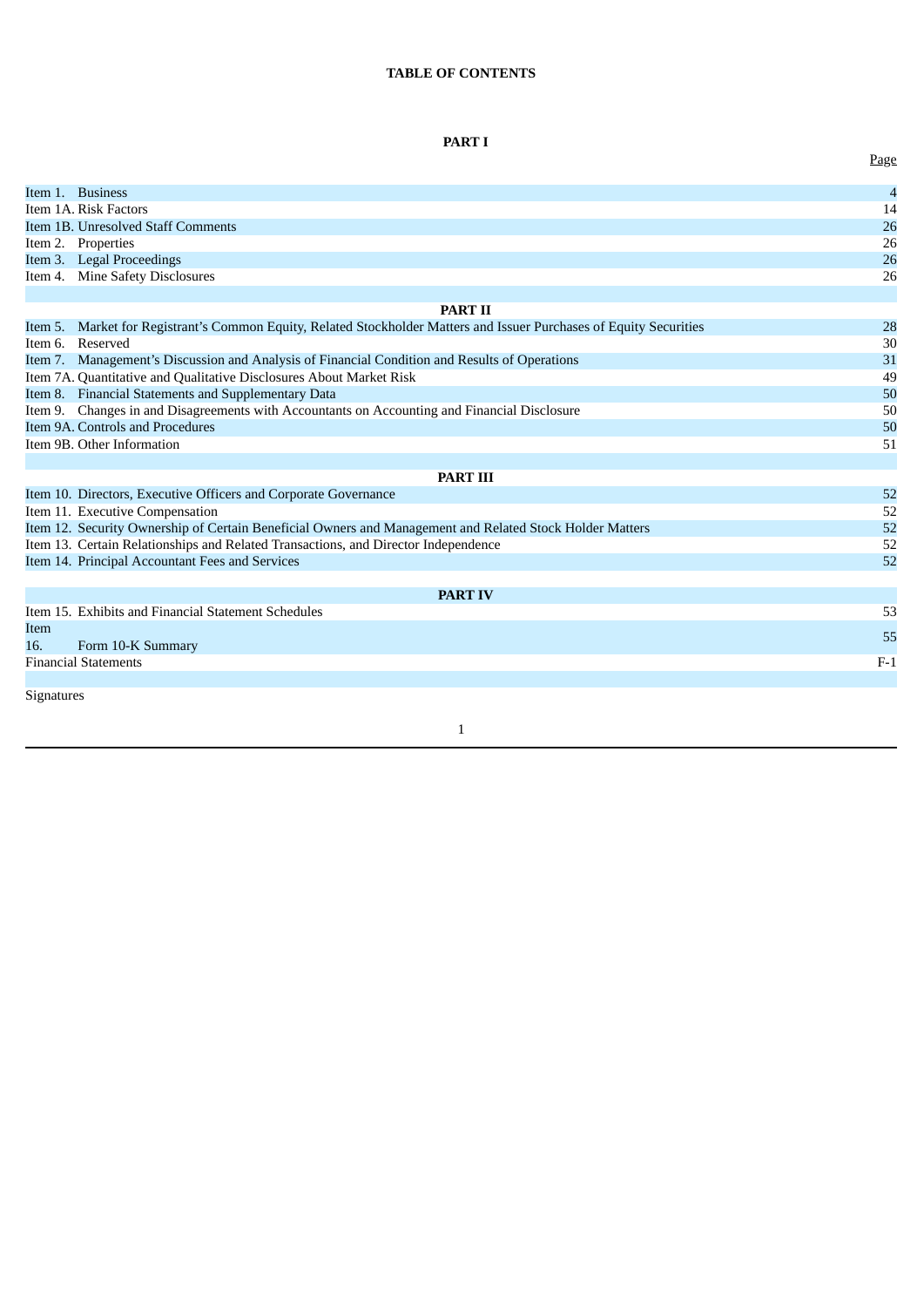### **FORWARD-LOOKING STATEMENTS AND INDUSTRY DATA**

This Annual Report contains forward-looking statements that involve risks and uncertainties, as well as assumptions that if they materialize or prove incorrect, could cause the results of CEVA to differ materially from those expressed or implied by such forward-looking statements and assumptions. All statements other than statements of historical fact are statements that could be deemed forward-looking statements. Forward-looking statements are generally written in the future tense and/or are preceded by words such as "will," "may," "should," "could," "expect," "suggest," "believe, "anticipate," "intend," "plan," or other similar words. Forward-looking statements include the following:

- Our belief that our IP licensing business and Intrinsix design services are solid with a diverse customer base and myriad target markets;
- Our belief that we are well positioned to take full advantage of growing demand for smarter, connected devices and our strategies for capitalizing on this industry shift;
- Our belief that the IP licensing environment continues to be healthy with strong demand for our product portfolio, in particular our wireless connectivity technologies in China;
- Our belief that the adoption of our wireless connectivity and smart sensing IP products beyond our incumbency in the handset baseband market continues to progress, and the concluded agreements for our connectivity and sensing products during the recent period illustrates the industry demand for our diverse IP portfolio;
- Our belief that our PentaG platform for 5G handsets and 5G Broadband IoT endpoints is the most comprehensive baseband processor IP in the industry today and provides newcomers and incumbents with a comprehensive solution to address the need for 5G processing for smartphones, fixed wireless and a range of connected devices such as robots, cars, smart cities and other devices for industrial applications;
- Our belief that our specialization and technological edge in signal processing platforms for 5G RAN put us in a strong position to capitalize on the growing 5G RAN across its new form factors, as well as small cells and private networks;
- Our belief that the growing market for TWS ear buds and smartwatches, and AR and VR headsets and other wearable assisted devices, offers an incremental growth segment for us;
- Our belief that our SensPro™ scalable DSP architecture strengthens our market positions and enables us to expand our content in smartphones, drones, consumer cameras, surveillance, automotive ADAS, voice-enabled devices and industrial IoT applications;
- Our belief that our unique capability to combine our Bluetooth IP, audio DSP IP and software for contextual aware user experience puts us in a strong position to capitalize on the fast-growing True Wireless Stereo (TWS) markets of earbuds, smartwatches, hearing aids, device speakers, PCs, and more;
- Our belief that the market opportunity for AI at the edge is on top of our existing product lines and represents new IP licensing and royalty drivers for the company in the coming years;
- Statements regarding third-party estimates of industry growth and future market conditions, including the expectation that camera-enabled devices incorporating computer vision and AI will exceed 1 billion units and devices incorporating voice AI will reach 600 million units by 2025;
- Our belief that the Hillcrest Labs sensor fusion business unit allows us to address an important technology piece used in personal computers, robotics, TWS earbuds, smart TVs and many other smart sensing IP products;

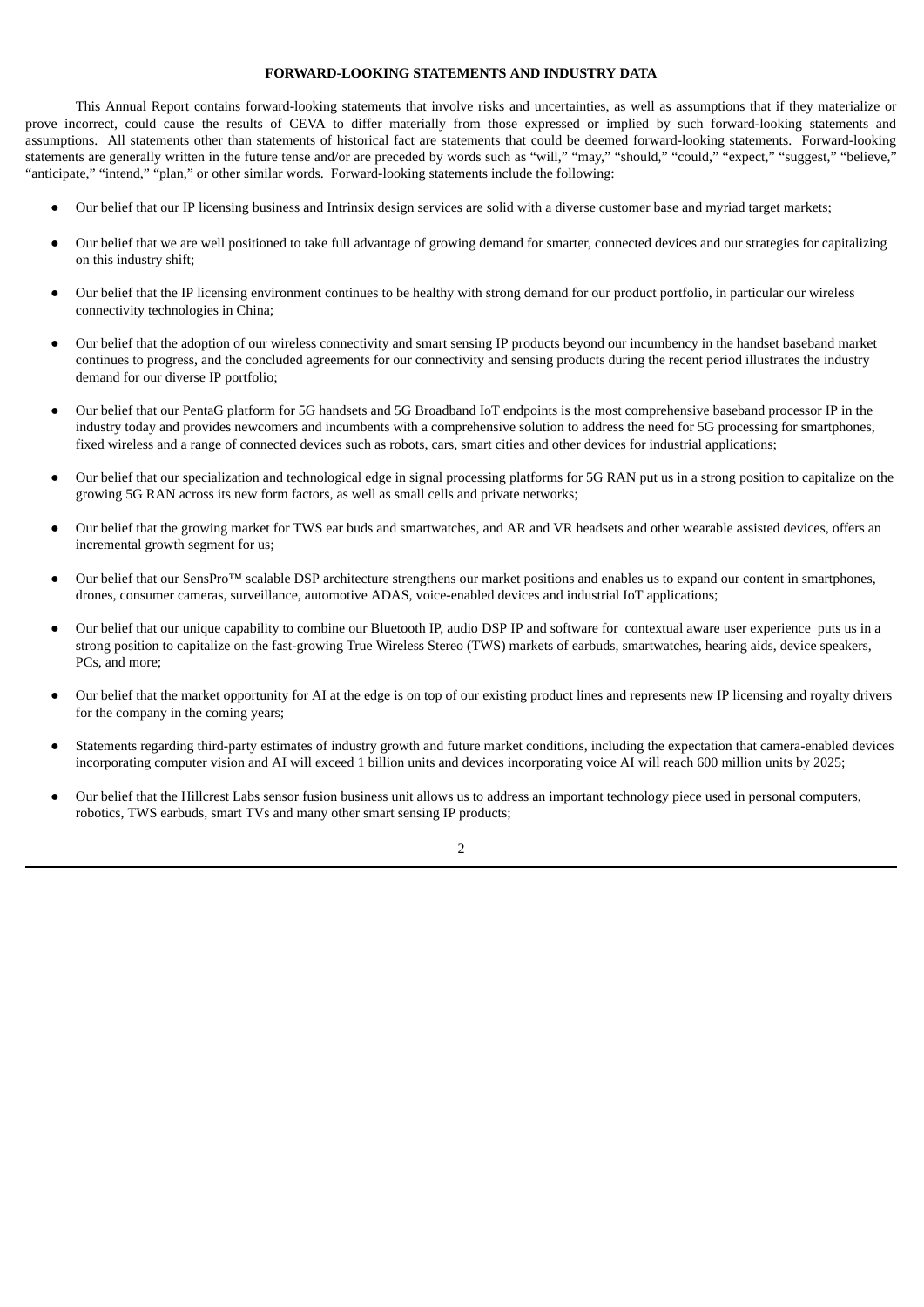- Our belief that our Bluetooth, Wi-Fi, UWB, NB-IoT and 5G IPs allow us to expand further into IoT applications and substantially increase our value-add and overall addressable market, which is expected to be more than 14 billion devices annually by 2026 based on ABI Research;
- Our beliefs regarding the impact of the Intrinsix acquisition, including it providing new growth vectors, new market reach and a broader revenue base, and our ability to offer customers integrated IP solutions that combine CEVA's standard, off-the-shelf IP together with Intrinsix's NRE design capabilities in RF, mixed-signal, security, high complexity digital design, chiplets and more;
- Our expectation that significant growth in royalty revenues will be derived from base station and IoT applications over the next few years, including from a range of different products at different royalty ASPs, spanning from high volume Bluetooth to high value sensor fusion and base station RAN;
- Our efforts with respect to managing demand, supply chain disruptions and shortages;
- Our expectations regarding competition;
- Our expectations with respect to future customers, contracts and revenues, including expectations regarding our customer pipeline, our expectation that a significant portion of our future revenues will continue to be generated by a limited number of customers, and that international customers will continue to account for a significant portion of our revenues for the foreseeable future, that an increasing portion of our new customers and revenues will be derived from China and the remainder of the APAC region and that we will experience another growth year in royalty revenues;
- Our anticipation that our cash and cash equivalents, short-term bank deposits and marketable securities, along with cash from operations, will provide sufficient capital to fund our operations for at least the next 12 months;
- Our belief that changes in interest rates within our investment portfolio will not have a material effect on our financial position on an annual or quarterly basis; and
- Our expectations regarding the impact of COVID-19 on our business, operations, customers and the economy.

Forward-looking statements are not guarantees of future performance and involve risks and uncertainties. The forward-looking statements contained in this report are based on information that is currently available to us and expectations and assumptions that we deem reasonable at the time the statements were made. We do not undertake any obligation to update any forward-looking statements in this report or in any of our other communications, except as required by law. All such forward-looking statements should be read as of the time the statements were made and with the recognition that these forward-looking statements may not be complete or accurate at a later date.

Many factors may cause actual results to differ materially from those expressed or implied by the forward-looking statements contained in this report. These factors include, but are not limited to, those risks set forth in Item 1A: Risk Factors.

This report contains market data prepared by third party research firms. Actual market results may differ from their projections. This report includes trademarks and registered trademarks of CEVA. Products or service names of other companies mentioned in this Annual Report on Form 10-K may be trademarks or registered trademarks of their respective owners.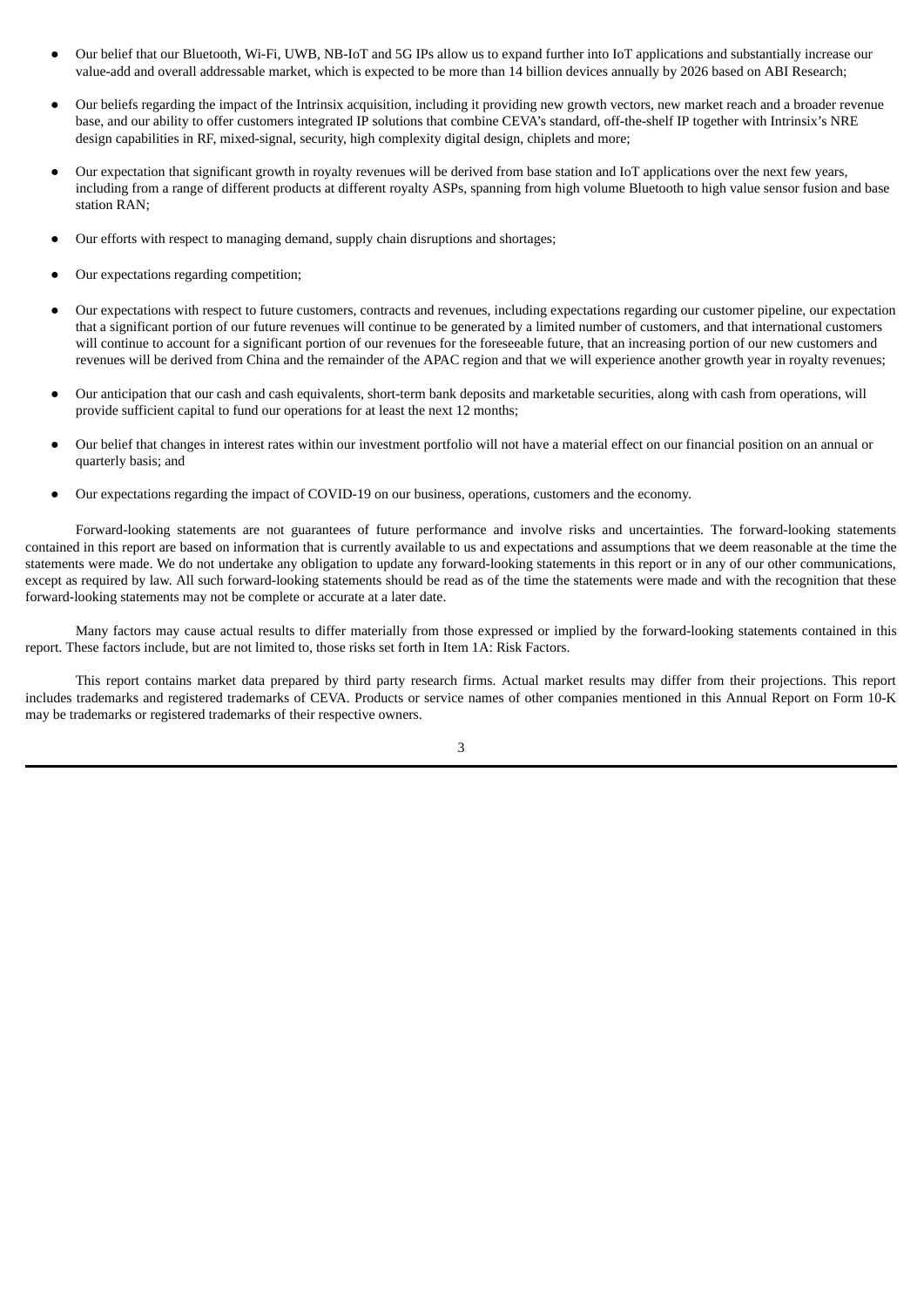### **ITEM 1. BUSINESS**

#### **Company Overview**

Headquartered in Rockville, Maryland, CEVA is the leading licensor of wireless connectivity and smart sensing technologies and integrated IP solutions. We offer Digital Signal Processors, AI processors, wireless platforms and complementary software for sensor fusion, image enhancement, computer vision, voice input and artificial intelligence, all of which are key enabling technologies for a smarter, more secure and more connected world. Our state-of-the-art technology is included in more than 14 billion chips shipped to date for a diverse range of end markets. In 2021, more than 1.6 billion CEVA-powered devices were shipped, equivalent to more than 50 devices every second.

Our IP products and solutions are licensed to customers who embed them into their system-on-chip (SoC) and microcontroller designs to create power-efficient, intelligent and connected devices. Our customers include many of the world's leading semiconductor and original equipment manufacturer (OEM) companies targeting a wide variety of cellular and internet-of-things (IoT) end markets, including base station, mobile, PC, consumer, automotive, robotics, industrial, aerospace and defense, and medical.

Our ultra-low-power IP offerings are deployed in devices for smart sensing and connectivity workloads. Our smart sensing portfolio includes advanced technologies for cameras, microphones, sensor hubs and inertial measurement units (IMUs). Our camera platforms incorporate AI processors, digital signal processor (DSP) cores, accelerators and software technologies for AI, computer vision and imaging. Our microphone technologies incorporate DSP cores and software technologies for noise cancellation, echo cancellation and voice recognition. Our sensor hub DSPs serve as a hub for AI and DSP processing workloads associated with a wide range of sensors including camera, Radar, LiDAR, Time-of-Flight, microphones and IMUs. Our IMU technologies include processor-agnostic software supporting sensor processing of accelerometers, gyroscopes, magnetometers and optical flow, as well as environmental sensors in devices. Our wireless portfolio includes LTE and 5G mobile broadband platforms for handsets and base station RAN, NB-IoT for low bit rate cellular, UWB for high-precision localization, and Bluetooth and Wi-Fi technologies for wireless IoT. During 2021, we acquired Intrinsix Corp. (Intrinsix), which adds a range of additional IP offerings to our portfolio in the areas of mixed signal, radio frequency (RF), security and heterogeneous SoC interfaces.

For automotive applications such as autonomous driving and advanced driver assistance systems, the ISO 26262-compliant functional safety standard's Automotive Safety and Integrity Level (ASIL) certification is essential for automotive SoCs used in safety critical applications such as autonomous driving and advanced driver assistance systems (ADAS) applications. CEVA's automotive-grade IP portfolio meets ASILs specific to each application to help designers reduce supply chain risk and accelerate the design and verification of functional-safety compliant SoCs. CEVA's SensPro™ sensor hub DSP IP has achieved certifications for ASIL B random fault and ASIL D systemic fault compliance.

CEVA is a sustainable and environmentally conscious company, adhering to our Code of Business Conduct and Ethics. As such, we emphasize and focus on environmental preservation, recycling, the welfare of our employees and privacy – which we promote on a corporate level. At CEVA, we are committed to social responsibility, values of preservation and consciousness towards these purposes.

Our revenue mix comprises primarily of IP licensing fees and related revenues, non-recurring engineering (NRE) revenues and royalties generated from the shipments of products deploying our IP. Related revenues include revenues from post contract support, training and sale of development systems and chips. NRE revenue is associated with our recently acquired Intrinsix chip design business.

We were initially incorporated in Delaware on November 22, 1999 under the name DSP Cores, Inc. The current company was created through the combination of the DSP IP licensing division of DSP Group, Inc. and Parthus Technologies plc (Parthus) in November 2002.

We have 476 employees worldwide, with research and development facilities in Israel, the United States, France, Ireland and the United Kingdom, and sales and support offices throughout Asia Pacific (APAC), Sweden, France, Israel and the United States.

4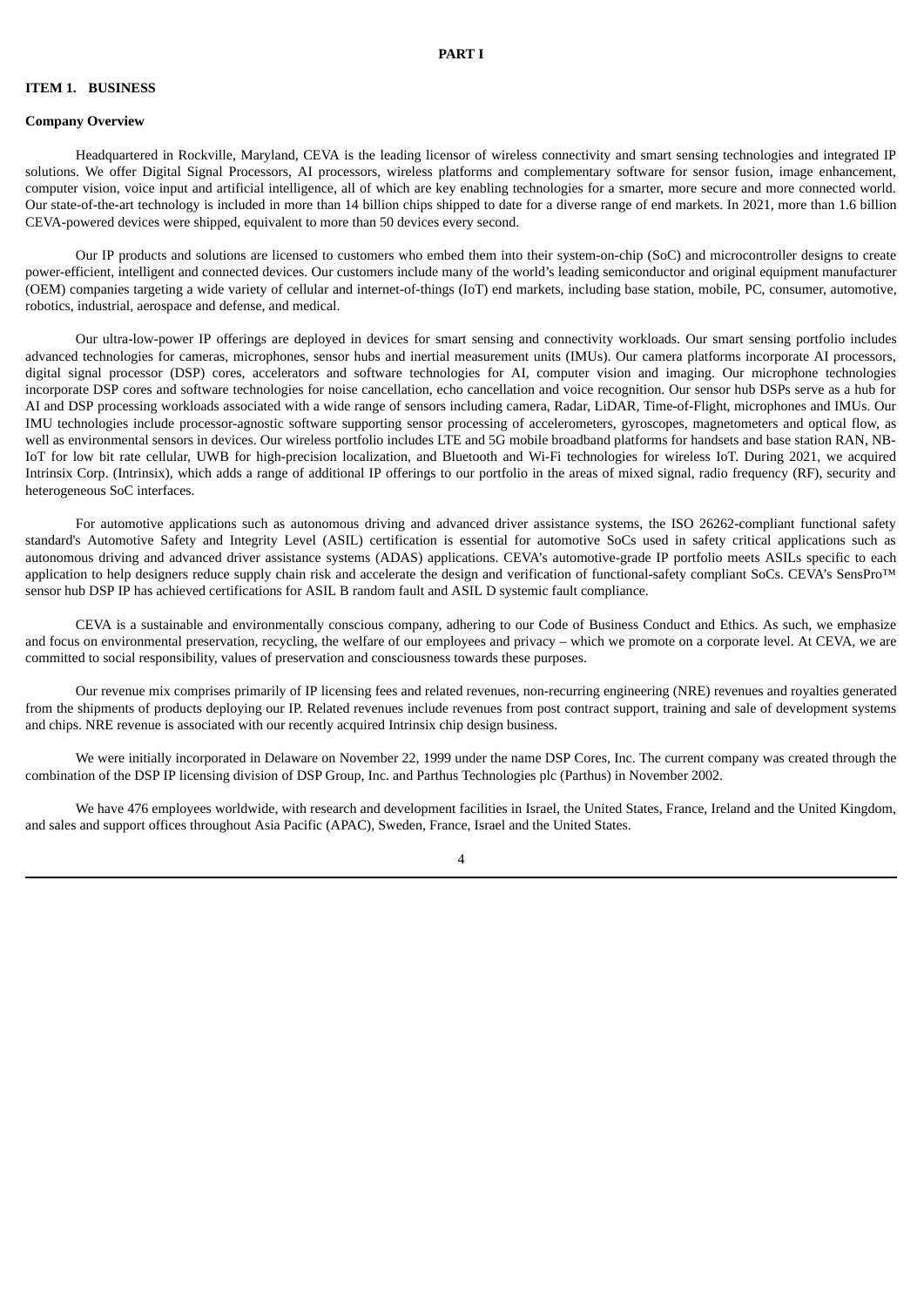#### *DSP Cores*

Digital signal processing is a key underlying technology in many of today's fastest growing electronics markets. Digital signal processors (DSPs) are specialized high-speed processors that are optimized for performing repetitive arithmetic calculations on an array of data. DSPs provide the foundation for a vast majority of today's electronic products that are smart and connected, enabling the sensing and wireless communications capabilities (e.g. 5G baseband and RAN processing, computer vision, deep neural network, sound processing and analytics).

#### *Edge AI Hybrid Processors*

Edge AI Hybrid processors are a new breed of processors targeted at cost- and power-sensitive intelligent devices that use interchangeable workloads of traditional DSP and AI inferencing algorithms to enable intelligent vision, conversational AI, sensor fusion and contextual awareness. The DSP is used to process conventional algorithms for imaging, vision, voice, sound, radar, among others, while the AI-related workloads such as classification, pattern matching, prediction and detection are handled by a combination of DSPs and AI accelerators. These edge AI hybrid processors perform all AI inferencing on the device, with no need for cloud-based processing. These processors aim to mimic the human brain, allowing them to perform cognitive tasks for a wide range of functions, including vision, sound, real-time translation, user behavior and malware detection. Edge AI processors will make their way into billions of devices in the coming years, including mobile, consumer, medical, industrial and automotive applications.

# *Short Range Wireless IPs*

Wi-Fi, Bluetooth and ultra wideband (UWB) are key technologies for any company looking to address the IoT end market. Moreover, many companies wish to integrate these connectivity technologies into SoC designs rather than provide connectivity through an additional chip in the system. Yet, Wi-Fi and Bluetooth standards are constantly evolving, and the many new end applications are looking to benefit from these enhancements, which put further pressure on time to market on SoC vendors. The advent of IoT has resulted in significant demand for connectivity IPs that addresses this burgeoning market, among which are smart True Wireless Stereo earbuds, wearables, health monitoring, smart speakers, smart home appliances, and many other consumer and IoT devices. By licensing rather than developing these technologies in-house, companies can now get access to the latest standards and profiles from CEVA without undertaking the expensive research and development costs required to develop these technologies internally.

### *Cellular IoT IPs*

Cellular IoT, and specifically Narrowband IoT (NB-IoT) and Cat-1, have become key technologies for any company wishing to connect low power IoT devices over long distances, using cellular networks. By its nature, cellular is a very complex technology, with most of the industry knowledge held within a few large companies. By providing a licensable NB-IoT solution and low power DSP cores, we help companies overcome the entry barriers to the cellular IoT market without undertaking the complex and expensive R&D to develop these technologies internally.

### *5G User Equipment and Infrastructure IPs*

As 5G networks continue to be deployed globally, new use cases and applications that leverage the standard's enormous bandwidth and ultra-low latency are emerging, including fixed wireless access, private networks and vehicle-to-everything (V2X) communications, to name but a few. CEVA's latest generation CEVA-XC16 DSP and PentaG platform IP effectively lower the high entry barriers for network equipment manufacturers, IoT companies and newcomers who wish to address these huge market opportunities by providing comprehensive IPs on which to build their 5G SoC and ASICs, while reducing the time-to-market, risk, effort and associated cost.

### *Sensor Fusion*

Inertial and environmental sensors based on micro-electromechanical systems (MEMS) are used in an increasing number of devices, including smartphones, laptops, robots, TWS earbuds, smart TVs, remote controls, AR and VR headsets, drones and many other consumer and industrial devices. The software required to process the sensor data and fuse the data from multiple sensors is complex and requires unique specialization. By licensing rather than developing this sensor processing software in-house, companies can focus their efforts developing the applications that utilize the processed sensor data to create differentiated, contextually aware devices.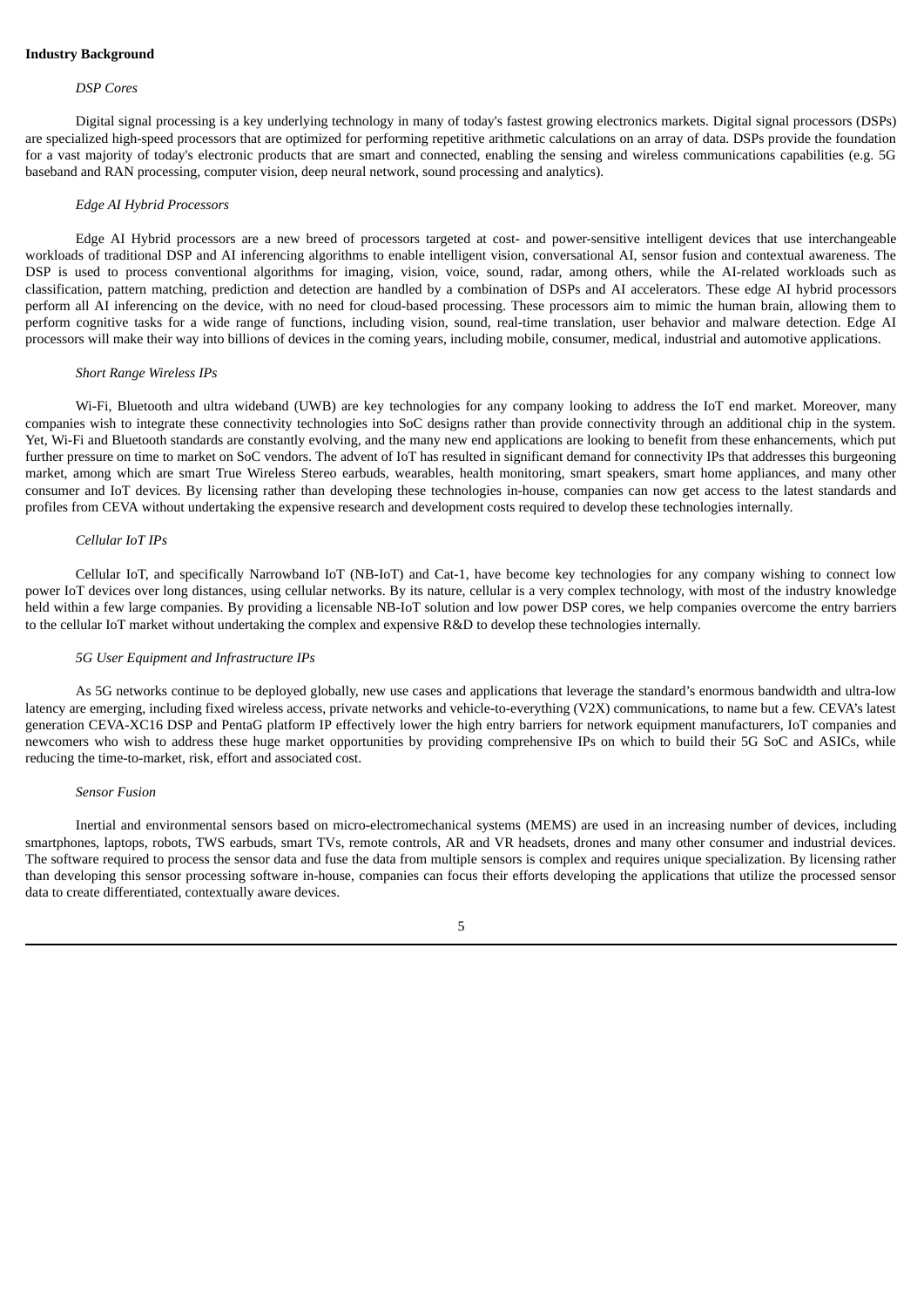#### *Chiplets*

The development of monolithic SoCs at advanced nodes has become exponentially more expensive, and this, coupled with long design cycles and manufacturing lead times, has led to the emergence of chiplets as a viable, cost-effective alternative. A chiplet is a sub processing unit or modular chip that is combined together with other chiplets in a package connected together by die-to-die interconnects, to form a processor. This new approach to complex chip design is a fast and less expensive way to build a processor, where chiplets can provide essential functionality like 5G connectivity and AI processing within a modular processor design. By providing die-to-die interconnect IP and security and assurance IP for chiplets, along with full design services, CEVA can help companies develop chiplets and address this burgeoning market.

### *Design Gap*

The demand for connected and smart mobile, consumer, automotive, industrial, aerospace & defense and IoT devices continues to grow. These devices require faster and low power connectivity, and a richer user experience that is aware and predictive. Semiconductor manufacturers face ever growing pressures to make smaller, feature-rich integrated circuits that are more reliable, less expensive and have greater performance. These two trends are occurring concurrently in the face of decreasing product lifecycles and constrained battery power. The advent of wireless connectivity technologies like 5G, Wi-Fi 6 and Bluetooth 5 and the diverse sensor related workloads required to make a device smart, such as advanced image enhancement, computer vision, AI inferencing, voice and audio pre- and post- processing and motion sensor fusion have further increased these pressures. While semiconductor manufacturing processes have advanced significantly to allow a substantial increase in the number of circuits placed on a single chip, resources for design capabilities have not kept pace with the advances in manufacturing processes, resulting in a growing "design gap" between the increasing manufacturing potential and the constrained design capabilities.

### **CEVA**'**s Business**

CEVA addresses the requirements of the mobile, RAN, consumer, automotive, robotics, industrial, aerospace & defense and IoT markets by designing and licensing a broad range of robust processors, platforms and software which streamline the design of solutions for developing a wide variety of application specific solutions that combine connectivity and smart sensing that involve primarily camera, microphone and IMU.

Given the "design gap," as well as the increasing complexity and the unique skill set required to develop a system-on-chip, many semiconductor design and manufacturing companies increasingly choose to license proven intellectual property, such as processor cores (e.g. DSP, CPU, GPU and AI), specialized connectivity software algorithms like sensor fusion, sound, memory and physical IPs from silicon intellectual property companies like CEVA rather than develop those technologies in-house. In addition, with more complex designs and shorter time to market, it is no longer cost efficient and becoming progressively more difficult for most semiconductor companies to develop the signal processing platform, incorporating the complex DSPs like scalar, vector, AI accelerators and related graph compiler, data connectivity modem and phy platforms. As a result, companies increasingly seek to license these IPs from CEVA or a third-party community of developers.

### **Our Business Model**

Our objective is for our CEVA wireless connectivity and smart sensing platforms to become the de facto technologies across the mobile, consumer, automotive, robotics, industrial aerospace & defense and IoT markets. To enable this goal, we license our technologies on a worldwide basis to semiconductor and OEM companies that design and manufacture products that combine CEVA-based solutions with their own differentiating technology. We recently expanded our business model through the acquisition of Intrinsix to offer integrated IP solutions to licensees who require chip design services to help integrate our IP into their chip designs. We believe this expanded business model will strengthen relationships with key customers, gain us access to new customers and generate recurrent royalties.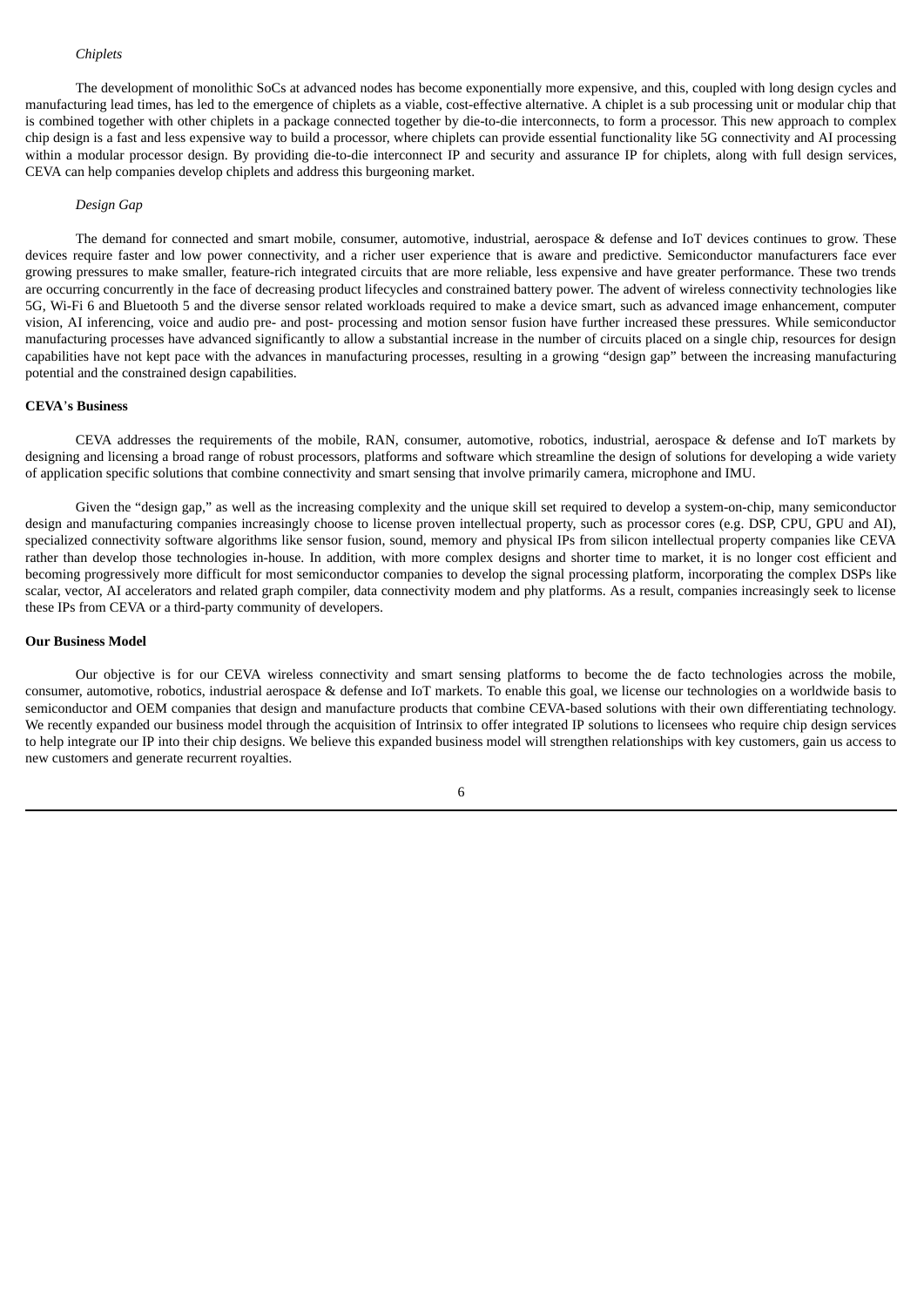We believe our business model offers us some key advantages. By not focusing on manufacturing or selling silicon products, we are free to widely license our technology and free to focus most of our resources on research and development. By choosing to license our IP, manufacturers can achieve the advantage of creating their own differentiated solutions and develop their own unique product roadmaps. Through our licensing efforts, we have established a worldwide community developing CEVA-based solutions, and therefore we can leverage their strengths, customer relationships, proprietary technology advantages, and existing sales and marketing infrastructure. In addition, as our intellectual property is widely licensed and deployed, system OEM companies can obtain CEVA-based chipsets from a wide range of suppliers, thus reducing dependence on any one supplier and fostering price competition, both of which help to contain the cost of CEVA-based products.

We operate a licensing, non-recurring engineering (NRE) and royalty business model. We typically charge a license fee for access to our hardware technology and a royalty fee for each unit of silicon which incorporates our hardware or software technology. We also provide NRE services to customers who require design expertise for their chip development programs.

License fees and NRE payments are invoiced in accordance with agreed-upon contractual terms. Royalties are reported and invoiced quarterly and generally based on a fixed unit rate or a percentage of the sale price for the CEVA-based silicon product.

#### **Strategy**

We believe there is a growing demand for high performance and low power signal processing IPs and specialized AI platforms and software incorporating all the necessary hardware and software for target applications. We also recognize chip design skills and expertise are scarce nowadays and more companies are deciding to develop chips in-house, creating an even greater demand for IP and chip design services.

Our IP portfolio is strategically aligned to allow us to exploit the most lucrative "design gaps" in the growing demand for smarter, connected devices. CEVA offers expertise developing complete solutions in a number of key growth markets, including, 5G cellular baseband, wireless wearables, robots, automotive and IoT. For these markets, we offer a comprehensive portfolio of connectivity and smart sensing, which include various types of specialized DSPs and platforms for 5G, computer vision, sound, AI, Wi-Fi, Bluetooth, UWB, NB-IoT solutions, sensor fusion, sound and security and interconnectivity solutions for chiplets. We believe we are well positioned to take full advantage of this growing demand. To capitalize on this industry shift, we intend to:

- develop and enhance our range of DSP cores and edge AI hybrid processors with additional features, performance and capabilities;
- develop and expand our short range wireless IPs and customer base, providing the newest standards and the most complete offerings to streamline our customers' deployments;
- continue to develop new generation of high performance DSPs and AI accelerators to pursue opportunities and grow our footprint in the 5G handset, cellular IoT base station RAN market, automotive and headsets;
- go up the "value chain" by adding and charging for software for our voice our audio and IMU (Inertial Measurement Units) products
- expand our presence in AI for edge SoC market by capitalizing on our AI accelerators and CDNN graph compiler software technologies;
- continue to develop and enhance our range of complete and highly integrated platform solutions and to offer integrated IP solutions to our licensing partners to deliver a complete and verified system solution, all the way up to full chip design;
- continue to prudently invest in strategic technologies that enable us to strengthen our presence in existing market or enter new addressable markets;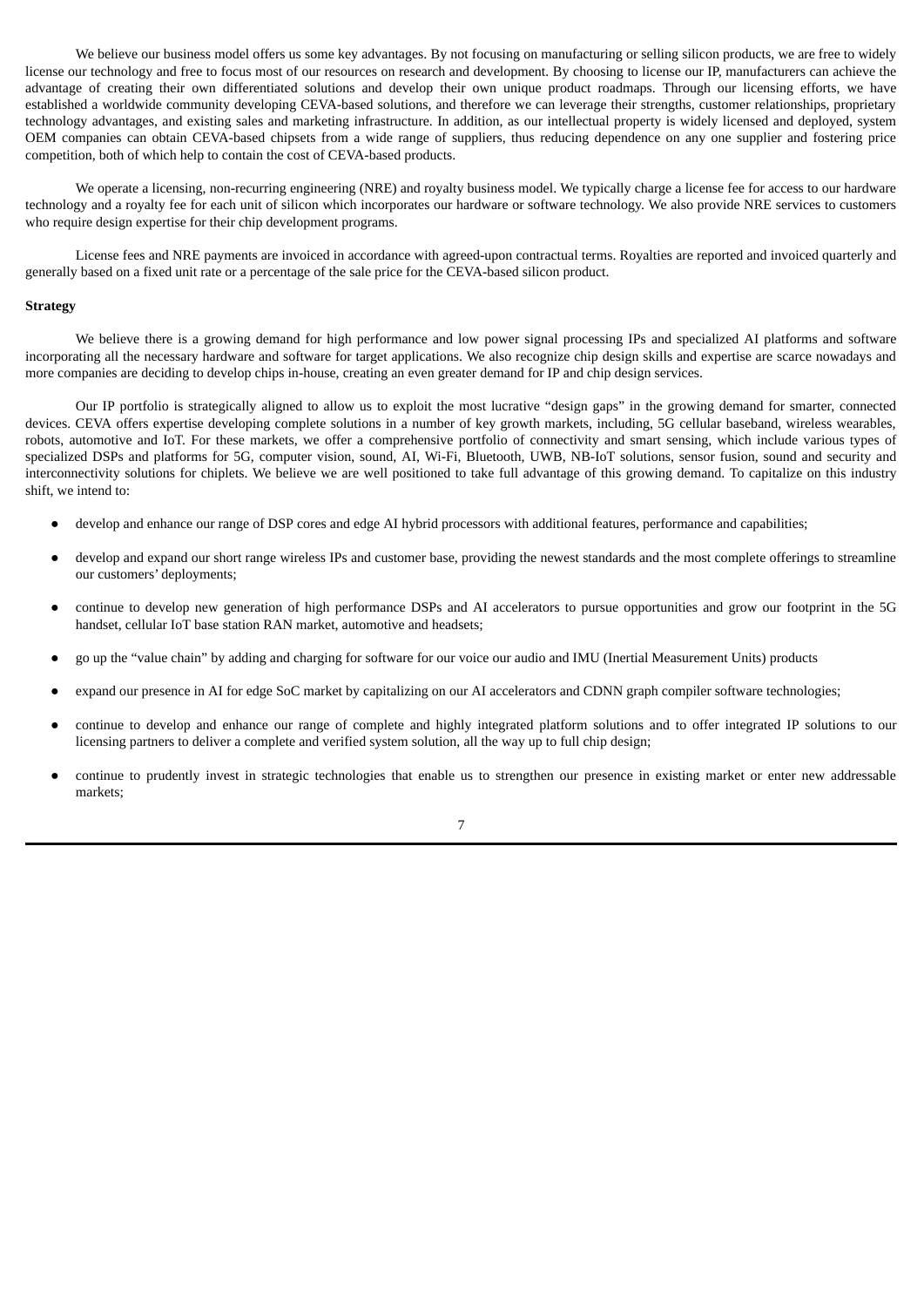- capitalize on our relationships and leadership within our worldwide community of semiconductor and OEM licensees who are developing CEVAbased solutions;
- capitalize on our technology leadership in the development of advanced processor technologies, connectivity IPs and sensor fusion software to create and develop new, strategic relationships with OEMs and semiconductor companies to replace their internal DSPs or incumbent DSP suppliers with CEVA-based solutions; and
- capitalize on our IP licensing and royalty business model which we believe is the best vehicle for a pervasive adoption of our technology and allows us to focus our resources on research and development of new licensable technologies and applications.

# **Products**

We are the leading licensor of wireless connectivity and smart sensing platforms and integrated IP solutions for semiconductor companies and OEMs serving the mobile, consumer, automotive, robotics, industrial, aerospace & defense and IoT markets. Our comprehensive platforms are comprised of specialized DSPs coupled with an AI accelerator and other types of accelerators targeted for low power workloads, including 5G baseband processing, intelligent vision, voice recognition, physical layer processing and sensor fusion. We also offer high performance DSPs targeted for 5G RAN and Open RAN, Wi-Fi enterprise and residential access points, satellite communication and other multi-gigabit communications. Our portfolio also includes a wide range of application software optimized for our processors, including voice front-end processing and speech recognition, imaging and computer vision and sensor fusion. For sensor fusion, our Hillcrest Labs sensor processing technologies provide a broad range of sensor fusion software and IMU solutions for AR/VR, robotics, remote controls and IoT. For wireless IoT, we offer the industry's most widely adopted IPs for Bluetooth (low energy and dual mode), Wi-Fi 4/5/6/6E (802.11n/ac/ax), UWB and NB-IoT. Our categories of products include the following:

- *1) Wireless communications*
	- CEVA-XC vector DSPs for 5G handsets, gNodeB, 5G AAU and RRU systems, V2X, enterprise and residence Wi-Fi access points
	- PentaG 5G NR modem platform for UE and for non-handset 5G vertical markets like Fixed Wireless Access, Industry 4.0, robotics, AR/VR devices that requires ultra-low-latency systems
- *2) AI and computer vision*
	- SensPro2 sensor hub platforms addressing imaging, vision, powertrain, applications, including DSP processors and a comprehensive software portfolio
	- NeuPro platforms for AI applications, in a form of integrated system including a combination of a dedicated AI processor, ultra-low power acceleration, memory architecture and smart interfaces
	- CDNN: deep neural network graph compiler that enables AI developers to automatically compile, optimize and run pre-trained networks onto embedded devices

# *3) Sound*

- CEVA-Bluebud wireless audio platform, CEVA-BX1, CEVA-BX2 and SensPpro2 DSPs, AI accelerators, algorithms and software for sound-enabled application, including Whispro speech recognition and ClearVox, a complete voice front-end software package for near and far-field voice-enabled devices
- Deep neural network compiler and tools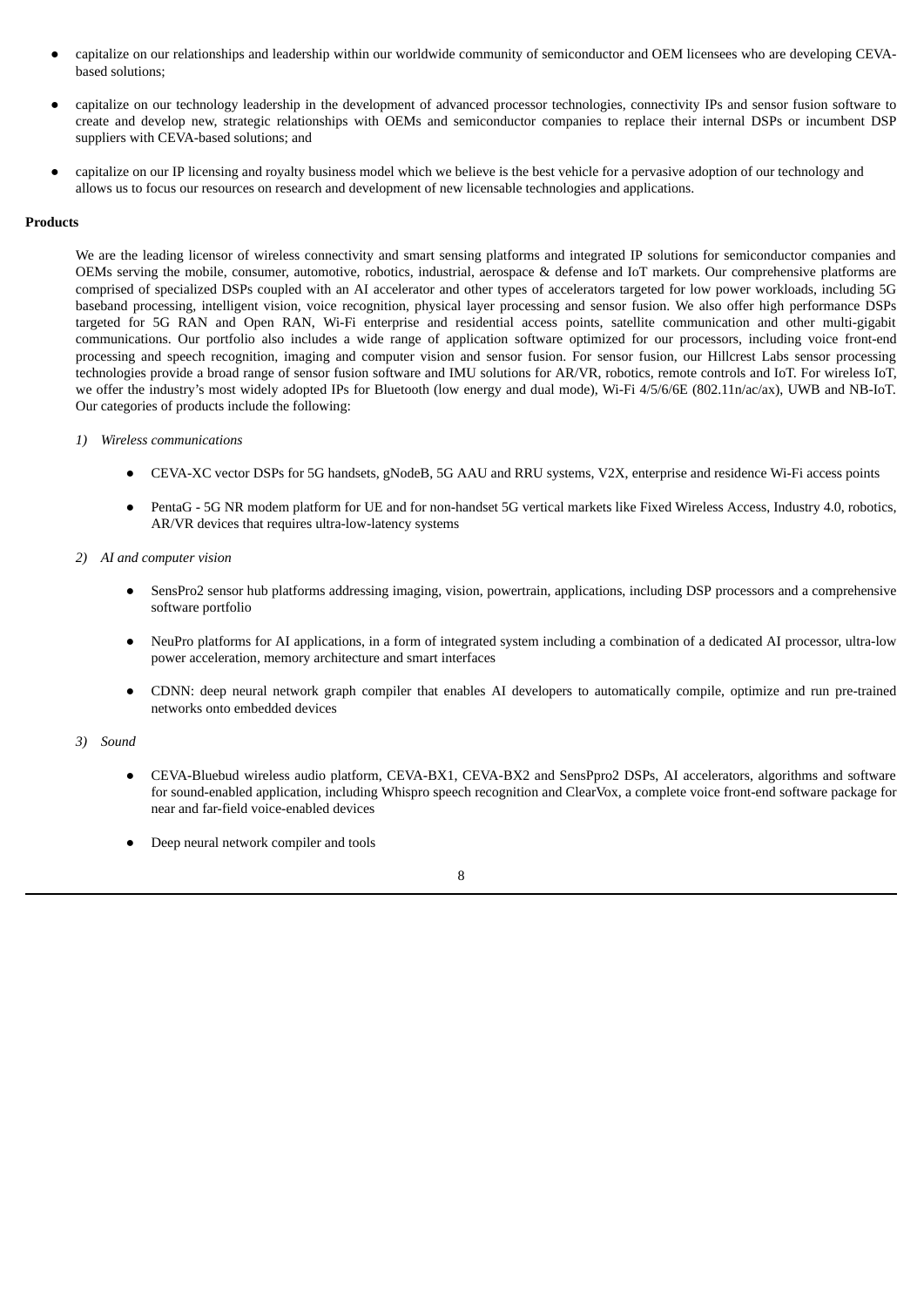### *4) Sensor Fusion*

- MotionEngine, Sensor processing software, combining high accuracy 6-axis and 9-axis sensor fusion, dynamic sensor calibration, and many application specific features such as cursor control, gesture recognition, activity tracking, context awareness, and AR/VR stabilization
- Sensor Hub DSPs, that serve as a hub for AI and DSP processing workloads associated with a wide range of sensors including camera, Radar, LiDAR, Time-of-Flight, microphones and inertial measurement units (IMUs)
- *5) Multipurpose DSP/controller*
	- CEVA-BX high level programmable, modern processors for a broad range of signal processing and control workloads
- 6) *Wireless IoT*
	- RivieraWaves' Bluetooth 5 (up to 5.3) dual mode and low energy platforms
	- RivieraWaves' Wi-Fi (4/5/6/6E up to 4x4) platforms
	- Rivierawaves UWB platform
	- Dragonfly NB2 complete end-to-end offering for narrowband IoT (NB-IoT)

# 7) *Chiplet*

- Fortrix SecureD2D root-of-trust and security in chiplets
- Die-to-die chiplet interface IP

We deliver our DSP cores, platforms and AI processors in the form of a hardware description language definition (known as a soft core or a synthesizable core). All CEVA cores can be manufactured on any process using any physical library, and all are accompanied by a complete set of tools and an integrated development environment. An extensive third-party network supports CEVA DSP cores, platforms and AI processors with a wide range of complementing software and platforms. In addition, we provide development platforms, software development kits and software debug tools, which facilitate system design, debug and software development.

In order to reduce the cost, complexity, and risk in bringing products to market, CEVA has developed a suite of system platforms and solutions. These platforms and solutions combine the hardware and software elements that are essential for designers deploying CEVA's state-of-the-art DSP cores, platforms and AI processors. Platforms typically integrate a CEVA DSP core, hardware accelerators and coprocessors, optimized software, libraries and tool chain. Our family of DSP-based platforms are targeted for baseband processing within cellular handsets, cellular IoT devices and base stations RAN, wired communications, advanced imaging, computer vision and deep neural networks, and audio, voice and sensing and Internet-of-Things related applications. Furthermore, our leading-edge technology portfolio, along with the chip design capabilities of Intrinsix, offers a holistic proposition for incumbents and newcomers in the expanding semiconductor markets. We can offer these customers chip design services around our system platforms and solutions to further reduce their risk in bringing products to market, all the way up to full chip design.

# **Customers**

We have licensed our signal processing cores, platforms, AI processors and connectivity IPs to leading semiconductor and OEM companies throughout the world. These companies incorporate our IP into application-specific chipsets or custom-designed chipsets that they manufacture, market and sell to consumer electronics companies. We also license our technologies to OEMs directly. Included among our licensees are the following customers: Actions, Ambiq, Artosyn, ASPEED, ASR Micro, Atmosic, Autotalks, Beken, Bestechnic, Broadcom, Celeno, Ceragon, Cirrus Logic, Dialog Semiconductor, DSP Group, Espressif, FujiFilm, GCT Semi, Goodix, iCatch, ICOM, InPlay, Intel, iRobot, Itron, Leadcore, LG Electronics, LifeSignals, Mediatek, Microchip, MorningCore, Nations, Nextchip, Nokia, Nordic Semi, Novatek, Nurlink, NXP, ON Semi, Optek, Oticon, Panasonic, Picocom, RDA, Renesas, Rockchip, Rohm, Samsung, Sanechips, Sharp, SiFive, Siflower, SigmaStar, Socionext, Sony, Sonova, STMicroelectronics, Toshiba, Unisoc, Vatics, Winner Micro, Yamaha and ZTE.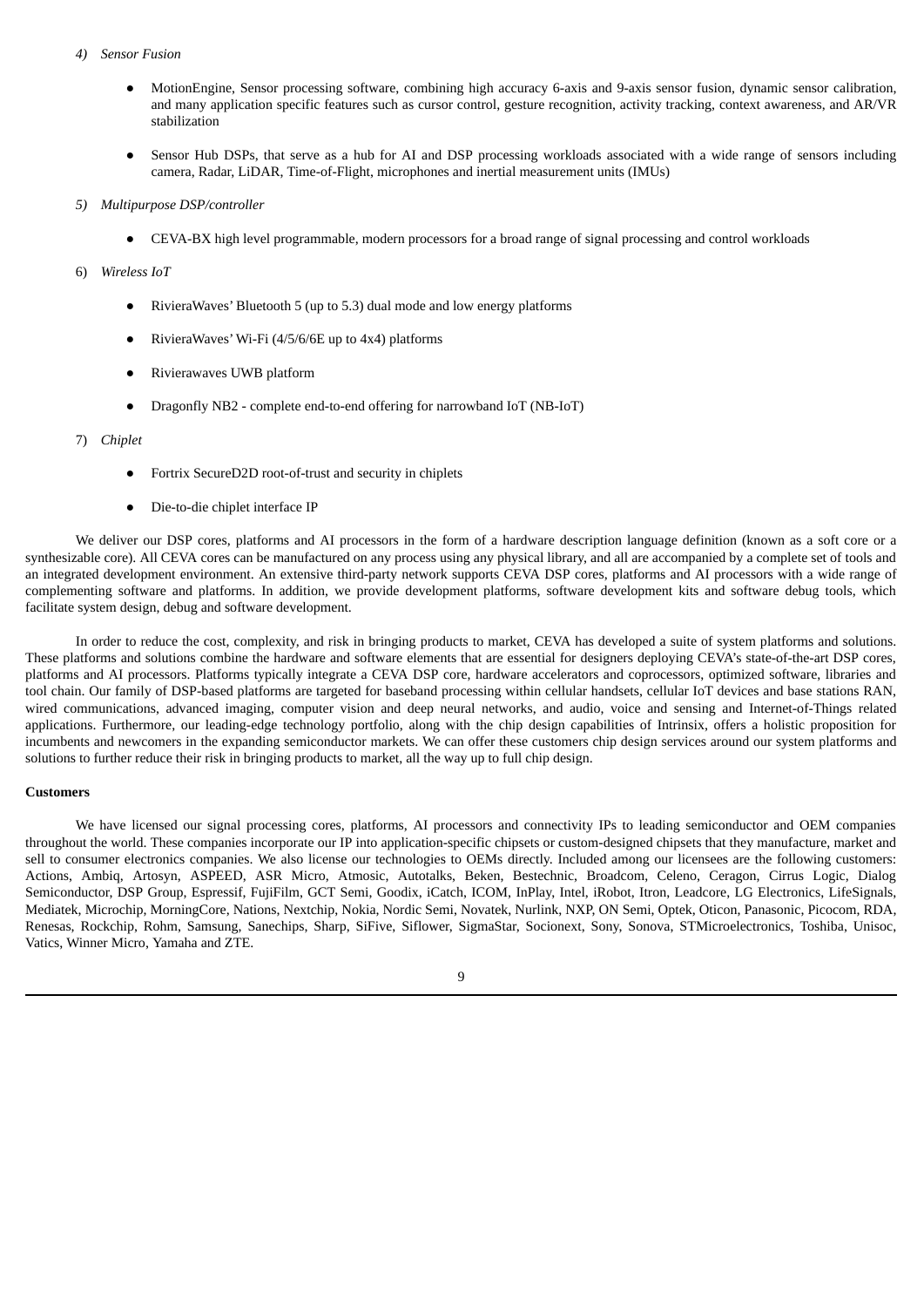### **International Sales and Operations**

Customers based in EME (Europe and Middle East) and APAC (Asia Pacific) accounted for 78% of our total revenues for 2021, 79% of our total revenues for 2020 and 81% for 2019. Information on the geographic breakdown of our revenues and location of our long-lived assets is contained in Note 12 to our consolidated financial statements, which appear elsewhere in this annual report.

### **Sales and Marketing**

We license our technology through a direct sales force. As of December 31, 2021, we had 36 employees in sales and marketing. We have sales offices and representation in Asia Pacific (APAC) region, Sweden, Israel, France and the United States.

Maintaining close relationships with our customers and strengthening these relationships are central to our strategy. From time to time we develop a new signal processors, platforms, software solutions or connectivity products with close alignment with a number of tier-one industry players which signifies to the market that we are focused on viable applications that meet broad industry needs or try to get similar inputs and insight for our new developments from our marketing team. Generally, these industry leaders become licensees for these products allows us to create a roadmap for the future development of existing cores and application platforms and connectivity products and helps us to anticipate the next potential applications for the market. We seek to use our customer relationships to deliver new products in a faster time to market.

We use a variety of marketing initiatives to stimulate demand and brand awareness in our target markets. These marketing efforts include contacts with industry analysts, presenting at key industry trade shows and conferences, and a comprehensive digital marketing program aimed at developing and nurturing relationships with potential customers. Our marketing group runs competitive benchmark analyses to help us maintain our competitive position.

# **Technical Support**

We offer technical support services through our offices in Israel, Ireland, Asia Pacific (APAC) region, Sweden, France and the United States. As of December 31, 2021, we had 28 employees in technical support. Our technical support services include:

- assistance with implementation, responding to customer-specific inquiries, training and, when and if they become available, distributing updates and upgrades of our products;
- application support, consisting of providing general hardware and software design examples, ready-to-use software modules and guidelines to our licensees to assist them in using our technology; and
- design services, consisting of creating customer-specific implementations of our signal processing IPs and application platforms.

We believe that our technical support services are a means to assist our licensees to embed our cores and platforms in their designs and products. Our technology is highly complex, combining sophisticated signal processing IP core architectures, integrated circuit designs and development tools. Effective customer support in helping our customers to implement our solutions enables them to shorten the time to market for their applications. Our support organization is made up of experienced engineers and professional support personnel. We conduct technical training for our licensees and their customers and meet with them from time to time to track the implementation of our technology.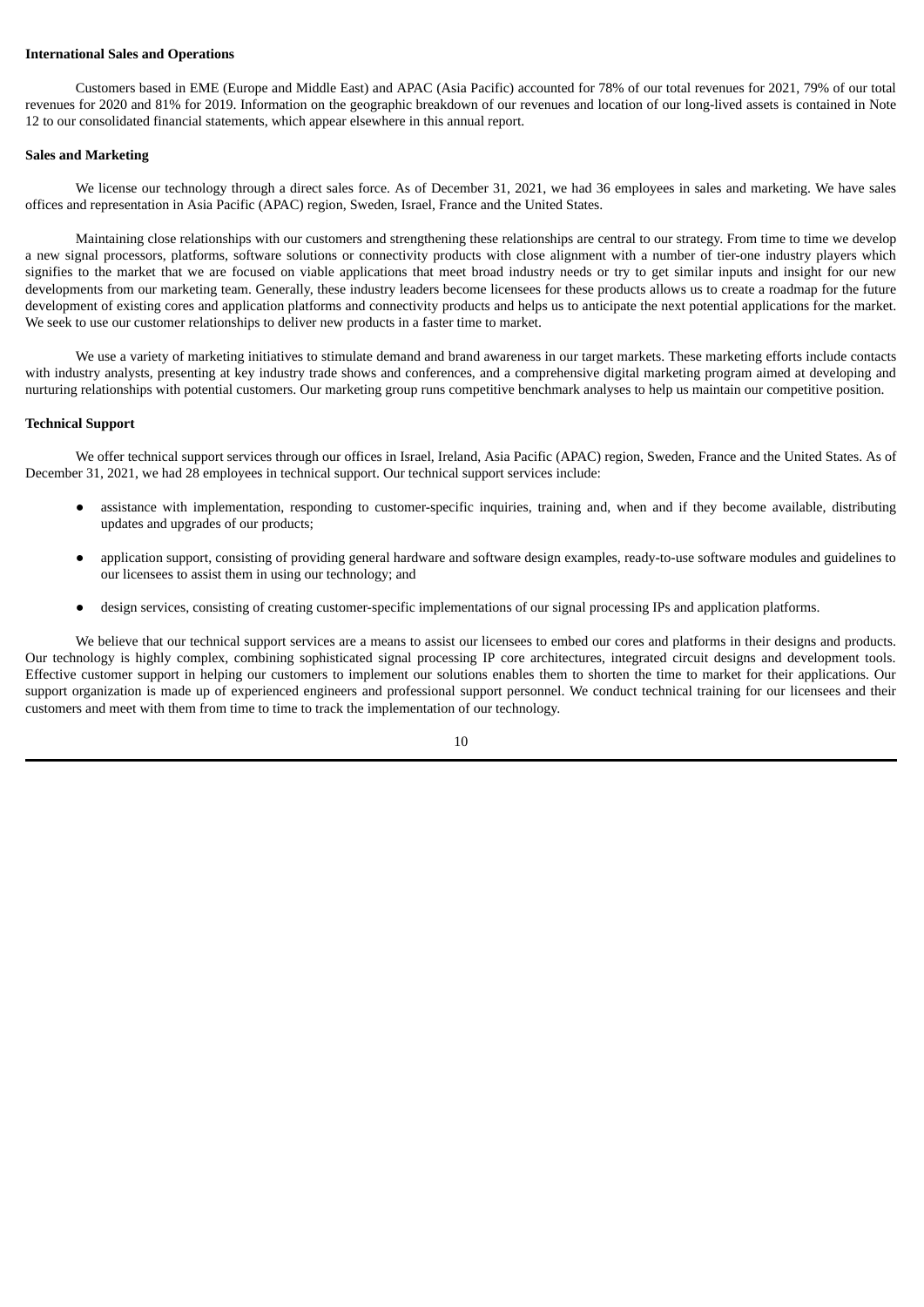### **Research and Development and Non-recurring Engineering Design Services**

Our research and development team is focused on improving and enhancing our existing products, as well as developing new products to broaden our offerings and market opportunities, and since our acquisition of Intrinsix in 2021, providing NRE design services. These efforts are largely driven by current and anticipated customer and market needs.

Our research and development team consists of 362 engineers as of December 31, 2021, working in nine development centers located in Israel, France, the United States, Ireland and the United Kingdom, including 51 engineers at Intrinsix either working on research and development projects or providing NRE services for chip design. Our engineers possess significant experience in developing DSP cores and tools for 5G, computer vision, AI, connectivity products (Wi-Fi and Bluetooth), NB-IoT, and sensor processing and sensor fusion software. In addition, we engage third party contractors with specialized skills as required to support our research and development efforts.

Our NRE services address the most complex and time-critical integrated circuit design projects across the following major design service domains: multi-processor digital SoC and FPGA design, mixed signal, analog, RF chip design and RF and Millimeter wave (RF/mmWave) chip design. Additional services include design verification and physical design and silicon realization. All of these skillsets are scarce, highly sought after in today's semiconductor landscape and applicable to every vertical, from consumer and IoT through to automotive and aerospace and defense.

We encourage our research and development personnel to maintain active roles in various international organizations that develop and maintain standards in the electronics and related industries. This involvement allows us to influence the development of new standards; keeps us informed as to important new developments regarding standards; and allows us to demonstrate our expertise to existing and potential customers who also participate in these standards-setting bodies.

# **Competition**

The markets in which we operate are intensely competitive. They are subject to rapid change and are significantly affected by new product introductions. We compete with other suppliers of licensed signal processing IPs. We believe that the principal competitive elements in our field are signal processing IP performance, Intrinsix's IP and NRE capabilities, overall chip cost, power consumption, flexibility, reliability, communication and multimedia software and algorithms availability, design cycle time, tool chain, customer support, financial strength, name recognition and reputation. We believe that we compete effectively in each of these areas but can offer no assurance that we will have the financial resources, technical expertise, and marketing or support capabilities to compete successfully in the future.

The markets in which we compete are dominated by large, highly competent semiconductor companies that have significant brand recognition, a large installed base and a large network of support and field application engineers. The following industry players and factors may have a significant impact on our competitiveness:

- we compete directly in the signal processing cores space with Verisilicon, Cadence and Synopsys;
- we compete with CPU IP or configurable CPU IP (offering DSP configured CPU and/or DSP acceleration and/or connectivity capabilities to their IP) providers, such as ARM, Synopsys and Cadence and the RISC-V open source;
- we compete with internal engineering teams at companies such as Mediatek, Qualcomm, Samsung, Huawei and NXP that may design programmable DSP core products and signal processing cores in-house and therefore not license our technologies;
- we compete in the short range wireless markets with Mindtree, Synopsys and internal engineering teams at companies such as Cypress (now part of Infineon), Silicon Labs and NXP;
- we compete in embedded imaging and vision market with Cadence, Synopsys, Videantis, Verislicon, ARM and Verisilicon;
- we compete in AI processor marketing with AI processor and accelerator providers, including AImotive, Arm Limited, Cadence, Synopsys, Cambricon, Digital Media Professionals (DMP), Imagination Technologies, Nvidia open source NVDLA and Verisilicon;
- we compete in the audio and voice applications market with ARM, Cadence, Synopsys and Verisilicon; and
- we compete for chip design services in our main markets with WiPro and Cyient, and in the aerospace and defense markets with Marvel, ASIC North and First Pass Engineering.

11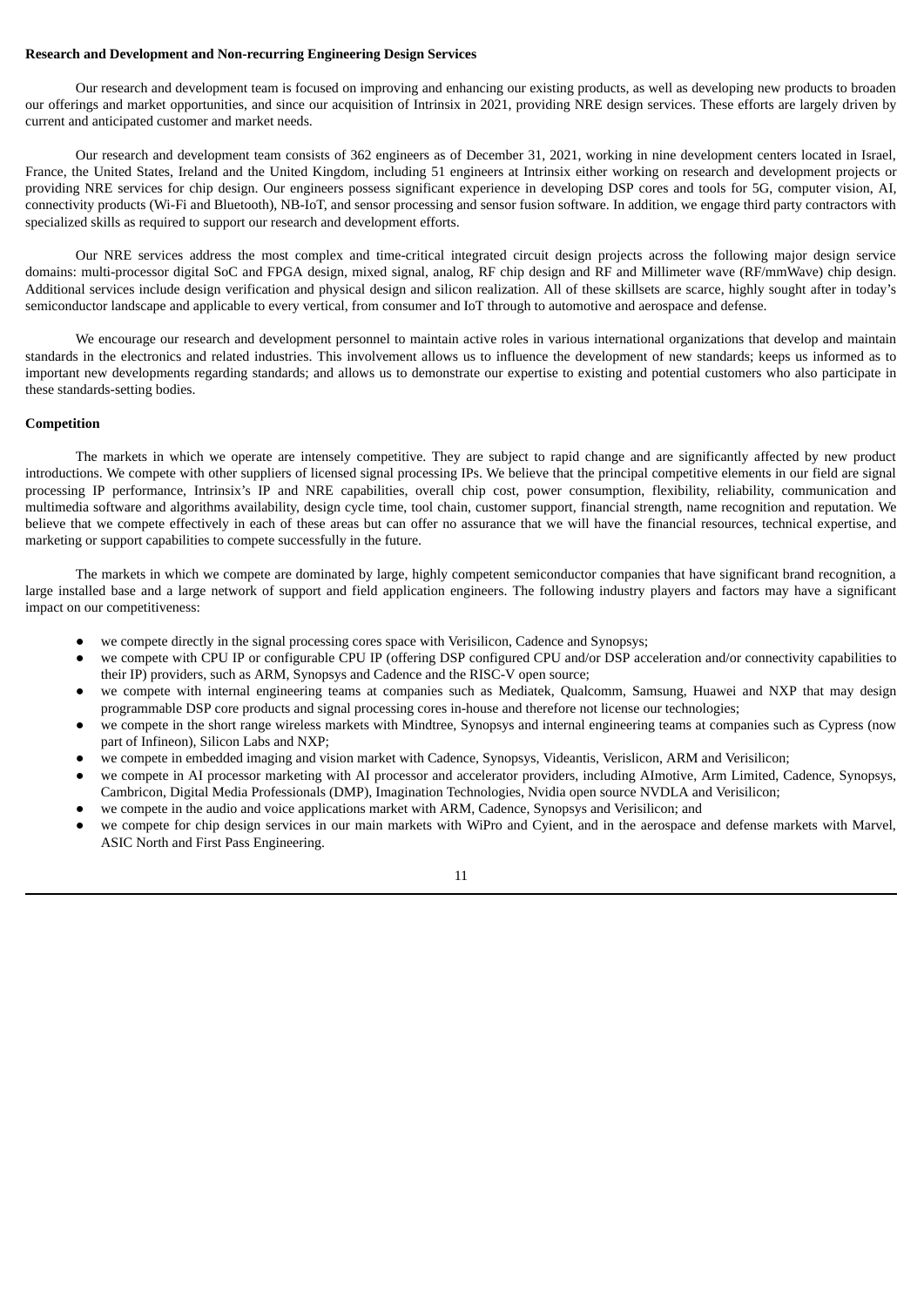In recent years, we also have faced competition from companies that offer Central Processor Unit (CPU) intellectual property. These companies' products are used for host functions in various applications, such as in mobile and home entertainment products. These applications typically also incorporate a programmable DSP or neural network accelerator that is responsible for communication and video/audio/voice-related tasks, neural network or in some cases connectivity capabilities. CPU companies, such as ARM, Cadence, and Synopsys have added DSP acceleration, CNN acceleration and /or connectivity solutions and make use of it to provide platform solutions in the areas of baseband, video, imaging, vision, AI, audio and connectivity.

With respect to certain large potential customers, we also compete with internal engineering teams, which may design programmable signal processing IP core products in-house. Companies such as Mediatek, Qualcomm, Samsung, and STMicroelectronics license our designs for some applications and use their own proprietary cores for other applications. These companies also may choose to license their proprietary signal processing IP cores to third parties and, as a result, become direct competitors.

In addition, we may face increased competition from smaller, niche semiconductor design companies in the future. Some of our customers also may decide to satisfy their needs through in-house design. Aside from the in-house research and development groups, we do not compete with any individual company across the range of our market offerings. Within particular market segments, however, we do face competition to a greater or lesser extent from other industry participants. For example, in the following specific areas we compete with the companies indicated:

- in the digital embedded imaging and vision market –ARM, Synopsys, Cadence and Videantis, as well as GPU IP providers such as ARM, Imagination Technologies and Verisilicon; and
- in audio and voice applications market –ARM, Cadence, Synopsys and Verisilicon.

## **Proprietary Rights**

Our success and ability to compete are dependent on our ability to develop and maintain the proprietary aspects of our intellectual property and to operate without infringing the proprietary rights of others. We rely on a combination of patent, trademark, trade secret and copyright laws and contractual restrictions to protect the proprietary aspects of our technology. These legal protections afford only limited protection of our technology. We also seek to limit disclosure of our intellectual property and trade secrets by requiring employees and consultants with access to our proprietary information to execute confidentiality agreements with us and by restricting access to our source code and other intellectual property. Due to rapid technological change, we believe that factors such as the technological and creative skills of our personnel, new product developments and enhancements to existing products are more important than specific legal protections of our technology in establishing and maintaining a technology leadership position.

We have an active program to protect our proprietary technology through the filing of patents. Our patents relate to our signal processing IP cores and application-specific platform technologies. As of December 31, 2021, we hold 65 patents in the United States, five patents in Canada, 91 patents in the EME (Europe and Middle East) region and 9 patents in Asia Pacific (APAC) region, totaling 170 patents, with expiration dates between 2022 and 2039. In addition, as of December 31, 2021, we have nine patent applications pending in the United States, two pending patent applications in Canada, six pending patent applications in the EME region, four pending global (PCT) patent applications and five pending patent applications in the APAC region, totaling 26 pending patent applications.

We actively pursue foreign patent protection in countries where we feel it is prudent to do so. Our policy is to apply for patents or for other appropriate statutory protection when we develop valuable new or improved technology. The status of patents involves complex legal and factual questions, and the breadth of claims allowed is uncertain. Accordingly, there are no assurances that any patent application filed by us will result in a patent being issued, or that our issued patents, and any patents that may be issued in the future, will afford us adequate protection against competitors with similar technology; nor can we be assured that patents issued to us will not be infringed or that others will not design around our technology. In addition, the laws of certain countries in which our products are or may be developed, manufactured or sold may not protect our products and intellectual property rights to the same extent as the laws of the United States. We can provide no assurance that our pending patent applications or any future applications will be approved or will not be challenged by third parties, that any issued patents will effectively protect our technology, or that patents held by third parties will not have an adverse effect on our ability to do business.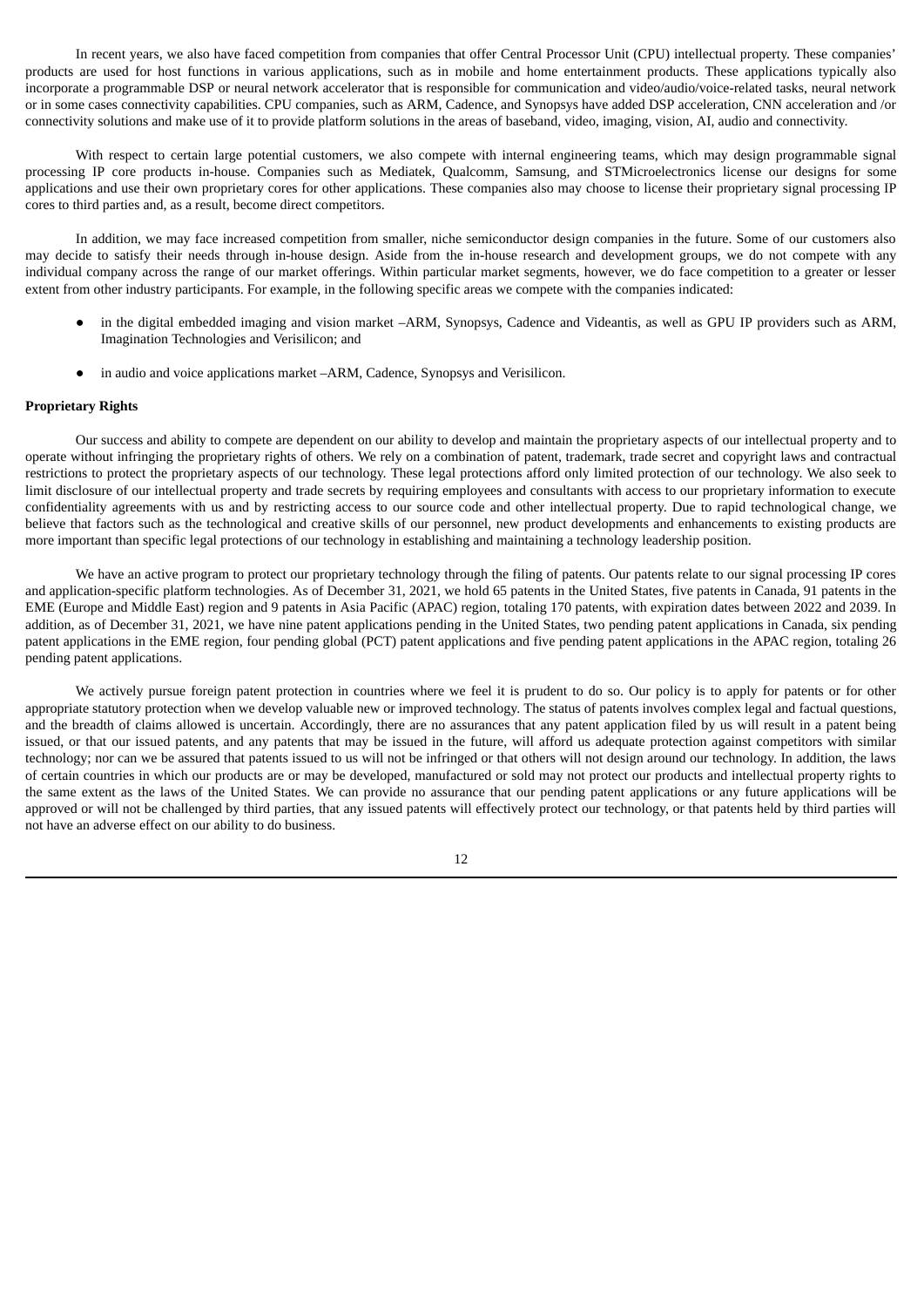The semiconductor industry is characterized by frequent litigation regarding patent and other intellectual property rights. Questions of infringement in the semiconductor field involve highly technical and subjective analyses. In addition, patent infringement claims are increasingly being asserted by patent holding companies (so-called patent "trolls"), which do not use technology and whose sole business is to enforce patents against companies, such as us, for monetary gain. Because such patent holding companies do not provide services or use technology, the assertion of our own patents by way of counter-claim may be ineffective. Litigation may in the future be necessary to enforce our patents and other intellectual property rights, to protect our trade secrets, to determine the validity and scope of the proprietary rights of others, or to defend against claims of infringement or invalidity. We cannot assure you that we would be able to prevail in any such litigation or be able to devote the financial resources required to bring such litigation to a successful conclusion.

In any potential dispute involving our patents or other intellectual property, our licensees also could become the targets of litigation. We are generally bound to indemnify licensees under the terms of our license agreements. Although our indemnification obligations are generally subject to a maximum amount, these obligations could nevertheless result in substantial expenses. In addition to the time and expense required for us to indemnify our licensees, a licensee's development, marketing and sale of products embodying our solutions could be severely disrupted or shut down as a result of litigation.

We also rely on trademark, copyright and trade secret laws to protect our intellectual property. We have registered trademark in the United States for our name CEVA and the related CEVA logo, and currently market our signal processing cores and other technology offerings under this trademark.

#### **Human Capital Resources**

The table below presents the number of employees of CEVA as of December 31, 2021 by function and geographic location.

|                                  | <b>Number</b> |
|----------------------------------|---------------|
| <b>Total employees</b>           | 476           |
| <b>Function</b>                  |               |
| Research and development and NRE | 362           |
| Sales and marketing              | 36            |
| Administration                   | 50            |
| Technical support                | 28            |
| <b>Location</b>                  |               |
| Israel                           | 262           |
| France                           | 48            |
| Ireland                          | 14            |
| China                            | 17            |
| <b>United States</b>             | 100           |
| <b>United Kingdom</b>            | 17            |
| Elsewhere                        | 18            |

We believe we are a respected employer in the countries where we have operations, and, with the help of our employees, we strive to be a responsible global corporate citizen and a more sustainable company. Our Code of Business Conduct and Ethics sets the standards of conduct of our directors, officers and employees. In addition, in 2020, we adopted a Sustainability Policy that addresses matters related to our employees as well as data privacy and security, resource conservation and recycling, and other environmental matters. In particular, our Sustainability Policy reflects our commitment to diversity and equal opportunity, a harassment-free workplace, training, development and employee engagement, and human rights, health and safety, and other matters relevant to employee well-being and the CEVA culture. The code is reviewed and updated periodically by our Board or Directors, and both the code and our Sustainability Policy are available on our website at www.ceva-dsp.com.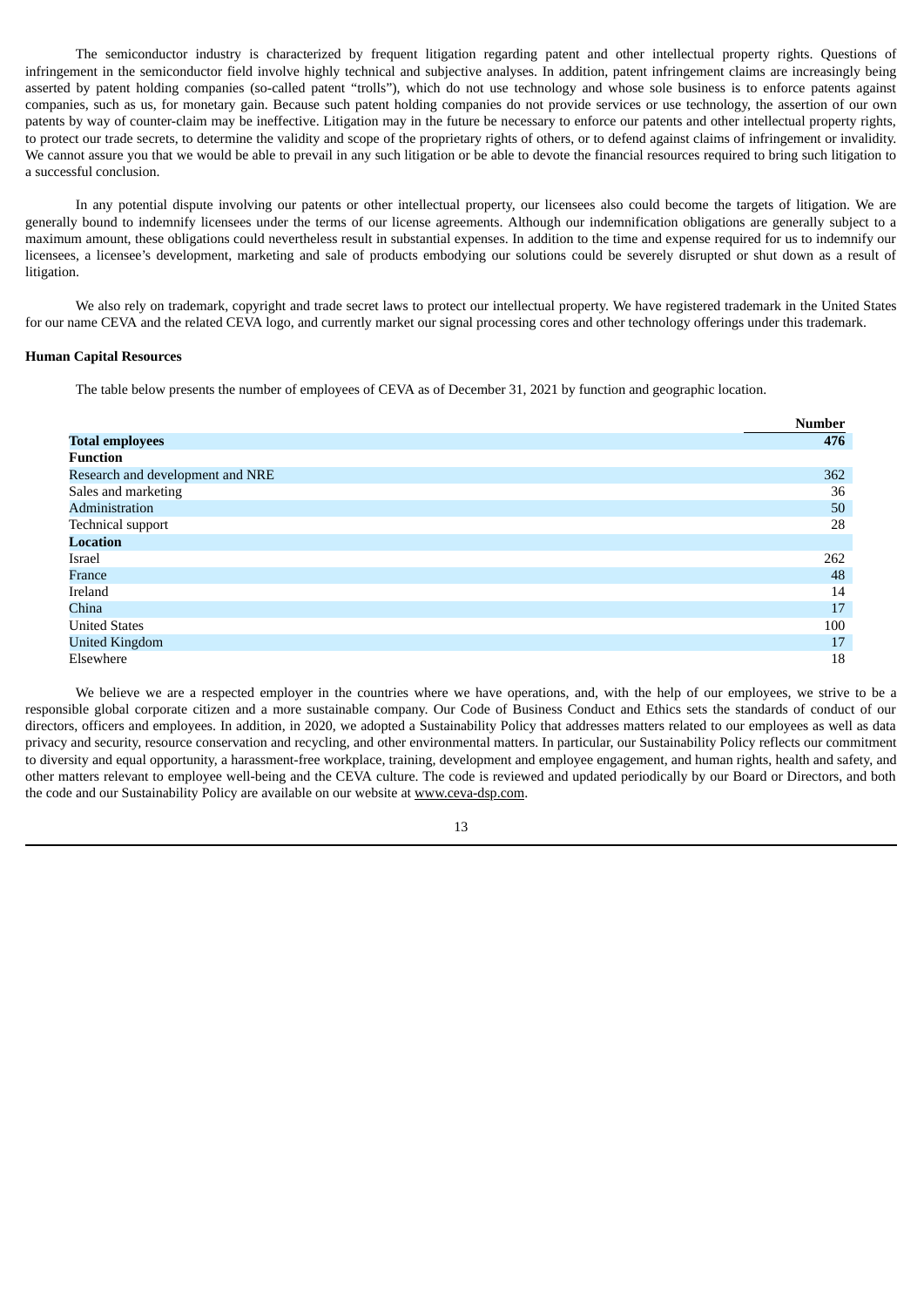Our employees are not represented by any collective bargaining agreements, however, certain provisions of Israeli law and the collective bargaining agreements between the Histadrut (General Federation of Labor in Israel) and the Coordination Bureau of Economic Organizations (the Israeli federation of employers' organizations) apply to our Israeli employees. We have never experienced a work stoppage. We believe our employee relations are good.

### **Available Information**

Our annual reports on Form 10-K, quarterly reports on Form 10-Q, current reports on Form 8-K and amendments to reports pursuant to Section 13(a) or 15(d) of the Securities Exchange Act of 1934, as amended, are available, free of charge, on our website at www.ceva-dsp.com, as soon as reasonably practicable after such reports are electronically filed with the Securities and Exchange Commission and are also available on the SEC's website at www.sec.gov.

Our website and the information contained therein or connected thereto are not intended to be incorporated into this Annual Report on Form 10-K.

### **ITEM 1A.RISK FACTORS**

We caution you that the following important factors, among others, could cause our actual future results to differ materially from those expressed in forward-looking statements made by or on behalf of us in filings with the Securities and Exchange Commission, press releases, communications with investors and oral statements. Any or all of our forward-looking statements in this annual report, and in any other public statements we make, may turn out to be wrong. They can be affected by inaccurate assumptions we might make or by known or unknown risks and uncertainties. Many factors mentioned in the discussion below will be important in determining future results. We undertake no obligation to publicly update any forward-looking statements, whether as a result of new information, future events or otherwise. You are advised, however, to consult any further disclosures we make in our reports filed *with the Securities and Exchange Commission.*

## The COVID-19 pandemic, or other outbreak of disease or similar public health threat, could materially and adversely affect our business, **financial condition and results of operations.**

The COVID-19 pandemic has resulted in government authorities implementing numerous measures to try to contain the virus, and these measures have impacted and may further impact our workforce and operations, the operations of our customers, and those of our respective vendors and suppliers. Furthermore, the outbreak has significantly increased economic and demand uncertainty and negatively impacted consumer confidence. Any shortfall in consumer spending or demand for consumer electronic products, such as due to social distancing and other restrictions, may negatively affect our business and results of operations.

The spread of COVID-19 also has caused us to modify our business practices, and we may take further actions as may be required by government authorities or that we determine are in the best interests of our employees, customers, and communities. Such actions may result in further disruptions to our supply chain, operations and facilities, and workforce. We cannot assure you that such measures will be sufficient to mitigate the risks posed by COVID-19, and our ability to perform critical functions could be harmed.

We cannot at this time quantify or forecast the full short-term and longer-term business impact of COVID-19. The degree to which COVID-19 impacts our business, financial condition, and results of operations will depend on future developments, which are highly uncertain, and to what extent normal economic and operating conditions can resume.

### The markets in which we operate are highly competitive, and as a result we could experience a loss of sales, lower prices and lower revenues.

The markets for the products in which our technology is incorporated are highly competitive. Aggressive competition could result in substantial declines in the prices that we are able to charge for our intellectual property or lose design wins to competitors. Many of our competitors are striving to increase their share of the growing signal processing IP markets and are reducing their licensing and royalty fees to attract customers. The following industry players and factors may have a significant impact on our competitiveness:

- we compete directly in the signal processing cores space with Verisilicon, Cadence and Synopsys;
- we compete with CPU IP or configurable CPU IP (offering DSP configured CPU and/or DSP acceleration and/or connectivity capabilities to their IP) providers, such as ARM, Synopsys and Cadence and the RISC-V open source;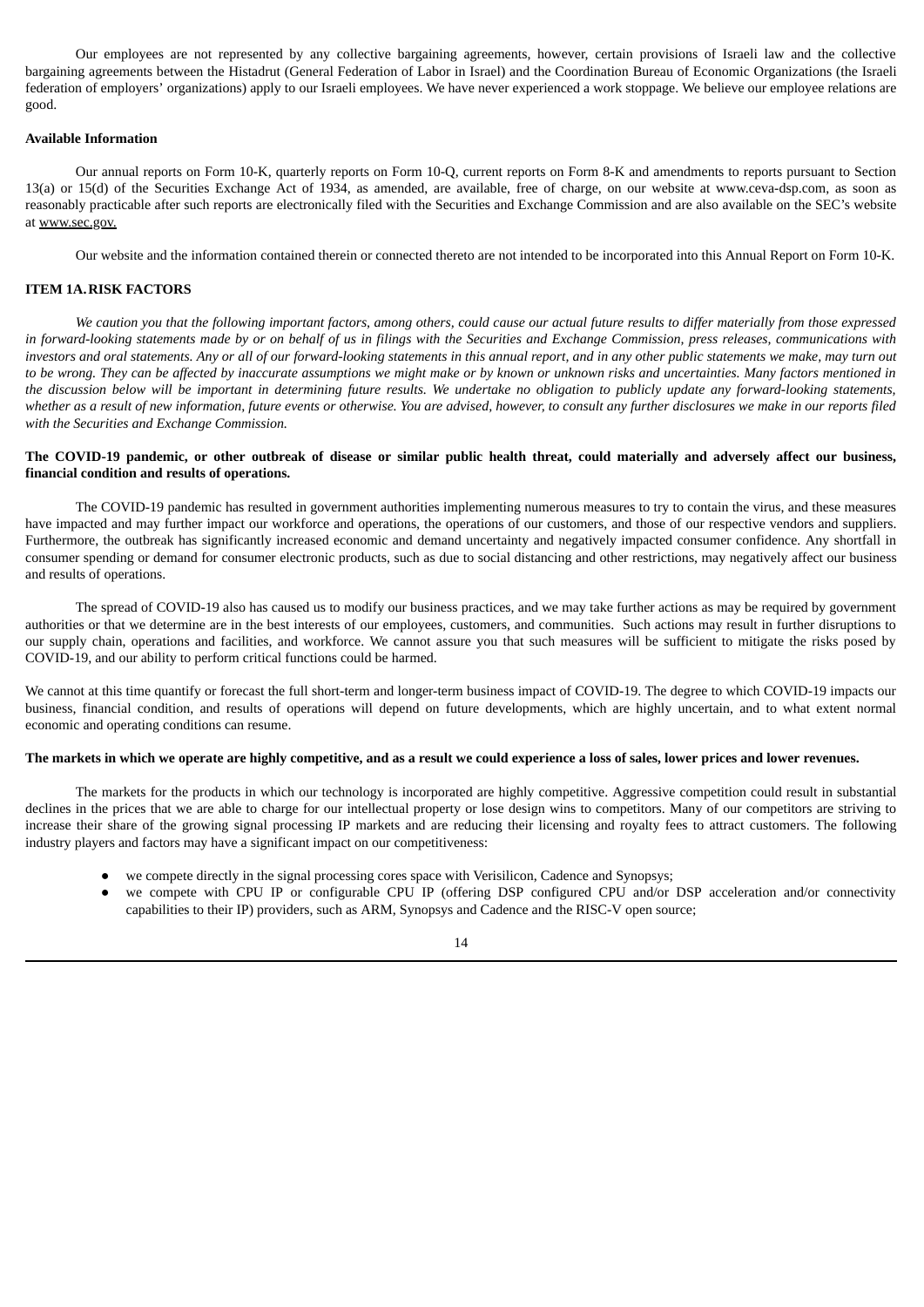- we compete with internal engineering teams at companies such as Mediatek, Qualcomm, Samsung, Huawei and NXP that may design programmable DSP core products and signal processing cores in-house and therefore not license our technologies;
- we compete in the short range wireless markets with Mindtree, Synopsys and internal engineering teams at companies such as Cypress (now part of Infineon), Silicon Labs and NXP;
- we compete in embedded imaging and vision market with Cadence, Synopsys, Videantis, Verislicon, ARM and Verisilicon;
- we compete in AI processor marketing with AI processor and accelerator providers, including AImotive, Arm Limited, Cadence, Synopsys, Cambricon, Digital Media Professionals (DMP), Imagination Technologies, Nvidia open source NVDLA and Verisilicon;
- we compete in the audio and voice applications market with ARM, Cadence, Synopsys and Verisilicon; and
- we compete for chip design services in our main markets with WiPro and Cyient, and in the aerospace and defense markets with Marvel, ASIC North and First Pass Engineering.

In addition, we may face increased competition from smaller, niche semiconductor design companies in the future. Some of our customers also may decide to satisfy their needs through in-house design. We compete on the basis of signal processing IP performance, Intrinsix's IP and NRE capabilities, overall chip cost, power consumption, flexibility, reliability, communication and multimedia software availability, design cycle time, tool chain, customer support, name recognition, reputation and financial strength. Our inability to compete effectively on these bases could have a material adverse effect on our business, results of operations and financial condition.

# Our quarterly operating results fluctuate from quarter to quarter due to a variety of factors, including our lengthy sales cycle, and may not be a **meaningful indicator of future performance.**

In some quarters our operating results could be below the expectations of securities analysts and investors, which could cause our stock price to fall. Factors that may affect our quarterly results of operations in the future include, among other things:

- the gain or loss of significant licensees, partly due to our dependence on a limited number of customers generating a significant amount of quarterly revenues;
- any delay in execution of any anticipated IP licensing arrangement during a particular quarter;
- delays in revenue recognition for some license agreements based on percentage of completion of customized work or other accounting reasons;
- the timing and volume of orders and production by our customers, as well as fluctuations in royalty revenues resulting from fluctuations in unit shipments by our licensees;
- royalty pricing pressures and reduction in royalty rates due to an increase in volume shipments by customers, end-product price erosion and competitive pressures;
- earnings or other financial announcements by our major customers that include shipment data or other information that implicates expectations for our future royalty revenues;
- the mix of revenues among IP licensing and related revenues, NRE revenues and royalty revenues;
- the timing of the introduction of new or enhanced technologies by us and our competitors, as well as the market acceptance of such technologies;
- the discontinuation, or public announcement thereof, of product lines or market sectors that incorporate our technology by our significant customers;
- our lengthy sales cycle and specifically in the third quarter of any fiscal year during which summer vacations slow down decision-making processes of our customers in executing contracts;
- lengthy and unpredictable project approval and funding timelines characteristic of government agencies and other customers in the aerospace and defense markets, coupled with the ability, and frequent election, of government agencies and their contractors to discontinue programs with little or no advance notice;
- delays in the commercialization of end products that incorporate our technology;
- currency fluctuations, mainly the EURO and the NIS versus the U.S. dollar;
- fluctuations in operating expenses and gross margins associated with the introduction of, and research and development investments in, new or enhanced technologies and adjustments to operating expenses resulting from restructurings;
- the approvals, amounts and timing of Israeli research and development government grants from the Israeli Innovation Authority of the Ministry of Economy and Industry in Israel (the "IIA"), EU grants and French research tax credits;

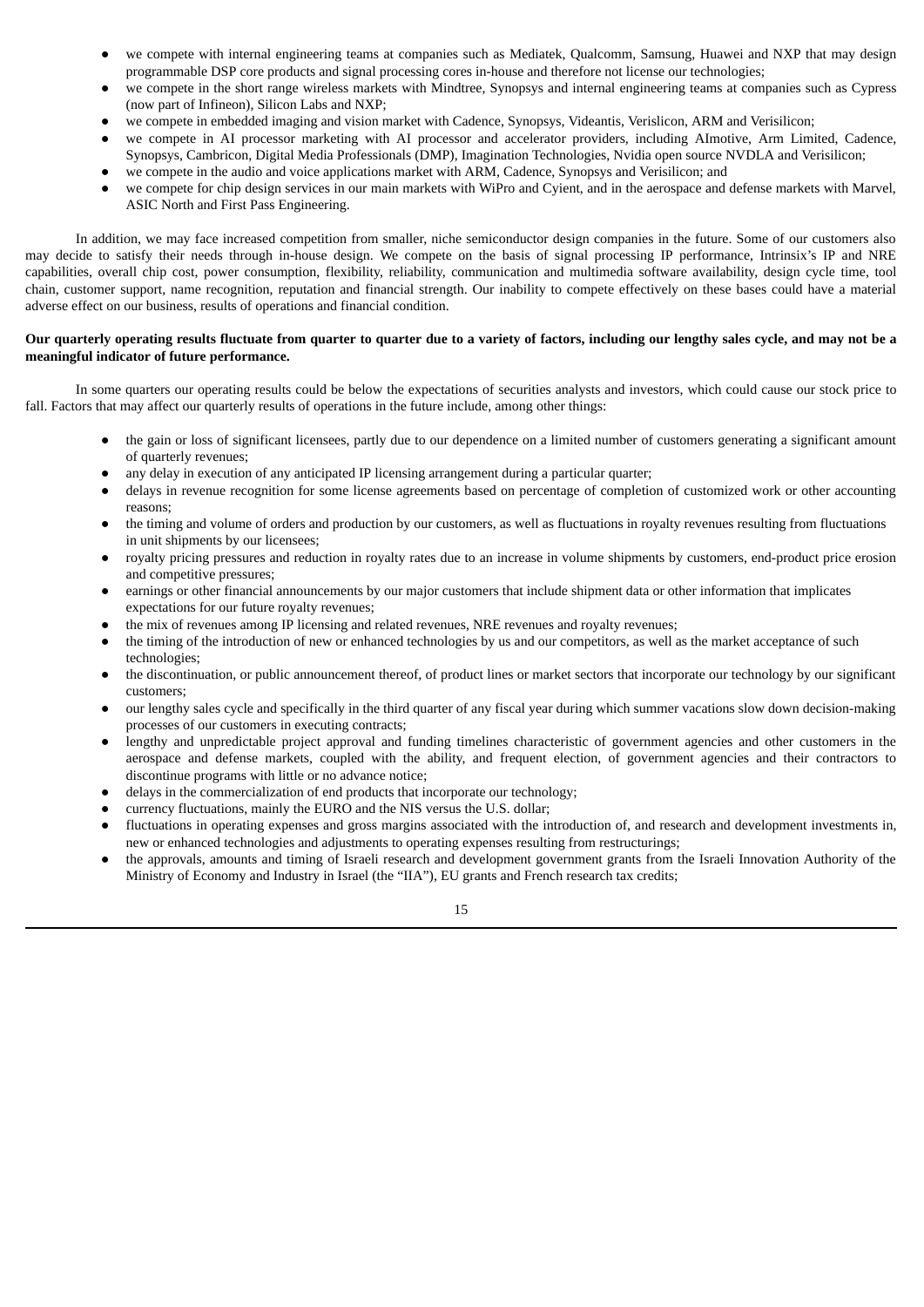- the impact of new accounting pronouncements, including the new revenue recognition rules;
- the timing of our payment of royalties to the IIA, which is impacted by the timing and magnitude of license agreements and royalty revenues derived from technologies that were funded by grant programs of the IIA;
- statutory changes associated with research tax benefits applicable to French technology companies;
- our ability to scale our operations in response to changes in demand for our technologies;
- entry into new end markets that utilize our signal processing IPs, software and platforms;
- changes in our pricing policies and those of our competitors;
- restructuring, asset and goodwill impairment and related charges, as well as other accounting changes or adjustments;
- general political conditions, including global trade wars resulting from tariffs and business restrictions and bans imposed by government entities, like the well publicized 2018 ban associated with ZTE, as well as other regulatory actions and changes that may adversely affect the business environment;
- general economic conditions, including the current economic conditions, and its effect on the semiconductor industry and sales of consumer products into which our technologies are incorporated;
- delays in final product delivery due to unexpected issues introduced by our service or EDA tool providers;
- delays in ratification of standards for Bluetooth, Wi-Fi or NB-IoT that can affect the introduction of new products;
- constraints on chip manufacturing capacity due to high demand or shutdowns of semiconductor fabrication plants and other manufacturing facilities; and
- reductions in demand for consumer and digital devices due to lockdowns or overall financial difficulties resulting from the ongoing COVID-19 pandemic.

Each of the above factors is difficult to forecast and could harm our business, financial condition and results of operations. Also, we license our technology to OEMs and semiconductor companies for incorporation into their end products for consumer markets, including handsets and consumer electronics products. The royalties we generate are reported by our customers.

Our royalty revenues are affected by seasonal buying patterns of consumer products sold by OEMs, partially by our direct customers and partially by semiconductor customers that incorporate our technology into their end products and the market acceptance of such end products. The first quarter in any given year is usually a sequentially down quarter for us in relation to royalty revenues as this period represents lower post-Christmas fourth quarter consumer product shipments. However, the magnitude of this first quarter decrease varies annually and has been impacted by global economic conditions, market share changes, exiting or refocusing of market sectors by our customers and the timing of introduction of new and existing handset devices powered by CEVA technology sold in any given quarter compared to the prior quarter. Furthermore, in 2020 and 2021 the worldwide COVID-19 pandemic and the excepted recovery in economic activities created strong demand for chips that significantly surpasses the supply capacity for digital connectivity and consumer devices, causing long lead times. This environment may continue throughout 2022 and distort more traditional seasonality trends.

Moreover, the semiconductor and consumer electronics industries remain volatile, which makes it extremely difficult for our customers and us to accurately forecast financial results and plan for future business activities. As a result, our past operating results should not be relied upon as an indication of future performance.

## We rely significantly on revenues derived from a limited number of customers who contribute to our royalty and license revenues.

We derive a significant amount of revenues from a limited number of customers. Sales to UNISOC (formerly Spreadtrum Communications, Inc.), accounted for 21%, 14% and 15% of our total revenues for 2021, 2020 and 2019, respectively. With respect to our royalty revenues, three royalty paying customers each represented 10% or more of our total royalty revenues for 2021, and collectively represented 57% of our total royalty revenues for 2021. Four royalty paying customers each represented 10% or more of our total royalty revenues for 2020, and collectively represented 72% of our total royalty revenues for 2020, and three royalty paying customers each represented 10% or more of our total royalty revenues for 2019, and collectively represented 73% of our total royalty revenues for 2019. We expect that a significant portion of our future revenues will continue to be generated by a limited number of customers. The loss of any significant royalty paying customer could adversely affect our near-term future operating results. Furthermore, consolidation among our customers may negatively affect our revenue source, increase our existing customers' negotiation leverage and make us further dependent on a limited number of customers. Moreover, the discontinuation of product lines or market sectors that incorporate our technology by our significant customers or a change in direction of their business and our inability to adapt our technology to their new business needs could have material negative implications for our future royalty revenues.

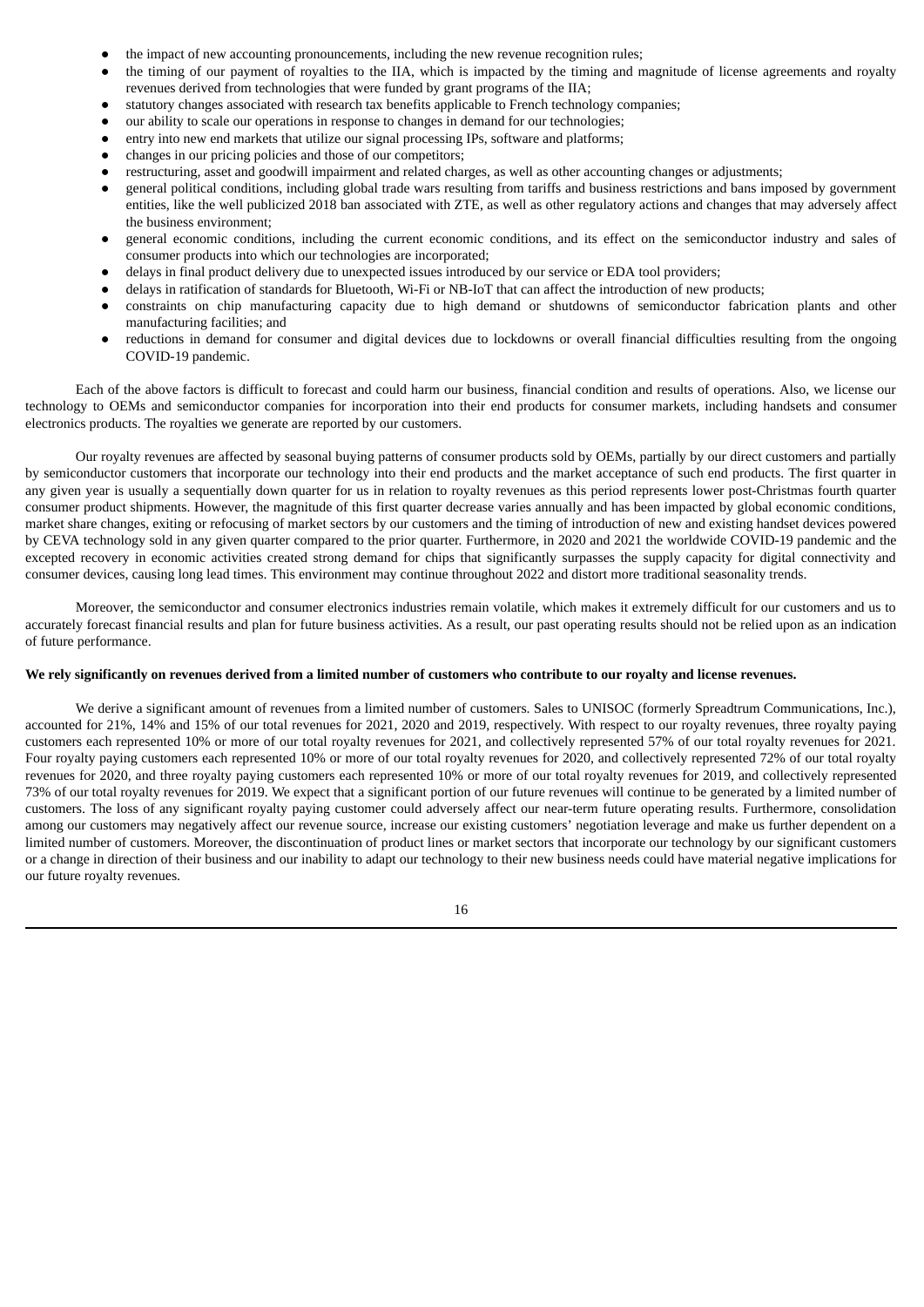### **Our business is dependent on IP licensing and NRE revenues, which may vary period to period.**

License agreements for our signal processing IP cores and platforms have not historically provided for substantial ongoing license payments, so past IP licensing revenues may not be indicative of the amount of such revenues in any future period. We believe that there is a similar risk with RivieraWaves' operations associated with Bluetooth and Wi-Fi connectivity technologies. Significant portions of our anticipated future revenues, therefore, will likely depend upon our success in attracting new customers or expanding our relationships with existing customers. However, revenues recognized from licensing arrangements vary significantly from period to period, depending on the number and size of deals closed during a quarter, and are difficult to predict. In addition, as we expand our business into the non-handset baseband markets, our licensing deals may be smaller but greater in volume which may further fluctuate our licensing revenues quarter to quarter. Our ability to succeed in our licensing efforts will depend on a variety of factors, including the performance, quality, breadth and depth of our current and future products as well as our sales and marketing skills. In addition, some of our licensees may in the future decide to satisfy their needs through in-house design and production. Our failure to obtain future licensing customers would impede our future revenue growth and could materially harm our business.

In addition, we recently acquired Intrinsix, which derives revenues primarily from non-recurring engineering (NRE) payments as well as retains certain IP assets. We believe significant portions of our anticipated future revenues will likely depend upon our success in attracting new customers to NRE services, monetizing Intrinsix IP assets and expanding our relationships with existing Intrinsix customers. Revenues recognized from such arrangements have historically varied significantly from period to period, depending on the number and size of deals closed during a quarter, as well as the timing of the approval and funding processes of U.S. government agencies and their contractors that can be lengthy and difficult to predict. In addition, some Intrinsix's customers may in the future decide to satisfy their needs through in-house design and production. Our failure to obtain future customers for Intrinsix's NRE business and IP would also impede our future revenue growth and could materially harm our business.

# **Royalty and other payment rates could decrease for existing and future license agreements and other customer agreements, which could materially adversely affect our operating results.**

Royalty payments to us under existing and future license agreements could be lower than currently anticipated for a variety of reasons. Average selling prices for semiconductor products generally decrease over time during the lifespan of a product. In addition, there is increasing downward pricing pressures in the semiconductor industry on end products incorporating our technology, especially end products for the handsets and consumer electronics markets. As a result, notwithstanding the existence of a license agreement, our customers may demand that royalty rates for our products be lower than our historic royalty rates. We have in the past and may be pressured in the future to renegotiate existing license agreements with our customers. In addition, certain of our license agreements provide that royalty rates may decrease in connection with the sale of larger quantities of products incorporating our technology. Furthermore, our competitors may lower the royalty rates for their comparable products to win market share which may force us to lower our royalty rates as well. As a consequence of the above referenced factors, as well as unforeseen factors in the future, the royalty rates we receive for use of our technology could decrease, thereby decreasing future anticipated revenues and cash flow. Royalty revenues were approximately 41%, 48% and 45% of our total revenues for 2021, 2020 and 2019, respectively. Therefore, a significant decrease in our royalty revenues could materially adversely affect our operating results.

Moreover, royalty rates may be negatively affected by macroeconomic trends (including the recent COVID-19 pandemic and its global impact) or changes in products mix. Furthermore, consolidation among our customers may increase the leverage of our existing customers to extract concessions from us in royalty rates. Moreover, changes in products mix such as an increase in lower royalty bearing products shipped in high volume like low-cost feature phones and Bluetooth-based products in lieu of higher royalty bearing products like LTE phones could lower our royalty revenues.

In addition, Intrinsix's NRE hourly rates under existing and future agreements could be lower than currently anticipated for a variety of reasons, including, for example, U.S. government regulation changes and pricing pressures from competitors in the aerospace and defense markets. As a result, notwithstanding the existence of an agreement, our customers may demand that NRE rates, be lower than our historic rates. A significant decrease in our NRE rates could also materially adversely affect our operating results.

# **We generate a significant amount of our total revenues, especially royalty revenues, from the handset baseband market (for mobile handsets and for other modem connected devices) and our business and operating results may be materially adversely affected if we do not continue to succeed in these highly competitive markets.**

A significant portion of our revenues in general, and in particular our royalty revenues, are derived from baseband for handsets. Any adverse change in our ability to compete and maintain our competitive position in the handset baseband market, including through the introduction by competitors of enhanced technologies that attract customers that target those markets, would harm our business, financial condition and results of operations. Moreover, the handset baseband market is extremely competitive and is facing intense pricing pressures, and we expect that competition and pricing pressures will only increase. Furthermore, it can be very volatile with regards to volume shipments of different phones, standards and connected devices due to inventory build out or consumer demand changes or geographical macroeconomics, pricing changes, product discontinuations due to technical issues and timing of introduction of new phones and products. Our existing OEM or semiconductor customers also may fail to introduce new handset devices that attract consumers, lose a significant design opportunity for a new product introduction, or encounter significant delays in developing, manufacturing or shipping new or enhanced products in those markets or find alternative technological solutions and suppliers. The inability of our customers to compete would result in lower shipments of products powered by our technologies which in turn would have a material adverse effect on our business, financial condition and results of operations. In particular, a customer's loss of a design opportunity may have an adverse effect on our royalty revenues from such customer, which in turn will also have an adverse effect on our overall results of operations and market share. As an example, Intel, one of our customers, did not have its products selected for inclusion in a new smartphone series, and thereafter announced the sale of its 5G smartphone modem, as a result of which, our royalty revenues from Intel will reach record low levels in 2022. Our overall royalty revenues will be negatively impacted if we fail to offset any loss of royalty revenues from Intel, or any other loss of royalty revenues from a customer, with royalty revenues from other emerging products incorporating our technologies. Since a significant portion of our revenues are derived from the handset baseband market, adverse conditions in this market would have a material adverse effect on our business, financial condition and results of operations.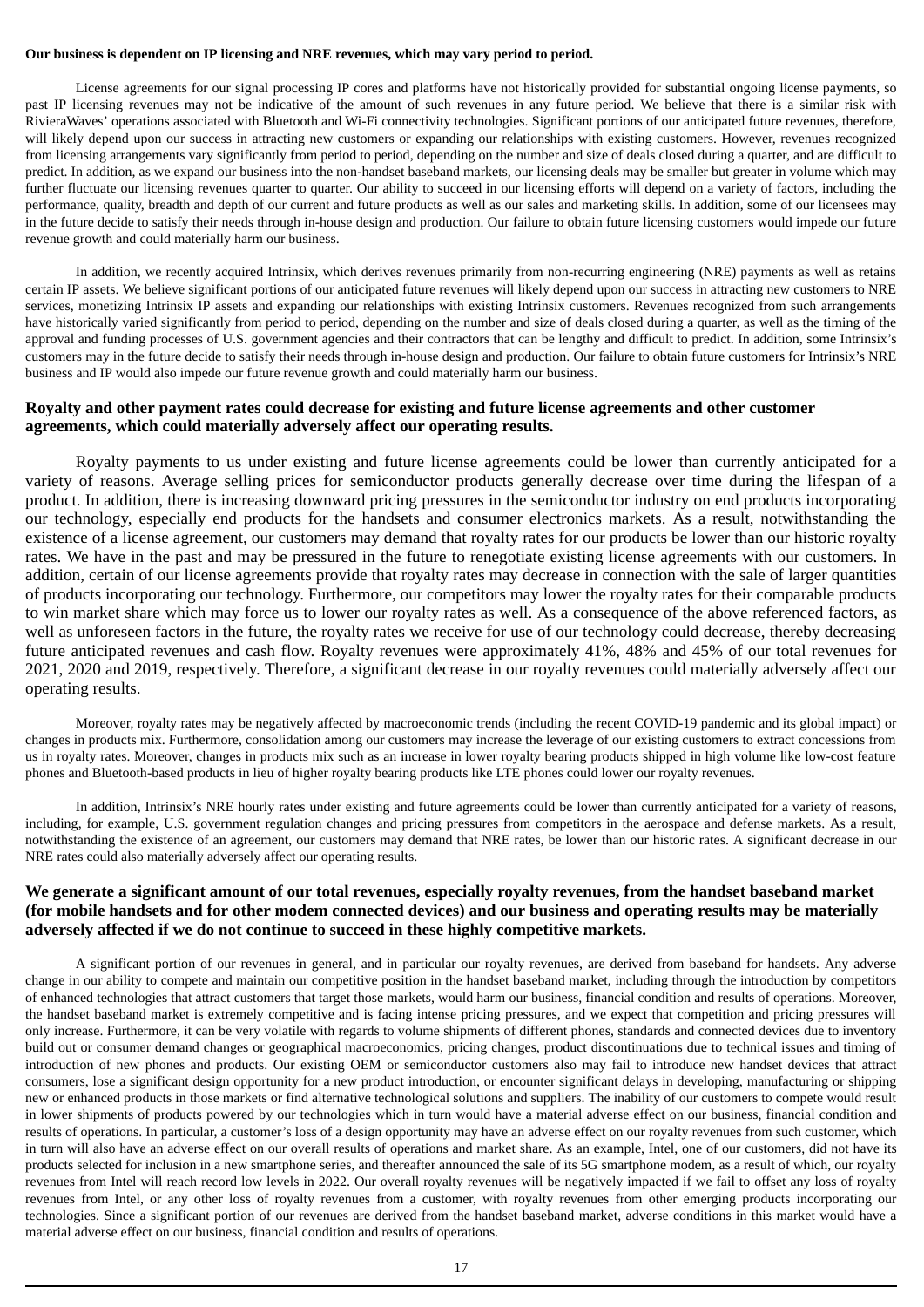# In order to sustain the future growth of our business, we must penetrate new markets and our new products must achieve widespread market **acceptance but such additional revenue opportunities may not be implemented and may not be achieved.**

In order to expand our business and increase our revenues, we must penetrate new markets and introduce new products, including additional nonbaseband related products. We have invested significant resources in pursuing potential opportunities for revenue growth and diversify our revenue streams. Our continued success will depend significantly on our ability to accurately anticipate changes in industry standards and to continue to appropriately fund development efforts to enhance our existing products or introduce new products in a timely manner to keep pace with technological developments. However, there are no assurances that we will develop products relevant for the marketplace or gain significant market share in those competitive markets. Moreover, if any of our competitors implement new technologies before us, those competitors may be able to provide products that are more effective or at lower prices, which could adversely impact our sales and impact our market share. Our inability to penetrate new markets and increase our market share in those markets or lack of customer acceptance of our new products may harm our business and potential growth.

## Because our IP solutions are components of end products, if semiconductor companies and electronic equipment manufacturers do not incorporate our solutions into their end products or if the end products of our customers do not achieve market acceptance, we may not be able to **generate adequate sales of our products.**

We do not sell our IP solutions directly to end-users; we license our technology primarily to semiconductor companies and electronic equipment manufacturers, who then incorporate our technology into the products they sell. As a result, we rely on our customers to incorporate our technology into their end products at the design stage. Once a company incorporates a competitor's technology into its end product, it becomes significantly more difficult for us to sell our technology to that company because changing suppliers involves significant cost, time, effort and risk for the company. As a result, we may incur significant expenditures on the development of a new technology without any assurance that our existing or potential customers will select our technology for incorporation into their own product and without this "design win," it becomes significantly difficult to sell our IP solutions. Moreover, even after a customer agrees to incorporate our technology into its end products, the design cycle is long and may be delayed due to factors beyond our control, which may result in the end product incorporating our technology not reaching the market until long after the initial "design win" with such customer. From initial product design-in to volume production, many factors could impact the timing and/or amount of sales actually realized from the design-in. These factors include, but are not limited to, changes in the competitive position of our technology, our customers' financial stability, and our customers' ability to ship products according to our customers' schedule. Moreover, current economic conditions may further prolong a customer's decision-making process and design cycle.

Further, because we do not control the business practices of our customers, we do not influence the degree to which they promote our technology or set the prices at which they sell products incorporating our technology. We cannot assure you that our customers will devote satisfactory efforts to promote their end products which incorporate our IP solutions.

In addition, our royalties from licenses and therefore the growth of our business, are dependent upon the success of our customers in introducing products incorporating our technology and the success of those products in the marketplace. The primary customers for our products are semiconductor design and manufacturing companies, system OEMs and electronic equipment manufacturers, particularly in the telecommunications field. All of the industries we license into are highly competitive, cyclical and have been subject to significant economic downturns at various times. These downturns are characterized by production overcapacity and reduced revenues, which at times may encourage semiconductor companies or electronic product manufacturers to reduce their expenditure on our technology. If we do not retain our current customers and continue to attract new customers, our business may be harmed.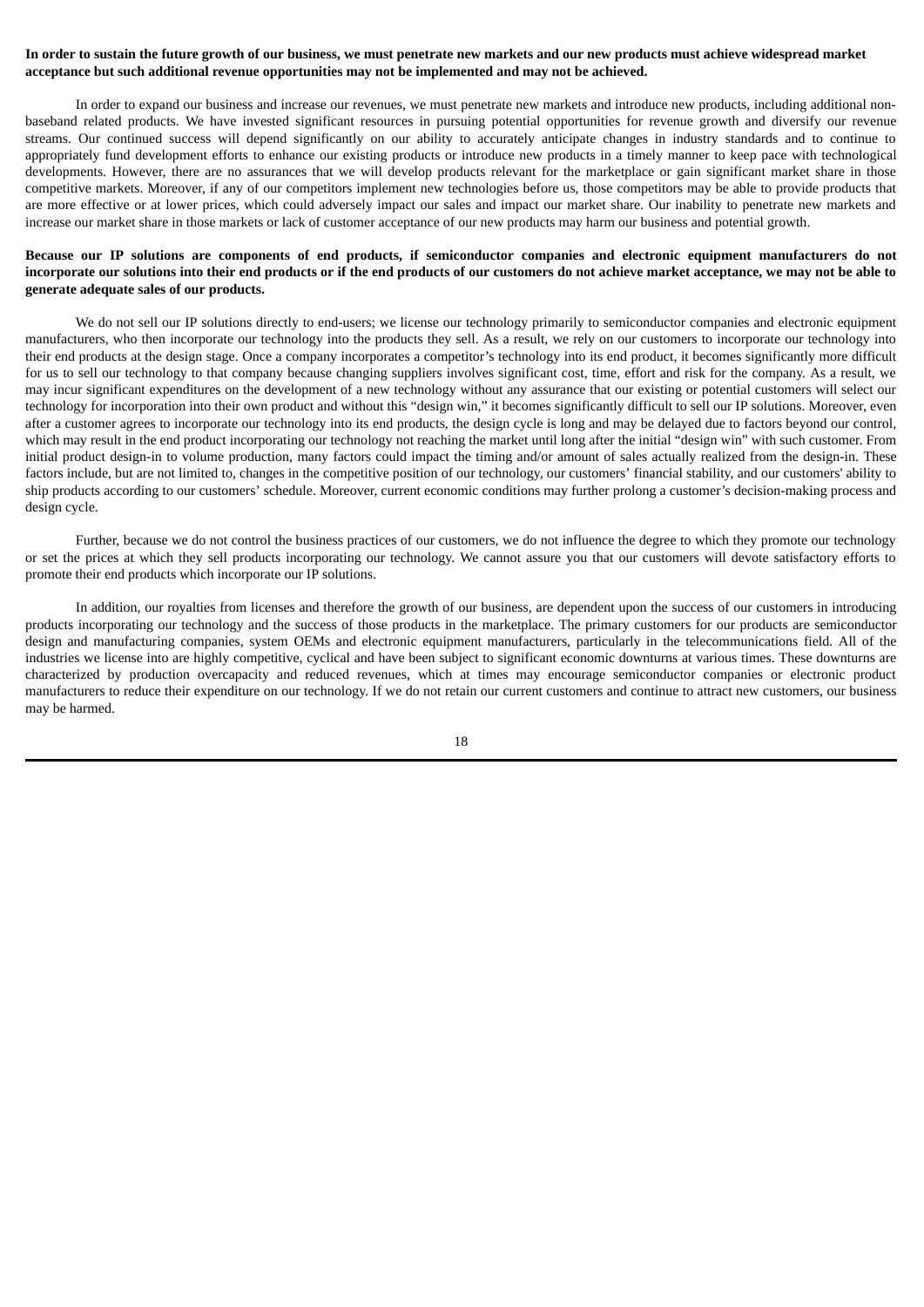### **We depend on market acceptance of third-party semiconductor intellectual property.**

The semiconductor intellectual property (SIP) industry is a relatively small and emerging industry. Our future growth will depend on the level of market acceptance of our third-party licensable intellectual property model, the variety of intellectual property offerings available on the market, and a shift in customer preference away from in-house development of proprietary signal processing IP towards licensing open signal processing IP cores and platforms. Furthermore, the third-party licensable intellectual property model is highly dependent on the market adoption of new services and products, such as low cost smartphones in emerging markets, LTE-based smartphones, mobile broadband, small cell base stations and the increased use of advanced audio, voice, computational photography and embedded vision in mobile, automotive and consumer products, as well as in IoT and connectivity applications in general in which we participate. Such market adoption is important because the increased cost associated with ownership and maintenance of the more complex architectures needed for the advanced services and products may motivate companies to license third-party intellectual property rather than design them in-house.

The trends that would enable our growth are largely beyond our control. Semiconductor customers also may choose to adopt a multi-chip, off-theshelf chip solution versus IP licensing or using highly-integrated chipsets that embed our technologies. If the above referenced market shifts do not materialize or third-party SIP does not achieve market acceptance, our business, results of operations and financial condition could be materially harmed.

# Because we have significant international operations, we may be subject to political, economic and other conditions relating to our international **operations that could increase our operating expenses and disrupt our revenues and business.**

Approximately 78% of our total revenues for 2021, 79% for 2020 and 81% for 2019 were derived from customers located outside of the United States. We expect that international customers will continue to account for a significant portion of our revenues for the foreseeable future. As a result, the occurrence of any negative international political, economic or geographic events could result in significant revenue shortfalls. These shortfalls could cause our business, financial condition and results of operations to be harmed. Some of the risks of doing business internationally include:

- unexpected changes in regulatory requirements;
- fluctuations in the exchange rate for the U.S. dollar;
- imposition of tariffs and other barriers and restrictions, including trade tensions such as U.S.-China trade tensions;
- potential negative international community's reaction to the U.S. Tax Cuts and Jobs Act;
- burdens of complying with a variety of foreign laws, treaties and technical standards;
- uncertainty of laws and enforcement in certain countries relating to the protection of intellectual property;
- multiple and possibly overlapping tax structures and potentially adverse tax consequences;
- political and economic instability, including terrorist attacks and protectionist polices; and
- changes in diplomatic and trade relationships.

Revenues from customers located in the Asia Pacific region account for a substantial portion of our total revenues. We expect that revenue from international sales generally, and sales to the Asia Pacific region specifically, will continue to be a material part of our total revenues. Therefore, any financial crisis, trade negotiations or disputes or other major event causing business disruption in international jurisdictions generally, and in specific countries in the Asia Pacific region in particular, could negatively affect our future revenues and results of operations. For example, in 2018, the U.S. Department of Commerce's Bureau of Industry and Security's initial ban on exports of U.S. products to Chinese telecommunications OEM ZTE disrupted ZTE's operations, which caused delays with our engagements with ZTE and negatively impacted our royalty revenues. Actions of any nature with respect to such customers may reduce our revenues from them and adversely affect our business and financial results.

# New tariffs, trade measures and other geopolitical risks and instability could adversely affect our consolidated results of operations, financial **position and cash flows.**

Tensions between the U.S. and China have been escalating since 2018 and are not fully resolved yet, and a number of factors may exacerbate these tensions in the future. In addition, the recent movement of Russian military units into provinces in Eastern Ukraine has resulted in increased sanctions against Russia, and could also increase China/Taiwan political tensions and U.S./China trade and other relations. Trade tensions between the U.S. and China and other geopolitical instabilities have resulted, and could in the future result, in significant tariff increases, sanctions against specified entities, and the broadening of restrictions and license requirements for specified uses of products. For example, the ongoing geopolitical and economic uncertainty between the U.S. and China, the unknown impact of current and future U.S. and Chinese trade regulations and other geopolitical risks with respect to China and Taiwan, may cause disruptions in the semiconductor industry and its supply chain, decreased demand from customers for the ultimate products using our IP solutions, or other disruptions which may, directly or indirectly, materially harm our business, financial condition and results of operations. In addition, critical metals and materials used in semiconductors, such as Palladium, are sourced in the Russia, and sanctions against Russia could impact the semiconductor supply chain. In addition, while tariffs and other retaliatory trade measures imposed by other countries on U.S. goods have not yet had a significant impact on our business or results of operations, our revenues are increasingly originated in China and the broader APAC region, and we cannot predict further developments. Thus, existing or future tariffs could have a material adverse effect on our consolidated results of operations, financial position and cash flows. Furthermore, further changes in U.S. trade policy could trigger retaliatory actions by affected countries, which could impose restrictions on our ability to do business in or with affected countries or prohibit, reduce or discourage purchases of our products by foreign customers and higher prices for our products in foreign markets. For example, there are risks that the Chinese government may, among other things, require the use of local suppliers, compel companies that do business in China to partner with local companies to conduct business and provide incentives to governmentbacked local customers to buy from local suppliers. Changes in, and responses to, U.S. trade policy could reduce the competitiveness of our products and cause our sales and revenues to drop, which could materially and adversely impact our business and results of operations.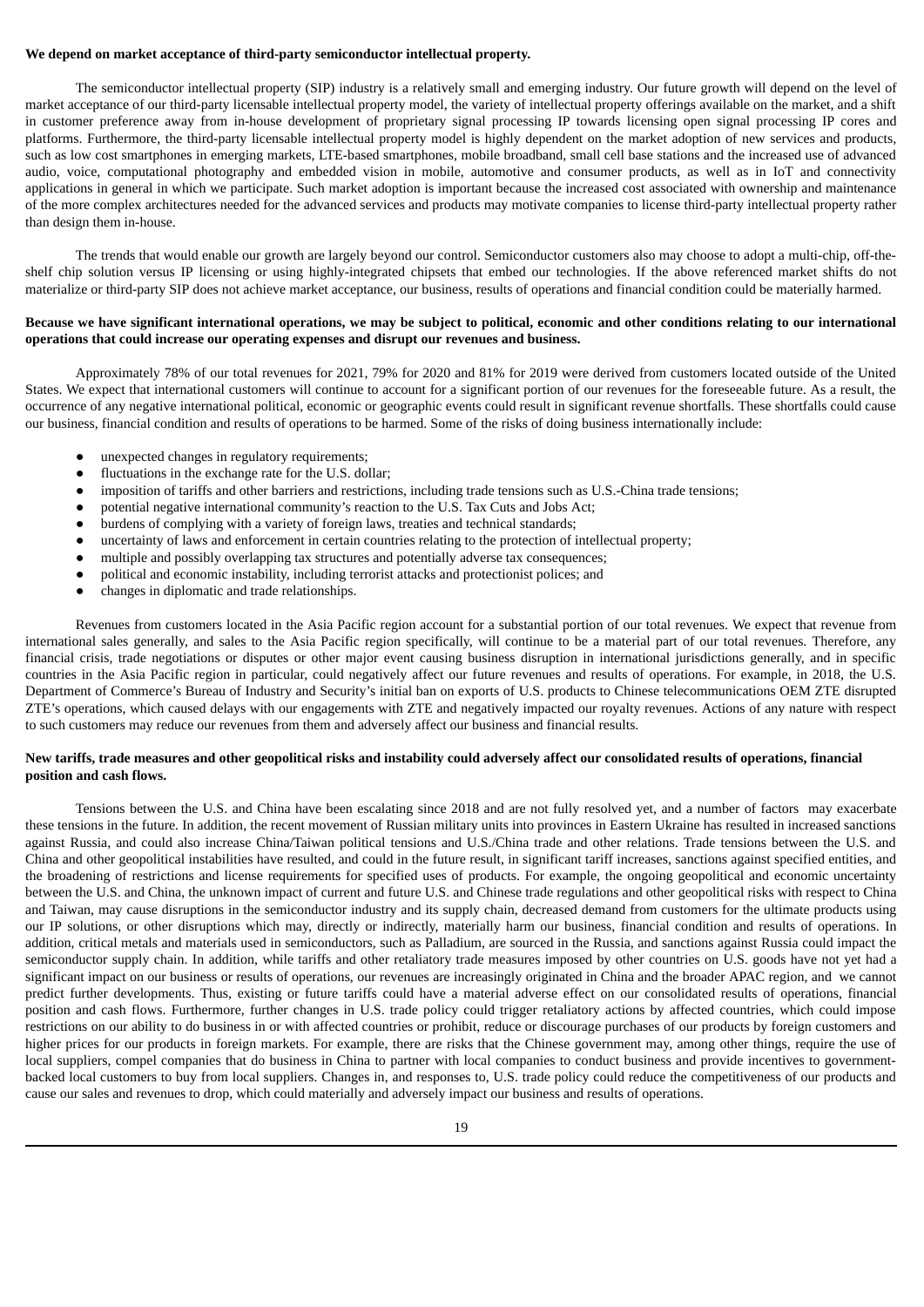### **We depend on a limited number of key personnel who would be difficult to replace.**

Our success depends to a significant extent upon certain of our key employees and senior management, the loss of which could materially harm our business. Competition for skilled employees in our field is intense, and in the current environment where many employees have become accustomed to remote work environments and frequent job changes, integration of employees into our company culture and retention of employees is becoming increasingly difficult. We cannot assure you that in the future we will be successful in attracting and retaining the required personnel.

### The sales cycle for our IP and NRE solutions is lengthy, and even approved projects may have structured payment terms, which makes forecasting **of our customer orders and revenues difficult.**

The sales cycle for our IP solutions and NRE services is lengthy, often lasting three to nine months. Our customers generally conduct significant technical evaluations, including customer trials, of our technology as well as competing technologies prior to making a purchasing decision. Purchasing decisions also may be delayed because of a customer's internal budget approval process or from the involvement of U.S. government agencies for project and budgetary approvals. In addition, given the current market conditions, we have less ability to predict the timing of our customers' purchasing cycle and potential unexpected delays in such a cycle. Because of the lengthy sales cycle and potential delays, our dependence on a limited number of customers to generate a significant amount of revenues for a particular period and the size of customer orders, if orders forecasted for a specific customer for a particular period do not occur in that period, our revenues and operating results for that particular quarter could suffer. Furthermore, even approved projects may be subject to tranche or milestone-based payment structures, rather than upfront payments, which may cause delays in our performance of the relevant work and revenue recognition. Moreover, a portion of our expenses related to an anticipated order is fixed and difficult to reduce or change, which may further impact our operating results for a particular period.

# Because our IP solutions and NRE services are complex, the detection of errors in our products may be delayed, and if we deliver products with defects, our credibility will be harmed, the sales and market acceptance of our products may decrease and product liability claims may be made **against us.**

Our IP solutions and NRE services are complex and may contain errors, defects and bugs when introduced. If we deliver products with errors, defects or bugs, our credibility and the market acceptance and sales of our products could be significantly harmed. Furthermore, the nature of our products may also delay the detection of any such error or defect. If our products contain errors, defects and bugs, then we may be required to expend significant capital and resources to alleviate these problems. This could result in the diversion of technical and other resources from our other development efforts. Any actual or perceived problems or delays may also adversely affect our ability to attract or retain customers. Furthermore, the existence of any defects, errors or failure in our products could lead to product liability claims or lawsuits against us or against our customers. A successful product liability claim could result in substantial cost and divert management's attention and resources, which would have a negative impact on our financial condition and results of operations.

# Intrinsix's business relies heavily on contracts with U.S. government prime contractors, which exposes us to business volatility and risks, including government budgeting cycles and appropriations, potential early termination of contracts, procurement regulations, governmental policy shifts, **security requirements, audits, investigations, sanctions and penalties.**

Historically, Intrinsix has derived a significant portion of its revenues as a subcontractor to U.S. government prime contractors and has had some contracts directly with the U.S. government. U.S federal government agencies, including the Department of Defense (DoD), are subject to budgetary constraints, and our continued performance under our contracts with these agencies and their prime contractors, or award of additional contracts from these agencies or their prime contractors, could be jeopardized by spending reductions or budget cutbacks at these agencies. The funding of U.S. government programs is uncertain and dependent on continued congressional appropriations and administrative allotment of funds based on an annual budgeting process, which is often responsive to myriad factors, including changes in political or public support for security and defense programs, uncertainties associated with the current global threat environment and other geo-political matters, and adoption of new laws or regulations relating to government contracting or changes to existing laws or regulations. These and other factors could cause governmental agencies to reduce their engagements for Intrinsix products and services under existing contracts, to exercise their rights to terminate contracts at-will or to abstain from renewing contracts, any of which would cause our revenue to decline and could otherwise harm our business, financial condition and results of operations. Given its acquisition by CEVA, Inc., Intrinsix is no longer eligible for certain types of direct government contracts set aside for qualifying small businesses, which also could potentially reduce revenue from government contracts.

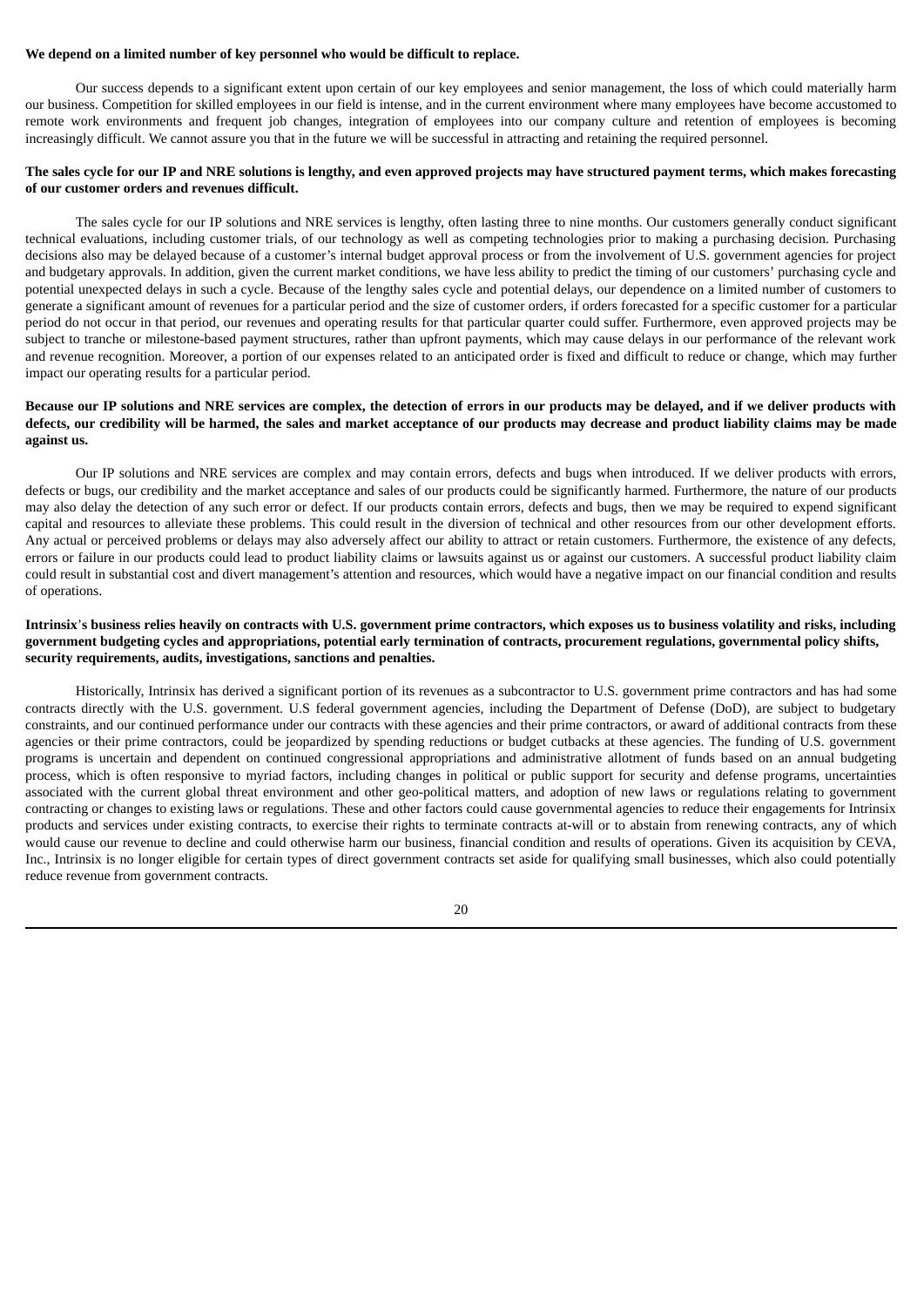In addition, changes in federal law, government procurement policy, priorities, regulations, technology initiatives and/or requirements may also negatively impact our potential for growth in the aerospace and defense space. New laws, regulations or procurement requirements or changes to current ones (including, for example, regulations related to cybersecurity, supply chain integrity, privacy, information protection, and cost accounting) can significantly increase our costs and risks and reduce our profitability.

As a company performing government contracts and subcontracts, we are also subject to additional regulations and compliance obligations, including related to accounting and billing, contract administration, government property, ethics and conflicts of interest, intellectual property, national security, and socioeconomic requirements. As a government contractor and subcontractor, we are and may become subject to audits, investigations, claims, disputes, enforcement actions. These matters could divert financial and management resources and result in administrative, civil or criminal litigation, arbitration or other legal proceedings and across a broad array of matters, and could in administrative, civil or criminal fines, penalties or other sanctions, non-monetary relief or actions such as suspension or debarment from government contracts or suspension of export/import privileges, and otherwise harm our business and our ability to obtain and retain government contract-related awards. An investigation, claim, dispute, enforcement action or litigation, even if unsubstantiated or fully indemnified or insured, could also negatively impact our reputation, thereby making it substantially more difficult to compete successfully for business, obtain and retain awards or obtain adequate insurance in the future, and could have a material adverse effect on our business, financial condition and results of operations.

### **Our success will depend on our ability to successfully manage our geographically dispersed operations.**

Most of our research and development staff is located in Israel. We also have research and development teams in France, Ireland, the United Kingdom and United States (following our acquisitions of Intrinsix in May 2021 and the Hillcrest Labs business from InterDigital in July 2019). Accordingly, our ability to compete successfully will depend in part on the ability of a limited number of key executives located in geographically dispersed offices to manage our research and development staff and integrate them into our operations to effectively address the needs of our customers and respond to changes in our markets. If we are unable to effectively manage and integrate our remote operations, our business may be materially harmed.

#### **Our operations in Israel may be adversely affected by instability in the Middle East region.**

One of our principal research and development facilities is located in Israel, and most of our executive officers and some of our directors are residents of Israel. Although substantially all of our sales currently are made to customers outside Israel, we are nonetheless directly influenced by the political, economic and military conditions affecting Israel. Any major hostilities involving Israel could significantly harm our business, operating results and financial condition.

In addition, certain of our employees are currently obligated to perform annual reserve duty in the Israel Defense Forces and are subject to being called to active military duty at any time. Although we have operated effectively under these requirements since our inception, we cannot predict the effect of these obligations on the company in the future. Our operations could be disrupted by the absence, for a significant period, of one or more of our key employees due to military service.

# Terrorist attacks, acts of war or military actions and/or other civil unrest may adversely affect the territories in which we operate, and our **business, financial condition and operating results.**

Terrorist attacks and attempted terrorist attacks, military responses to terrorist attacks, other military actions, including illegal invasion of sovereign countries, or governmental action in response to or in anticipation of a terrorist attack or civil unrest or foreign invasion, may adversely affect prevailing economic conditions, resulting in work stoppages, reduced consumer spending or reduced demand for end products that incorporate our technologies. These developments subject our worldwide operations to increased risks and, depending on their magnitude, could reduce net sales and therefore could have a material adverse effect on our business, financial condition and operating results.

#### Our research and development expenses may increase if the grants we currently receive from the Israeli government are reduced or withheld.

We currently receive research grants mainly from programs of the IIA. We recorded an aggregate of \$3,843,000, \$3,042,000 and \$5,843,000 in 2021, 2020 and 2019, respectively. To be eligible for these grants, we must meet certain development conditions and comply with periodic reporting obligations. Although we have met such conditions in the past, should we fail to meet such conditions in the future our research grants may be repayable, reduced or withheld. The repayment or reduction of such research grants may increase our research and development expenses which in turn may reduce our operating income. Also, the timing of such payments from the IIA may vary from year to year and quarter to quarter, and we have no control on the timing of such payment.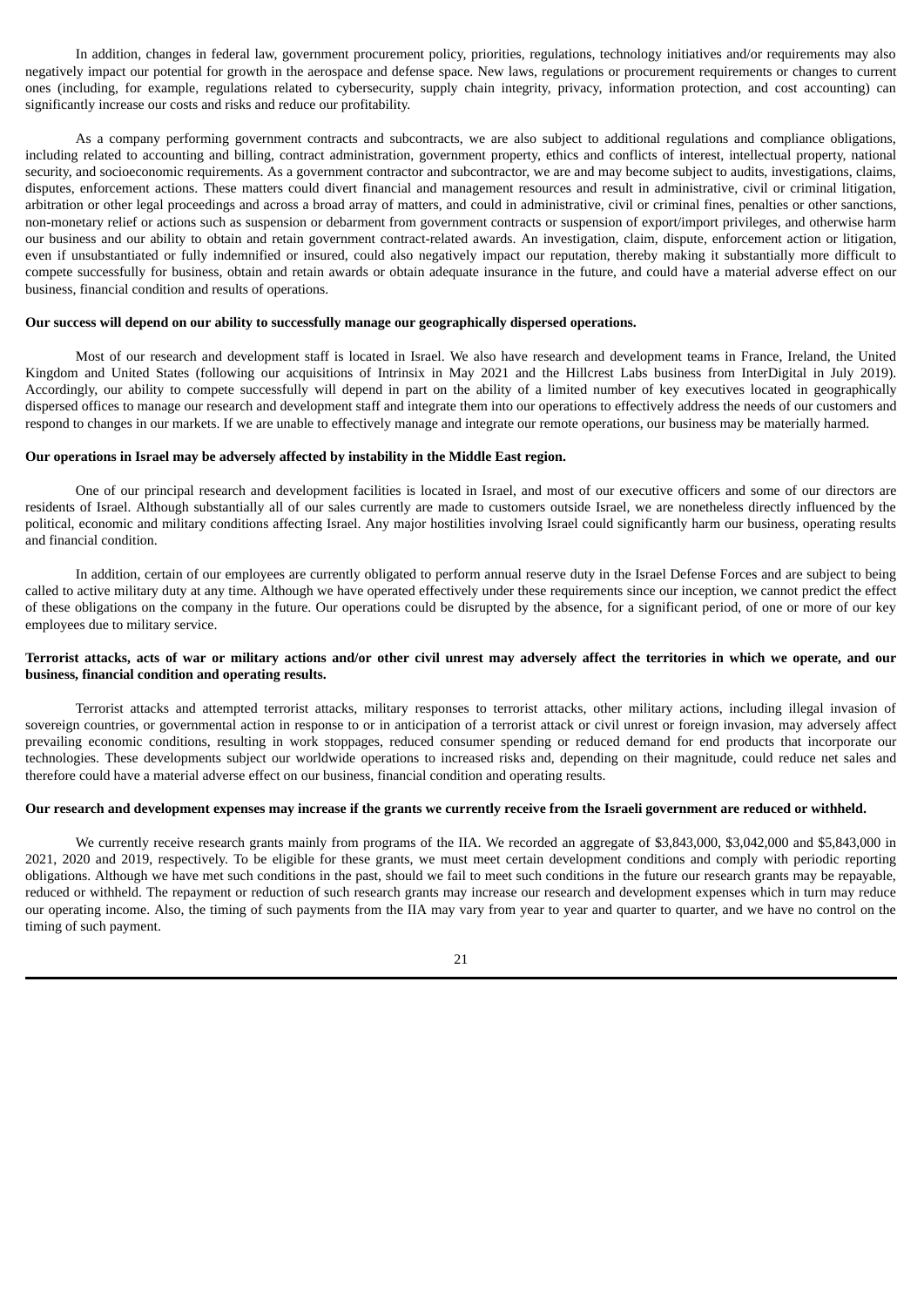### The nature of our business requires the application of complex revenue recognition rules. Significant changes in U.S. generally accepted accounting principles, or GAAP, including the adoption of the new revenue recognition rules, could materially affect our financial position and **results of operations.**

We prepare our financial statements in accordance with GAAP, which is subject to interpretation or changes by the Financial Accounting Standards Board, or FASB, the SEC, and other various bodies formed to promulgate and interpret appropriate accounting principles. New accounting pronouncements and changes in accounting principles have occurred in the past and are expected to occur in the future, which may have a significant effect on our financial results. For example, pursuant to the new revenue recognition rules, effective as of January 1, 2018, an entity recognizes sales and usagebased royalties as revenue only when the later of the following events occurs: (1) the subsequent sale or usage occurs or (2) the performance obligation to which some or all of the sales-based or usage-based royalty allocated has been satisfied (or partially satisfied). Recognizing royalty revenue on a lag time basis is not permitted. As a result, the royalties we generate from customers is based on royalty of units shipped during the quarter as estimated by our customers, not a quarter in arrears that we previously report. Adoption of this standard and any difficulties in implementation of changes in accounting principles, including uncertainty associated with royalty revenues for the quarter based on estimates provided by our customer, could cause us to fail to meet our financial reporting obligations, which could result in regulatory discipline and harm investors' confidence in us.

### The Israeli tax benefits that we currently receive and the government programs in which we participate require us to meet certain conditions and **may be terminated or reduced in the future, which could increase our tax expenses.**

We enjoy certain tax benefits in Israel, particularly as a result of the "Approved Enterprise" and the "Benefited Enterprise" status of our facilities and programs through 2019, and the "Technological Preferred Enterprise" status of our facilities and programs since 2020. To maintain our eligibility for these tax benefits, we must continue to meet certain conditions, relating principally to adherence to the investment program filed with the Investment Center of the Israeli Ministry of Industry and Trade and to periodic reporting obligations. Should we fail to meet such conditions, these benefits would be cancelled and we would be subject to corporate tax in Israel at the standard corporate rate (23% in 2021) and could be required to refund tax benefits already received. Additionally, if we increase our activities outside of Israel, for example, by acquisitions, our increased activities may not be eligible for inclusion in Israeli tax benefit programs. The termination or reduction of certain programs and tax benefits or a requirement to refund tax benefits already received may seriously harm our business, operating results and financial condition.

#### **We may have exposure to additional tax liabilities as a result of our foreign operations.**

We are subject to income taxes in the United States and various foreign jurisdictions. In addition to our significant operations in Israel, we have operations in Ireland, France, the United Kingdom, China and Japan. Significant judgment is required in determining our worldwide provision for income taxes and other tax liabilities. In the ordinary course of a global business, there are many intercompany transactions and calculations where the ultimate tax determination is uncertain. We are regularly under audit by tax authorities. Our intercompany transfer pricing may be reviewed by the U.S. Internal Revenue Service and by foreign tax jurisdictions. Although we believe that our tax estimates are reasonable, due to the complexity of our corporate structure, the multiple intercompany transactions and the various tax regimes, we cannot assure you that a tax audit or tax dispute to which we may be subject will result in a favorable outcome for us. If taxing authorities do not accept our tax positions and impose higher tax rates on our foreign operations, our overall tax expenses could increase.

# Our failure to maintain certain research tax benefits applicable to French technology companies may adversely affect the results of operations of **our RivieraWaves operations.**

Pursuant to our acquisition of the RivieraWaves operations, we will benefit from certain research tax credits applicable to French technology companies, including, for example, the Crédit Impôt Recherche ("CIR"). The CIR is a French tax credit aimed at stimulating research activities. The CIR can be offset against French corporate income tax due and the portion in excess (if any) may be refunded every three years. The French Parliament can decide to eliminate, or reduce the scope or the rate of, the CIR benefit, at any time or challenge our eligibility or calculations for such tax credits, all of which may have an adverse impact on our results of operations and future cash flows.

22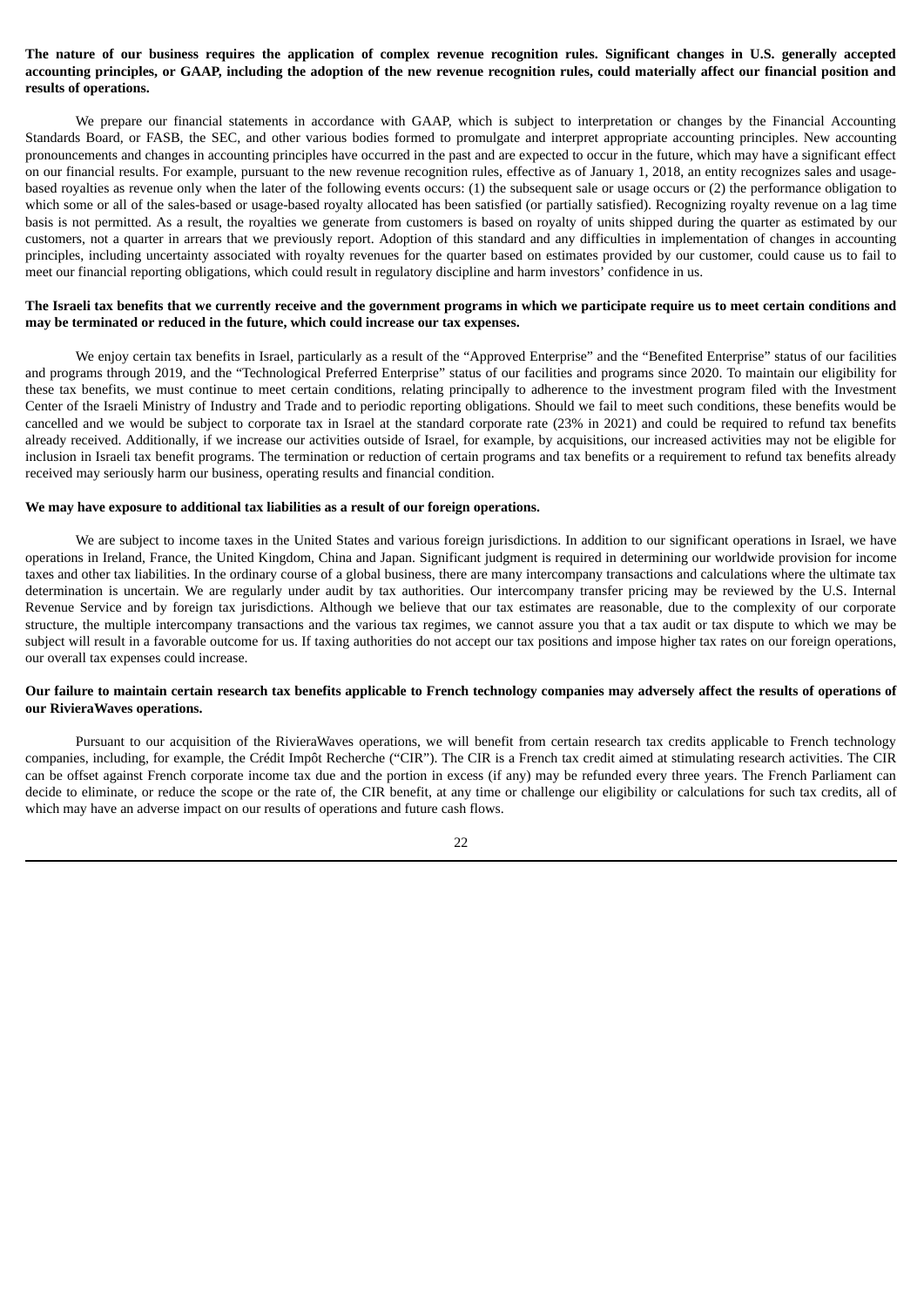#### **We are exposed to fluctuations in currency exchange rates.**

A significant portion of our business is conducted outside the United States. Although most of our revenues are transacted in U.S. dollars, we may be exposed to currency exchange fluctuations in the future as business practices evolve and we are forced to transact business in local currencies. Moreover, the majority of our expenses are denominated in foreign currencies, mainly New Israeli Shekel (NIS) and the EURO, which subjects us to the risks of foreign currency fluctuations. Our primary expenses paid in currencies other than the U.S. dollar are employee salaries. Increases in the volatility of the exchange rates of currencies other than the U.S. dollar versus the U.S. dollar could have an adverse effect on the expenses and liabilities that we incur in currencies other than the U.S. dollar when remeasured into U.S. dollars for financial reporting purposes. We have instituted a foreign cash flow hedging program to minimize the effects of currency fluctuations. However, hedging transactions may not successfully mitigate losses caused by currency fluctuations, and our hedging positions may be partial or may not exist at all in the future. We also review our monthly expected non-U.S. dollar denominated expenditure and look to hold equivalent non-U.S. dollar cash balances to mitigate currency fluctuations. However, in some cases, we expect to continue to experience the effect of exchange rate currency fluctuations on an annual and quarterly basis. For example, our EURO cash balances increase significantly on a quarterly basis beyond our EURO liabilities from the CIR, which is generally refunded every three years. This has resulted in an increase in foreign exchange loss during 2021 as compared to 2020 due to the devaluation of our Euro cash balances as the U.S. dollar strengthened significantly during this period as compared to the Euro.

### **We are exposed to the credit risk of our customers, which could result in material losses.**

As we diversify and expand our addressable market, we will enter into IP licensing arrangements with first time customers on which we do not have full visibility of their creditworthiness. Furthermore, we have increased business activities in the Asia Pacific region. As a result, our future credit risk exposure may increase. Although we monitor and attempt to mitigate credit risks, there can be no assurance that our efforts will be effective. Although any losses to date relating to the credit exposure of our customers have not been material, future losses, if incurred, could harm our business and have a material adverse effect on our operating results and financial condition.

#### Our product development efforts are time-consuming and expensive and may not generate an acceptable return, if any.

Our product development efforts require us to incur substantial research and development expense. Our research and development expenses were approximately \$72.5 million, \$62.0 million and \$52.8 million for 2021, 2020 and 2019, respectively. We may not be able to achieve an acceptable return, if any, on our research and development efforts.

The development of our products is highly complex. We occasionally have experienced delays in completing the development and introduction of new products and product enhancements, and we could experience delays in the future. Unanticipated problems in developing products could also divert substantial engineering resources, which may impair our ability to develop new products and enhancements and could substantially increase our costs. Furthermore, we may expend significant amounts on research and development programs that may not ultimately result in commercially successful products. Our research and development expense levels have increased steadily in the past few years. As a result of these and other factors, we may be unable to develop and introduce new products successfully and in a cost-effective and timely manner, and any new products we develop and offer may never achieve market acceptance. Any failure to successfully develop future products would have a material adverse effect on our business, financial condition and results of operations.

# If we are unable to meet the changing needs of our end-users or address evolving market demands, our business may be harmed.

The markets for signal processing IPs are characterized by rapidly changing technology, emerging markets and new and developing end-user needs, and requiring significant expenditure for research and development. We cannot assure you that we will be able to introduce systems and solutions that reflect prevailing industry standards, on a timely basis, meet the specific technical requirements of our end-users or avoid significant losses due to rapid decreases in market prices of our products, and our failure to do so may seriously harm our business. Further, we cannot assure you that the markets we chose to invest in will continue to be significant sources of revenue in the future. For example, while we have acquired Intrinsix in part to enter the aerospace and defense market, we could fail to realize the benefits of the acquisition of the U.S. government reduces spending on defense research.

# **We may face difficulties in integrating Intrinsix into our business and offering turnkey IP solutions.**

We completed our acquisition of Intrinsix in the second quarter of 2021. We believe this acquisition will allow us to further support our customers with integrated IP solutions that will combine CEVA and Intrinsix IP along with Intrinsix's design capabilities toward on the creation of highly optimized IP, which in turn will strengthen relationships with customers, generate recurrent royalties and more. However, we may not be able effectively manage the integration of acquired personnel, operations, and technologies successfully, or effectively manage the combined operations following the acquisition, which may prevent us from achieving anticipated benefits from the acquisition. In addition, our efforts to with respect to turnkey IP services and solutions will take longer than normal sales cycles as we move up the management levels of our customers and sell, generally, a more complex product and service combination. Succeeding in these efforts will require additional investment, training and changes that will introduce additional risk, cost and may introduce the possibility to customers that we are now competitors. If we do not succeed in these efforts, we will not reap the anticipated benefits of our acquisition of Intrinsix, which could have a material adverse effect on our business, financial condition and results of operations.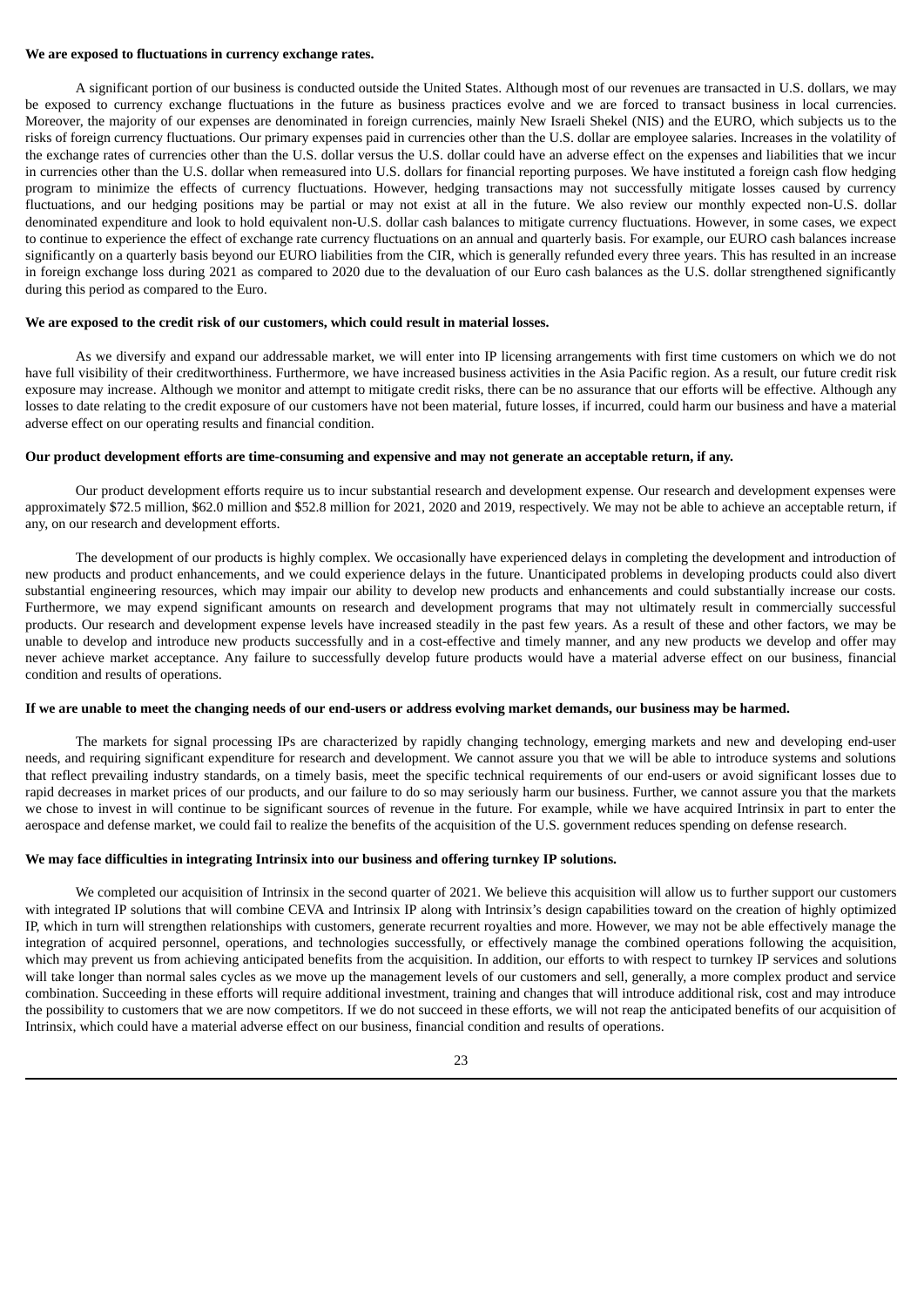### We may seek to expand our business in ways that could result in diversion of resources and extra expenses.

We may in the future pursue acquisitions of businesses, products and technologies, establish joint venture arrangements, make minority equity investments or enhance our existing CEVAnet partner eco-system to expand our business. We are unable to predict whether or when any prospective acquisition, equity investment or joint venture will be completed. The process of negotiating potential acquisitions, joint ventures or equity investments, as well as the integration of acquired or jointly developed businesses, technologies or products may be prolonged due to unforeseen difficulties and may require a disproportionate amount of our resources and management's attention. We cannot assure you that we will be able to successfully identify suitable acquisition or investment candidates, complete acquisitions or investments, or integrate acquired businesses or joint ventures with our operations. If we were to make any acquisition or investment or enter into a joint venture, we may not receive the intended benefits of the acquisition, investment or joint venture or such an acquisition, investment or joint venture may not achieve comparable levels of revenues, profitability or productivity as our existing business or otherwise perform as expected. The expansion of our CEVAnet partner eco-system also may not achieve the anticipated benefits. The occurrence of any of these events could harm our business, financial condition or results of operations. Future acquisitions, investments or joint ventures may require substantial capital resources, which may require us to seek additional debt or equity financing.

Future acquisitions, joint ventures or minority equity investments by us could result in the following, any of which could seriously harm our results of operations or the price of our stock:

- issuance of equity securities that would dilute our current stockholders' percentages of ownership;
- large one-time write-offs or equity investment impairment write-offs;
- incurrence of debt and contingent liabilities;
- difficulties in the assimilation and integration of operations, personnel, technologies, products and information systems of the acquired companies;
- inability to realize cost efficiencies or synergies, thereby incurring higher operating expenditures as a result of the acquisition;
- diversion of management's attention from other business concerns;
- contractual disputes:
- risks of entering geographic and business markets in which we have no or only limited prior experience; and
- potential loss of key employees of acquired organizations.

# **We may not be able to adequately protect our intellectual property.**

Our success and ability to compete depend in large part upon the protection of our proprietary technologies. We rely on a combination of patent, copyright, trademark, trade secret, mask work and other intellectual property rights, confidentiality procedures and IP licensing arrangements to establish and protect our proprietary rights. These agreements and measures may not be sufficient to protect our technology from third-party infringement or protect us from the claims of others. As a result, we face risks associated with our patent position, including the potential need to engage in significant legal proceedings to enforce our patents, the possibility that the validity or enforceability of our patents may be denied, the possibility that third parties will be able to compete against us without infringing our patents and the possibility that our products may infringe patent rights of third parties.

Our trade names or trademarks may be registered or utilized by third parties in countries other than those in which we have registered them, impairing our ability to enter and compete in those markets. If we were forced to change any of our brand names, we could lose a significant amount of our brand identity.

# Our business will suffer if we are sued for infringement of the intellectual property rights of third parties or if we cannot obtain licenses to these **rights on commercially acceptable terms.**

We are subject to the risk of adverse claims and litigation alleging infringement of the intellectual property rights of others. There are a large number of patents held by others, including our competitors, pertaining to the broad areas in which we are active. We have not, and cannot reasonably, investigate all such patents. From time to time, we have become aware of patents in our technology areas and have sought legal counsel regarding the validity of such patents and their impact on how we operate our business, and we will continue to seek such counsel when appropriate in the future. In addition, patent infringement claims are increasingly being asserted by patent holding companies (so-called patent "trolls"), which do not use technology and whose sole business is to enforce patents against companies, such as us, for monetary gain. Because such patent holding companies do not provide services or use technology, the assertion of our own patents by way of counter-claim may be ineffective. Infringement claims may require us to enter into license arrangements or result in protracted and costly litigation, regardless of the merits of these claims. Any necessary licenses may not be available or, if available, may not be obtainable on commercially reasonable terms. If we cannot obtain necessary licenses on commercially reasonable terms, we may be forced to stop licensing our technology, and our business would be seriously harmed.

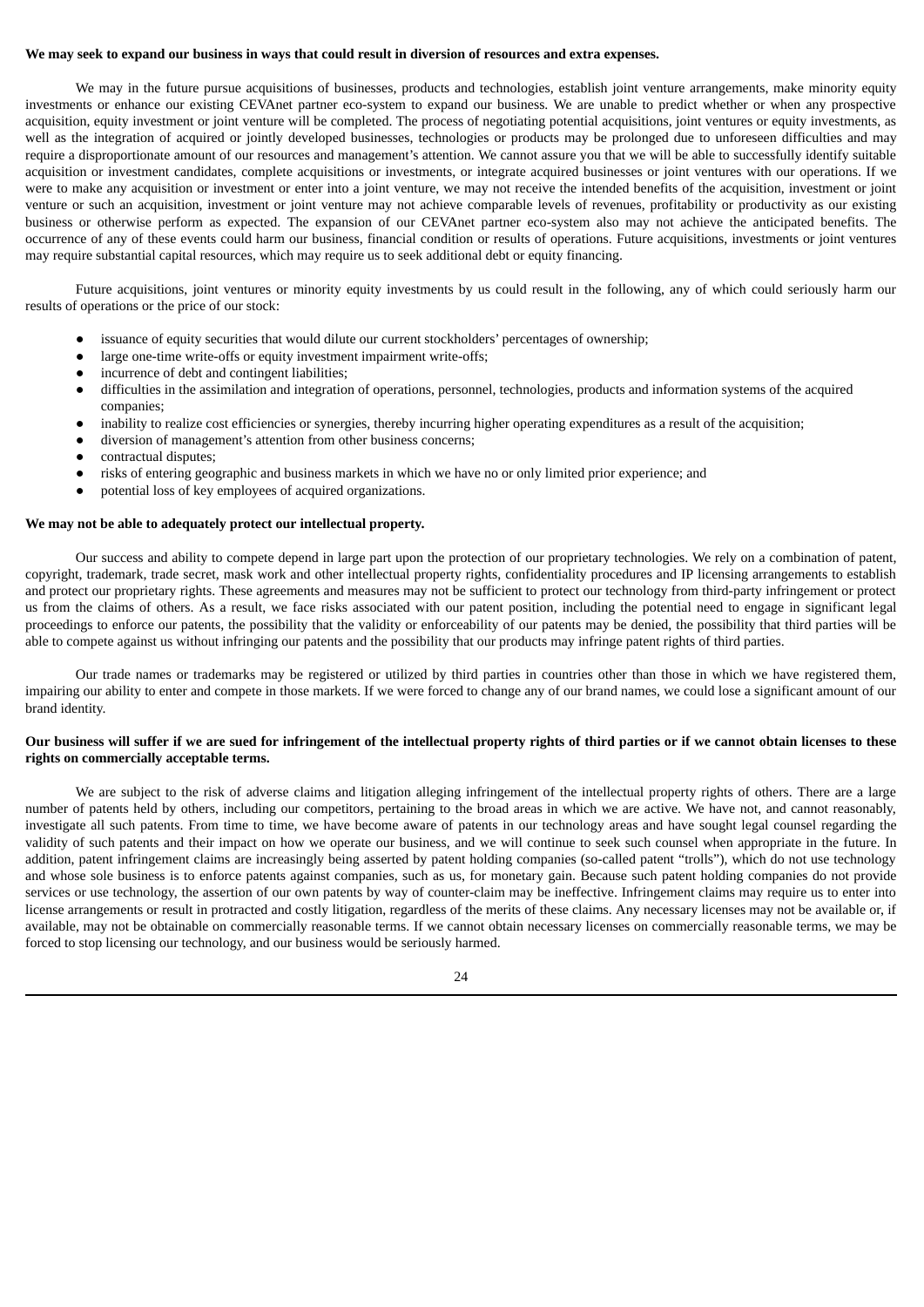## The future growth of our business depends in part on our ability to license to system OEMs and small-to-medium-sized semiconductor companies **directly and to expand our sales geographically.**

Historically, a substantial portion of our licensing revenues has been derived in any given period from a relatively small number of licensees. Because of the substantial license fees we charge, our customers tend to be large semiconductor companies or vertically integrated system OEMs. Part of our current growth strategy is to broaden the adoption of our products by small and mid-size companies by offering different versions of our products targeted at these companies. If we are unable to develop and market effectively our intellectual property through these models, our revenues will continue to be dependent on a smaller number of licensees and a less geographically dispersed pattern of licensees, which could materially harm our business and results of operations.

# Our operating results are affected by the highly cyclical nature of and general economic conditions in the semiconductor industry, including **significant supply chain disruption.**

We operate within the semiconductor industry, which experiences significant fluctuations in sales and profitability. Downturns in the semiconductor industry are characterized by diminished product demand, excess customer inventories, accelerated erosion of prices and excess production capacity. Various market data suggests that the semiconductor industry may be facing such a negative cycle presently, especially in the global handset market. The semiconductor industry has also faced significant global supply chain issues as a result of the impact of the COVID-19 pandemic (both on demand for devices to enable wireless connectivity and remote environments and on supply from the related imposition of government restrictions on staffing and facility operations) as well as other trends such as the increasing demand for semiconductors in automobiles, which together have resulted in the inability of fabrication plants to produce sufficient quantities of chips to meet demand, supply chain shortages and other disruptions. Numerous factors, such as the ongoing pandemic or further trade tensions between the U.S. and China, may prolong or deepen these challenges faced by the industry. Volatility or declines in the semiconductor industry could cause substantial fluctuations or declines in our revenues and results of operations.

## If we determine that our goodwill and intangible assets have become impaired, we may incur impairment charges, which would negatively impact **our operating results.**

Goodwill represents the excess of cost over the fair value of net assets acquired in business combinations. Under accounting principles generally accepted in the United States of America, we assess potential impairment of our goodwill and intangible assets at least annually, as well as on an interim basis to the extent that factors or indicators become apparent that could reduce the fair value of any of our businesses below book value. Impairment may result from significant changes in the manner of use of the acquired asset, negative industry or economic trends and significant underperformance relative to historic or projected operating results. If we determine that our goodwill and intangible assets have become impaired, we may incur impairment charges, which could negatively impact our operating results.

# Cybersecurity threats or other security breaches could compromise sensitive information belonging to us or our customers and could harm our **business and our reputation.**

We store sensitive data, including intellectual property, proprietary business information and our customer and employee information. Despite our security measures, our information technology and infrastructure may be vulnerable to attacks by hackers or breached due to employee error, malfeasance or other disruptions that could result in unauthorized disclosure or loss of sensitive data. Because the techniques used to obtain unauthorized access to networks, or to sabotage systems, change frequently and generally are not recognized until launched against a target, we may be unable to anticipate these techniques or to implement adequate preventative measures. Furthermore, in the operation of our business we also use third-party vendors that store certain sensitive data. Any security breach of our own or a third-party vendor's systems could cause us to be non-compliant with applicable laws or regulations, subject us to legal claims or proceedings, disrupt our operations, damage our reputation, and cause a loss of confidence in our products and services, any of which could adversely affect our business.

### Our corporate tax rate may increase, which could adversely impact our cash flow, financial condition and results of operations.

We have significant operations in Israel, as well operations in the United States, Republic of Ireland and France. A substantial portion of our taxable income historically has been generated in Israel, and starting in 2020, also in France. Although our Israeli and Irish subsidiaries are taxed at rates lower than the U.S. tax rates, the tax rates in these jurisdictions could nevertheless result in a substantial increase as a result of withholding tax expenses with respect to which we are unable to obtain a refund from the relevant tax authorities. Our French entity tax rate is 26.5% and higher than current U.S. tax rates. If our Israeli and Irish subsidiaries were no longer to qualify for these lower tax rates or if the applicable tax laws were rescinded or changed, our operating results could be materially adversely affected. Moreover, if U.S. or other authorities were to change applicable tax laws or successfully challenge the manner in which our subsidiaries' profits are currently recognized, our overall tax expenses could increase, and our business, cash flow, financial condition and results of operations could be materially adversely affected. Also our taxes on the Irish interest income may be double taxed both in Ireland and in the U.S. due to U.S. tax regulations and Irish tax restrictions on net operating losses to offset interest income. In addition, our Israeli interest income also may be taxed both in Israel and the U.S due to different Controlled Foreign Corporation rules. Last, a mix of our revenues in each of these locations may change the mix of our taxable income, and as a result, our overall tax rate may increase, as we encountered in 2021, specifically due to higher taxes in France.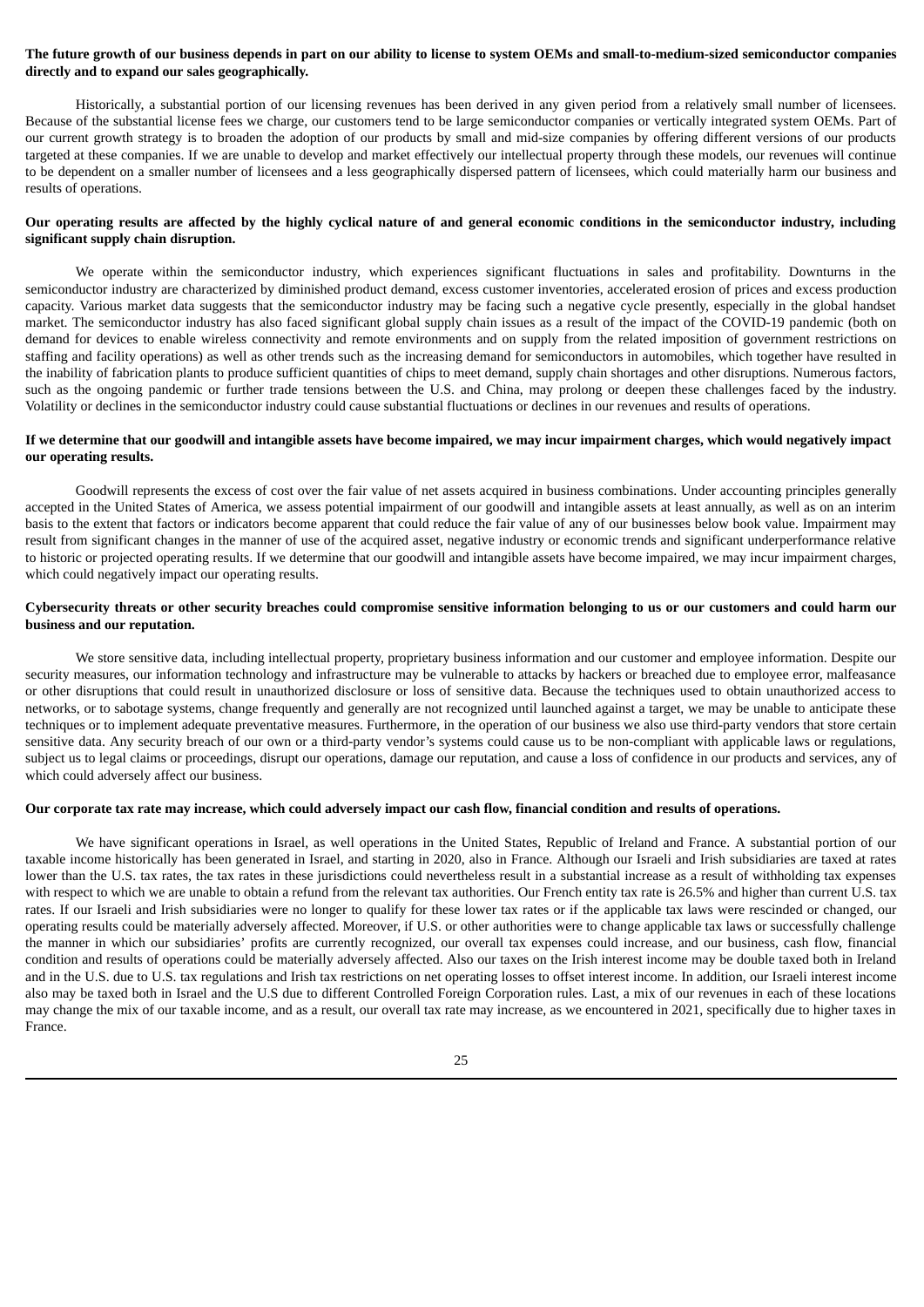#### The anti-takeover provisions in our certificate of incorporation and bylaws could prevent or discourage a third party from acquiring us.

Our certificate of incorporation and bylaws contain provisions that may prevent or discourage a third party from acquiring us, even if the acquisition would be beneficial to our stockholders. Our board of directors also has the authority to fix the rights and preferences of shares of our preferred stock and to issue such shares without a stockholder vote. Our bylaws also place limitations on the authority to call a special meeting of stockholders. We have advance notice procedures for stockholders desiring to nominate candidates for election as directors or to bring matters before an annual meeting of stockholders. In addition, these factors may also adversely affect the market price of our common stock, and the voting and other rights of the holders of our common stock.

### Our stock price may be volatile so you may not be able to resell your shares of our common stock at or above the price you paid for them.

Announcements of developments related to our business, announcements by competitors, quarterly fluctuations in our financial results, changes in the general conditions of the highly dynamic industry in which we compete or the national economies in which we do business, and other factors could cause the price of our common stock to fluctuate, perhaps substantially. For example, if we fail to achieve our near term financial guidance, or fail to show overall business growth and expansion, our stock price may significantly decline. In addition, in recent years, the stock market has experienced extreme price fluctuations, which have often been unrelated to the operating performance of affected companies. These factors and fluctuations could have a material adverse effect on the market price of our common stock.

# **ITEM 1B. UNRESOLVED STAFF COMMENTS**

None.

### **ITEM 2. PROPERTIES**

Our headquarters are located in Rockville, Maryland, where we conduct research and development and administration activities in a 9,913 square foot facility under a lease expiring in 2028. We also have principal offices where we conduct research and development, sales and marketing and administration activities in Herzliya, Israel, where have a 53,971 square foot facility lease expiring 2025; Sophia Antipolis, France, where we have a 7,535 square foot facility lease expiring in 2024; and Marlborough, Massachusetts, where we have a 10,775 square foot facility lease expiring in 2029.

We also lease seven other buildings for our main additional engineering, sales, marketing, administrative, support, operations and design centers, including two other facilities located in each of the U.K. and Ireland and one other facility located in each of the U.S., China and Japan. Together with our principal offices, these eleven facilities cover an aggregate of approximately 100,803 square feet, ranging from 1,713 square feet to 53,971 square feet, with lease terms expiring from 2022 to 2034.

# **ITEM 3. LEGAL PROCEEDINGS**

From time to time, we are involved in litigation relating to claims arising out of our operations in the normal course of business. We are not a party to any legal proceedings, the adverse outcome of which, in management's opinion, would have a material adverse effect on our results of operations or financial position

# **ITEM 4. MINE SAFETY DISCLOSURES**

Not applicable.

26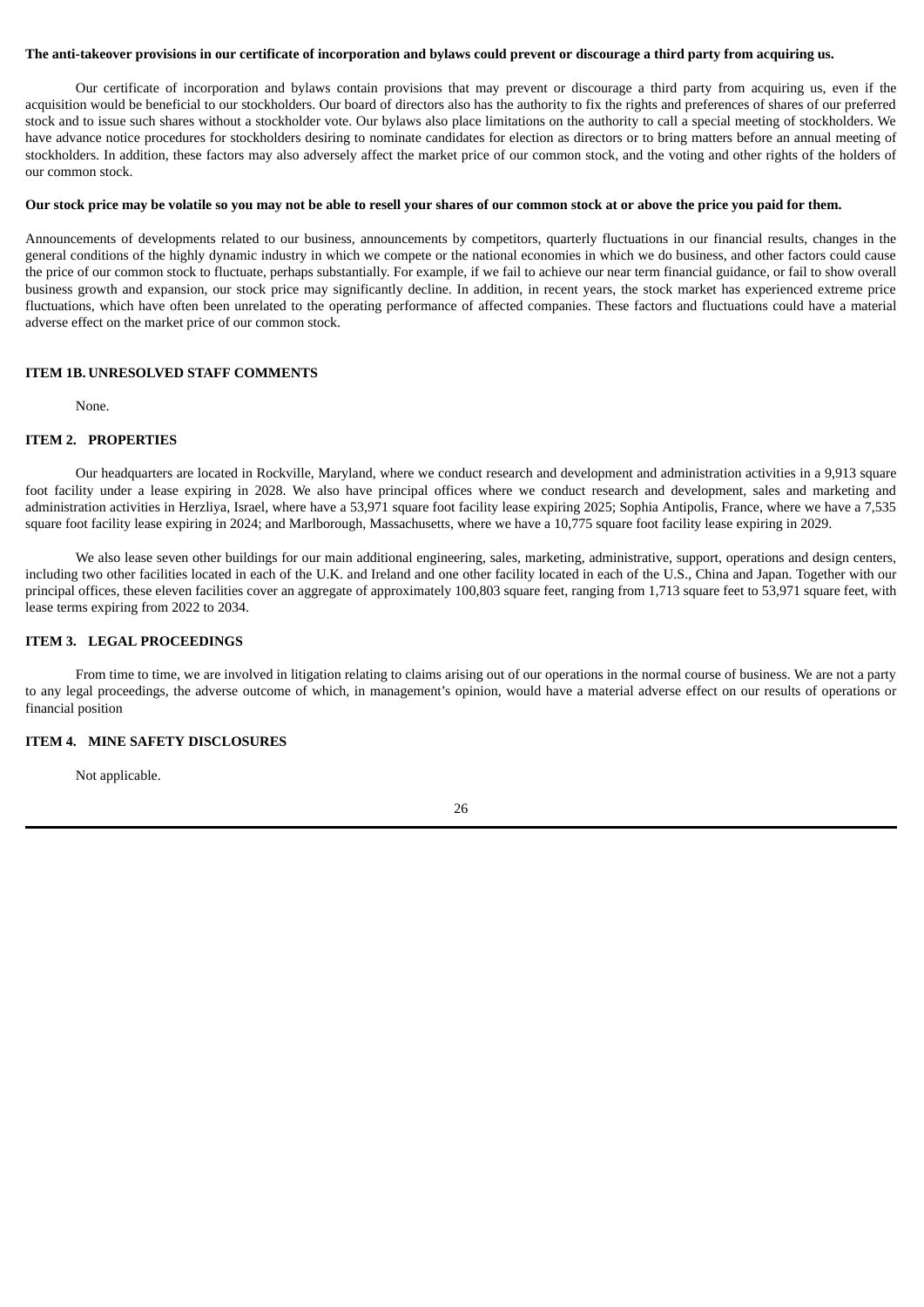## **EXECUTIVE OFFICERS OF THE REGISTRANT**

Below are the names, ages and principal recent business experience of our current executive officers. All such persons have been appointed by our board of directors to serve until their successors are elected and qualified or until their earlier resignation or removal.

*Gideon Wertheizer*, age 65, has served as our Chief Executive Officer since May 2005. He joined our board of directors in January 2010. Mr. Wertheizer has 38 years of experience in the semiconductor and silicon intellectual property industries. He previously served as the Executive Vice President and General Manager of the DSP business unit at CEVA. Prior to joining CEVA in November 2002, Mr. Wertheizer held various executive positions at DSP Group, Inc., including such roles as Executive VP - Strategic Business Development, Vice President for Marketing and Vice President of VLSI design. Mr. Wertheizer holds a BsC for electrical engineering from Ben Gurion University in Israel and executive MBA from Bradford University in the United Kingdom.

*Yaniv Arieli*, age 53, has served as our Chief Financial Officer since May 2005. Prior to his current position, Mr. Arieli served as President of U.S. Operations and Director of Investor Relations of DSP Group beginning in August 2002 and Vice President of Finance, Chief Financial Officer and Secretary of DSP Group's DSP Cores Licensing Division prior to that time. Before joining DSP Group in 1997, Mr. Arieli served as an account manager and certified public accountant at Kesselman & Kesselman, a member of PricewaterhouseCoopers, a leading accounting firm. Mr. Arieli is a CPA and holds a B.A. in Accounting and Economics from Haifa University in Israel and an M.B.A. from Newport University and is also a member of the National Investor Relation Institute.

*Issachar Ohana*, age 56, has served as our Vice President, Worldwide Sales, since November 2002 and our Executive Vice President, Worldwide Sales, since July 2006. Prior to joining CEVA in November 2002, Mr. Ohana was with DSP Group beginning in August 1994 as a VLSI design engineer. He was appointed Project Manager of DSP Group's research and development in July 1995, Director of Core Licensing in August 1998, and Vice President —Sales of the Core Licensing Division in May 2000. Mr. Ohana holds a B.Sc. in Electrical and Computer Engineering from Ben Gurion University in Israel and an MBA from Bradford University in the United Kingdom.

*Michael Boukaya*, age 47, has served as our Chief Operating Officer since April 2019. Prior to this position, Mr. Boukaya served as our Vice President and General Manager of the wireless business unit since 2014. Previously, Mr. Boukaya served as VP and Chief Architect with overall responsibility for the research and development of next generation DSP cores, wireless platform architectures and multimedia processors. Before joining CEVA, he was with DSP Group, Inc., holding different engineering and research and development management positions. Mr. Boukaya holds a B.Sc. in Electronic Engineering from the Technion Technology Institute, graduated from Executive Program of Stanford Graduate School of Business, and holds several patents on DSP technology.

27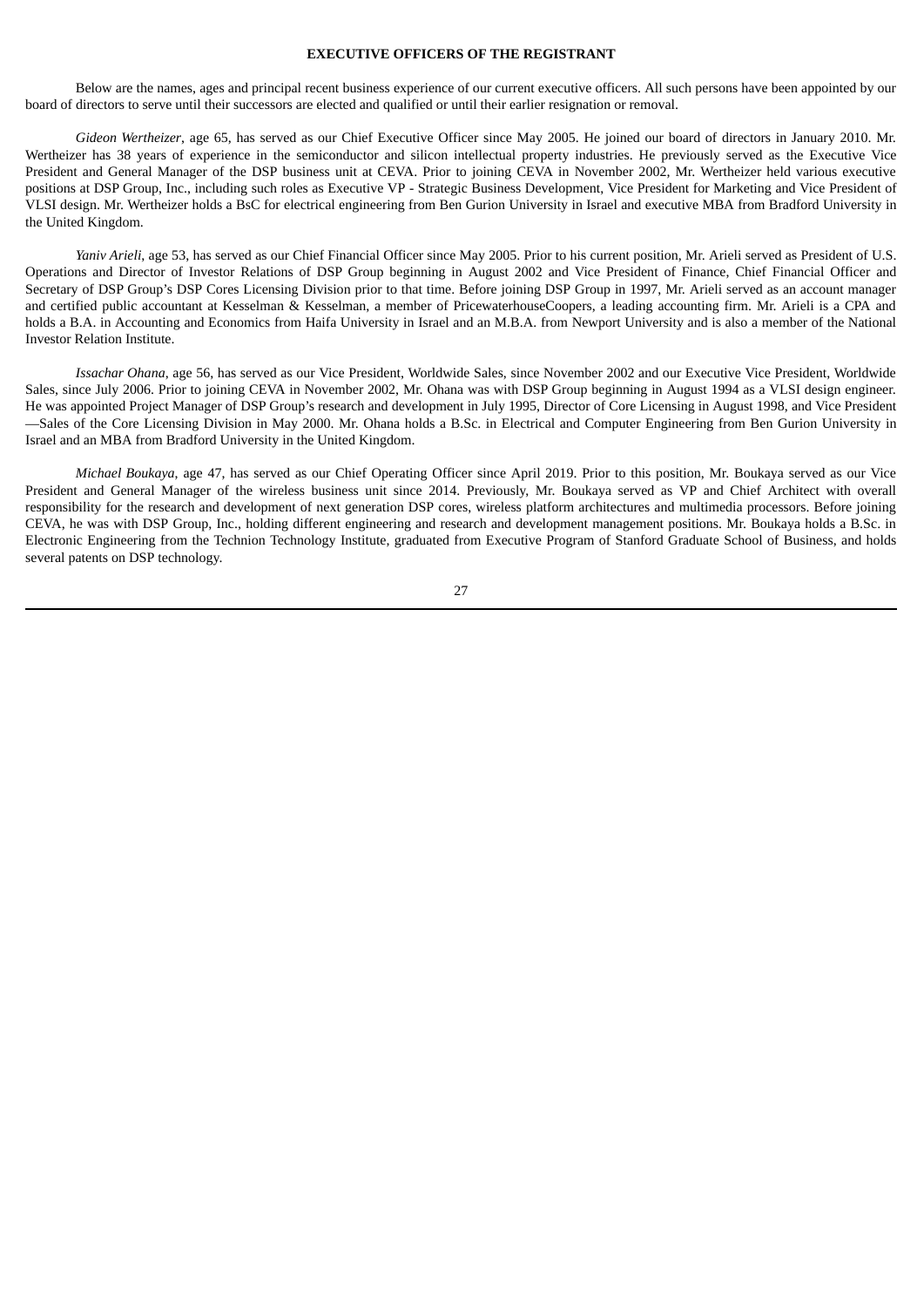#### **PART II**

# **ITEM 5. MARKET FOR REGISTRANT**'**S COMMON EQUITY, RELATED STOCKHOLDER MATTERS AND ISSUER PURCHASES OF EQUITY SECURITIES**

Our common stock began trading on The NASDAQ Global Market on November 1, 2002. Our common stock currently trades under the ticker symbol "CEVA" on NASDAQ. As of February 23, 2022, there were approximately 501 holders of record, which we believe represents approximately 34,100 beneficial holders.

### **Equity Compensation Plan Information**

Information as of December 31, 2021 regarding options, SARs, RSUs and PSUs granted under our stock plans and remaining available for issuance under those plans will be contained in the definitive 2022 Proxy Statement for the 2022 annual meeting of stockholders to be held on June 2, 2022 and incorporated herein by reference.

### **Issuer Purchases of Equity Securities**

There were no repurchases of our common stock during the three months ended December 31, 2021.

### **2022 Annual Meeting of Stockholders**

We anticipate that the 2022 annual meeting of our stockholders will be held virtually on June 2, 2022.

### **Dividends**

We have historically not paid dividends and have no foreseeable plans to pay dividends.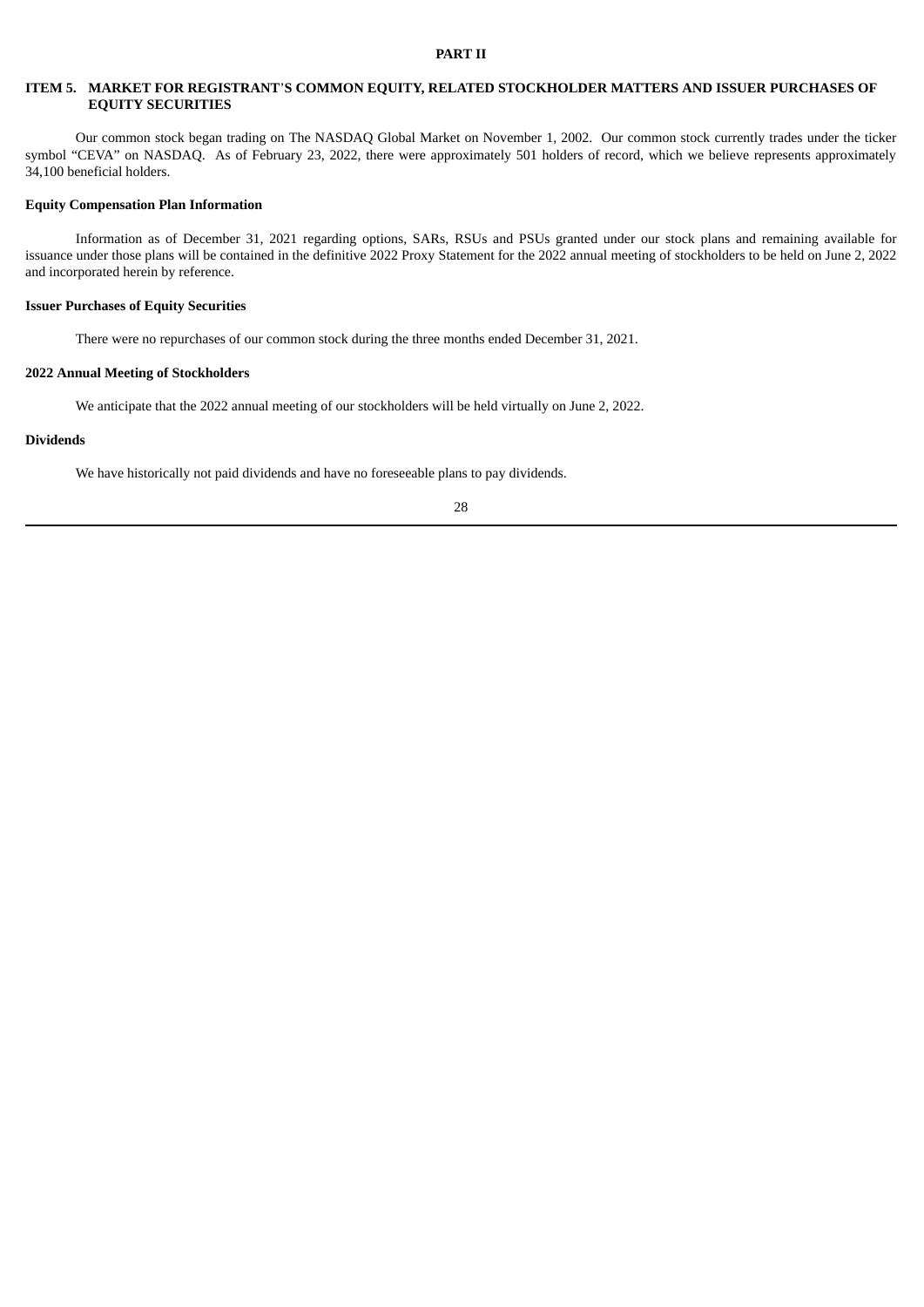### **Stock Performance Graph**

Notwithstanding anything to the contrary set forth in any of the Company's previous or future filings under the Securities Act of 1933, as amended, or the Securities Exchange Act of 1934, as amended, that might incorporate this proxy statement or future filings made by the Company under those statutes, the below Stock Performance Graph shall not be deemed filed with the United States Securities and Exchange Commission and shall not be deemed incorporated by reference into any of those prior filings or into any future filings made by the Company under those statutes.



|                         | 12/31/16 | 12/31/17 | 12/31/18 | 12/31/19 | 12/31/20 | 12/31/21 |
|-------------------------|----------|----------|----------|----------|----------|----------|
| CEVA, Inc.              | 100.00   | 137.56   | 65.85    | 80.36    | 135.63   | 128.89   |
| <b>NASDAQ Composite</b> | 100.00   | 129.64   | 125.96   | 172.18   | 249.51   | 304.85   |
| <b>S&amp;P 500</b>      | 100.00   | 121.83   | 116.49   | 153.17   | 181.35   | 233.41   |
|                         |          |          |          |          |          |          |

The stock performance graph above compares the percentage change in cumulative stockholder return on the common stock of our company for the period from December 31, 2016, through December 31, 2021, with the cumulative total return on The NASDAQ Global Market (U.S.) Composite Index and the S&P 500 Index.

This graph assumes the investment of \$100 in our common stock (at the closing price of our common stock on December 31, 2016), the NASDAQ Global Market (U.S.) Composite Index and the S&P 500 Index on December 31, 2016, and assumes dividends, if any, are reinvested.

Comparisons in the graph above are based upon historical data and are not indicative of, nor intended to forecast, future performance of our common stock.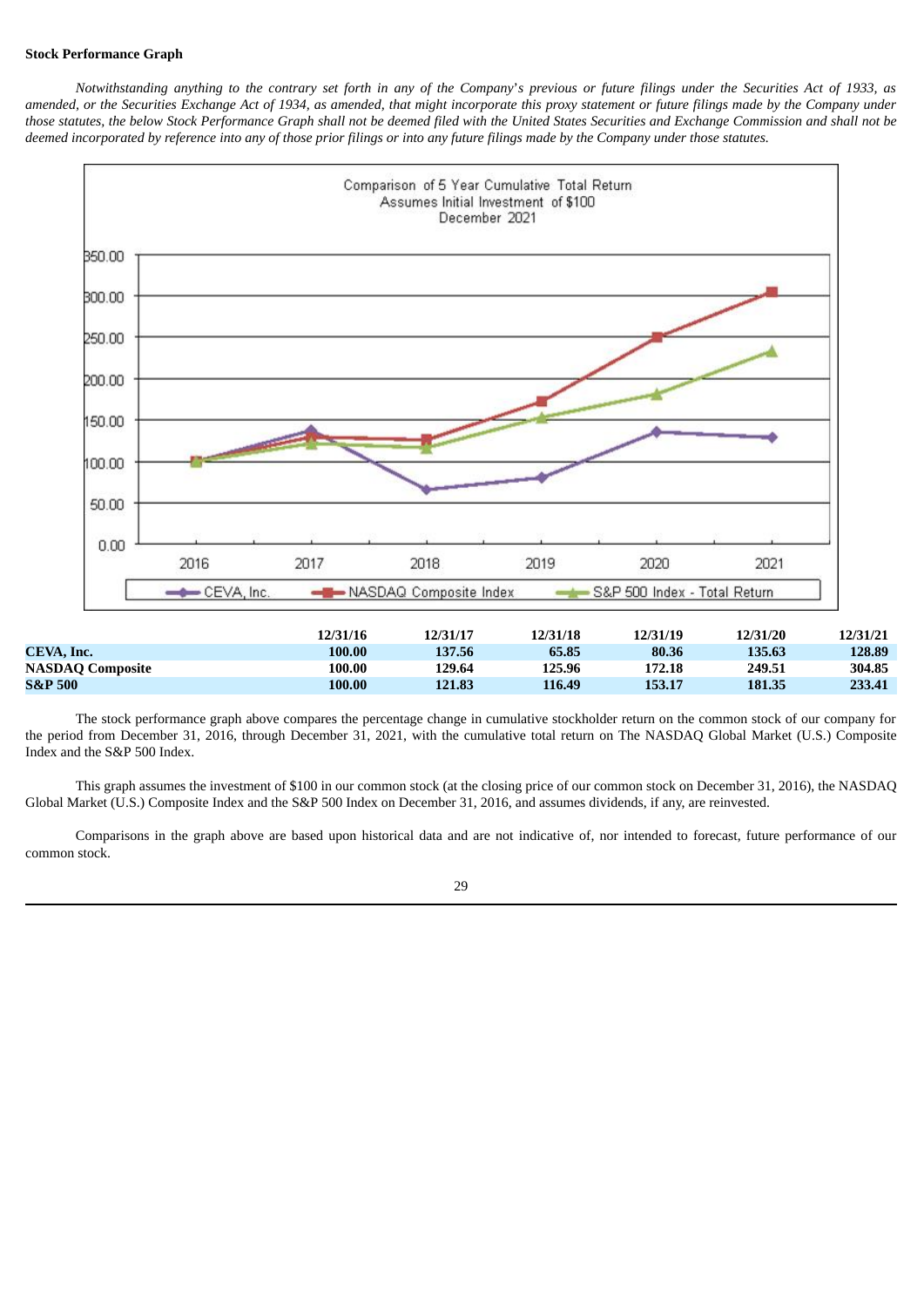**ITEM 6. RESERVED**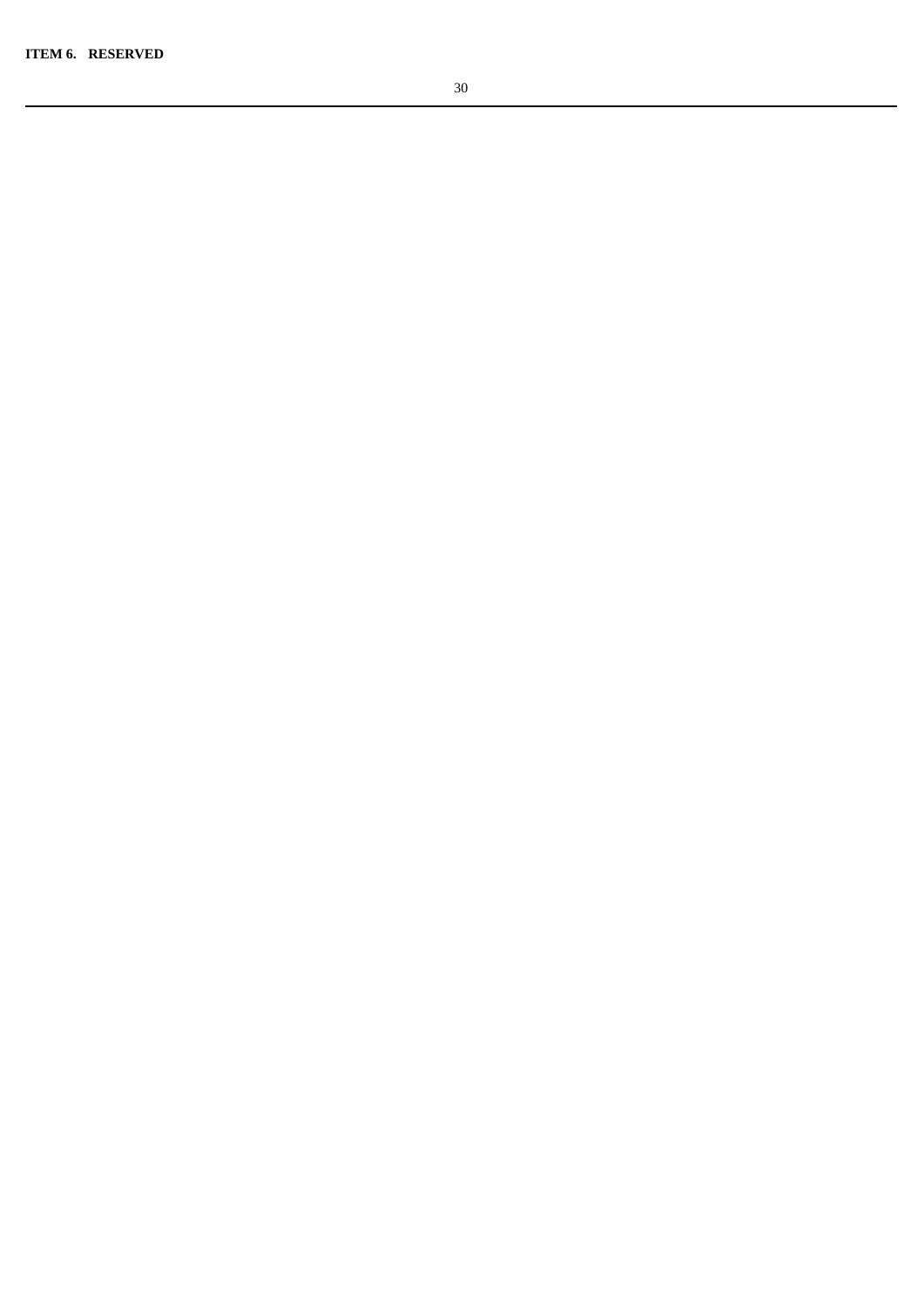### **ITEM 7. MANAGEMENT**'**S DISCUSSION AND ANALYSIS OF FINANCIAL CONDITION AND RESULTS OF OPERATIONS**

You should read the following discussion together with the consolidated financial statements and related notes appearing elsewhere in this annual report. This discussion contains forward-looking statements that involve risks and uncertainties. Actual results may differ materially from those included in such forward-looking statements. Factors that could cause actual results to differ materially include those set forth under "Risk Factors," as well as those otherwise discussed in this section and elsewhere in this annual report. See "Forward-Looking Statements and Industry Data."

### **BUSINESS OVERVIEW**

The following discussion and analysis is intended to provide an investor with a narrative of our financial results and an evaluation of our financial condition and results of operations. The discussion should be read in conjunction with our consolidated financial statements and notes thereto for the year ended December 31, 2021, both appearing elsewhere in this annual report.

Headquartered in Rockville, Maryland, CEVA is the leading licensor of wireless connectivity and smart sensing technologies and integrated IP solutions for a smarter, more secure and more connected world. We offer Digital Signal Processors, AI processors, wireless platforms and complementary software for sensor fusion, image enhancement, computer vision, voice input and artificial intelligence. During 2021, we acquired Intrinsix Corp. (Intrinsix), which provides chip design expertise and a range of additional IP in the areas of mixed signal, RF, security and heterogeneous System-on-Chip (SoC) interfaces.

Our IP products and solutions are licensed to customers who embed them into their SoC and microcontroller designs to create power-efficient, intelligent, secure and connected devices. Our customers include many of the world's leading semiconductor and original equipment manufacturer (OEM) companies targeting a wide variety of cellular and IoT end markets, including mobile, PC, consumer, automotive, robotics, industrial, aerospace and defense and medical.

Our ultra-low-power IP offerings are deployed in devices for smart sensing and connectivity workloads. Our smart sensing portfolio includes advanced technologies for cameras, microphones, sensor hubs and inertial measurement units (IMU). Our camera platforms incorporate AI processors, digital signal processor (DSP) cores, accelerators and software technologies for AI, computer vision and imaging. Our microphone technologies incorporate DSP cores and software technologies for noise cancellation, echo cancellation and voice recognition. Our sensor hub DSPs serve as a hub for AI and DSP processing workloads associated with a wide range of sensors including camera, Radar, LiDAR, Time-of-Flight, microphones and inertial measurement units (IMUs). Our IMU technologies include processor agnostic software supporting sensor processing of accelerometers, gyroscopes, magnetometers and optical flow, as well as environmental sensors in devices. Our wireless portfolio includes LTE and 5G mobile broadband platforms for handsets and base station RAN, NB-IoT for low bit rate cellular, UWB for high-precision localization, and Bluetooth and Wi-Fi technologies for wireless IoT.

We believe the acquisition of Intrinsix will allow us to further support our customers with integrated IP solutions that will combine CEVA and Intrinsix IP along with Intrinsix's design capabilities toward the creation of highly optimized IP. We believe this will in turn strengthen our relationships with customers, generate recurrent royalties and more. Furthermore, Intrinsix's experience and customer base in the growing chip development programs with the U.S. Department of Defense and the Defense Advanced Research Projects Agency (DARPA) together with its IP offerings for processor security and chiplets will extend CEVA's serviceable market and revenue base.

CEVA is a sustainability and environmentally conscious company. We have adopted both a Code of Business Conduct and Ethics and a Sustainability Policy, in which we emphasize and focus on environmental preservation, recycling, the welfare of our employees and privacy – which we promote on a corporate level. At CEVA, we are committed to social responsibility, values of preservation and consciousness towards these purposes.

We believe that our IP licensing business and chip design expertise are solid with a diverse customer base and myriad target markets. Our state-ofthe-art technology has shipped in more than 14 billion chips to date for a wide range of end markets. Every second, more than fifty devices sold worldwide are powered by CEVA.

31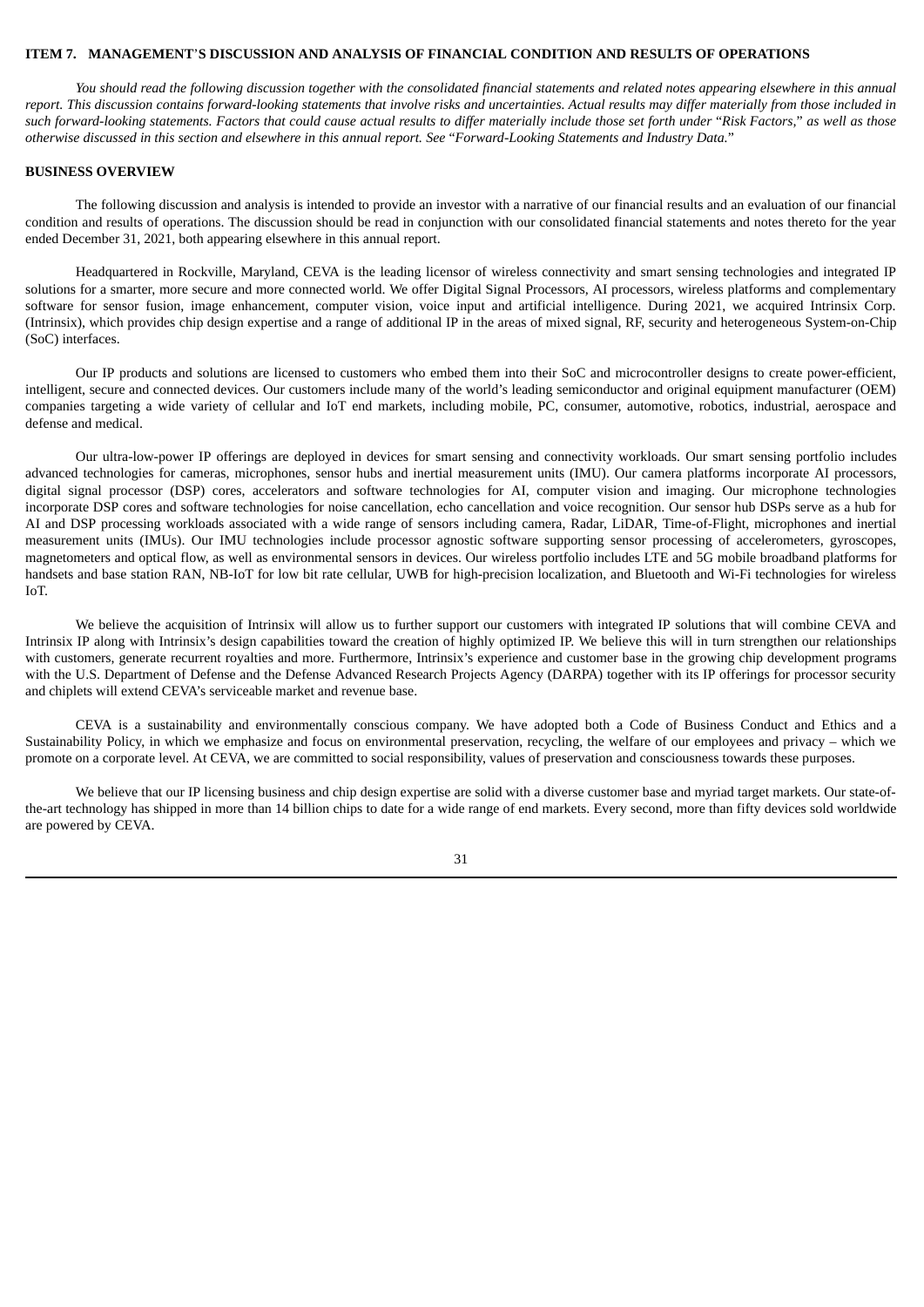We believe the adoption of our wireless connectivity and smart sensing IP products beyond our incumbency in the handset baseband market continues to progress. In particular, we are currently experiencing exceptional interest for our wireless connectivity platforms, in both traditional and new areas. Reflecting this trend, ten of the twenty IP licensing and non-recurring engineering (NRE) deals concluded in the fourth quarter of 2021 were for Bluetooth and Wi-Fi wireless connectivity. Notably, we signed an agreement with a lead OEM customer for the next generation Wi-Fi 7 technology which we are developing today.

We believe the following key elements represent significant growth drivers for the company:

- CEVA is a player in mobile handsets, the largest space of the semiconductor industry. Our customers use our technologies for baseband and voice processing. Our key customer currently has a strong foothold in low-tier LTE smartphones and feature phones markets which continue to experience strong momentum.
- The royalty we derive from premium-tier smartphones is higher on average than that of mid and low-tier smartphones due to more DSP content that bears a higher royalty average selling price (ASP). Looking ahead, we believe our PentaG platform for 5G handsets and 5G Broadband IoT endpoints is the most comprehensive baseband processor IP in the industry today and provides newcomers and incumbents with a comprehensive solution to address the need for 5G processing for smartphones, fixed wireless access and a range of connected devices such as robots, cars, smart cities and other devices for industrial applications. In the fourth quarter, we signed a comprehensive agreement for our PentaG platform with a Japanese OEM for the nationwide deployment of 5G fixed wireless access in Japan.
- Our specialization and technological edge in signal processing platforms for 5G base station RAN, including Remote Radio Units (RRU), Active Antenna Units (AAU), Base Band Units (BBU) and Distributed Units (DU) put us in a strong position to capitalize on the growing 5G RAN across its new form factors such as V-RAN, C-RAN and O-RAN, as well as small cells and private networks.
- Our broad Bluetooth, Wi-Fi, Ultra Wide Band (UWB) and NB-IoT IPs allow us to expand further into the high volume IoT applications and substantially increase our value-add. Our addressable market size for Bluetooth, Wi-Fi, UWB and NB-IoT is expected to be more than 14 billion devices annually by 2026 based on ABI Research. In 2021, we reported all-time record high shipments of devices enabled by our Bluetooth, Wi-Fi and cellular IoT IPs of 1.1 billion units, up 79% year-over-year.
- The growing market for True Wireless Stereo (TWS) earbuds, smartwatches, AR and VR headsets, and other wearable assisted devices, offers an incremental growth segment for us. To better address this market, our WhisPro speech recognition technology and ClearVox voice input software are offered in conjunction with our audio/voice DSPs.
- Our unique capability to combine our Bluetooth IP, audio DSP IP and software for contextual aware user experience puts us in a strong position to capitalize on the fast-growing True Wireless Stereo (TWS) markets of earbuds, smartwatches, hearing aids, device speakers, PCs and more. Our recently announced BlueBud platform integrates all of these technologies, lowering the entry barriers for semiconductors and OEMs to develop differentiated, high-performance solution for TWS devices. During the fourth quarter, we concluded our fourth BlueBud license agreement.
- Our second generation SensPro2 sensor hub DSP family provides highly compelling offerings for any sensor-enabled device and application such as smartphones, automotive safety (ADAS), autonomous driving (AD), drones, robotics, security and surveillance, augmented reality (AR) and virtual reality (VR), Natural Language Processing (NLP) and voice recognition. Per research from Yole Développement, cameraenabled devices incorporating computer vision and AI are expected to exceed 1 billion units, and devices incorporating voice AI are expected to reach 600 million units by 2025. This new DSP architecture enables us to address the transformation in devices enabled by these applications, and expand our footprint and content in smartphones, drones, consumer cameras, surveillance, automotive ADAS, voice-enabled devices and industrial IoT applications. In the fourth quarter we signed 2 deals for SensPro, targeting AI in automotive and next-generation computing.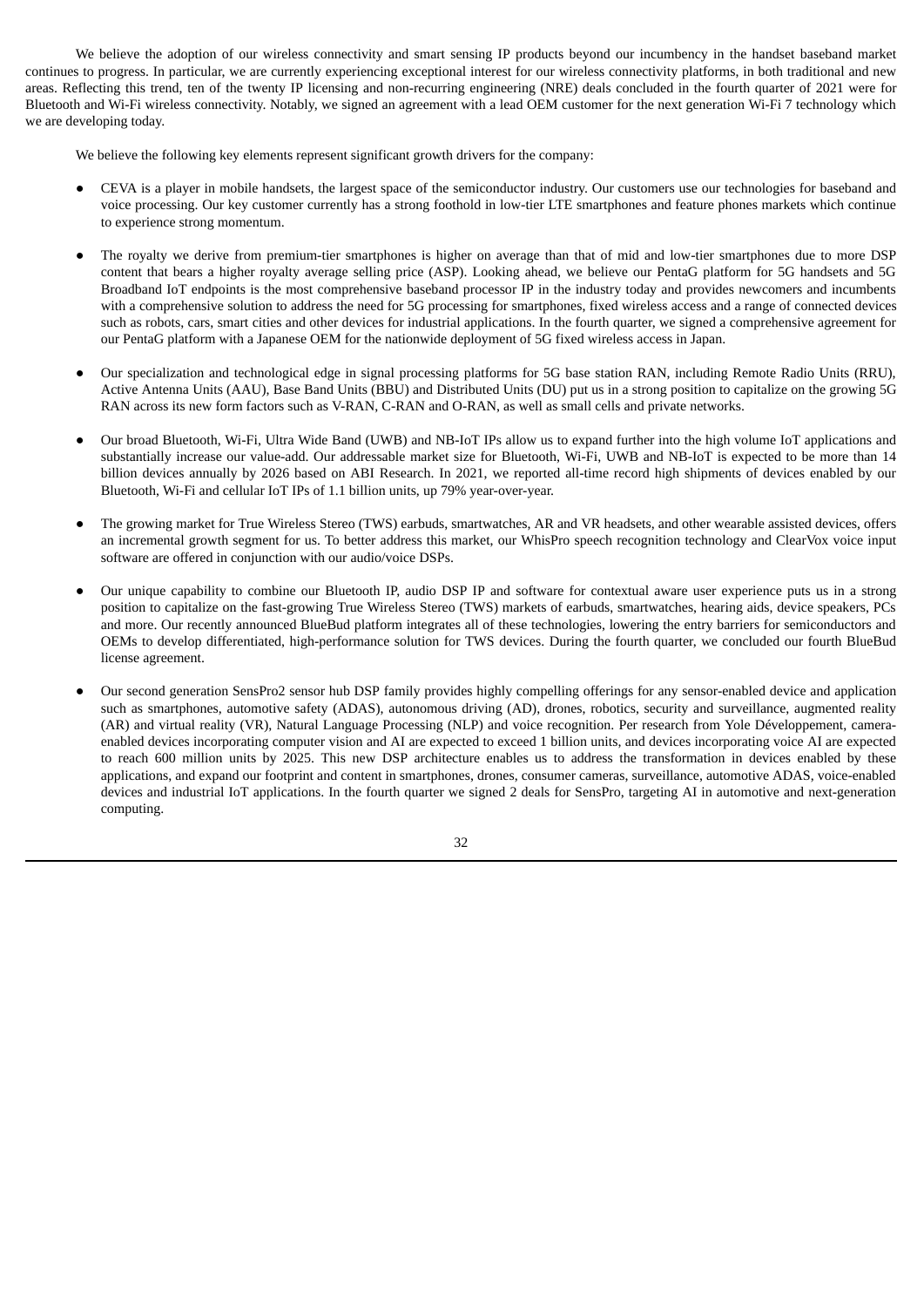- Neural networks are increasingly being deployed in a wide range of camera-based devices in order to make these devices "smarter." To address this significant and lucrative opportunity, our NeuPro-S™ a second-generation family of AI processors for deep learning at the edge, brings the power of deep learning to the device, without relying on connectivity to the cloud. We believe this market opportunity for Edge AI at the edge represents new IP licensing and royalty drivers for the company in the coming years.
- Our Hillcrest Labs sensor fusion business unit allows us to address an important technology piece used in personal computers, robotics, TWS earbuds, smart TVs and many other smart sensing IP products, for smart sensing, in addition to our existing portfolio for camera-based computer vision and AI processing, and microphone-based sound processing. MEMS-based inertial and environmental sensors are used in an increasing number of devices, including robotics, smartphones, laptops, tablets, TWS earbuds, headsets, remote controls and many other consumer and industrial devices. Hillcrest Labs' innovative and proven MotionEngine™ software supports a broad range of merchant sensor chips and is licensed to OEMs and semiconductor companies that can run the software on CEVA DSPs or a variety of RISC CPUs. The MotionEngine software expands and complements CEVA's smart sensing technology. Hillcrest Labs' technology has already shipped in more than 200 million devices, indicative of its market traction and excellence. Along with our SensPro sensor fusion processors, our licensees can now benefit from our capabilities as a complete, one-stop-shop for processing all classes and types of sensors.

As a result of our diversification strategy beyond baseband for handsets, and our progress in addressing those new markets under the base station and IoT umbrella, we continue to experience significant growth in shipments and royalty revenues derived from base station and IoT product category (formerly referred to as non-handset products). Unit shipments for this category were up 25% year-over-year in the fourth quarter of 2021 to 333 million units and up 69% for the full year ended December 31, 2021, to more than 1.3 billion units. We expect royalty growth to continue in this product category for the next few years. These devices are comprised of a range of different products at different royalty ASPs, spanning from high volume Bluetooth to high value sensor fusion and base station RAN. The royalty ASP of our other products will be in between the two ranges.

## **CURRENT TRENDS**

We believe that as the continuing digital transformation drives industries to become connected and intelligent, our ubiquitous technology and collaborative business model present a significant and secular growth prospect. We intend to continue to capitalize on the semiconductor momentum with our AI, connectivity and other product lines, and our customer pipeline at the end of the year is historically high. We believe our key customers are keenly receptive to our products road map and priorities and willing to expand the scope of engagements with us, and anticipate that an increasing share of new customers and revenues will be derived from China and the remainder of the APAC region.

Our licensing, NRE and related revenues business is expected to continue to expand as we benefit from multiple growth vectors where we excel, in particular 5G, Wi-Fi 6 & 7, Edge AI and wearables and hearables. In addition, our new integrated IP solution offerings and expanded access to the lucrative aerospace and defense markets as a result of our acquisition of Intrinsix present further compelling opportunities. In royalties, we expect our base station & IoT product category to have a noticeable contribution to royalties in 2022, with royalties from base station RAN, Bluetooth, Wi-Fi and sensor fusion being the main drivers and outgrow their respective markets. Overall, we forecast another growth year in royalty revenues, where the strength of our base station & IoT royalty drivers more than offsetting the anticipated declines in royalty revenues from Intel following the sale of its 5G smartphone modem business and in handset baseband royalties as the remaining 4G smartphones from a Tier 1 OEM are phased out over the course of the year.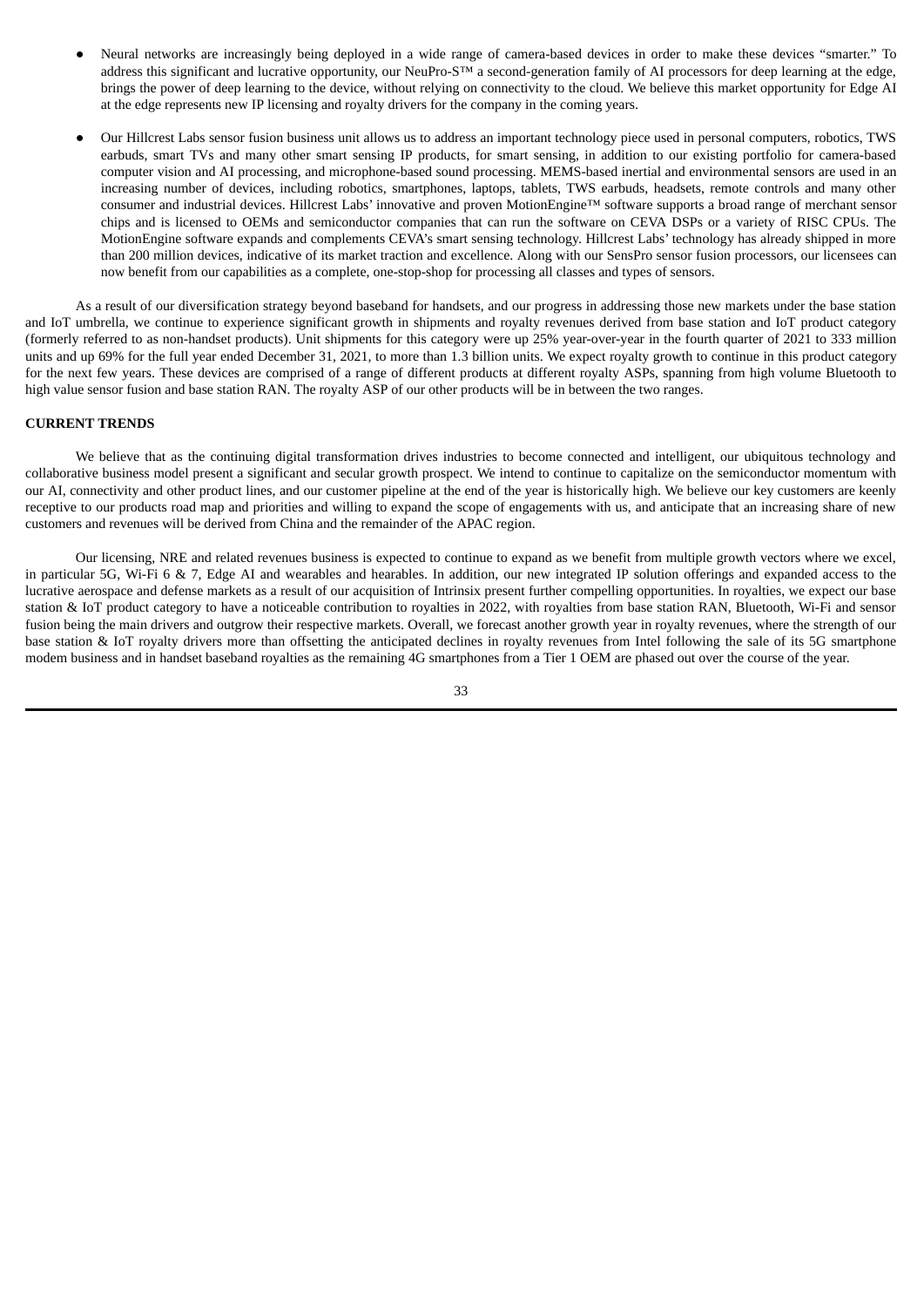The ongoing COVID-19 pandemic and related public health measures has also materially affected how we and our customers are operating our businesses, and have materially affected our operating results, though we are encouraged by the persistent design activities of our customers and interests in our products and by recent indicators relating to our base station and IoT product category. During 2020, the world encountered new trends and different seasonality than what we have experienced in prior years. Some consumer electronics products sold well, and some new technologies were widely adopted due to social distancing and other restrictions. Nonetheless, prolonged measures to contain the spread of coronavirus pose uncertainty for economic activities. In particular, in emerging markets where our primary exposure is in low tier handsets, COVID-19 has had a negative impact. While the impact from COVID-19 on our financial results for the years ended December 31, 2021 and 2020 was not material, we are currently unable to determine or predict the nature, duration or scope of the overall impact the pandemic will have on our business, results of operations, liquidity or capital resources for the year 2022. For example, as of the date of this filing, while we see positive activity in our IP licensing and pipeline of deals, customers in the semiconductor space from whom we collect royalties are experiencing more pressure on their operations due to, among other reasons, longer manufacturing lead times as semiconductor demand surpasses supply and severe pandemic infections in large markets like India and Brazil may lead to lock downs and related reduction in economic activities. We will continue to closely monitor the effects of the ongoing pandemic on our operations, employees and customers.

### **CRITICAL ACCOUNTING POLICIES, ESTIMATES AND ASSUMPTIONS**

Our consolidated financial statements are prepared in accordance with generally accepted accounting principles in the United States (U.S. GAAP). These accounting principles require us to make certain estimates, judgments and assumptions. We believe that the estimates, judgments and assumptions upon which we rely are reasonable based upon information available to us at the time that these estimates, judgments and assumptions are made. These estimates, judgments and assumptions can affect the reported amounts of assets and liabilities as of the date of the financial statements, as well as the reported amounts of revenues and expenses during the periods presented. To the extent there are material differences between these estimates, judgments or assumptions and actual results, our financial statements will be affected. The significant accounting policies that we believe are the most critical to aid in fully understanding and evaluating our reported financial results include the following:

- revenue recognition;
- business combinations and valuation of goodwill and other acquired intangible assets;
- income taxes;
- equity-based compensation; and
- impairment of marketable securities.

In many cases, the accounting treatment of a particular transaction is specifically dictated by U.S. GAAP and does not require management's judgment in its application. There are also areas in which management's judgment in selecting among available alternatives would not produce a materially different result.

### *Revenue Recognition*

Significant management judgments and estimates must be made and used in connection with the recognition of revenue in any accounting period. Material differences in the amount of revenue in any given period may result if these judgments or estimates prove to be incorrect or if management's estimates change on the basis of development of business or market conditions. Management's judgments and estimates have been applied consistently and have been reliable historically.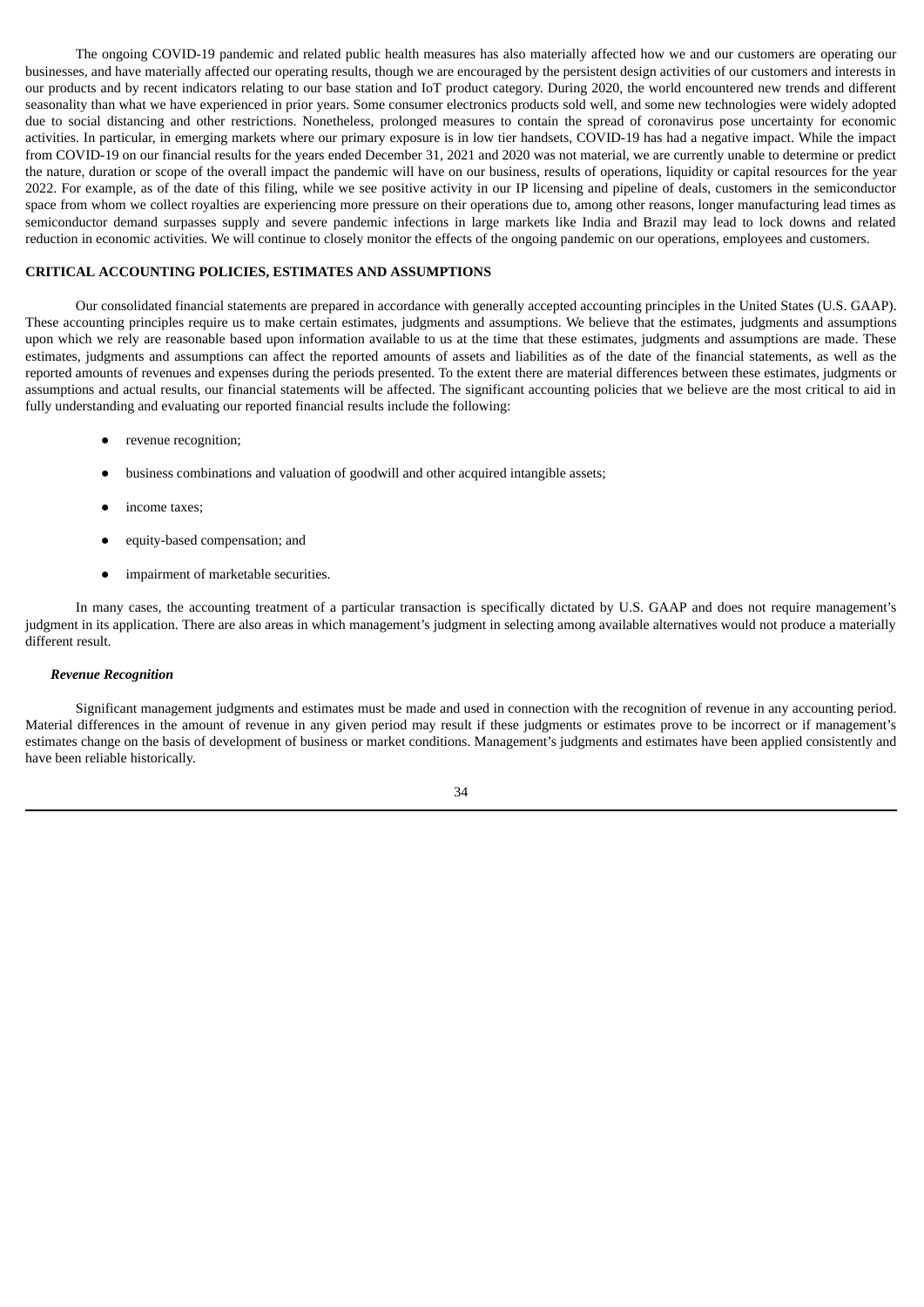The following is a description of principal activities from which we generate revenue. Revenues are recognized when control of the promised goods or services are transferred to the customers in an amount that reflects the consideration that we expect to receive in exchange for those goods or services.

We determine revenue recognition through the following steps:

- identification of the contract with a customer;
- identification of the performance obligations in the contract;
- determination of the transaction price;
- allocation of the transaction price to the performance obligations in the contract; and
- recognition of revenue when, or as, we satisfy a performance obligation.

We enter into contracts that can include various combinations of products and services, as detailed below, which are generally capable of being distinct and accounted for as separate performance obligations.

We generate our revenues from (1) licensing intellectual properties, which in certain circumstances are modified for customer-specific requirements, (2) royalty revenues and (3) other revenues, which include revenues from NRE payments and from support, training and sale of development systems and chips. We license our IP to semiconductor companies throughout the world. These semiconductor companies then manufacture, market and sell custom-designed chipsets to OEMs of a variety of consumer electronics products. We also license our technology directly to OEMs, which are considered end users.

We account for our IP license revenues and related services, which provide our customers with rights to use our IP, in accordance with ASC 606. A license may be perpetual or time limited in its application. In accordance with ASC 606, we recognize revenue from IP license at the time of delivery when the customer accepts control of the IP, as the IP is functional without professional services, updates and technical support. We have concluded that our IP license is distinct as the customer can benefit from the software on its own.

Most of our contracts with customers contain multiple performance obligations. For these contracts, we account for individual performance obligations separately, if they are distinct. The transaction price is allocated to the separate performance obligations on a relative standalone selling price basis. Stand-alone selling prices of IP license are typically estimated using the residual approach. Stand-alone selling prices of services are typically estimated based on observable transactions when these services are sold on a standalone basis.

When contracts involve a significant financing component, we adjust the promised amount of consideration for the effects of the time value of money if the timing of payments agreed to by the parties to the contract (either explicitly or implicitly) provide the customer with a significant benefit of financing, unless the financing period is under one year and only after the products or services were provided, which is a practical expediency permitted under ASC 606.

Revenues from contracts that involve significant customization of our IP to customer-specific specifications are performance obligations we generally account for as performance obligations satisfied over time. Our performance obligation does not create an asset with alternative use, and we have an enforceable right to payment. We recognize revenue on such contracts using cost based input methods, which recognize revenue and gross profit as work is performed based on a ratio between actual costs incurred compared to the total estimated costs for the contract. Provisions for estimated losses on uncompleted contracts are made during the period in which such losses are first determined, in the amount of the estimated loss on the entire contract.

Revenues that are derived from the sale of a licensee's products that incorporate our IP are classified as royalty revenues. Royalty revenues are recognized during the quarter in which the sale of the product incorporating our IP occurs. Royalties are calculated either as a percentage of the revenues received by our licensees on sales of products incorporating our IP or on a per unit basis, as specified in the agreements with the licensees. For a majority of our revenues, we receive the actual sales data from our customers after the quarter ends and accounts for it as unbilled receivables. When we do not receive actual sales data from the customer prior to the finalization of its financial statements, royalty revenues are recognized based on our estimation of the customer's sales during the quarter. We may engage a third party to perform royalty audits of our licensees, and if these audits indicate any over- or underreported royalties, we account for the results when the audits are resolved.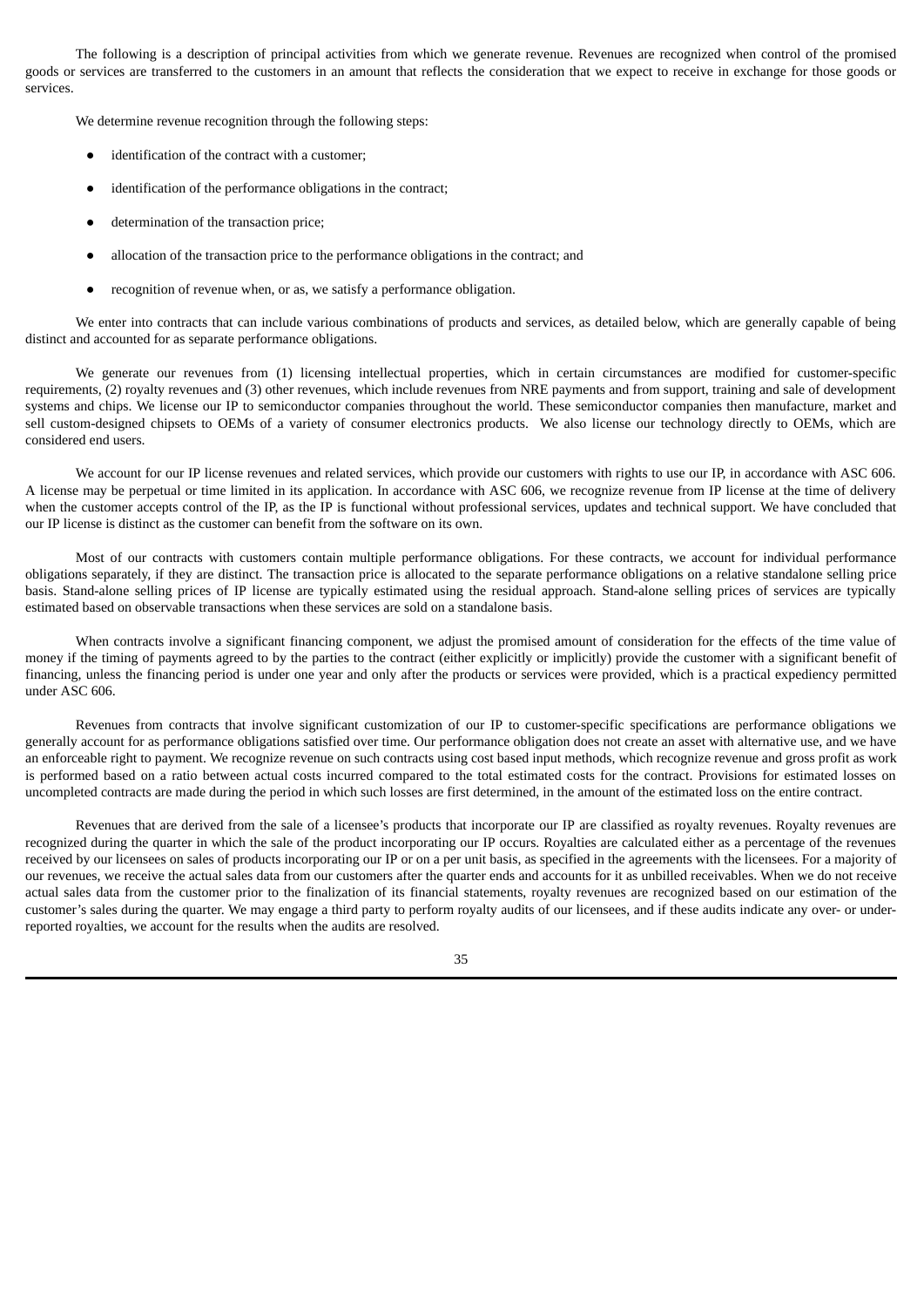We recently acquired Intrinsix, which derives revenues primarily from NRE payments. Revenues that are derived from NRE payments are performance obligations that are recognized over time as the services are rendered. For time-and-materials contracts, the performance obligation is satisfied and revenue is recognized over time as the services are performed. Generally, contracts call for billings on a time-and-materials basis; however, in instances when a fixed-fee contract is signed, revenue is recognized over time, based on an input method of labor costs expended, relative to total expected labor costs to complete the contract.

In addition to license and NRE fees, contracts with customers generally contain an agreement to provide for training and post contract support, which consists of telephone or e-mail support, correction of errors (bug fixing) and unspecified updates and upgrades. Fees for post contract support, which takes place after delivery to the customer, are specified in the contract and are generally mandatory for the first year. After the mandatory period, the customer may extend the support agreement on similar terms on an annual basis. We consider the post contract support performance obligation as a distinct performance obligation that is satisfied over time, and as such, we recognize revenue for post contract support on a straight-line basis over the period for which technical support is contractually agreed to be provided to the licensee, typically 12 months.

Revenues from the sale of development systems and chips are recognized when control of the promised goods or services are transferred to the customers.

Deferred revenues, which represent a contract liability, include unearned amounts received under license and NRE agreements, unearned technical support and amounts paid by customers not yet recognized as revenues.

### *Business Combinations and Valuation of Goodwill and Other Acquired Intangible Assets*

We allocate the fair value of purchase price consideration to the tangible assets acquired, liabilities assumed and intangible assets acquired based on their estimated fair values. The excess of the fair value of purchase price consideration over the fair values of these identifiable assets and liabilities is recorded as goodwill. Such valuations require management to make significant estimates and assumptions, especially with respect to intangible assets. Significant estimates in valuing certain intangible assets include, but are not limited to, future expected cash flows from acquired customers, acquired technology, and trade names from a market participant perspective, useful lives, and discount rates. Management's estimates of fair value are based upon assumptions believed to be reasonable, but which are inherently uncertain and unpredictable and, as a result, actual results may differ from estimates.

We review goodwill for impairment at least annually or more frequently if events or changes in circumstances indicate that the carrying value of goodwill may not be recoverable in accordance with ASC 350 "Intangibles – Goodwill and other" (ASC 350). ASC 350 allows an entity to first assess qualitative factors to determine whether it is necessary to perform the quantitative goodwill impairment test. If the qualitative assessment does not result in a more likely than not indication of impairment, no further impairment testing is required. If an entity elects not to use this option, or if an entity determines that it is more likely than not that the fair value of a reporting unit is less than its carrying value, then the entity prepares a quantitative analysis to determine whether the carrying value of a reporting unit exceeds its estimated fair value. If the carrying value of a reporting unit exceeds its estimated fair value, the entity recognizes an impairment of goodwill for the amount of this excess, in accordance with the guidance in FASB Accounting Standards Update (ASU) No. 2017-04, Intangibles - Goodwill and Other (Topic 350), Simplifying the Test for Goodwill Impairment. For each of the three years for the period ended December 31, 2021, no impairment of goodwill has been identified.

Acquired finite-lived intangible assets are amortized over their estimated useful lives. We evaluate the recoverability of our intangible assets for possible impairment whenever events or circumstances indicate that the carrying amount of such assets may not be recoverable. Recoverability of these assets is measured by a comparison of the carrying amounts to the future undiscounted cash flows the assets are expected to generate. If such assets are considered to be impaired, the impairment to be recognized equals the amount by which the carrying value of the assets exceeds its fair market value. We have not recorded any such impairment charge during the years presented.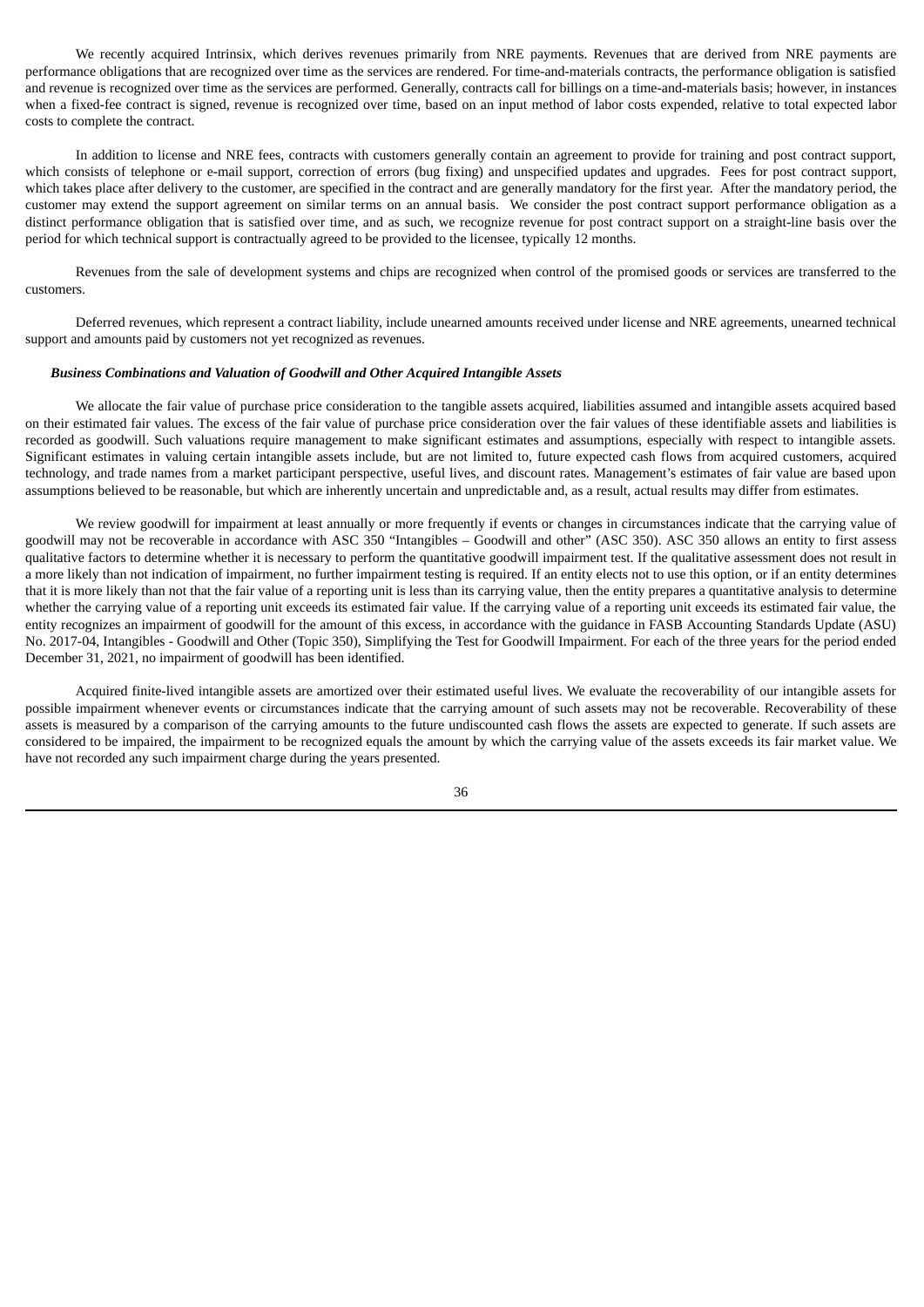In addition to the recoverability assessment, we routinely review the remaining estimated useful lives of our finite-lived intangible assets. If we reduce the estimated useful life assumption for any asset, the remaining unamortized balance would be amortized over the revised estimated useful life.

#### *Income Taxes*

We are subject to income taxes mainly in Israel, France, the U.S. and Ireland. Significant judgment is required in evaluating our uncertain tax positions and determining our provision for income taxes. We recognize income taxes under the liability method. Tax benefits are recognized from uncertain tax positions only if we believe that it is more likely than not that the tax position will be sustained on examination by the taxing authorities based on the technical merits of the position. Although we believe we have adequately reserved for our uncertain tax positions, no assurance can be given that the final tax outcome of these matters will not be different. We adjust these reserves when facts and circumstances change, such as the closing of a tax audit, the refinement of an estimate or changes in tax laws. To the extent that the final tax outcome of these matters is different than the amounts recorded, such differences will impact the provision for income taxes in the period in which such determination is made. The provision for income taxes includes the effects of any reserves that are considered appropriate, as well as the related net interest and penalties.

We recognize deferred tax assets and liabilities for future tax consequences arising from differences between the carrying amounts of existing assets and liabilities under GAAP and their respective tax bases, and for net operating loss carryforwards and tax credit carryforwards. We regularly review our deferred tax assets for recoverability and record a valuation allowance if it is more likely than not that some portion or all of the deferred tax assets will not be realized. To make this judgment, we make predictions of the amounts and category of taxable income from various sources and weigh all available positive and negative evidence about these possible sources of taxable income.

Accounting for tax positions requires judgments, including estimating reserves for potential uncertainties. We also assess our ability to utilize tax attributes, including those in the form of carry-forwards for which the benefits have already been reflected in the financial statements. While we believe the resulting tax balances as of December 31, 2020 and 2021 are appropriately accounted for, the ultimate outcome of such matters could result in favorable or unfavorable adjustments to our consolidated financial statements and such adjustments could be material. See Note 14 to our Consolidated Financial Statements for the year ended December 31, 2021 for further information regarding income taxes. We have filed or are in the process of filing local and foreign tax returns that are subject to audit by the respective tax authorities. The amount of income tax we pay is subject to ongoing audits by the tax authorities, which often result in proposed assessments. We believe that we adequately provided for any reasonably foreseeable outcomes related to tax audits and settlement. However, our future results may include favorable or unfavorable adjustments to our estimated tax liabilities in the period the assessments are made or resolved, audits are closed or when statute of limitations on potential assessments expire.

We are subject to taxation in the United States, as well as a number of foreign jurisdictions. In December 2017, the United States enacted U.S. tax reform. The legislation implements many new U.S. domestic and international tax provisions. Some aspects of U.S. tax reform still remain unclear, and although additional clarifying guidance has been issued (by the Internal Revenue Services, and the U.S. Treasury Department), there are still some areas that may not be clarified for some time. Also, many of U.S. states have not yet updated their laws to take into account the new federal legislation. As a result, there may be further impact of the new laws on our future results of operations and financial condition. It is possible that U.S. tax reform, or interpretations under it, could change and could have an adverse effect on us, and such effect could be material.

We have elected to account for global intangible low-taxed income (GILTI) as a current-period expense when incurred. Legislation and clarifying guidance are expected to continue to be issued by the U.S. Treasury Department and various states in 2022, which could have a material adverse impact on the value of our U.S. deferred tax assets, result in significant changes to currently computed income tax liabilities for past and current tax periods, and increase our future U.S. tax expense.

## *Equity-Based Compensation*

We account for equity-based compensation in accordance with FASB ASC No. 718, "Stock Compensation" which requires the recognition of compensation expenses based on estimated fair values for all equity-based awards made to employees and non-employee directors. Equity-based compensation primarily includes restricted stock unit (RSUs), as well as options, stock appreciation right (SAR), performance-based stock units (PSUs) and employee stock purchase plan awards.

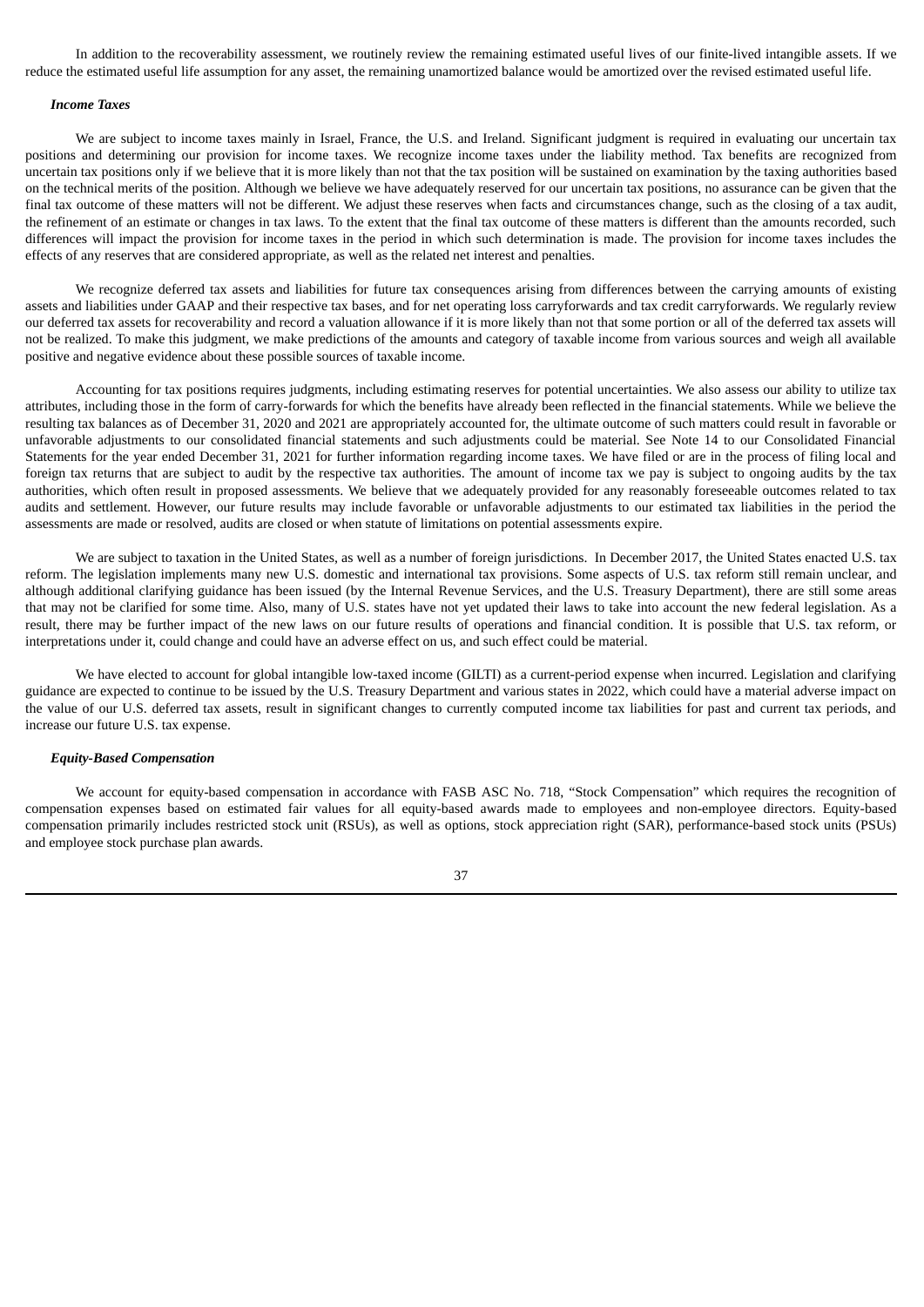We elect the straight-line recognition method for awards subject to graded vesting based only on a service condition and the accelerated method for awards that are subject to performance or market. The fair value of each RSU and PSU (excluding PSUs based on market condition awards) is the market value as determined by the closing price of the common stock on the grant date. We estimate the fair value of PSU based on market condition awards on the date of grant using the Monte Carlo simulation model.

### *Impairment of Marketable Securities*

Marketable securities consist mainly of corporate bonds. We determine the appropriate classification of marketable securities at the time of purchase and re-evaluate such designation at each balance sheet date. In accordance with FASB ASC No. 320, "Investments Debt and Equity Securities," we classify marketable securities as available-for-sale. Available-for-sale securities are stated at fair value, with unrealized gains and losses reported in accumulated other comprehensive income (loss), a separate component of stockholders' equity, net of taxes. Realized gains and losses on sales of marketable securities, as determined on a specific identification basis, are included in financial income, net. The amortized cost of marketable securities is adjusted for amortization of premium and accretion of discount to maturity, both of which, together with interest, are included in financial income, net. We have classified all marketable securities as short-term, even though the stated maturity date may be one year or more beyond the current balance sheet date, because it is probable that we will sell these securities prior to maturity to meet liquidity needs or as part of risk versus reward objectives.

Starting on January 1, 2020, as a result of the adoption of ASC 326, available-for-sale debt securities with an amortized cost basis in excess of estimated fair value are assessed to determine what amount of that difference, if any, is caused by expected credit losses. Expected credit losses on available-for-sale debt securities are recognized in financial income, net, on our consolidated statements of income (loss), and any remaining unrealized losses, net of taxes, are included in accumulated other comprehensive income (loss) in stockholders' equity. The determination of credit losses requires significant judgment and actual results may be materially different from our estimates. The amount of credit losses recorded for the years ended December 31, 2021 and 2020 was immaterial. We determine realized gains or losses on sale of marketable securities using a specific identification method and records such gains or losses as financial income, net.

Prior to 2020, we recognized an impairment charge when a decline in the fair value of our investments in debt securities below the cost basis of such securities was considered to be other-than-temporary. Factors considered in making such a determination include the duration and severity of the impairment, the reason for the decline in value and the potential recovery period. For securities that were deemed other-than-temporarily impaired, the amount of impairment was recognized in the statement of income (loss) and was limited to the amount related to credit losses, while impairment related to other factors was recognized in other comprehensive income (loss). During the year ended December 31, 2019, no other-than temporary impairment were recorded related to our marketable securities.

### *Recently Adopted Accounting Pronouncement*

In December 2019, the FASB issued Accounting Standard Update No. 2019-12, Income Taxes (Topic 740): Simplifying the Accounting for Income Taxes (ASU 2019-12), which simplifies the accounting for income taxes. ASU 2019-12 is effective for annual reporting periods, and interim periods within those years, beginning after December 15, 2020. The adoption of the new guidance did not have a material impact on our consolidated financial statements.

#### *Recently Issued Accounting Pronouncement*

In October 2021, the FASB issued ASU No. 2021-08, Business Combinations (Topic 805): Accounting for Contract Assets and Contract Liabilities from Contracts with Customers (ASU 2021-08), which clarifies that an acquirer of a business should recognize and measure contract assets and contract liabilities in a business combination in accordance with Accounting Standards Codification (ASC) Topic 606, Revenue from Contracts with Customers (Topic 606). This guidance will be effective for us in the first quarter of 2023 on a prospective basis, with early adoption permitted. We are currently evaluating the impact of the new guidance on our consolidated financial statements.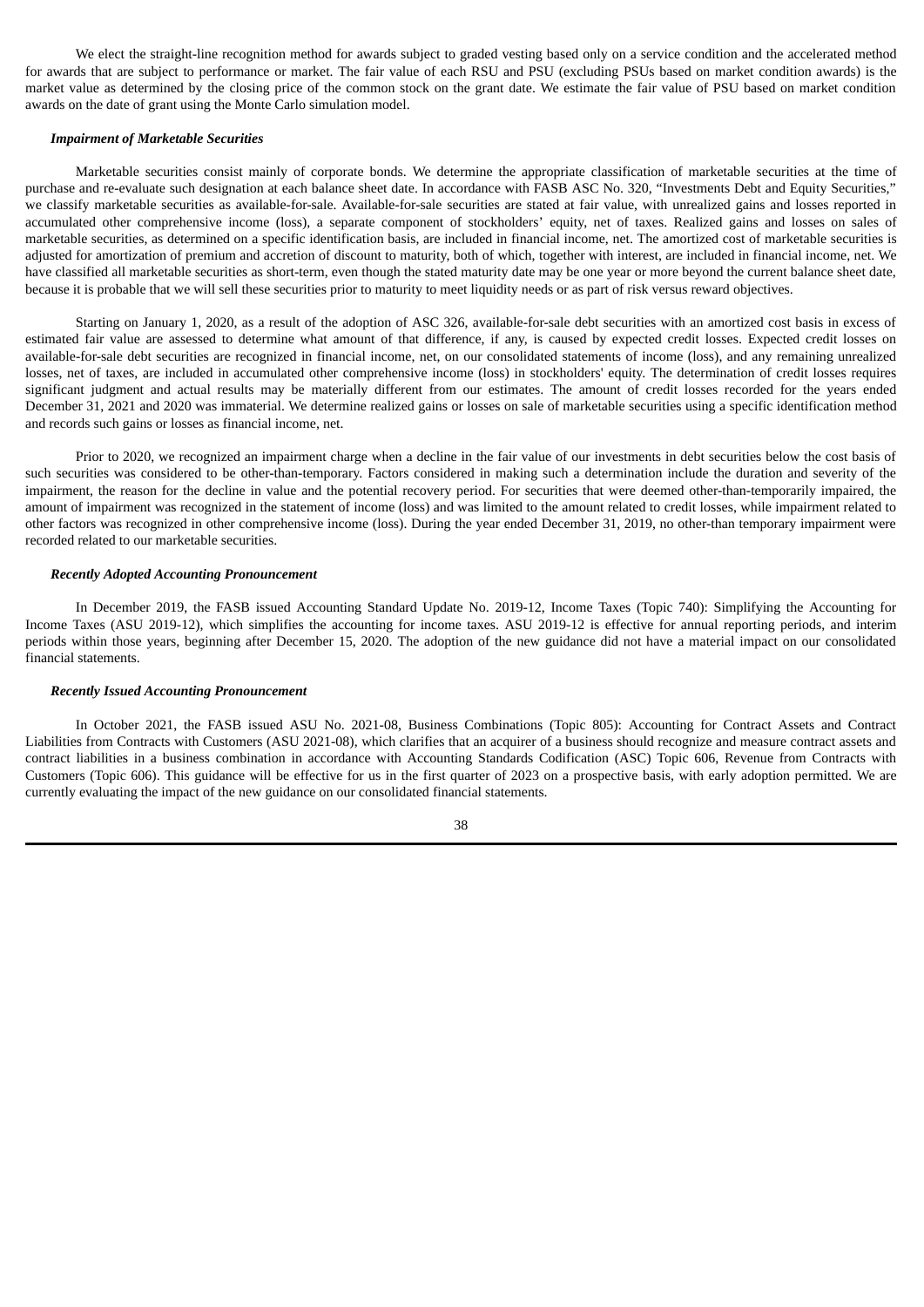## **RESULTS OF OPERATIONS**

The following table presents line items from our consolidated statements of income (loss) as percentages of our total revenues for the periods indicated:

|                                                       | 2019   | 2020      | 2021   |
|-------------------------------------------------------|--------|-----------|--------|
| <b>Consolidated Statements of Income (Loss) Data:</b> |        |           |        |
| Revenues:                                             |        |           |        |
| Licensing, NRE and related revenue                    | 54.9%  | 52.3%     | 59.4%  |
| Royalties                                             | 45.1%  | 47.7%     | 40.6%  |
| <b>Total revenues</b>                                 | 100.0% | 100.0%    | 100.0% |
| Cost of revenues                                      | 11.6%  | 10.7%     | 13.7%  |
| Gross profit                                          | 88.4%  | 89.3%     | 86.3%  |
| Operating expenses:                                   |        |           |        |
| Research and development, net                         | 60.6%  | 61.8%     | 59.1%  |
| Sales and marketing                                   | 14.2%  | 11.9%     | 10.5%  |
| General and administrative                            | 13.6%  | 14.1%     | 11.7%  |
| Amortization of intangible assets                     | 2.2%   | 2.3%      | 2.2%   |
| Total operating expenses                              | 90.6%  | 90.1%     | 83.5%  |
| Operating income (loss)                               | (2.2)% | (0.8)%    | 2.8%   |
| Financial income, net                                 | 3.8%   | 3.3%      | 0.2%   |
| Remeasurement of marketable equity securities         |        |           | 1.6%   |
| Income before taxes on income                         | 1.6%   | 2.5%      | 4.6%   |
| Taxes on income                                       | 1.5%   | 4.9%      | 4.3%   |
| Net income (loss)                                     | 0.1%   | $(2.4)\%$ | 0.3%   |

## **Discussion and Analysis**

Below we provide information on the significant line items in our consolidated statements of income (loss) for each of the past three fiscal years, including the percentage changes year-on-year, as well as an analysis of the principal drivers of change in these line items from year-to-year.

### *Revenues*

## *Total Revenues*

|                                              | 2019        | 2020  | 2021         |
|----------------------------------------------|-------------|-------|--------------|
| Total revenues<br>millions<br>$\mathfrak{m}$ | 0.7.7<br>–… | 100.3 | רחו<br>144.7 |
| : year-on-year<br>hange                      | _           | 10    | $22.3\%$     |

We derive a significant amount of revenues from a limited number of customers. Sales to UNISOC represented 21%, 14% and 15% of our total revenues for 2021, 2020 and 2019, respectively. Sales to Intel represented 6%, 15% and 19% of our total revenues for 2021, 2020 and 2019, respectively, and are expected to decline significantly in future periods following the sale of its 5G modem business. Generally, the identity of our other customers representing 10% or more of our total revenues varies from period to period, especially with respect to our licensing customers as we generate licensing revenues generally from new customers on a quarterly basis. With respect to our royalty revenues, three royalty paying customers each represented 10% or more of our total royalty revenues for 2021, and collectively represented 57% of our total royalty revenues for 2021. Four royalty paying customers each represented 10% or more of our total royalty revenues for 2020, and collectively represented 72% of our total royalty revenues for 2020. Three royalty paying customers each represented 10% or more of our total royalty revenues for 2019, and collectively represented 73% of our total royalty revenues for 2019. We expect that a significant portion of our future revenues will continue to be generated by a limited number of customers. The concentration of our customers is explainable in part by consolidation in the semiconductor industry. The loss of any significant customer could adversely affect our near-term future operating results.

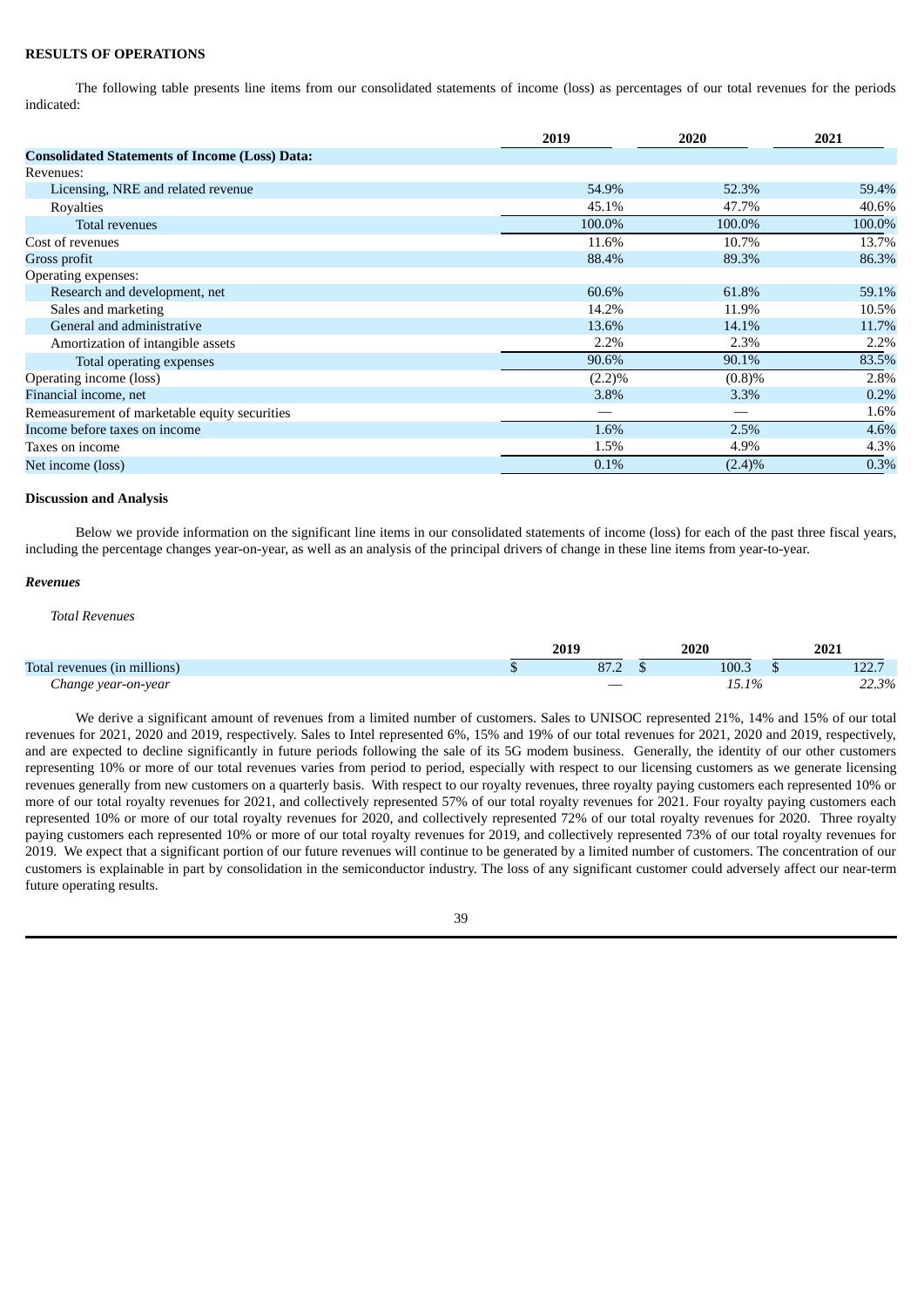The following table sets forth the products and services as percentages of our total revenues in each of the periods set forth below:

|                                                                                                           | <b>Year ended December 31,</b> |      |      |  |  |  |
|-----------------------------------------------------------------------------------------------------------|--------------------------------|------|------|--|--|--|
|                                                                                                           | 2019                           | 2020 | 2021 |  |  |  |
| Connectivity products (baseband for handset and other devices,<br>Bluetooth, Wi-Fi, NB-IoT, and SATA/SAS) | 81%                            | 78%  | 73%  |  |  |  |
| Smart sensing products (AI, sensor fusion, audio/sound and imaging<br>and vision)                         | 19%                            | 22%  | 27%  |  |  |  |

We expect to continue to generate a significant portion of our revenues for 2021 from the above products and services.

## *Licensing, NRE and related revenue*

|                                                  |  | 2020    | 2021  |
|--------------------------------------------------|--|---------|-------|
| Licensing, NRE and related revenue (in millions) |  |         |       |
| Change year-on-year                              |  | $9.7\%$ | 38.7% |

Total 2021 licensing, NRE and related revenue reached a new all-time record high, due to the contribution of the acquisition of Intrinsix on May 31, 2021 to our revenues, and from diversification of technologies, markets, new and recurring customers and overall sales execution. The increase in licensing, NRE and related revenues from 2019 to 2020 principally reflected an increase in Bluetooth and base station licensing deals, partially offset by decreased revenues from licensing of handset baseband and vision products.

For 2022, our licensing, NRE and related revenues business is expected to continue to expand as we benefit from multiple growth vectors where we excel, in particular 5G, Wi-Fi 6 & 7, Edge AI and wearables and hearables. In addition, our new integrated IP solution offerings and expanded access to the lucrative aerospace & defense markets via Intrinsix present further compelling opportunities for years to come.

Our licensing, NRE and related revenues business hit another record high number of license agreements signed, reaching 73, of which 25 were first-time customers. Our customer pipeline at the end of the year was historically high. We believe our key customers are keenly receptive to our products road map and priorities and willing to expand the scope of engagements with us.

Licensing, NRE and related revenue accounted for 59.4% of our total revenues for 2021, compared with 52.3% and 54.9% of our total revenues for 2020 and 2019, respectively.

## *Royalty Revenues*

|                                | 2010<br>40 I.S | 2020  | 2021 |
|--------------------------------|----------------|-------|------|
| Royalty revenues (in millions) | 50<br>JJ.J     |       | 49.9 |
| Change year-on-year            |                | 21.8% | .3%  |

We generate royalty revenues from our customers who ship units of chips incorporating our technologies. Our royalty revenues represent what our customers shipped during any quarter, or our best estimates for such shipments. The royalty rate is based either on a certain percent of the chipset price or a fixed amount per chipset based on volume discounts.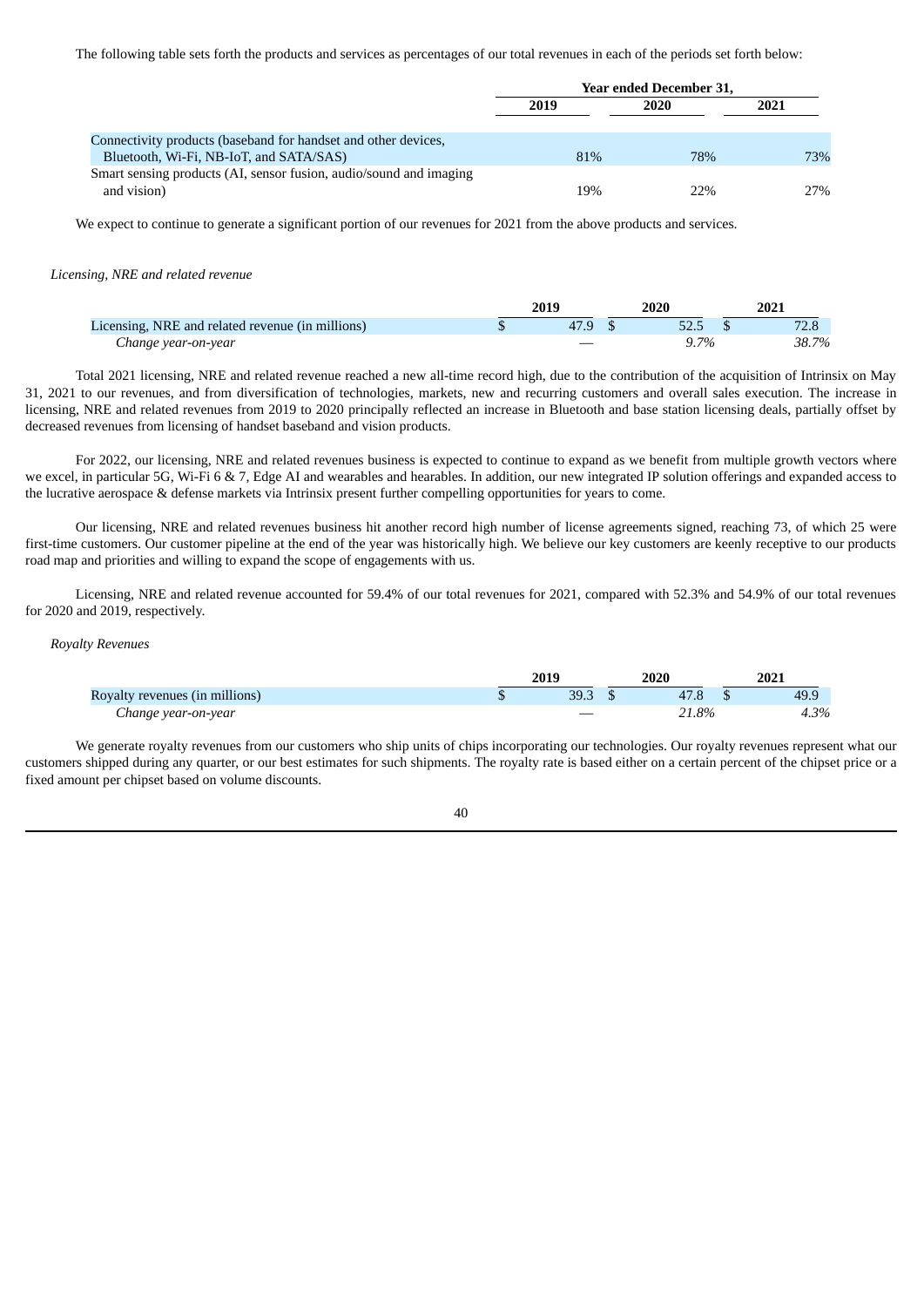Based on internal data and Strategy Analytics' provisional worldwide shipment data, CEVA's worldwide market share of handset baseband chips that incorporate our technologies represented approximately 17%, 26% and 26% of the worldwide baseband volume in 2021, 2020 and 2019, respectively, and accounted for approximately 43%, 53% and 67% of our total royalty revenues for 2021, 2020 and 2019, respectively.

Our 2021 royalty revenue reached to a new record high. The main growth driver was attributed to our base station and IoT product categories, which increased 28% in revenue compared to 2020, reaching a new high of \$28.6 million, up from \$22.3 million in 2020. Our technologies are being deployed in wearables, PCs, smart TVs, robot vacuum cleaners, surveillance cameras and in plenty of other IoT devices are key drivers for that growth. On 5G RAN, a key customer of ours released for field testing new 5G RAN products enabled by our latest and most advanced DSP, the XC16 and we hope to enjoy new royalties from this in 2022. Overall, we also believe that this growth trend will continue into 2022, although we cannot assess its magnitude and timing. The increase in royalty revenues partially offset by lower handset baseband based royalties, as a large US based handset OEM moved to 5G, for which it uses chips from a competitor.

Total shipments in 2021 increased 24% year-over-year to over 1.6 billion units, up from 1.3 billion in 2020. Total shipment volume in 2019 was 1 billion. Annual shipments of base station & IoT customers reached a new record of 1.3 million units in 2021, up significantly 69% year-over-year.

The five largest royalty-paying customers accounted for 68% of our total royalty revenues for 2021, compared to 76% of our total royalty revenues for 2020 and 84% of our total royalty revenues for 2019.

### *Geographic Revenue Analysis*

| 2019       |             | 2020   |             | 2021                              |       |
|------------|-------------|--------|-------------|-----------------------------------|-------|
|            |             |        |             |                                   |       |
| \$<br>16.6 | $19.0\%$ \$ | 20.8   | 20.8% \$    | 26.7                              | 21.8% |
| \$<br>21.5 | 24.7% \$    | 12.0   | $11.9\%$ \$ | 6.9                               | 5.6%  |
| \$<br>49.0 | 56.3% \$    | 67.5   | 67.3% \$    | 89.1                              | 72.6% |
|            |             |        |             |                                   |       |
|            |             |        |             |                                   |       |
| \$<br>33.2 | $38.1\%$ \$ | 51.7   | 51.6% \$    | 67.5                              | 55.0% |
| \$<br>16.1 | 18.5%       | $\ast$ | $\ast$      | $*$                               | $*$   |
|            |             |        |             | (in millions, except percentages) |       |

\*) Less than 10%

A majority of our revenues during the past three years have originated in the APAC region, with China representing the largest revenue share of countries in the APAC region. The increase in revenues in absolute dollars and percentage terms in APAC from 2020 to 2021 was due to strong execution in licensing of our wireless platforms for Bluetooth, Wi-Fi and 5G. Bluetooth royalties from customers in China also showed strong growth year over year. The increase in revenues in absolute dollars and percentage terms in APAC from 2019 to 2020 was due to strong licensing execution and higher royalties from our base station and IoT product lines.

The increase in revenues in absolute dollars and percentage terms in the United States from 2020 to 2021 reflected NRE revenues following the acquisition of Intrinsix, coupled with good licensing execution for our Wi-Fi platforms. The increase in revenues in absolute dollars and percentage terms in the United States from 2019 to 2020 reflected mainly higher royalties from one customer that moved its billing process from EME to the United States, which also explained the decrease in EME revenues in absolute dollars and percentage terms.

The decrease in revenues in absolute dollars and percentage in the EME region from 2020 to 2021 primarily reflected lower royalties from one customer that moved its billing process from EME to the United States and an overall weaker licensing environment during the year.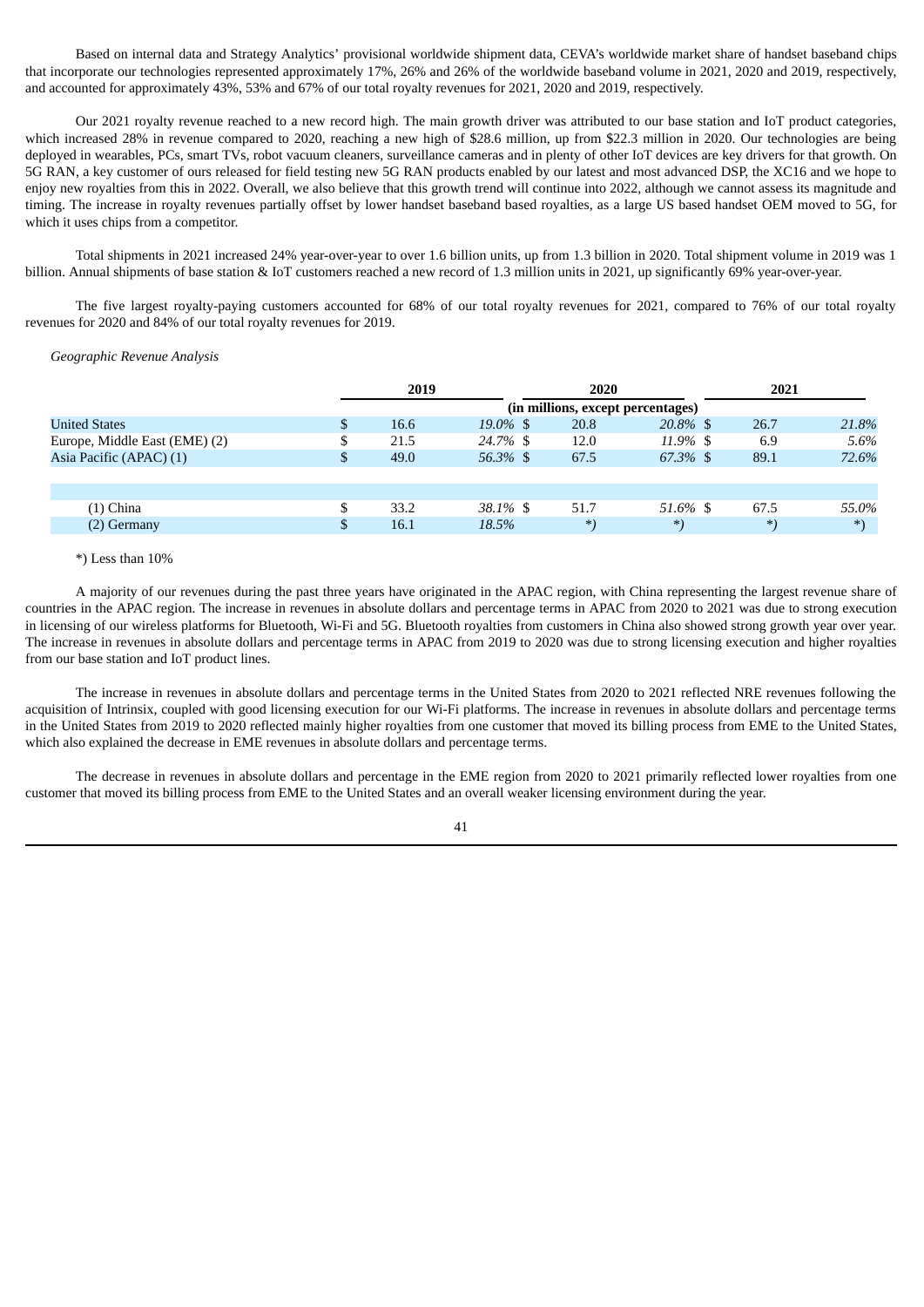|                                         | 2019                   | 2020           | 2021           |  |
|-----------------------------------------|------------------------|----------------|----------------|--|
| $-11$<br>lost of revenues (in millions) | 1 <sub>0</sub><br>10.I | $\sim$<br>10.7 | $\sim$<br>16.8 |  |
| year-on-year                            | __                     | $3.4\%$        | 56.5%          |  |

Cost of revenues accounted for 13.7% of our total revenues for 2021, compared to 10.7% of our total revenues for 2020 and 11.6% of our total revenues for 2019. The absolute dollar increases in cost of revenues for 2021 as compared to 2020 principally reflected higher service costs for our customers, mainly due to incorporating for the first time, salary and related NRE costs associated with the Intrinsix business. The absolute dollar increase in cost of revenues for 2020 as compared to 2019 principally reflected higher salaries and related costs (partially due to salary and related costs associated with the Hillcrest Labs employees being included in the results for the first half of 2020, which costs were not incurred for the first half of 2019), higher payments to the Israeli Innovation Authority of the Ministry of Economy and Industry in Israel (the IIA), higher materials related to the Hillcrest Labs business and higher amortization cost related to acquired assets (Immervision technologies), partially offset by lower customization work for our licensees, lower third-party IP costs associated with the NB-IoT product line and lesser travel due to COVID-19.

Cost of revenues includes labor-related costs and, where applicable, costs related to overhead, subcontractors, materials, travel, royalty expenses payments to the IIA, amortization of acquired assets and non-cash equity-based compensation expenses. In 2021, cost of revenues also includes for the first-time salary and related NRE costs and amortization of acquired assets associated with the Intrinsix business. Non-cash equity-based compensation expenses included in cost of revenues for the years 2021, 2020 and 2019 were \$818,000, \$639,000, and \$630,000, respectively. Royalty expenses relate to royalties payable to the IIA that amount to 3%-3.5% of the actual sales of certain of our products, the development of which previously included grants from the IIA. The obligation to pay these royalties is contingent on actual sales of these products. Amortization of acquired assets related to the purchase of a license of NB-IoT technologies in the first quarter of 2018, to a strategic investment in Immervision in the third quarter of 2019, and to certain intangible assets associated with the Intrinsix acquisition in the second quarter of 2021. Our amortization charges were \$1.6 million, \$0.7 million and \$0.4 million for 2021, 2020 and 2019, respectively.

We anticipate that our cost of revenues will increase in 2022 as compared to 2021 in the amount of approximately \$12.5 million, due mainly to our operating the Intrinsix business on a full year basis, compared to only a seven month period in 2021.

### *Operating Expenses*

|                                   | 2019      |      | 2020          | 2021  |
|-----------------------------------|-----------|------|---------------|-------|
|                                   |           |      | (in millions) |       |
| Research and development, net     | $52.8$ \$ |      | 62.0          | 72.5  |
| Sales and marketing               | 12.4      | - \$ | 11.9          | 12.9  |
| General and administration        | 11.8      |      | 14.1          | 14.3  |
| Amortization of intangible assets | 1.9       |      | 2.3           | 2.7   |
|                                   |           |      |               |       |
| Total operating expenses          | 78.9      | - \$ | 90.3          | 102.4 |
| Change year-on-year               |           |      | 14.4%         | 13.3% |

The increase in total operating expenses for 2021 as compared to 2020 principally reflected (1) higher salary and employee-related costs, which mainly include: (i) higher number of research and development personnel, including first time salary and related costs associated with the Intrinsix employees; and (ii) higher currency exchange expenses as a result of the devaluation of the U.S. dollar against the Israeli NIS and the Euro, (2) higher professional services cost associated with the Intrinsix transaction, and (3) higher facilities expenses, partially offset by lower allowance for credit losses. The increase in total operating expenses for 2020 as compared to 2019 principally reflected (1) higher salary and employee-related costs, mainly due to higher headcount, and the inclusion of salary and related costs associated with the Hillcrest Labs employees for the first half of 2020, which costs were not incurred for the first half of 2019 as the acquisition of the Hillcrest Labs business was consummated in July 2019, (2) lower research grants received from the IIA, and (3) higher non-cash equity-based compensation expenses.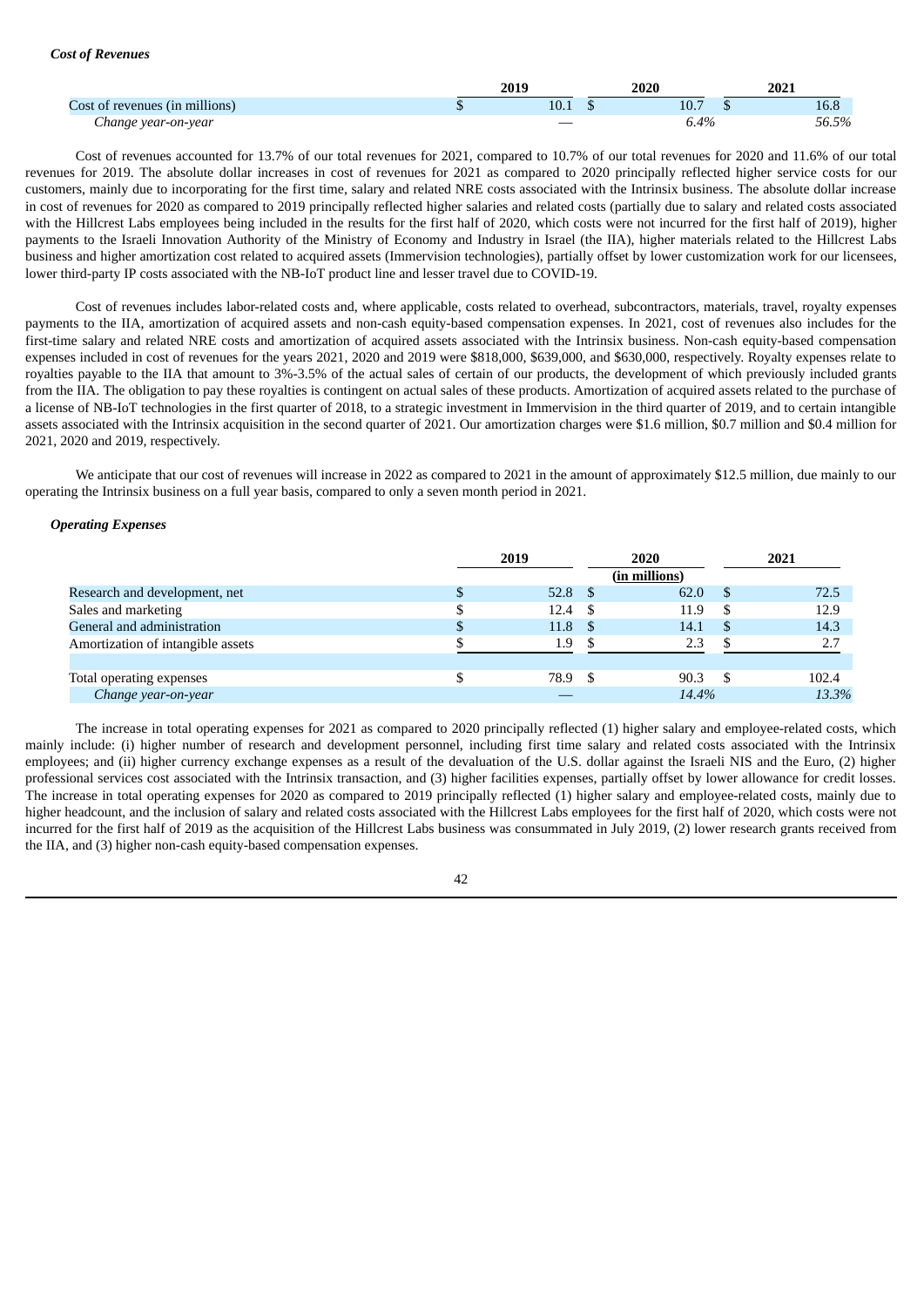|                                                      | 2019 | 2020 |      | 202    |
|------------------------------------------------------|------|------|------|--------|
| Research and development expenses, net (in millions) |      |      |      | $\sim$ |
| Change year-on-year                                  |      |      | 7.3% | 6.9%   |

The net increase in research and development expenses for 2021 as compared to 2020 principally reflected (1) higher salary and employee-related costs, which mainly include: (i) a higher number of research and development personnel, including first time salary and related costs associated with the Intrinsix employees; (ii) Holdback Merger Consideration costs for the Intrinsix executives; and (iii) higher currency exchange expenses as a result of the devaluation of the U.S. dollar against the Israeli NIS and the Euro, (2) lower Crédit Impôt Recherche (CIR) received from the French tax authorities, and (3) higher facilities expenses. The net increase in research and development expenses for 2020 as compared to 2019 principally reflected (1) higher salary and employee-related costs, mainly due to higher headcount, and the inclusion of salary and related costs associated with the Hillcrest Labs employees for the first half of 2020, which costs were not incurred for the first half of 2019 as the acquisition of the Hillcrest Labs business was consummated in July 2019, (2) lower research grants received, mainly from the IIA, and (3) higher non-cash equity-based compensation expenses, partially offset by higher CIR granted. The average number of research and development personnel in 2021 was 310, compared to 298 in 2020 and 273 in 2019. The number of research and development personnel was 311 at December 31, 2021 as compared to 304 in 2020 and 289 in 2019.

We anticipate that our research and development expenses cost will continue to increase in 2022, mainly as we continue to support new customers and reinforce our leadership with disciplined investments in research and development costs, which contribute to the licensing revenues and further down the road to royalty revenues, as well as from operating the Intrinsix business on a full year basis, compared to only a seven month period in 2021. We anticipate research and development costs will increase in 2022, compared to 2021, by approximately \$6.5 million.

Research and development expenses, net of related government grants and French research tax benefits applicable to CIR, were 59.1% of our total revenues for 2021, as compared with 61.8% for 2020 and 60.6% for 2019. We recorded research grants under funding programs of \$3,595,000 in 2021, compared with \$2,844,000 in 2020 and \$5,643,000 in 2019. We recorded UK tax credits and CIR benefits of \$2,547,000, \$3,485,000 and \$2,513,000 for 2021, 2020 and 2019, respectively.

Research and development expenses consist primarily of salaries and associated costs, facilities expenses associated with research and development activities, project-related expenses connected with the development of our intellectual property which are expensed as incurred, and non-cash equity-based compensation expenses. Non-cash equity-based compensation expenses included in research and development expenses, net for the years 2021, 2020 and 2019 were \$7,287,000, \$6,874,000 and \$5,857,000, respectively. Research and development expenses are net of related government research grants, UK tax credits and research tax benefits applicable to CIR. We view research and development as a principal strategic investment and have continued our commitment to invest heavily in this area, which represents the largest of our ongoing operating expenses. We will need to continue to invest in research and development and such expenses may increase in the future to keep pace with new trends in our industry.

*Sales and Marketing Expenses*

|                                            | 2019                 | 2020         | 2021 |         |
|--------------------------------------------|----------------------|--------------|------|---------|
| Sales and marketing expenses (in millions) | 1 <sub>2</sub><br>-- |              |      | ن م کیا |
| Change year-on-year                        | __                   | 7)%<br>ເບ. / |      | 8.0%    |

The increase in sales and marketing expenses for 2021 as compared to 2020 principally reflected higher salary and employee related costs, mainly associated with the Intrinsix employees, and higher commission expenses, partially offset by lower non-cash equity-based compensation expenses. The decrease in sales and marketing expenses for 2020 as compared to 2019 principally reflected lesser travel and physical marketing activities and events (like trade shows), but more digital related activities at lesser costs, due to COVID-19, partially offset by higher non-cash equity-based compensation expenses.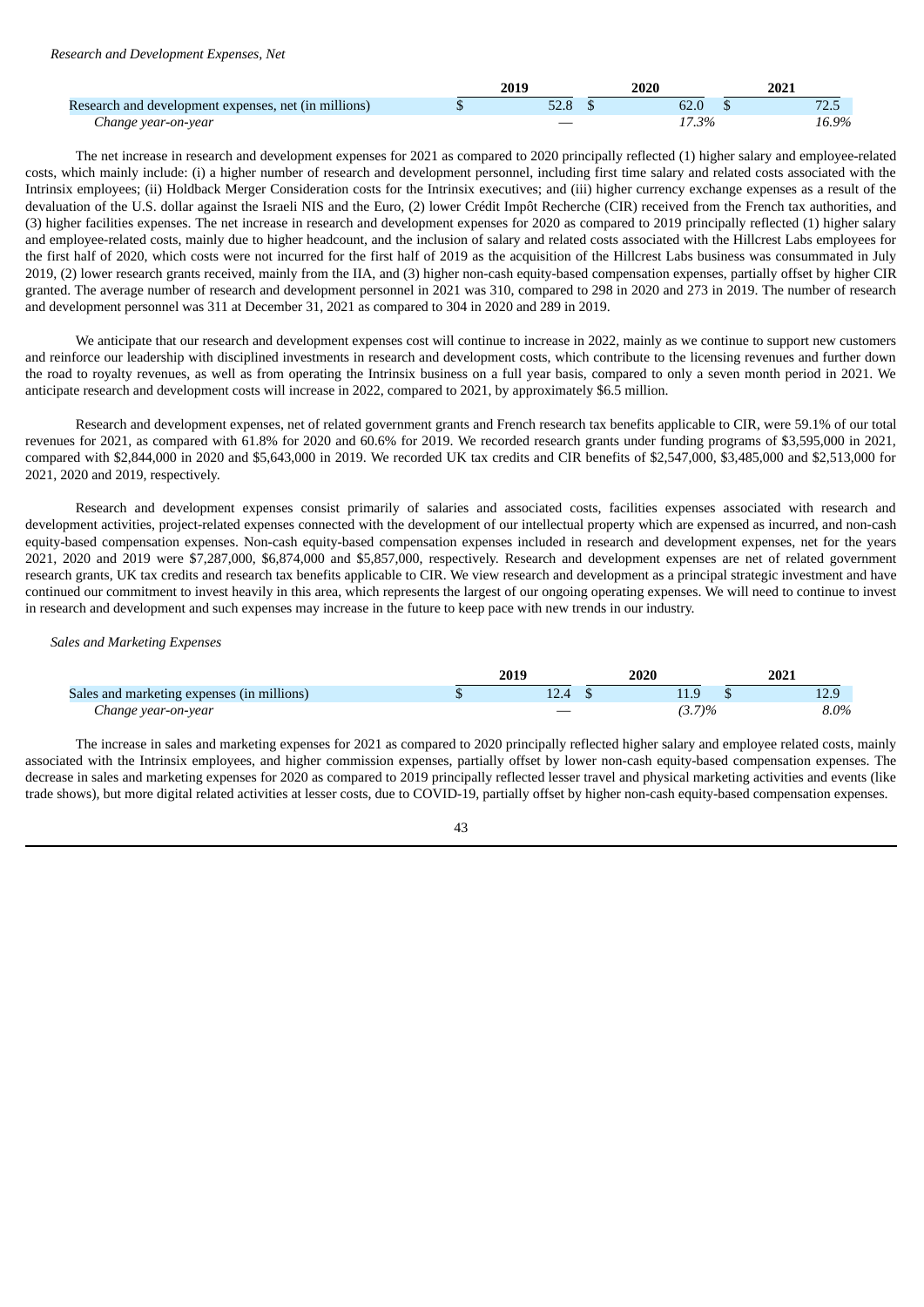Sales and marketing expenses as a percentage of our total revenues were 10.5% for 2021, as compared with 11.9% for 2020 and 14.2% for 2019. The total number of sales and marketing personnel was 36 in 2021, as compared with 35 in 2020 and 33 in 2019. Sales and marketing expenses consist primarily of salaries, commissions, travel and other costs associated with sales and marketing activities, as well as advertising, trade show participation, public relations and other marketing costs and non-cash equity-based compensation expenses. Non-cash equity-based compensation expenses included in sales and marketing expenses for the years 2021, 2020 and 2019 were \$1,626,000, \$2,038,000 and \$1,495,000, respectively.

### *General and Administrative Expenses*

|                                                   | 2019 | 2020  | 2021 |      |
|---------------------------------------------------|------|-------|------|------|
| General and administrative expenses (in millions) |      |       |      | 14.3 |
| Change year-on-year                               |      | 19.2% |      | 1.3% |

The slight increase in general and administrative expenses for 2021 as compared to 2020 principally reflected higher professional services cost associated with the Intrinsix transaction and higher salaries and employee related costs, partially offset by lower allowance for credit losses and lower noncash equity-based compensation expenses. The increase in general and administrative expenses for 2020 as compared to 2019 principally reflected higher allowance for credit losses and higher non-cash equity-based compensation expenses.

General and administrative expenses as a percentage of our total revenues were 11.7% for 2021, as compared with 14.1% for 2020 and 13.6% for 2019. The total number of general and administrative personnel was 50 in 2021, as compared with 34 in 2020 and 32 in 2019. General and administrative expenses consist primarily of fees for directors, salaries for management and administrative employees, accounting and legal fees, expenses related to investor relations and facilities expenses associated with general and administrative activities, allowance for credit losses and non-cash equity-based compensation expenses. Non-cash equity-based compensation expenses included in general and administrative expenses for the years 2021, 2020 and 2019 were \$3,324,000, \$4,085,000 and \$2,736,000, respectively.

### *Amortization of Intangible Assets*

Our amortization charges were \$2.7 million, \$2.3 million and \$1.9 million for 2021, 2020 and 2019 respectively. The amortization charges in 2019 were incurred in connection with the amortization of intangible assets associated with (1) the acquisition of RivieraWaves in July 2014, which was fully amortized in 2019 (2) the acquisition of the Hillcrest Labs business in July 2019, and (3) the strategic investment in Immervision in August 2019. The amortization charges in 2020 were incurred in connection with the amortization of intangible assets associated with (1) the acquisition of the Hillcrest Labs business, and (2) the strategic investment in Immervision. The amortization charges in 2021 were incurred in connection with the amortization of intangible assets associated with (1) the acquisition of the Hillcrest Labs business, (2) the strategic investment in Immervision, and (3) the acquisition of Intrinsix in 2021. As of December 31, 2021, the net amount of intangible assets associated with the acquisitions was \$10.9 million.

### *Financial Income, net*

|                                                                         | 2019 |        | 2020 |               | 2021   |
|-------------------------------------------------------------------------|------|--------|------|---------------|--------|
|                                                                         |      |        |      | (in millions) |        |
| Financial income, net                                                   |      | 3.29   |      | 3.28          | 0.20   |
| of which:                                                               |      |        |      |               |        |
| Interest income and gains and losses from marketable securities, net \$ |      | 3.64   |      | 2.84          | 1.47   |
| Foreign exchange gain (loss)                                            |      | (0.35) |      | 0.44          | (1.27) |

Financial income, net, consists of interest earned on investments, gains and losses from sale of marketable securities, accretion (amortization) of discount (premium) on marketable securities and foreign exchange movements.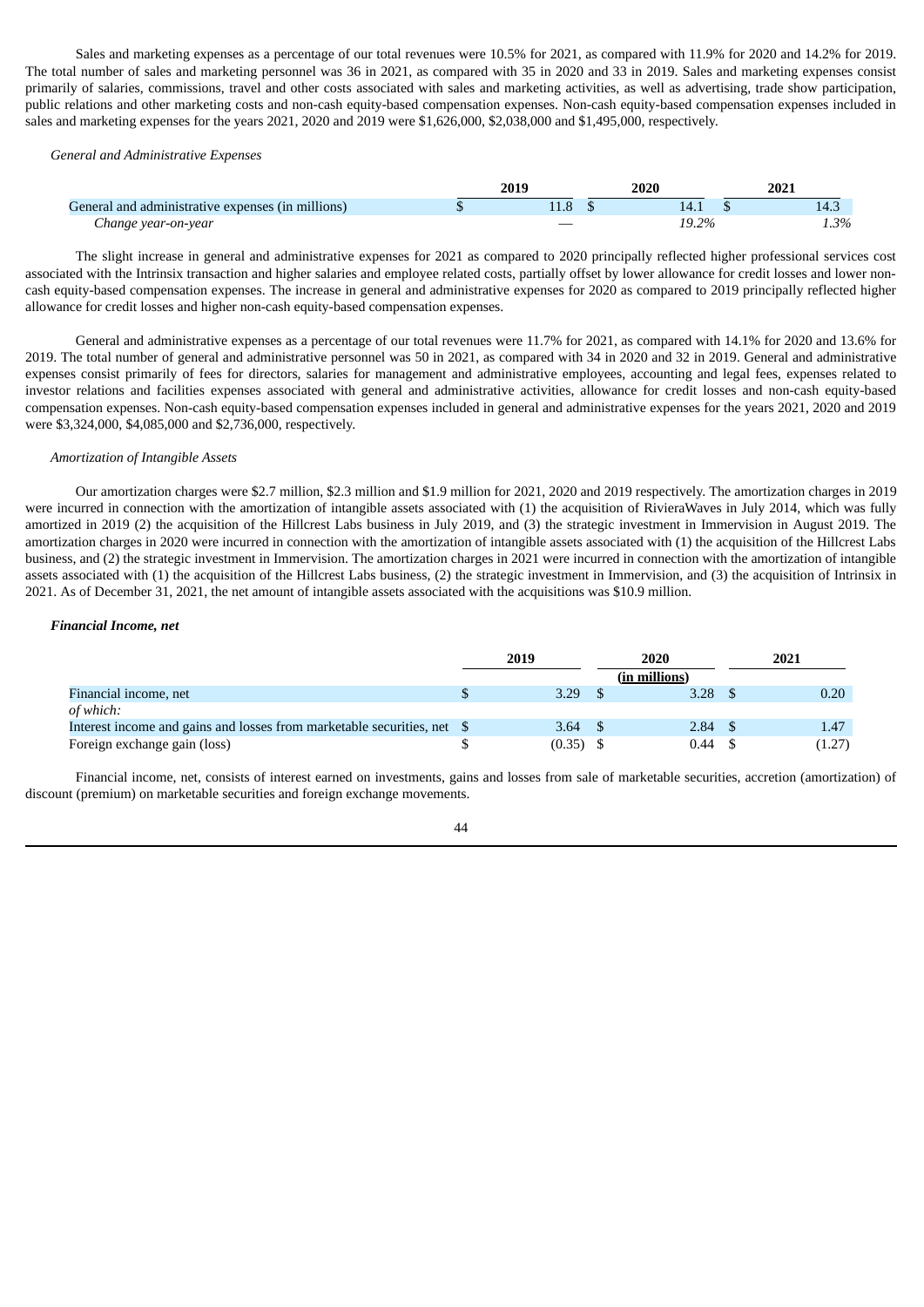The decrease in interest income and gains and losses from marketable securities, net, for 2021 as compared to 2020 mainly reflected lower yields. The decrease in interest income and gains and losses from marketable securities, net, for 2020 as compared to 2019 reflected lower combined cash, bank deposits and marketable securities balances held (mainly as a result of the acquisition of the Hillcrest Labs business and the strategic investment in Immervision during the third quarter of 2019) and lower yields.

We review our monthly expected major non-U.S. dollar denominated expenditures and look to hold equivalent non-U.S. dollar cash balances to mitigate currency fluctuations. However, our Euro cash balances increase significantly on a quarterly basis beyond our Euro liabilities, mainly from the French research tax benefits applicable to CIR, which is generally refunded every three years. This has resulted in an increase in foreign exchange loss during 2021 due to the devaluation of our Euro cash balances as the U.S. dollar strengthened significantly during this period as compared to the Euro. This has resulted in a foreign exchange loss of \$1.27 million, a foreign exchange gain of 0.44 million and a foreign exchange loss of \$0.35 million for 2021, 2020 and 2019, respectively.

#### *Remeasurement of marketable equity securities*

We recorded a gain of \$2.0 million in 2021 related to remeasurement of marketable equity securities, which we hold at cost. During the years ended December 31, 2021, 2020 and 2019, no impairment loss was identified. Over time, other income (expense), net, may be affected by market dynamics and other factors. Equity values generally change daily for marketable equity securities and upon the occurrence of observable price changes or upon impairment of marketable equity securities. In addition, volatility in the global economic climate and financial markets, including the effects of COVID-19, could result in a significant change in the value of our investments.

#### *Provision for Income Taxes*

During the years 2021, 2020 and 2019, we recorded tax expenses of \$5.3 million, \$4.9 million and \$1.3 million, respectively. The increase in provision for income taxes in 2021 as compared to 2020 principally reflected a significant increase in income earned in France, which has a relatively high corporate tax rate of 26.5%, offset by lower withholding tax expenses for which we will not be able to obtain a refund from certain tax authorities, and a one time Income tax benefit recorded in 2021 associated with the purchase price allocation related to the Intrinsix acquisition. The increase in provision for income taxes in 2020 as compared to 2019 principally reflected withholding tax expenses for which we will not be able to obtain a refund from certain tax authorities, and a tax benefit of \$1.0 million recorded in the third quarter of 2019 due to the release of a tax provision as a result of the completion of a tax audit in a certain foreign tax jurisdiction.

We are subject to income and other taxes in the United States and in numerous foreign jurisdictions. Our domestic and foreign tax liabilities are dependent on the jurisdictions in which profits are determined to be earned and taxed. Additionally, the amount of taxes paid is subject to our interpretation of applicable tax laws in the jurisdictions in which we operate. A number of factors influence our effective tax rate, including changes in tax laws and treaties as well as the interpretation of existing laws and rules. Federal, state, and local governments and administrative bodies within the United States, and other foreign jurisdictions have implemented, or are considering, a variety of broad tax, trade, and other regulatory reforms that may impact us. For example, the Tax Cuts and Jobs Act (the "U.S. Tax Reform") enacted on December 22, 2017 resulted in changes in our corporate tax rate, our deferred income taxes, and the taxation of foreign earnings. It is not currently possible to accurately determine the potential comprehensive impact of these or future changes, but these changes could have a material impact on our business and financial condition.

We have significant operations in Israel and operations in France and the Republic of Ireland. A substantial portion of our taxable income is generated in Israel and France. Although our Israeli and Irish subsidiaries are taxed at rates substantially lower than U.S. tax rates, the tax rates in these jurisdictions could nevertheless result in a substantial increase as a result of withholding tax expenses with respect to which we are unable to obtain a refund from the relevant tax authorities. Starting in 2020 and continuing into 2021, our French subsidiary was in a profit position and local French tax rate of 26.5% was applied, that is significantly higher than the Company's overall blended tax rate.

Our Irish subsidiary qualified for a 12.5% tax rate on its trade. Interest income generated by our Irish subsidiary is taxed at a rate of 25%.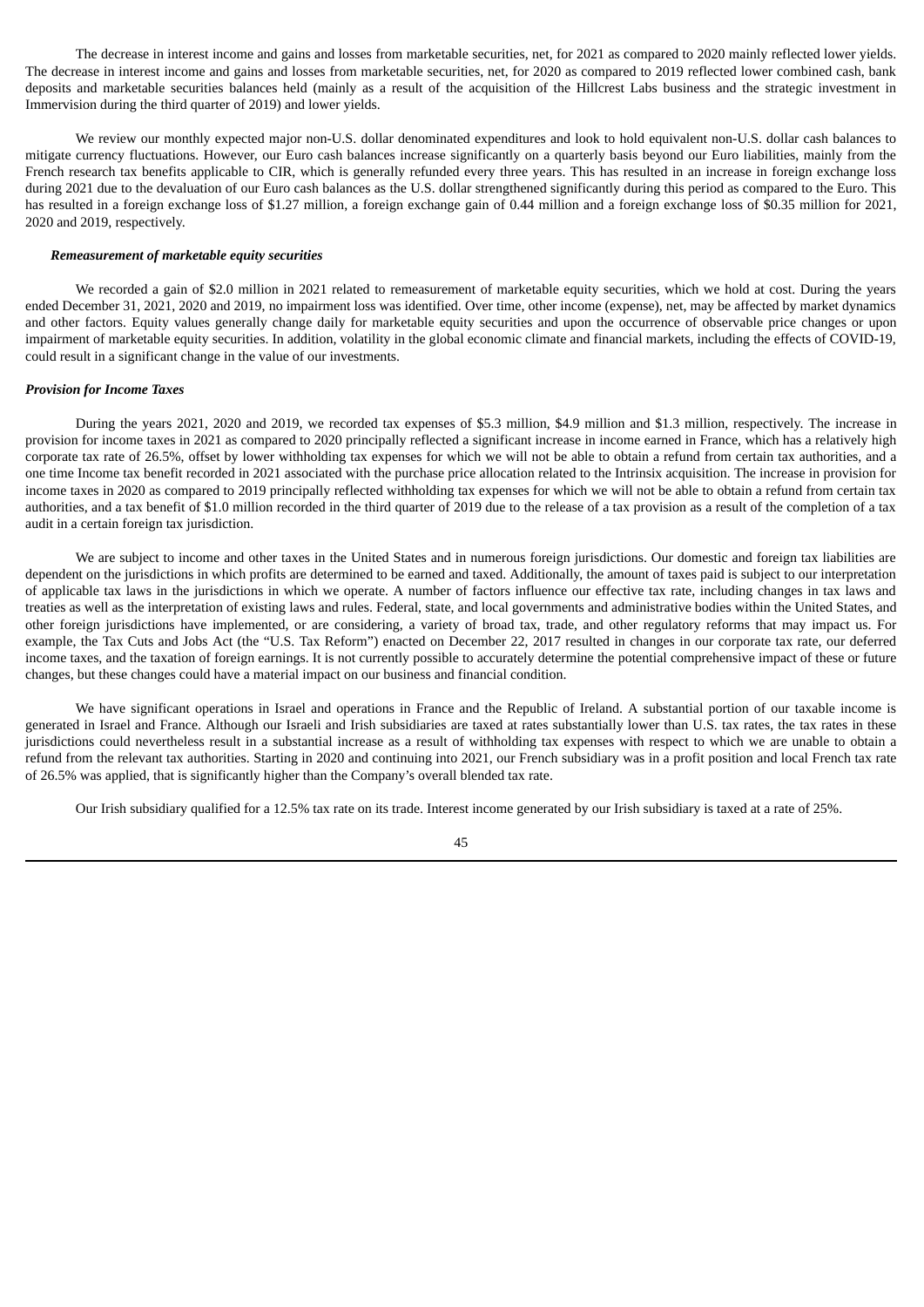In 2017, the French government passed a series of tax reforms allowing for a phased reduction in the corporate tax rate. In accordance with the tax reforms, our French subsidiary qualified in 2018 for a corporate tax rate of 28% for taxable profit up to €500,000 (approximately \$559,930) and the standard rate of 33.33% for taxable profit above €500,000 (approximately \$559,930). In 2019, the standard corporate income tax rate was reduced to 31%, with the first €500,000 (approximately \$559,930) of taxable profit still being subject to the reduced 28% rate. In 2020, a corporate income tax rate of 28% has become the new standard rate for all taxable profits. In 2021, the corporate income tax rate was reduced to 26.5%. In 2022, the standard corporate income tax rate will be further reduced to 25%.

Our Israeli subsidiary is entitled to various tax benefits as a technological enterprise. In December 2016, the Economic Efficiency Law (Legislative Amendments for Applying the Economic Policy for the 2017 and 2018 Budget Years), 2016, which includes the Amendment to the Law for the Encouragement of Capital Investments, 1959 (Amendment 73) (the "Amendment"), was published. The Amendment, among other things, prescribes special tax tracks for technological enterprises, which are subject to rules that were issued by the Minister of Finance in April 2017.

The new tax track under the Amendment, which is applicable to our Israeli subsidiary, is the "Technological Preferred Enterprise". Technological Preferred Enterprise is an enterprise for which total consolidated revenues of its parent company and all subsidiaries are less than 10 billion New Israeli Shekel ("NIS"). A Technological Preferred Enterprise, as defined in the Amendment, that is located in the center of Israel (where our Israeli subsidiary is currently located), is taxed at a rate of 12% on profits deriving from intellectual property. Any dividends distributed to "foreign companies", as defined in the Amendment, deriving from income from technological enterprises will be taxed at a rate of 4%. We are applying the Technological Preferred Enterprise tax track for our Israeli subsidiary from tax year 2020 and onwards.

To maintain our Israeli subsidiary's eligibility for the above tax benefits, it must continue to meet certain conditions under the Investment Law. Should our Israeli subsidiary fail to meet such conditions in the future, these benefits would be cancelled and it would be subject to corporate tax in Israel at the standard corporate rate and could be required to refund tax benefits already received, with interest and adjustments for inflation based on the Israeli consumer price index.

For more information about our provision for income taxes, see Note 14 to the attached Notes to Consolidated Financial Statement for the year ended December 31, 2021.

## **LIQUIDITY AND CAPITAL RESOURCES**

As of December 31, 2021, we had approximately \$33.2 million in cash and cash equivalents, \$31.4 million in short term bank deposits, \$90.3 million in marketable securities, and \$0 million in long term bank deposits, totaling \$154.9 million, as compared to \$159.6 million at December 31, 2020. The decrease in 2021 as compared to 2020 principally reflected \$29.9 million cash used for the acquisition of Intrinsix, partially offset by cash provided by operations.

Out of total cash, cash equivalents, bank deposits and marketable securities of \$154.9 million at year end 2021, \$144.5 million was held by our foreign subsidiaries. Our intent is to permanently reinvest earnings of our foreign subsidiaries and our current operating plans do not demonstrate a need to repatriate foreign earnings to fund our U.S. operations. However, if these funds were needed for our operations in the United States, we would be required to accrue and pay taxes to repatriate these funds. The determination of the amount of additional taxes related to the repatriation of these earnings is not practicable, as it may vary based on various factors such as the location of the cash and the effect of regulation in the various jurisdictions from which the cash would be repatriated.

During 2021, we invested \$40.7 million of cash in bank deposits and marketable securities with maturities up to 57 months from the balance sheet date. In addition, during the same period, bank deposits and marketable securities were sold or redeemed for cash amounting to \$56.1 million. During 2020, we invested \$99.9 million of cash in bank deposits and marketable securities with maturities up to 56 months from the balance sheet date. In addition, during the same period, bank deposits and marketable securities were sold or redeemed for cash amounting to \$87.6 million. During 2019, we invested \$66.5 million of cash in bank deposits and marketable securities with maturities up to 53 months from the balance sheet date. In addition, during the same period, bank deposits and marketable securities were sold or redeemed for cash amounting to \$85.9 million. All of our marketable securities are classified as available-for-sale. The purchase and sale or redemption of available-for-sale marketable securities are considered part of investing cash flow. Available-for-sale marketable securities are stated at fair value, with unrealized gains and losses reported in accumulated other comprehensive income (loss), a separate component of stockholders' equity, net of taxes. Realized gains and losses on sales of investments, as determined on a specific identification basis, are included in the consolidated statements of income (loss). The amount of credit losses recorded for the twelve months ended December 31, 2021, and 2020, was immaterial. We did not recognize any other-than-temporarily-impaired charges on marketable securities in 2019. For more information about our marketable securities, see Notes 1 and 3 to the attached Notes to Consolidated Financial Statement for the year ended December 31, 2021.

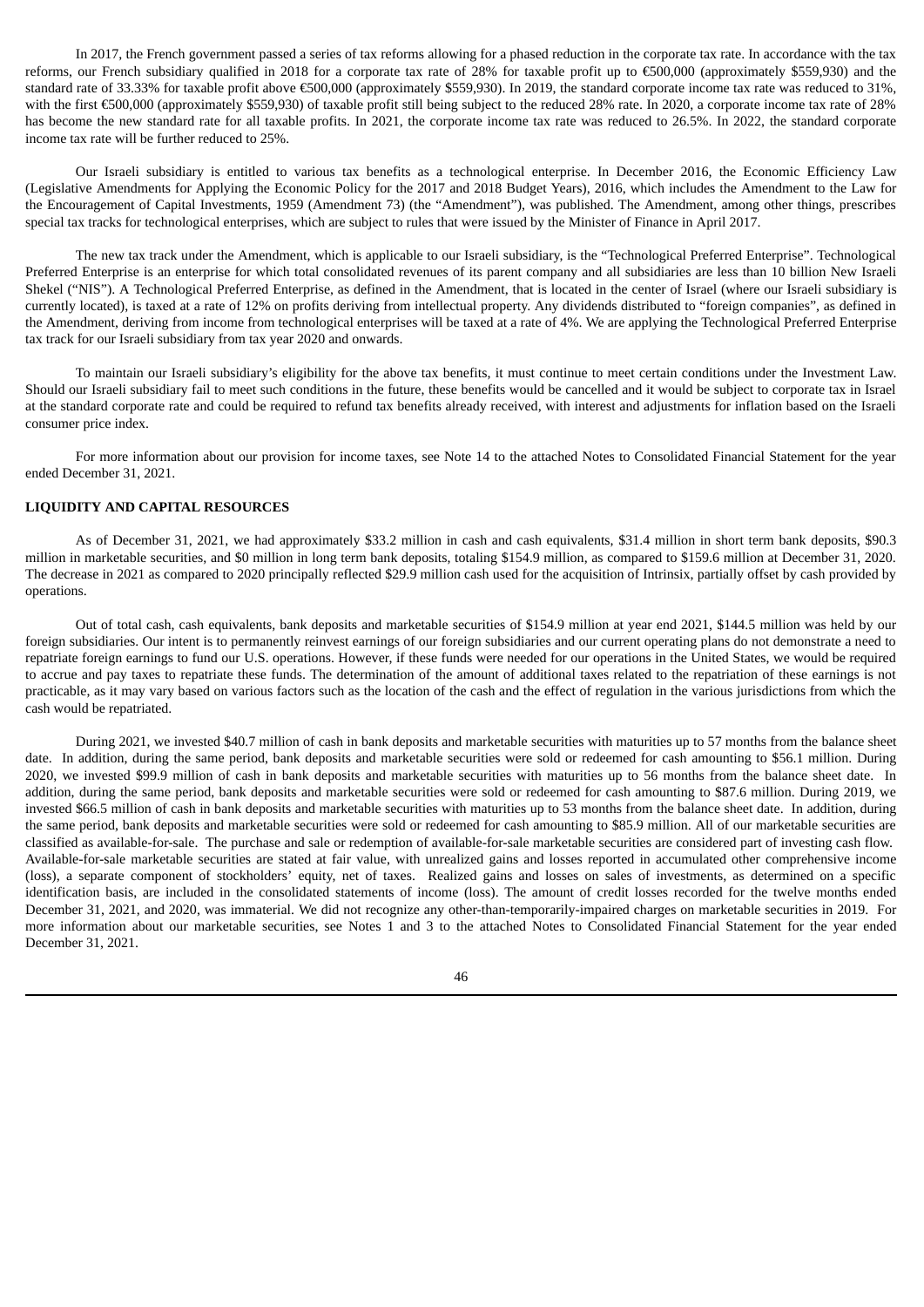Bank deposits are classified as short-term bank deposits and long-term bank deposits. Short-term bank deposits are deposits with maturities of more than three months but no longer than one year from the balance sheet date, whereas long-term bank deposits are deposits with maturities of more than one year as of the balance sheet date. Bank deposits are presented at their cost, including accrued interest, and purchases and sales are considered part of cash flows from investing activities.

## *Operating Activities*

Cash provided by operating activities in 2021 was \$25.8 million and consisted of a net income of \$0.4 million, adjustments for non-cash items of \$19.6 million, and changes in operating assets and liabilities of \$5.8 million. Adjustments for non-cash items primarily consisted of \$7.0 million of depreciation and amortization of intangible assets, and \$13.1 million of equity-based compensation expenses. The increase in cash from changes in operating assets and liabilities primarily consisted of a decrease in trade receivables of \$5.8 million, a decrease in prepaid expenses and other assets of \$3.6 million, and an increase in deferred revenues of \$5.1 million, partially offset by an increase in deferred taxes, net of \$6.3 million (mainly due to an increase in withholding tax assets which can be utilized in future years), a decrease in accrued expenses and other payables of \$1.7 million, and a decrease in accrued payroll and related benefits of \$0.9 million.

Cash provided by operating activities in 2020 was \$15.2 million and consisted of a net loss of \$2.4 million, adjustments for non-cash items of \$19.3 million, and changes in operating assets and liabilities of \$1.7 million. Adjustments for non-cash items primarily consisted of \$5.8 million of depreciation and amortization of intangible assets, and \$13.6 million of equity-based compensation expenses. The decrease in cash from changes in operating assets and liabilities primarily consisted of an increase in trade receivables of \$2.9 million, an increase in prepaid expenses and other assets of \$0.6 million, and a decrease in deferred revenues of \$1.2 million, partially offset by a decrease in accrued interest on bank deposits of \$1.2 million, and an increase in accrued payroll and related benefits of \$1.8 million.

Cash provided by operating activities in 2019 was \$9.7 million and consisted of net income of \$28,000, adjustments for non-cash items of \$16.8 million, and changes in operating assets and liabilities of \$7.1 million. Adjustments for non-cash items primarily consisted of \$5.3 million of depreciation and amortization of intangible assets, \$10.7 million of equity-based compensation expenses, and \$0.6 million of amortization of premiums on available-forsale marketable securities. The decrease in cash from changes in operating assets and liabilities primarily consisted of an increase in trade receivables of \$2.2 million, an increase in prepaid expenses and other assets of \$4.2 million (mainly as a result of a strategic investment in Immervision of \$2.9 million), an increase in deferred taxes, net, of \$3.6 million (mainly due to (1) a release of a tax provision as a result of the completion of a tax audit in a certain foreign tax jurisdiction, and (2) an increase in withholding tax assets which can be utilized in future years), partially offset by an increase in accrued payroll and related benefits of \$3.1 million.

Cash flows from operating activities may vary significantly from quarter to quarter depending on the timing of our receipts and payments. Our ongoing cash outflows from operating activities principally relate to payroll-related costs and obligations under our property leases and design tool licenses. Our primary sources of cash inflows are receipts from our accounts receivable, to some extent funding from the IIA and interest earned from our cash, deposits and marketable securities. The timing of receipts of accounts receivable from customers is based upon the completion of agreed milestones or agreed dates as set out in the contracts.

## *Investing Activities*

Net cash used in investing activities in 2021 was \$16.7 million, as compared to net cash used in investing activities of \$15.2 million in 2020 and net cash used in investing activities of \$2.4 million in 2019. We had a cash outflow of \$39.2 million with respect to investments in marketable securities and a cash inflow of \$36.1 million with respect to maturity, and sale, of marketable securities during 2021. Included in the cash inflow during 2021 was net proceeds of \$18.5 million from bank deposits. We had a cash outflow of \$56.0 million with respect to investments in marketable securities and a cash inflow of \$32.2 million with respect to maturity, and sale, of marketable securities during 2020. Included in the cash inflow during 2020 was net proceeds of \$11.5 million from bank deposits. We had a cash outflow of \$27.2 million with respect to investments in marketable securities and a cash inflow of \$40.5 million with respect to maturity, and sale, of marketable securities during 2019. Included in the cash inflow during 2019 was net proceeds of \$6.1 million from bank deposits. Capital equipment purchases of computer hardware and software used in engineering development, furniture and fixtures amounted to approximately \$2.2 million in 2021, \$2.9 million in 2020 and \$3.5 million in 2019. We had a cash outflow, net of cash acquired, of \$29.9 million in 2021 for the acquisition of Intrinsix We had a cash outflow of \$0.2 million and \$18.1 million in 2020 and 2019, respectively, for the acquisition of the Hillcrest Labs business and the strategic investment in Immervision. We had a cash outflow of \$0.3 million in 2019, from the purchase of a license of NB-IoT technologies.

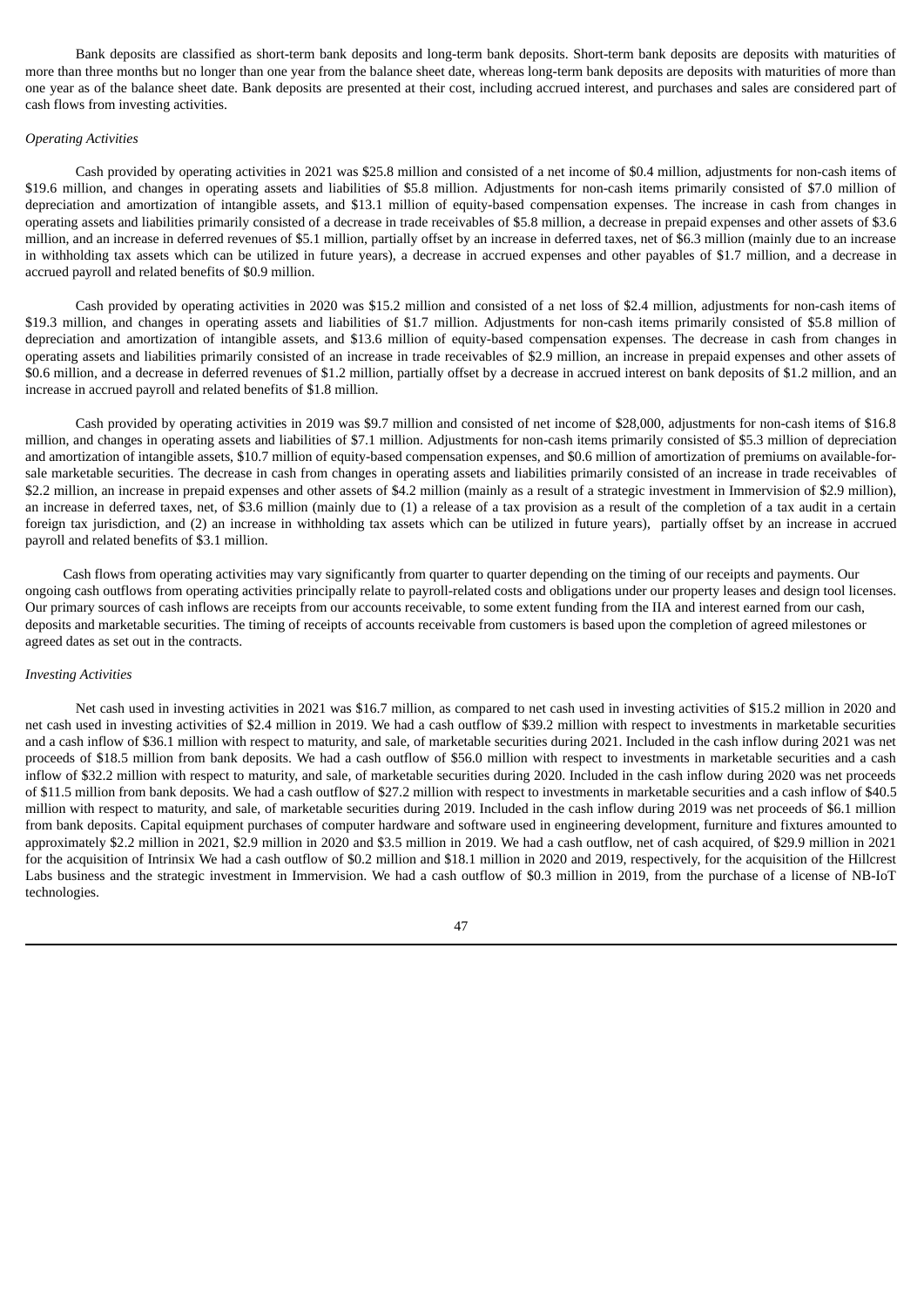## *Financing Activities*

Net cash provided by financing activities in 2021 was \$3.2 million, as compared to net cash used in financing activities of \$2.1 million in 2020 and net cash used in financing activities of \$6.7 million in 2019.

In August 2008, we announced that our board of directors approved a share repurchase program for up to one million shares of common stock which was further extended collectively by an additional 5,700,000 shares in 2010, 2013, 2014 and 2018. In February 2020, our board of directors authorized the repurchase of an additional 700,000 shares of common stock. In 2021, we did not repurchase any shares of common stock. In 2020, we repurchased 202,392 shares of common stock at an average purchase price of \$23.62 per share for an aggregate purchase price of \$4.8 million. In 2019, we repurchased 355,180 shares of common stock at an average purchase price of \$25.66 per share for an aggregate purchase price of \$9.1 million. As of December 31, 2021, we had 497,608 shares available for repurchase.

In 2021, 2020 and 2019, we received \$3.2 million, \$2.9 million and \$2.4 million, respectively, from the exercise of stock-based awards.

We believe that our cash and cash equivalent, short-term bank deposits and marketable securities, along with cash from operations, will provide sufficient capital to fund our operations for at least the next 12 months. We cannot provide assurance, however, that the underlying assumed levels of revenues and expenses will prove to be accurate.

In addition, as part of our business strategy, we occasionally evaluate potential acquisitions of businesses, products and technologies and minority equity investments. Accordingly, a portion of our available cash may be used at any time for the acquisition of complementary products or businesses or minority equity investments. Such potential transactions may require substantial capital resources, which may require us to seek additional debt or equity financing. We cannot assure you that we will be able to successfully identify suitable acquisition or investment candidates, complete acquisitions or investments, integrate acquired businesses into our current operations, or expand into new markets. Furthermore, we cannot provide assurance that additional financing will be available to us in any required time frame and on commercially reasonable terms, if at all. See "Risk Factors—We may seek to expand our business in ways that could result in diversion of resources and extra expenses." for more detailed information.

## **Contractual Obligations**

The table below presents the principal categories of our contractual obligations as of December 31, 2021:

|                                                    |              |           | <b>Payments Due by Period</b><br>(\$ in thousands) |           |           |
|----------------------------------------------------|--------------|-----------|----------------------------------------------------|-----------|-----------|
|                                                    |              | Less than |                                                    |           | More than |
|                                                    | <b>Total</b> | vear      | 1-3 years                                          | 3-5 years | 5 years   |
| Operating Lease Obligations – Leasehold properties | 909          | 513       | 357                                                | 27        | 12        |
| Purchase Obligations - design tools                | 7,127        | 6,855     | 272                                                |           |           |
| Other purchase Obligations                         | 2,396        | 2,100     | 276                                                | 20        |           |
| Total                                              | 10,432       | 9,468     | 905                                                | 47        | 12        |
|                                                    | 48           |           |                                                    |           |           |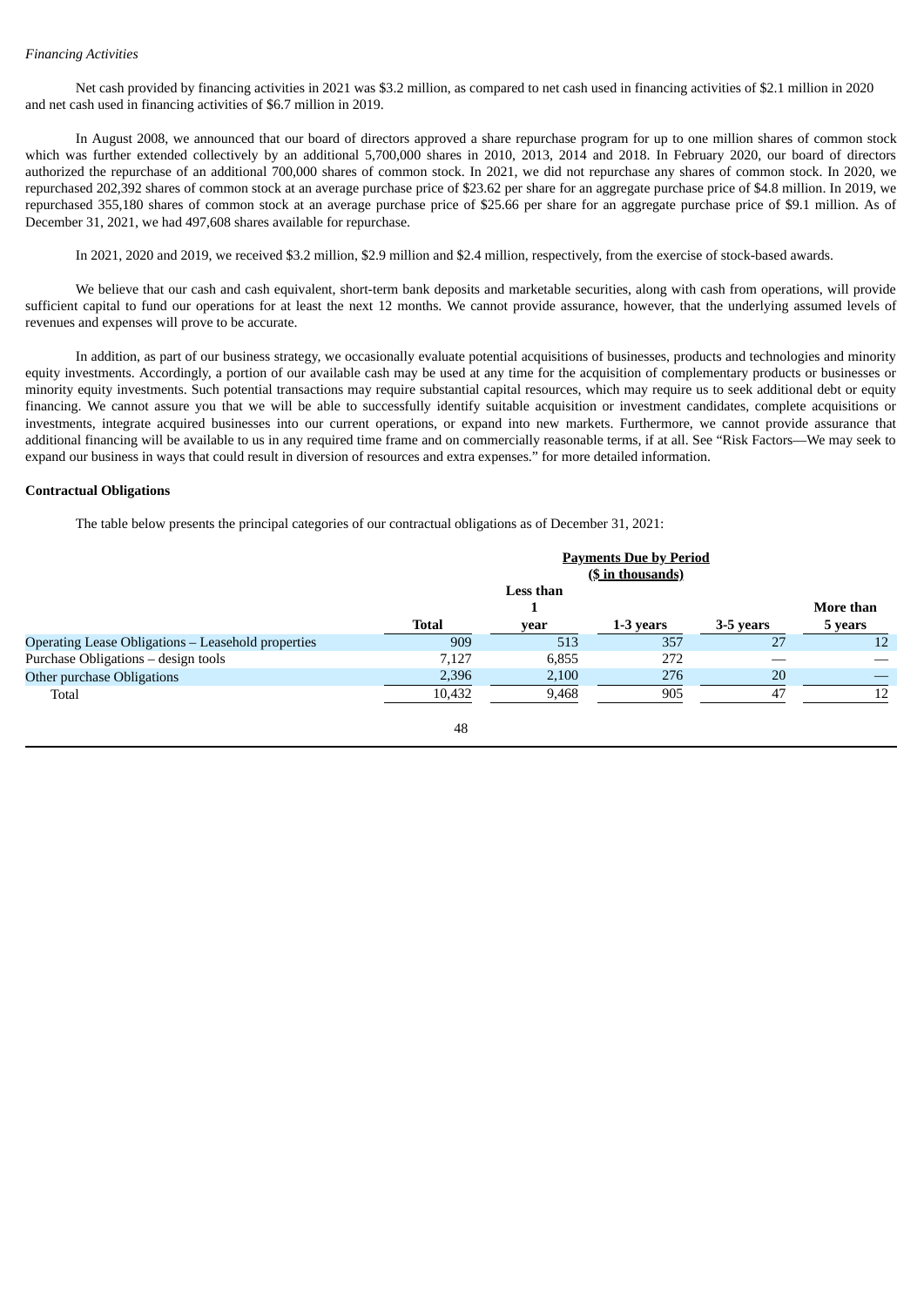Operating leasehold obligations principally relate to our offices in Israel, Ireland, United Kingdom, France, China, Japan and the United States. Purchase obligations relate to license agreements entered into for maintenance of design tools. Other purchase obligations consist of capital and operating purchase order commitments. Other than set forth in the table above, we have no long-term debt or capital lease obligations.

At December 31, 2021, our income tax payable, net of withholding tax credits, included \$1,610,000 related to uncertain tax positions. Due to uncertainties in the timing of the completion of tax audits, the timing of the resolution of these positions is uncertain and we are unable to make a reasonably reliable estimate of the timing of payments. As a result, this amount is not included in the above table.

In addition, at December 31, 2021, the amount of accrued severance pay was \$10,551,000. Severance pay relates to accrued severance obligations to our Israeli employees as required under Israeli labor laws. These obligations are payable only upon termination, retirement or death of the respective employee. Of this amount, \$376,000 is unfunded.

## **ITEM 7A.QUANTITATIVE AND QUALITATIVE DISCLOSURES ABOUT MARKET RISK**

A majority of our revenues and a portion of our expenses are transacted in U.S. dollars and our assets and liabilities together with our cash holdings are predominately denominated in U.S. dollars. However, the majority of our expenses are denominated in currencies other than the U.S. dollar, principally the NIS and the EURO. Increases in volatility of the exchange rates of currencies other than the U.S. dollar versus the U.S. dollar could have an adverse effect on the expenses and liabilities that we incur when remeasured into U.S. dollars. We review our monthly expected non-U.S. dollar denominated expenditures and look to hold equivalent non-U.S. dollar cash balances to mitigate currency fluctuations. However, our Euro cash balances increase significantly on a quarterly basis beyond our Euro liabilities, mainly from French research tax benefits applicable to the CIR, which is generally refunded every three years. This has resulted in a foreign exchange loss of \$1.27 million, a foreign exchange gain of \$0.44 million and a foreign exchange loss of \$0.35 million for 2021, 2020 and 2019, respectively.

As a result of currency fluctuations and the remeasurement of non-U.S. dollar denominated expenditures to U.S. dollars for financial reporting purposes; we may experience fluctuations in our operating results on an annual and quarterly basis. To protect against the increase in value of forecasted foreign currency cash flow resulting from salaries paid in currencies other than the U.S. dollar during the year, we follow a foreign currency cash flow hedging program. We hedge portions of the anticipated payroll for our non-U.S. employees denominated in currencies other than the U.S. dollar for a period of one to twelve months with forward and option contracts. During 2021, 2020 and 2019, we recorded accumulated other comprehensive gain of \$55,000, accumulated other comprehensive loss of \$49,000 and accumulated other comprehensive gain of \$117,000, respectively, from our forward and option contracts, net of taxes, with respect to anticipated payroll expenses for our non-U.S. employees. As of December 31, 2021, the amount of other comprehensive gain from our forward and option contracts, net of taxes, was \$55,000, which will be recorded in the consolidated statements of income during the following three months. We recognized a net gain of 0.17 million, a net gain of 0.69 million and a net gain of \$0.31 million for 2021, 2020 and 2019, respectively, related to forward and options contracts. We note that hedging transactions may not successfully mitigate losses caused by currency fluctuations. We expect to continue to experience the effect of exchange rate and currency fluctuations on an annual and quarterly basis.

The majority of our cash and cash equivalents are invested in high grade certificates of deposits with major U.S., European and Israeli banks. Generally, cash and cash equivalents and bank deposits may be redeemed and therefore minimal credit risk exists with respect to them. Nonetheless, deposits with these banks exceed the Federal Deposit Insurance Corporation ("FDIC") insurance limits or similar limits in foreign jurisdictions, to the extent such deposits are even insured in such foreign jurisdictions. While we monitor on a systematic basis the cash and cash equivalent balances in the operating accounts and adjust the balances as appropriate, these balances could be impacted if one or more of the financial institutions with which we deposit our funds fails or is subject to other adverse conditions in the financial or credit markets. To date, we have experienced no loss of principal or lack of access to our invested cash or cash equivalents; however, we can provide no assurance that access to our invested cash and cash equivalents will not be affected if the financial institutions that we hold our cash and cash equivalents fail.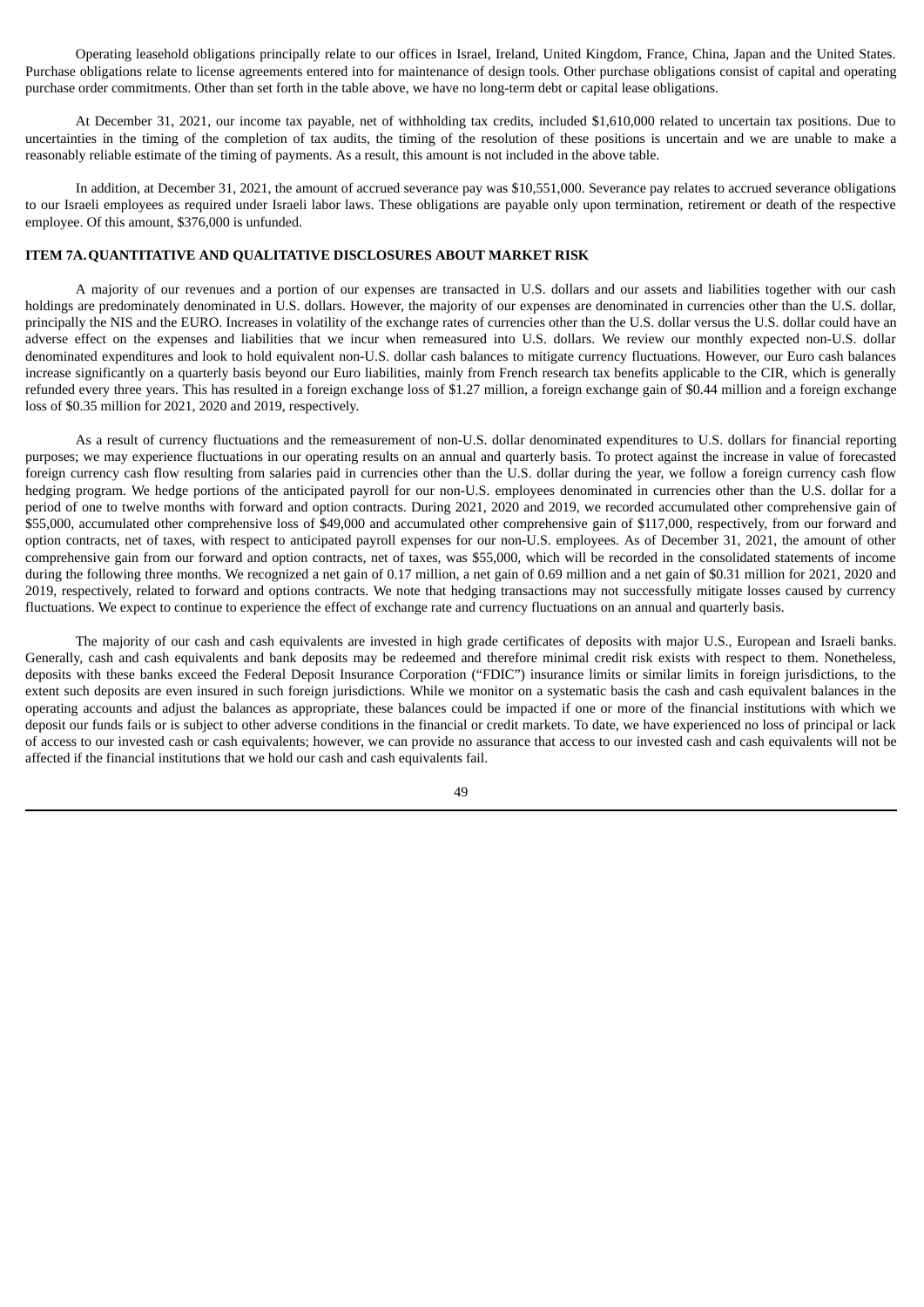We hold an investment portfolio consisting principally of corporate bonds. We have the ability to hold such investments until recovery of temporary declines in market value or maturity. As of December 31, 2021, the losses associated with our investments were not material and therefore no credit loss was recognized in 2021. However, we can provide no assurance that we will recover present declines in the market value of our investments.

Interest income and gains and losses from marketable securities, net, were \$1.47 million in 2021, \$2.84 million in 2020 and \$3.64 million in 2019. The decrease in interest income and gains and losses from marketable securities, net, for 2021 as compared to 2020 mainly reflected lower yields. The decrease in interest income and gains and losses from marketable securities, net, for 2020 as compared to 2019 reflected lower combined cash, bank deposits and marketable securities balances held (mainly as a result of the acquisition of the Hillcrest Labs business and the strategic investment in Immervision during the third quarter of 2019) and lower yields.

We are exposed primarily to fluctuations in the level of U.S. interest rates. To the extent that interest rates rise, fixed interest investments may be adversely impacted, whereas a decline in interest rates may decrease the anticipated interest income for variable rate investments. We typically do not attempt to reduce or eliminate our market exposures on our investment securities because the majority of our investments are short-term. We currently do not have any derivative instruments but may put them in place in the future. Fluctuations in interest rates within our investment portfolio have not had, and we do not currently anticipate such fluctuations will have, a material effect on our financial position on an annual or quarterly basis.

## **ITEM 8. FINANCIAL STATEMENTS AND SUPPLEMENTARY DATA**

See the Index to Financial Statements and Supplementary Data on page F-1.

## **ITEM 9. CHANGES IN AND DISAGREEMENTS WITH ACCOUNTANTS ON ACCOUNTING AND FINANCIAL DISCLOSURE**

Not Applicable.

## **ITEM 9A.CONTROLS AND PROCEDURES**

## **Evaluation of Disclosure Controls and Procedures.**

As of the end of the period covered by this report, we carried out an evaluation, under the supervision and with the participation of our Chief Executive Officer and Chief Financial Officer, of the effectiveness of the design and operation of our disclosure controls and procedures. Based on this evaluation, our Chief Executive Officer and Chief Financial Officer concluded that our disclosure controls and procedures were effective as of December 31, 2021.

There has been no change in our internal control over financial reporting that occurred during our most recent fiscal quarter that has materially affected or is reasonably likely to materially affect our internal control over financial reporting.

### **Management**'**s Annual Report on Internal Control Over Financial Reporting.**

CEVA, Inc.'s management is responsible for establishing and maintaining adequate internal control over the company's financial reporting as defined in Rules 13a-15(f) and 15d-15(f) under the Securities Exchange Act of 1934. CEVA, Inc.'s internal control over financial reporting is designed to provide reasonable assurance regarding the reliability of financial reporting and the preparation of financial statements for external purposes in accordance with generally accepted accounting principles. There are inherent limitations in the effectiveness of any internal control, including the possibility of human error and the circumvention or overriding of controls. Accordingly, even effective internal controls can provide only reasonable assurances with respect to financial statement preparation. Further because of changes in conditions, the effectiveness of internal controls may vary over time such that the degree of compliance with the policies or procedures may deteriorate.

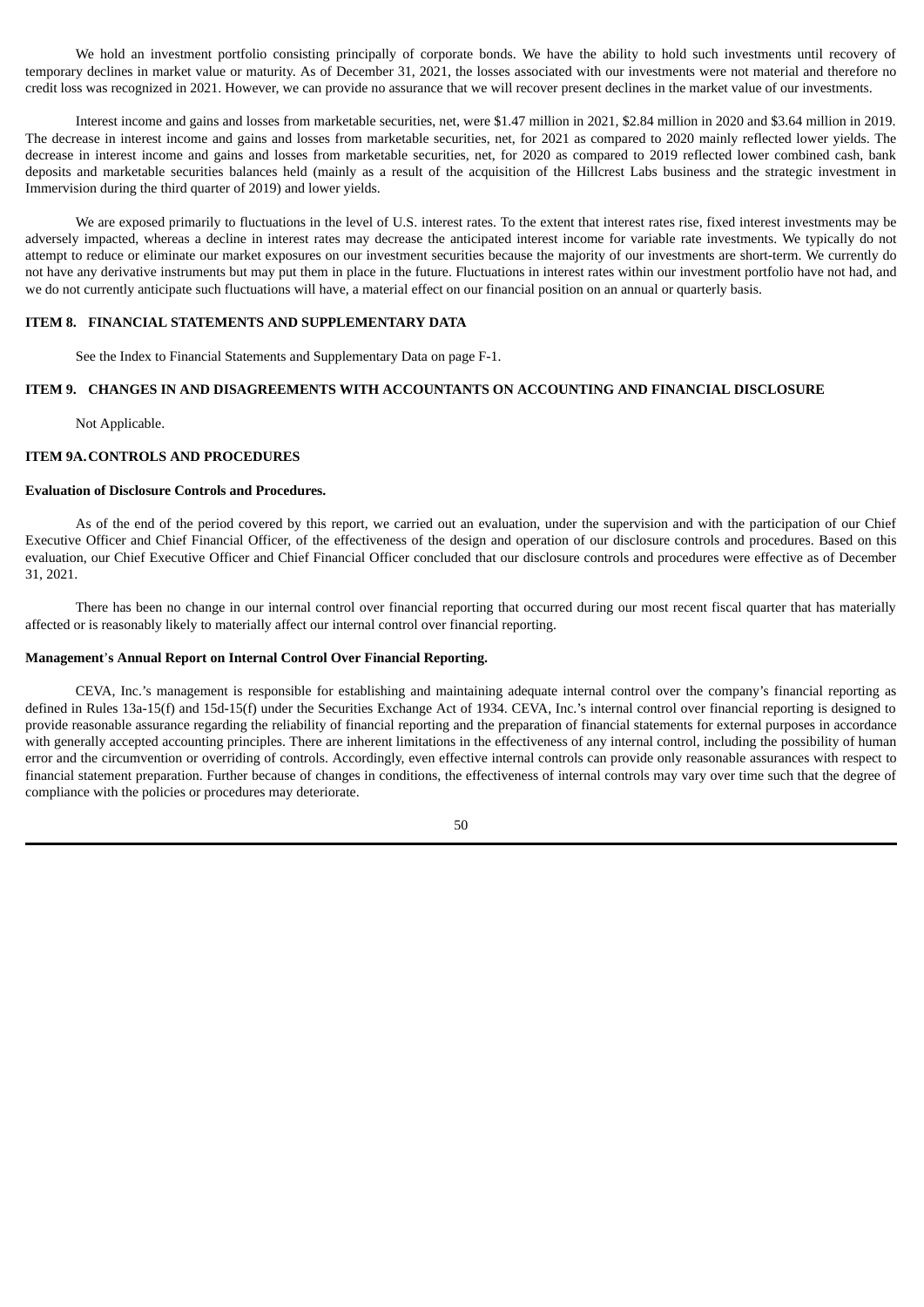Management assessed the effectiveness of CEVA, Inc.'s internal control over financial reporting as of December 31, 2021. In making this assessment, management used the criteria set forth by the Committee of Sponsoring Organizations of the Treadway Commission (2013 Framework) (COSO) in Internal Control-Integrated Framework. Based on its assessment using those criteria, management believes that CEVA, Inc.'s internal control over financial reporting was effective as of December 31, 2021. Management's assessment of and conclusion on the effectiveness of internal control over financial reporting did not include the internal controls of Intrinsix Corp., which is included in the 2021 consolidated financial statements of the Company and constituted 2.6% and 0.2% of total and net assets, respectively, as of December 31, 2021 and 7.2% and 2.5% of revenues and net income, respectively, for the year then ended.

CEVA, Inc.'s independent registered public accountants audited the financial statements included in this Annual Report on Form 10-K and have issued a report concurring with management's assessment of the company's effective internal control over financial reporting, which appears in Item 8 of this Annual Report.

### **ITEM 9B. OTHER INFORMATION**

None.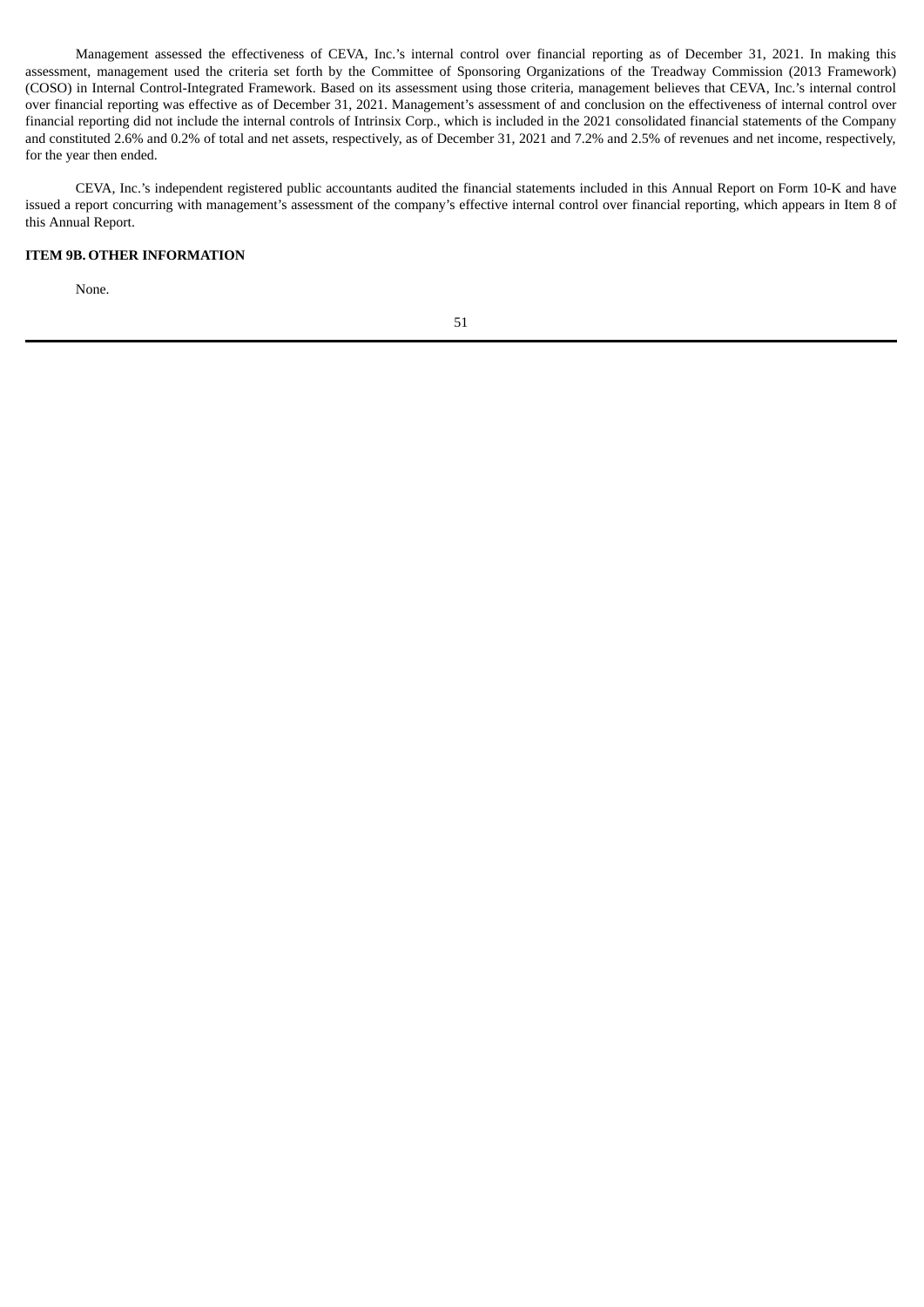### **PART III**

## **ITEM 10. DIRECTORS, EXECUTIVE OFFICERS AND CORPORATE GOVERNANCE**

The information regarding our directors required by this item is incorporated herein by reference to the 2022 Proxy Statement. Information regarding the members of the Audit Committee, our code of business conduct and ethics, the identification of the Audit Committee Financial Expert, stockholder nominations of directors and compliance with Section 16(a) of the Securities Exchange Act of 1934 is also incorporated herein by reference to the 2022 Proxy Statement.

The information regarding our executive officers required by this item is contained in Part I of this annual report.

## **ITEM 11. EXECUTIVE COMPENSATION**

The information required by this item is incorporated herein by reference to the 2022 Proxy Statement.

## **ITEM 12. SECURITY OWNERSHIP OF CERTAIN BENEFICIAL OWNERS AND MANAGEMENT AND RELATED STOCK HOLDER MATTERS**

The information required by this item is incorporated herein by reference to the 2022 Proxy Statement.

## **ITEM 13. CERTAIN RELATIONSHIPS AND RELATED TRANSACTIONS, AND DIRECTOR INDEPENDENCE**

The information required by this item is incorporated herein by reference to the 2022 Proxy Statement.

## **ITEM 14. PRINCIPAL ACCOUNTANT FEES AND SERVICES**

The information required by this item is incorporated herein by reference to the 2022 Proxy Statement.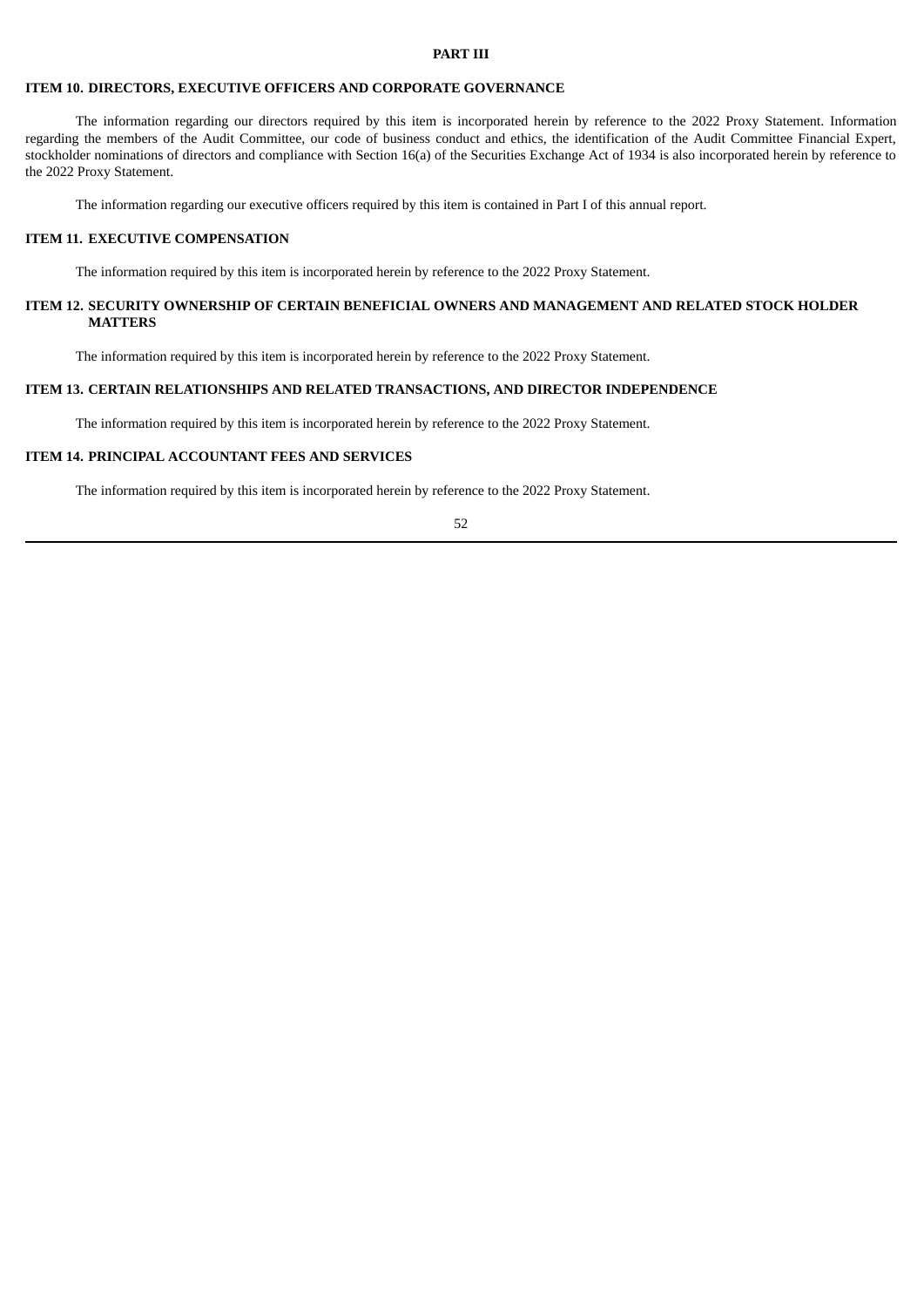## **ITEM 15. EXHIBITS AND FINANCIAL STATEMENT SCHEDULES**

(a) The following documents are filed as part of or are included in this Annual Report on Form 10-K:

1. Financial Statements:

- Consolidated Balance Sheets as of December 31, 2021 and 2020
- Consolidated Statements of Income (Loss) for the Years Ended December 31, 2021, 2020 and 2019.
- Consolidated Statements of Comprehensive Income (loss) for the Years Ended December 31, 2021, 2020 and 2019.
- Statements of Changes in Stockholders' Equity for the Years Ended December 31, 2021, 2020 and 2019.
- Consolidated Statements of Cash Flows for the Years Ended December 31, 2021, 2020 and 2019.
- Notes to the Consolidated Financial Statements.
- 2. Financial Statement Schedules:

Other financial statement schedules have been omitted since they are either not required or the information is otherwise included.

### 3. Exhibits:

The exhibits filed as part of this Annual Report on Form 10-K are listed on the exhibit index immediately preceding such exhibits, which exhibit index is incorporated herein by reference. Some of these documents have previously been filed as exhibits with the Securities and Exchange Commission and are being incorporated herein by reference to such earlier filings. CEVA's file number under the Securities Exchange Act of 1934 is 000-49842.

| <b>EXHIBIT</b><br><b>NUMBER</b> | <b>EXHIBIT</b><br><b>DESCRIPTION</b>                                                                                                                                               | <b>FORM</b> | <b>FILE</b><br>NO. | <b>EXHIBIT</b><br><b>NUMBER</b> |             | <b>FILING</b><br><b>DATE</b> | <b>FILED</b><br><b>HEREWITH</b> |
|---------------------------------|------------------------------------------------------------------------------------------------------------------------------------------------------------------------------------|-------------|--------------------|---------------------------------|-------------|------------------------------|---------------------------------|
| 2.1                             | Agreement and Plan of Merger, dated May 9, 2021, by and among the<br>Registrant, Northstar Merger Sub, Inc. Intrinsix Corp., and Shareholder<br><b>Representative Services LLC</b> | $8-K$       | $000 -$<br>49842   | 2.1                             |             | May 9, 2021                  |                                 |
| 3.1                             | Amended and Restated Certificate of Incorporation of the Registrant                                                                                                                | 10          | $000 -$<br>49842   | 3.1                             |             | June 3, 2002                 |                                 |
| 3.2                             | Certificate of Ownership and Merger (merging CEVA, Inc. into<br>ParthusCeva, Inc.)                                                                                                 | $8-K$       | $000 -$<br>49842   | 3.1                             |             | December 8,<br>2003          |                                 |
| 3.3                             | <b>Amended and Restated Bylaws of the Registrant</b>                                                                                                                               | 8-K         | $000 -$<br>49842   | 3.1                             | October 31, |                              |                                 |
| 3.4                             | Amendment to the Amended and Restated Certificate of Incorporation of<br>the Registrant                                                                                            | 8-K         | $000 -$<br>49842   | 3.1                             |             | July 22, 2005                |                                 |
| 3.5                             | Amendment to the Amended and Restated Certificate of Incorporation of<br>the Registrant                                                                                            | $10-K$      | $000 -$<br>49842   | 3.5                             |             | February 28,<br>2020         |                                 |
| 4.1                             | <b>Specimen of Common Stock Certificate</b>                                                                                                                                        |             | $S-1$              | 333-<br>97353                   | 4.1         | July 30, 2002                |                                 |
| 4.2                             | <b>Description of Securities</b>                                                                                                                                                   |             | $10-K$             | $000 -$<br>49842                | 4.2         | February 28,<br>2020         |                                 |
| 10.1 <sub>†</sub>               | CEVA, Inc. 2003 Director Stock Option Plan                                                                                                                                         |             | $10-K$             | $000 -$<br>49842                | 10.8        | March 15,<br>2012            |                                 |
| $10.2\dagger$                   | CEVA, Inc. Amended and Restated 2002 Employee Stock Purchase Plan                                                                                                                  |             | $10-Q$             | $000 -$<br>49842                | 4.6         | August 10,<br>2020           |                                 |
| 10.3                            | Form of Indemnification Agreement                                                                                                                                                  |             | 10                 | $000 -$<br>49842                | 10.13       | June 3, 2002                 |                                 |
|                                 | 53                                                                                                                                                                                 |             |                    |                                 |             |                              |                                 |

# **INDEX TO EXHIBITS**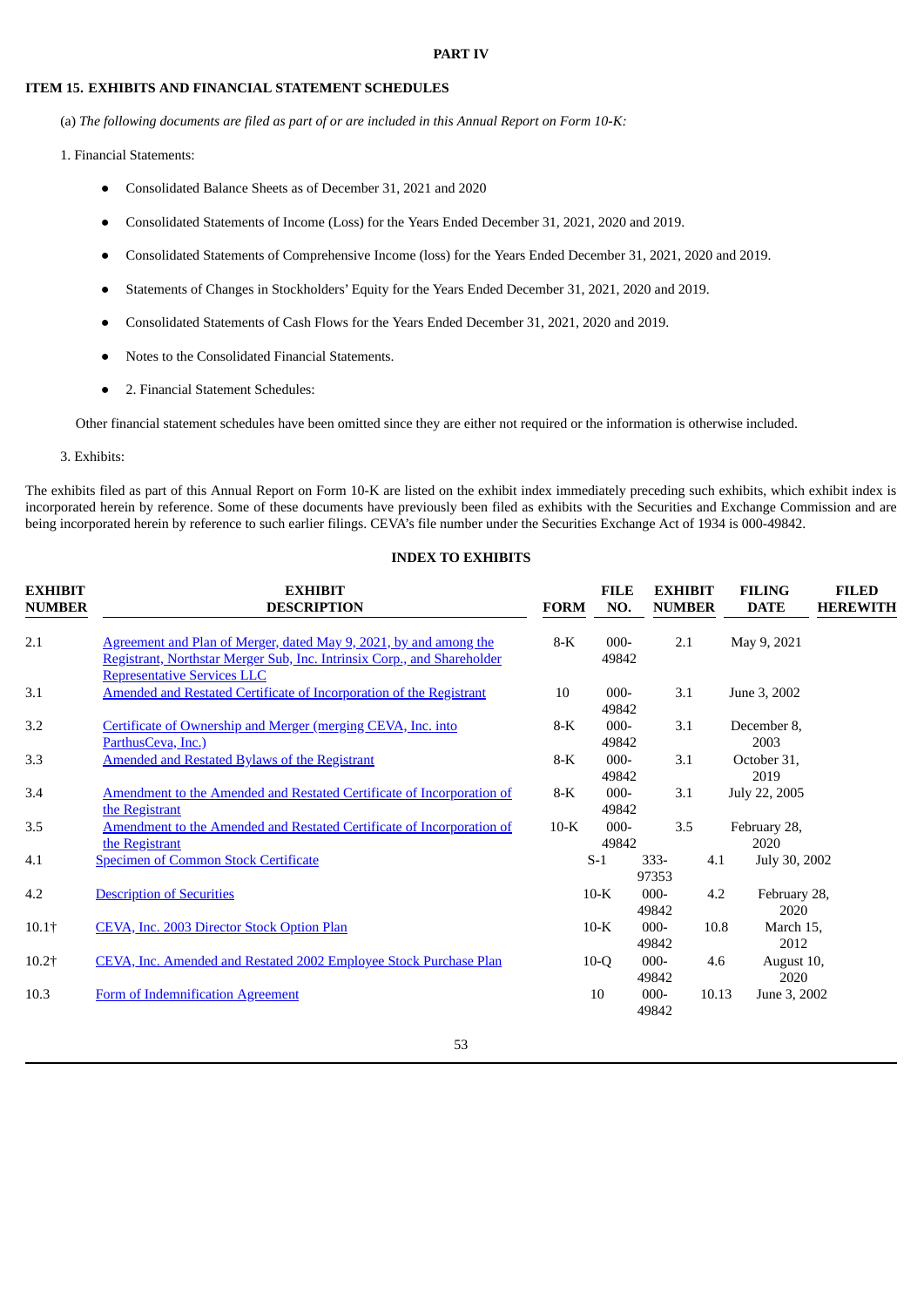| <b>Employment Agreement between the Registrant and Gideon Wertheizer dated as</b>                                                                       | $10-K$                                                                                                                                                                                      | $000 -$<br>49842 | 10.16                   | March 28,<br>2003     |
|---------------------------------------------------------------------------------------------------------------------------------------------------------|---------------------------------------------------------------------------------------------------------------------------------------------------------------------------------------------|------------------|-------------------------|-----------------------|
| Amendment, dated February 18, 2021, to the Employment Agreement between<br>the Registrant and Gideon Wertheizer dated as of November 1, 2002            | $8-K$                                                                                                                                                                                       | $000 -$<br>49842 | 10.2                    | February 18,<br>2021  |
| <b>Employment Agreement between the Registrant and Issachar Ohana dated as of</b>                                                                       | $10-K$                                                                                                                                                                                      | $000 -$          | 10.18                   | March 28,<br>2003     |
| Personal and Special Employment Agreement between the Registrant and Yaniv                                                                              | $10-Q$                                                                                                                                                                                      | $000 -$<br>49842 | $10.1\,$                | November 9,<br>2005   |
| Amendment, dated February 18, 2021, to the Employment Agreement between<br>the Registrant and Yaniv Arieli dated as of August 18, 2005.                 | $8-K$                                                                                                                                                                                       | $000 -$<br>49842 | 10.3                    | February 18,<br>2021  |
| Employment Agreement between the Registrant and Michael Boukaya dated as of                                                                             | 8-K                                                                                                                                                                                         | $000 -$<br>49842 | 10.1                    | April 9, 2019         |
| Amendment, dated February 18, 2021, to the Employment Agreement between<br>the Registrant and Michael Boukaya dated as of April 4, 2019.                | $8-K$                                                                                                                                                                                       | $000 -$<br>49842 | 10.4                    | February 18,<br>2021  |
| Form of Nonstatutory Stock Option Agreement under the CEVA, Inc. 2003<br><b>Director Stock Option Plan</b>                                              | $10-Q$                                                                                                                                                                                      | $000 -$<br>49842 | 10.26                   | August 9, 2006        |
| Amendment, dated July 22, 2003, to the Employment Agreement by and between<br>Issachar Ohana and CEVA, Inc., dated November 1, 2002                     | $10-Q$                                                                                                                                                                                      | $000 -$<br>49842 | 10.27                   | November 9,<br>2007   |
| Amendment, effective as of November 1, 2007, to the Employment Agreement by<br>and between Issachar Ohana and CEVA, Inc., dated November 1, 2002 and as | $8-K$                                                                                                                                                                                       | $000 -$<br>49842 | 99.1                    | November 7,<br>2007   |
| CEVA, Inc. Amended and Restated 2011 Stock Incentive Plan                                                                                               | $10-Q$                                                                                                                                                                                      | $000 -$          | 4.5                     | August 10,<br>2020    |
| Form of Stock Appreciation Right Agreement under the CEVA, Inc. 2011 Stock<br><b>Incentive Plan</b>                                                     | $10-K$                                                                                                                                                                                      | $000 -$<br>49842 | 10.26                   | March 11,<br>2016     |
| Form of Israeli Stock Appreciation Right Agreement under the CEVA, Inc. 2011                                                                            | $10-K$                                                                                                                                                                                      | $000 -$          | 10.27                   | March 11,<br>2016     |
| Form of Israeli Restricted Stock Unit Agreement for employees under the CEVA,<br>Inc. 2011 Stock Incentive Plan                                         | $10-K$                                                                                                                                                                                      | $000 -$<br>49842 | 10.28                   | March 11,<br>2016     |
| Form of Restricted Stock Unit Agreement for employees under the CEVA, Inc.<br>2011 Stock Incentive Plan                                                 | $10-K$                                                                                                                                                                                      | $000 -$<br>49842 | 10.29                   | March 11,<br>2016     |
| Form of Restricted Stock Unit Agreement for non-employee directors under the<br>CEVA, Inc. 2011 Stock Incentive Plan                                    | $10-K$                                                                                                                                                                                      | $000 -$<br>49842 | 10.3                    | March 11,<br>2016     |
| Form of Restricted Stock Unit Agreement for Israeli non-employee directors<br>under the CEVA, Inc. 2011 Stock Incentive Plan                            | $10-K$                                                                                                                                                                                      | $000 -$<br>49842 | 10.31                   | March 11,<br>2016     |
| Israeli Sub-plan under the CEVA, Inc. 2011 Stock Incentive Plan                                                                                         | $10-K$                                                                                                                                                                                      | $000 -$<br>49842 | 10.32                   | March 11,<br>2016     |
| 2022 Incentive Plan for Issachar Ohana, EVP Worldwide Sales, effective as of                                                                            | 8-K                                                                                                                                                                                         | $000 -$<br>49842 | $10.1\,$                | February 18,<br>2022  |
| 2022 Executive Bonus Plan for Gideon Wertheizer, Yaniv Arieli and Michael<br>Boukaya, effective as of January 1, 2022                                   | 8-K                                                                                                                                                                                         | $000 -$<br>49842 | N/A                     | 1February 18,<br>2022 |
|                                                                                                                                                         | of November 1, 2002<br><b>November 1, 2002</b><br>Arieli dated as of August 18, 2005<br>April 4, 2019.<br>amended on July 22, 2003<br><b>Stock Incentive Plan</b><br><b>January 1, 2022</b> |                  | 49842<br>49842<br>49842 |                       |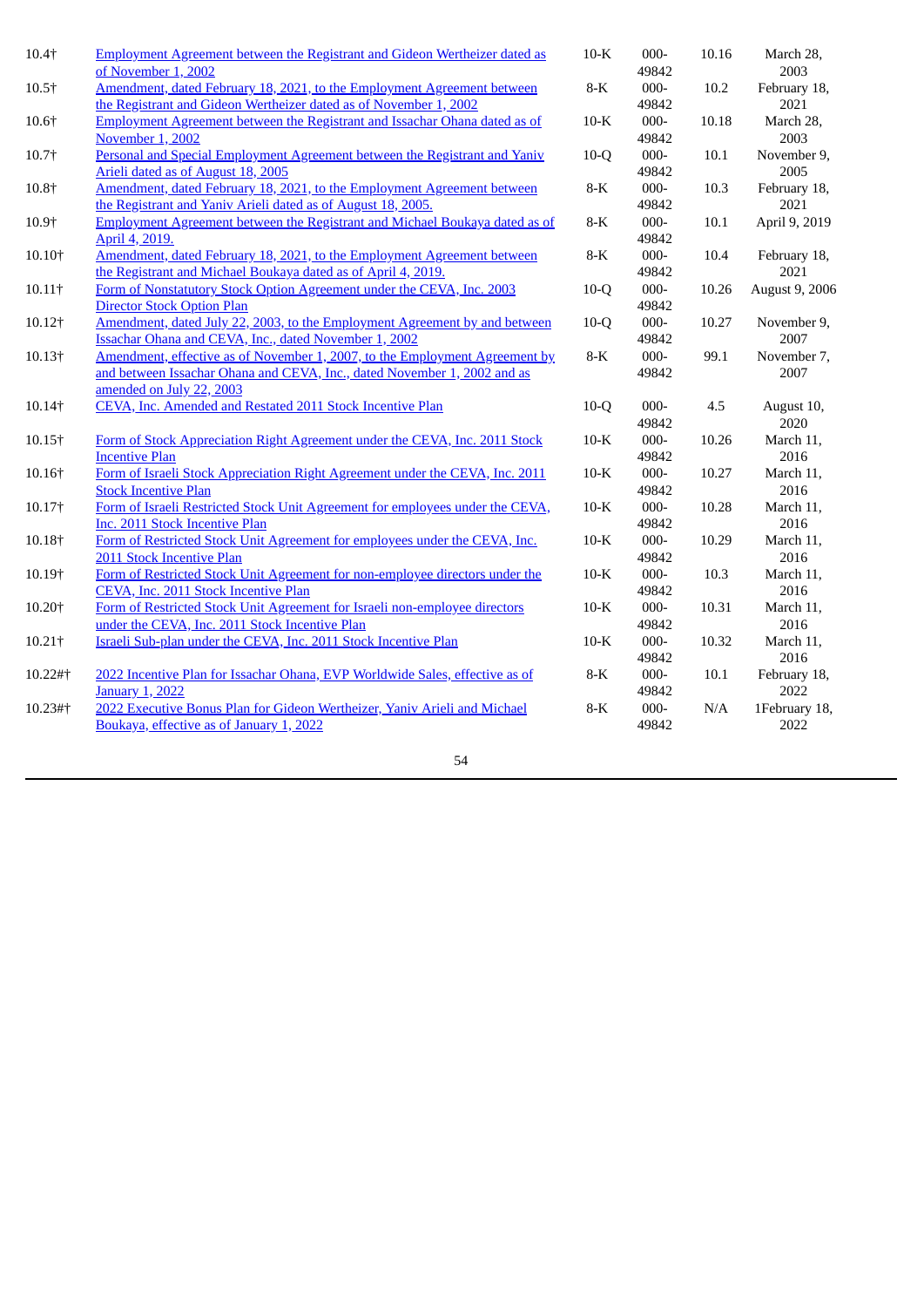| 10.24#†            | Form of Short-Term Executive PSUs for Israeli Executive Officers                         | 8-K | $000 -$<br>49842 | 10.2 | February 24,<br>2020 |   |
|--------------------|------------------------------------------------------------------------------------------|-----|------------------|------|----------------------|---|
| 10.25#+            | Form of Short-Term Executive PSUs for U.S.-based Executive Officers                      | 8-K | $000 -$<br>49842 | 10.3 | February 24,<br>2020 |   |
| 10.26†             | Form of Long-Term Executive PSUs for Israeli Executive Officers.                         | 8-K | $000 -$<br>49842 | 10.4 | February 24,<br>2020 |   |
| 10.27 <sup>†</sup> | Form of Long-Term Executive PSUs for U.S.-based Executive Officers.                      | 8-K | $000 -$<br>49842 | 10.5 | February 24,<br>2020 |   |
| 10.28+             | 2019 PSU Award for Gideon Wertheizer                                                     | 8-K | $000 -$<br>49842 | N/A  | May 9, 2019          |   |
| 21.1               | <b>List of Subsidiaries</b>                                                              |     |                  |      |                      | X |
| 23.1               | Consent of Kost Forer Gabbay & Kasierer, a member of Ernst & Young Global                |     |                  |      |                      | X |
| 24.1               | <b>Power of Attorney (See signature page of this Annual Report on Form 10-K)</b>         |     |                  |      |                      | X |
| 31.1               | Rule 13a-14(a)/15d-14(a) Certification of Chief Executive Officer                        |     |                  |      |                      | X |
| 31.2               | Rule 13a-14(a)/15d-14(a) Certification of Chief Financial Officer                        |     |                  |      |                      | X |
| 32                 | <b>Section 1350 Certification of Chief Executive Officer and Chief Financial Officer</b> |     |                  |      |                      | X |
| 101.INS            | Inline XBRL Instance Document                                                            |     |                  |      |                      |   |
| 101.SCH            | Inline XBRL Taxonomy Extension Schema Document                                           |     |                  |      |                      |   |
| 101.CAL            | Inline XBRL Taxonomy Extension Calculation Linkbase Document                             |     |                  |      |                      |   |
| 101.DEF            | Inline XBRL Taxonomy Extension Definition Linkbase Document                              |     |                  |      |                      |   |

101.LAB Inline XBRL Taxonomy Extension Labels Linkbase Document<br>101.PRE Inline XBRL Taxonomy Extension Presentation Linkbase Docu

The Company has elected not to include summary information.

Exhibit 101)

**ITEM 16. FORM 10-K SUMMARY**

Inline XBRL Taxonomy Extension Presentation Linkbase Document 104 Cover Page Interactive Data File (formatted as Inline XBRL and contained in

# Confidential portions of this document have been redacted as permitted by applicable regulations.

55

† Management contract or compensatory plan or arrangement required to be filed as an exhibit pursuant to Item 15(c) of Form 10-K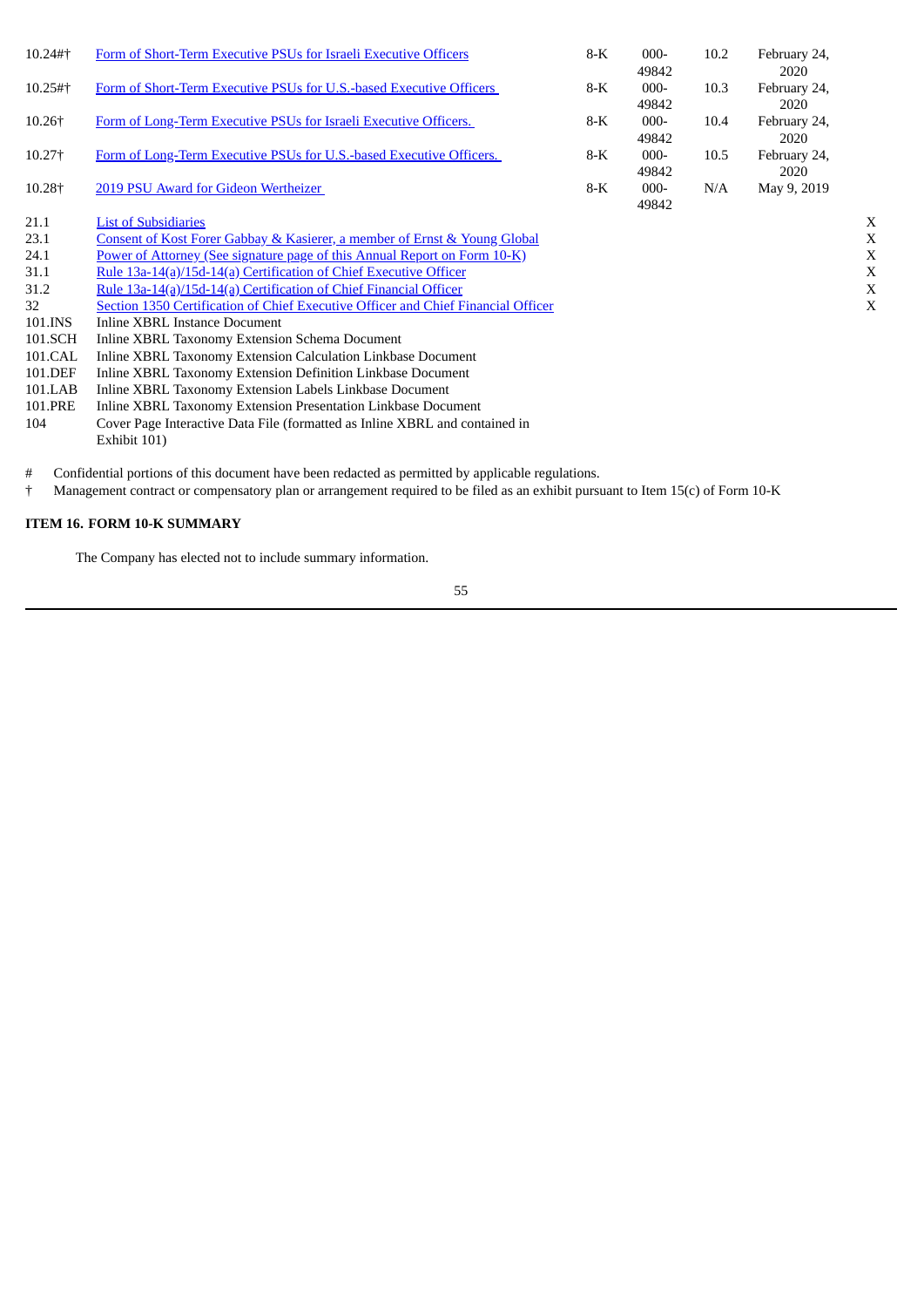# **ITEM 8. FINANCIAL STATEMENTS AND SUPPLEMENTARY DATA**

## **CONSOLIDATED FINANCIAL STATEMENTS AS OF DECEMBER 31, 2021**

|                                                                        | <b>Page</b> |
|------------------------------------------------------------------------|-------------|
| Reports of Independent Registered Public Accounting Firm (PCAOB ID:42) | $F-2$       |
| <b>Consolidated Balance Sheets</b>                                     | $F-7$       |
| Consolidated Statements of Income (loss)                               | $F-8$       |
| Consolidated Statements of Comprehensive Income (loss)                 | F-9         |
| Statements of Changes in Stockholders' Equity                          | $F-10$      |
| <b>Consolidated Statements of Cash Flows</b>                           | $F-11$      |
| Notes to Consolidated Financial Statements                             | $F-13$      |
|                                                                        |             |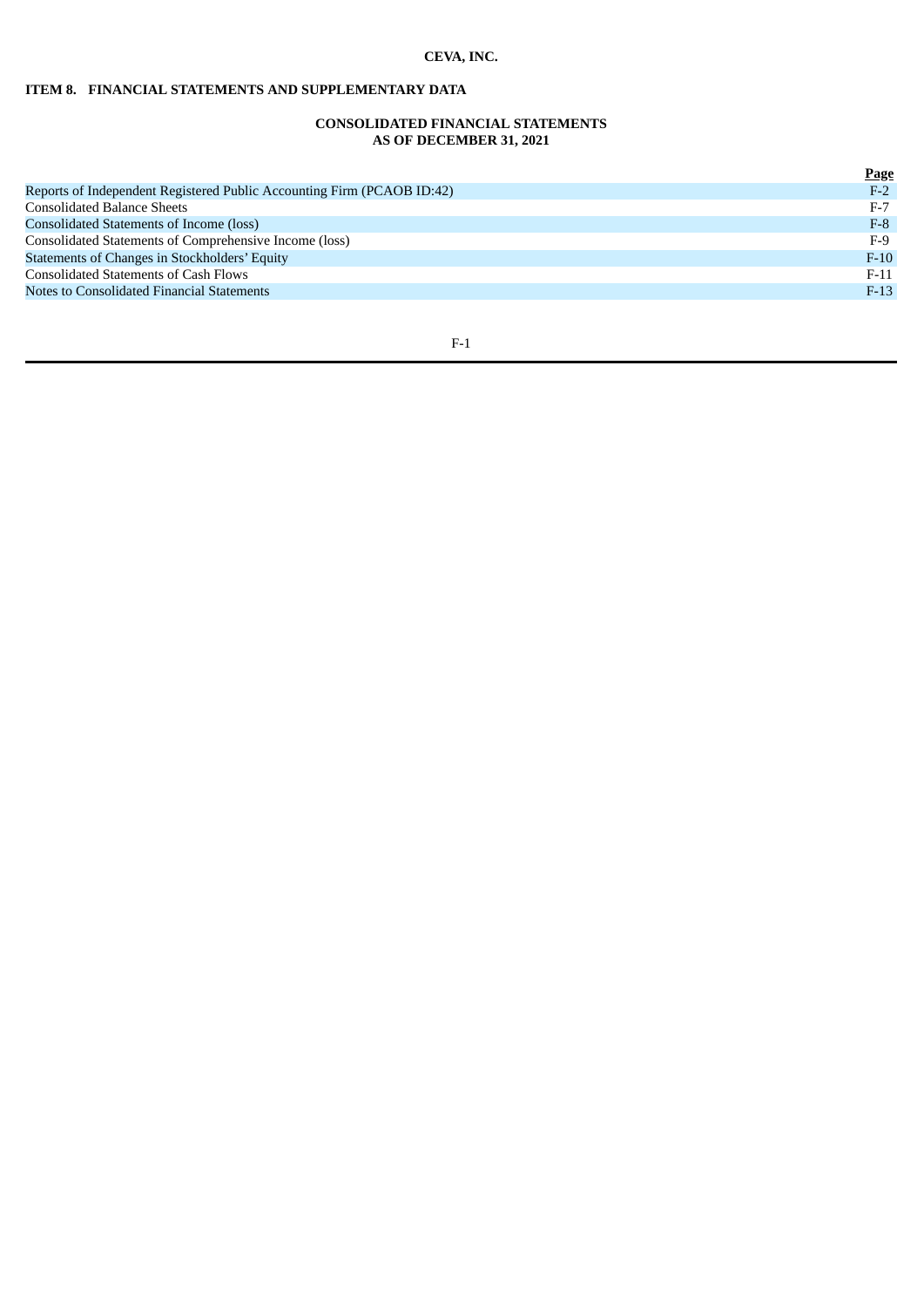

## **Report of Independent Registered Public Accounting Firm**

To the Stockholders and the Board of Directors of CEVA, Inc.

## **Opinion on the Financial Statements**

We have audited the accompanying consolidated balance sheets of CEVA, Inc. (the Company) as of December 31, 2021 and 2020, the related consolidated statements of income (loss), comprehensive income (loss), stockholders' equity and cash flows for each of the three years in the period ended December 31, 2021, and the related notes (collectively referred to as the "consolidated financial statements"). In our opinion, the consolidated financial statements present fairly, in all material respects, the financial position of the Company at December 31, 2021 and 2020, and the results of its operations and its cash flows for each of the three years in the period ended December 31, 2021, in conformity with U.S. generally accepted accounting principles.

We also have audited, in accordance with the standards of the Public Company Accounting Oversight Board (United States) (PCAOB), the Company's internal control over financial reporting as of December 31, 2021, based on criteria established in Internal Control-Integrated Framework issued by the Committee of Sponsoring Organizations of the Treadway Commission (2013 framework) and our report dated March 1, 2022 expressed an unqualified opinion thereon.

### **Basis for Opinion**

These financial statements are the responsibility of the Company's management. Our responsibility is to express an opinion on the Company's financial statements based on our audits. We are a public accounting firm registered with the PCAOB and are required to be independent with respect to the Company in accordance with the U.S. federal securities laws and the applicable rules and regulations of the Securities and Exchange Commission and the PCAOB.

We conducted our audits in accordance with the standards of the PCAOB. Those standards require that we plan and perform the audit to obtain reasonable assurance about whether the financial statements are free of material misstatement, whether due to error or fraud. Our audits included performing procedures to assess the risks of material misstatement of the financial statements, whether due to error or fraud, and performing procedures that respond to those risks. Such procedures included examining, on a test basis, evidence regarding the amounts and disclosures in the financial statements. Our audits also included evaluating the accounting principles used and significant estimates made by management, as well as evaluating the overall presentation of the financial statements. We believe that our audits provide a reasonable basis for our opinion.

#### **Critical Audit Matters**

The critical audit matters communicated below are matters arising from the current period audit of the financial statements that were communicated or required to be communicated to the audit committee and that: (1) relate to accounts or disclosures that are material to the financial statements and (2) involved our especially challenging, subjective or complex judgments. The communication of critical audit matters does not alter in any way our opinion on the consolidated financial statements, taken as a whole, and we are not, by communicating the critical audit matters below, providing separate opinions on the critical audit matters or on the accounts or disclosures to which they relate.

### **Revenue Recognition**

*Description of the Matter* **As** *As described in Note 1 to the consolidated financial statements, the Company generates a* significant portion of its revenues form licensing intellectual properties and related services. Most of the Company's contracts with customers contain multiple goods or services which are accounted for as separate performance obligation, if they are distinct. The transaction price is allocated to the separate performance obligations on a relative standalone selling price basis. Standalone selling prices of intellectual properties licenses are typically estimated using the residual approach. Standalone selling prices of related services are typically estimated based on observable transactions when those services are sold on a standalone basis.

> Auditing the identification of performance obligations in intellectual properties license contracts may require certain judgments as it relates to the evaluation of the contractual terms of the arrangement. Auditing the allocation of the transaction price to performance obligations requires significant judgment in determining whether the use of the residual approach to estimate the standalone selling prices of intellectual properties licensing is appropriate.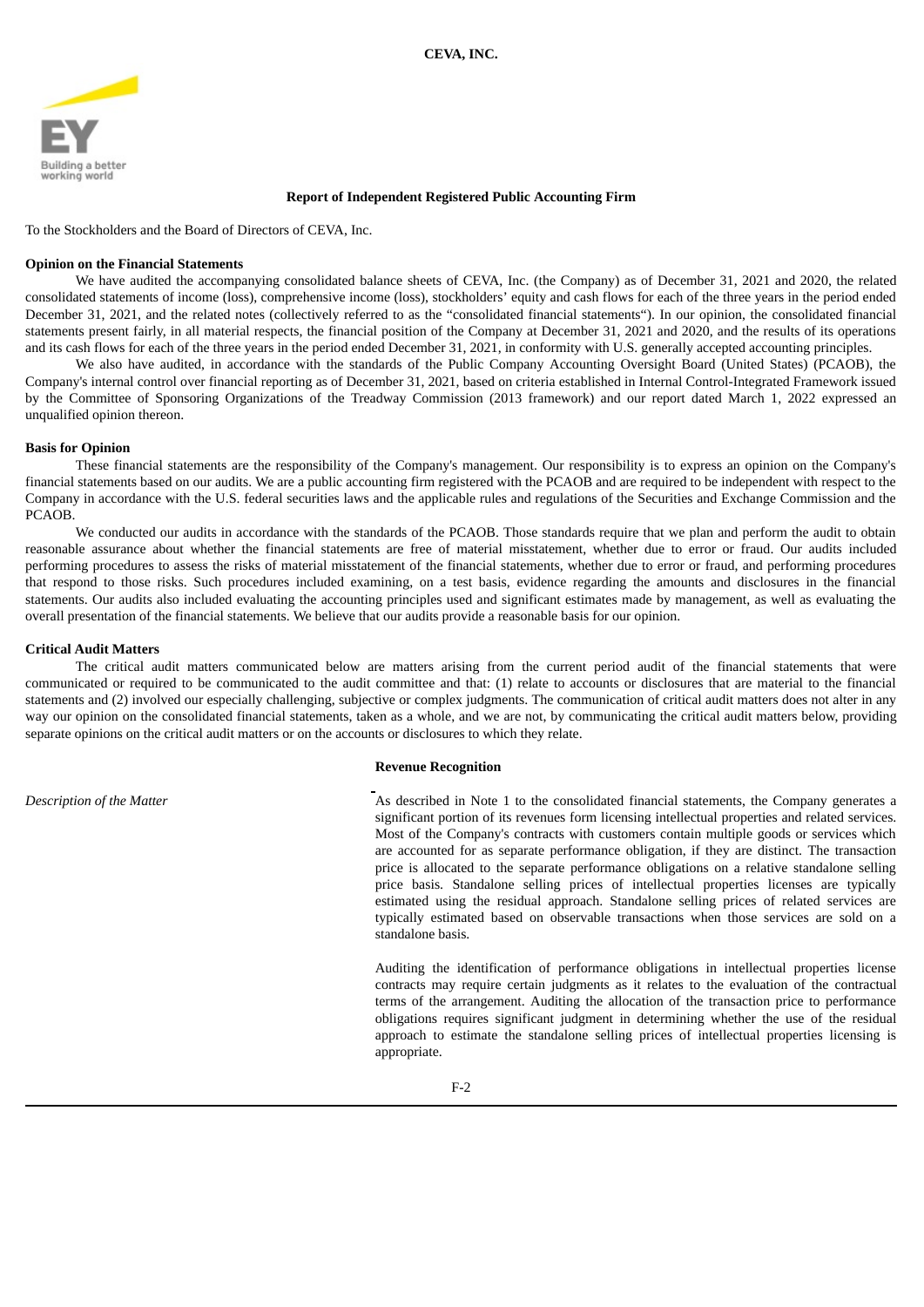*How We Addressed the Matter in Our Audit* We obtained an understanding, evaluated the design and tested the operating effectiveness of internal controls related to the identification of distinct performance obligations, the determination of the standalone selling prices, including the Company's assessment of the appropriateness of the residual approach method.

> Among the substantive procedures we performed to test the identification and determination of distinct performance obligations, for a sample of contracts, we read the executed contract to understand and evaluated management's identification of significant terms for completeness, including the identification of distinct performance obligations.

> To test management's determination of standalone selling price for each performance obligation, we performed procedures to evaluate the methodology applied, tested the accuracy of the underlying data and calculations and the application of that methodology to the sample of contracts. Our testing of the application of the residual method to estimate standalone selling prices of intellectual properties license included inquiries with management and analysis of the variability of actual intellectual properties license pricing during the year.

> We also tested the mathematical accuracy of management's calculations of revenue in the consolidated financial statements. Finally, we assessed the appropriateness of the related disclosures in the consolidated financial statements.

### **Business combinations**

**Description of the Matter As described in Notes 1 to the consolidated financial statements, on May 31, 2021, the** Company acquired 100% of the equity shares of Intrinsix Corp. ("Intrinsix") for a net consideration of \$30.5 million (the "Intrinsix Acquisition"). The Intrinsix Acquisition was accounted for as a business combination in accordance with ASC 805 "Business Combinations".

> Auditing the Company's accounting for the Intrinsix Acquisition was complex due to the significant estimation uncertainty in determining the fair values of identified intangible assets, which principally consisted of customer relationships of \$3.6 million and technology of \$3.3 million.

> The significant estimation uncertainty in determining the fair values of identified intangible assets was primarily due to the sensitivity of the respective fair values to underlying assumptions about the future performance of the acquired business. The significant assumptions used to estimate the fair value of the customer relationships and technology intangible assets included discount rates, return on investment and certain assumptions that form the basis of the forecasted results, such as revenue growth rates, profitability margins and estimated costs. These significant assumptions are forward-looking and could be affected by future economic and market conditions.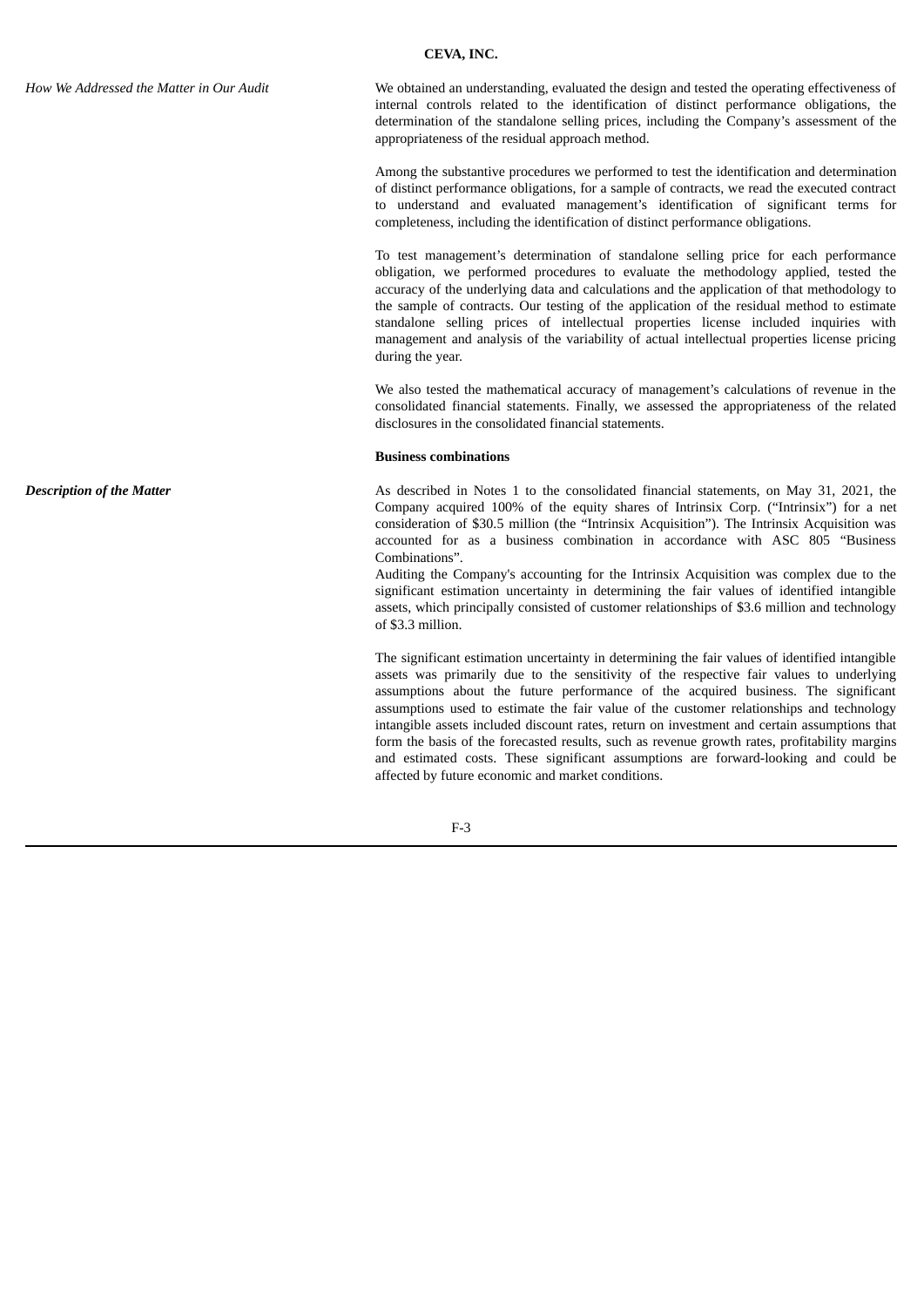*How We Addressed the Matter in Our Audit* **In our audit we obtained an understanding, evaluated the design and tested the operating** effectiveness of internal controls over the accounting for acquisitions. This included testing controls over the estimation process supporting the recognition and measurement of identified intangible assets, and management's judgment and evaluation of underlying assumptions and estimates with regards to the fair values of the identified intangible assets.

> To test the estimated fair value of the customer relationships and technology intangible assets, we performed audit procedures that included, among others, evaluating the Company's selection of the valuation methodology, evaluating the methods and significant assumptions used by the Company, and evaluating the completeness and accuracy of the underlying data supporting the significant assumptions and estimates. We involved our valuation specialists to assist with our evaluation of the methodology used by the Company and significant assumptions included in the fair value estimates. For example, we compared the revenue growth rates and expected costs to historical financial information, comparable companies and market and economic trends. We also performed a sensitivity analysis of the discount rate, profit margins, return on investment, revenue projections and estimated expected costs to evaluate the change in the fair value resulting from changes in the assumptions. In addition, we evaluated the appropriateness of the related disclosures in relation to the Intrinsix acquisition.

/s/ KOST FORER GABBAY & KASIERER A Member of Ernst & Young Global

We have served as the Company's auditor since 1999. Tel-Aviv, Israel March 1, 2022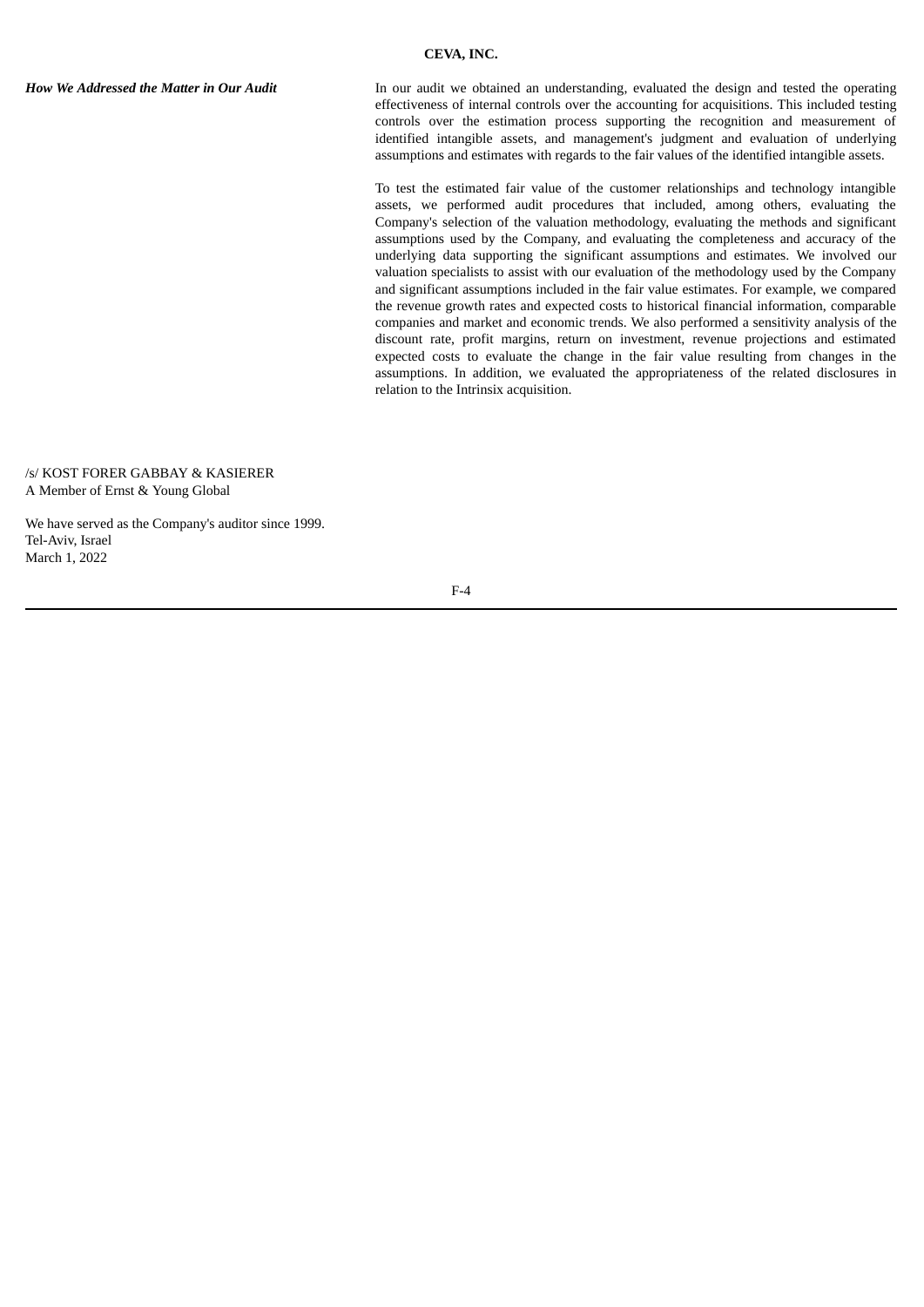

## **Report of Independent Registered Public Accounting Firm**

To the Stockholders and the Board of Directors of CEVA, Inc.

## **Opinion on Internal Control Over Financial Reporting**

We have audited CEVA, Inc.'s internal control over financial reporting as of December 31, 2021, based on criteria established in Internal Control-Integrated Framework issued by the Committee of Sponsoring Organizations of the Treadway Commission (2013 framework) (the COSO criteria). In our opinion, CEVA, Inc. (the Company) maintained, in all material respects, effective internal control over financial reporting as of December 31, 2021, based on the COSO criteria.

As indicated in the accompanying Management's Annual Report on Internal Control Over Financial Reporting, management's assessment of and conclusion on the effectiveness of internal control over financial reporting did not include the internal controls of Intrinsix Corp., which is included in the 2021 consolidated financial statements of the Company and constituted 2.6% and 0.2% of total and net assets, respectively, as of December 31, 2021 and 7.2% and 2.5% of revenues and net income, respectively, for the year then ended. Our audit of internal control over financial reporting of the Company also did not include an evaluation of the internal control over financial reporting of Intrinsix Corp.

We also have audited, in accordance with the standards of the Public Company Accounting Oversight Board (United States) (PCAOB), the consolidated balance sheets of the Company as of December 31, 2021 and 2020, and the related consolidated statements of income (loss), comprehensive income (loss), stockholders' equity and cash flows for each of the three years in the period ended December 31, 2021 and the related notes, and our report dated March 1, 2022 expressed an unqualified opinion thereon.

#### **Basis for Opinion**

The Company's management is responsible for maintaining effective internal control over financial reporting and for its assessment of the effectiveness of internal control over financial reporting included in the accompanying Management's Annual Report on Internal Control Over Financial Reporting. Our responsibility is to express an opinion on the Company's internal control over financial reporting based on our audit. We are a public accounting firm registered with the PCAOB and are required to be independent with respect to the Company in accordance with the U.S. federal securities laws and the applicable rules and regulations of the Securities and Exchange Commission and the PCAOB.

We conducted our audit in accordance with the standards of the PCAOB. Those standards require that we plan and perform the audit to obtain reasonable assurance about whether effective internal control over financial reporting was maintained in all material respects.

Our audit included obtaining an understanding of internal control over financial reporting, assessing the risk that a material weakness exists, testing and evaluating the design and operating effectiveness of internal control based on the assessed risk, and performing such other procedures, as we considered necessary in the circumstances. We believe that our audit provides a reasonable basis for our opinion.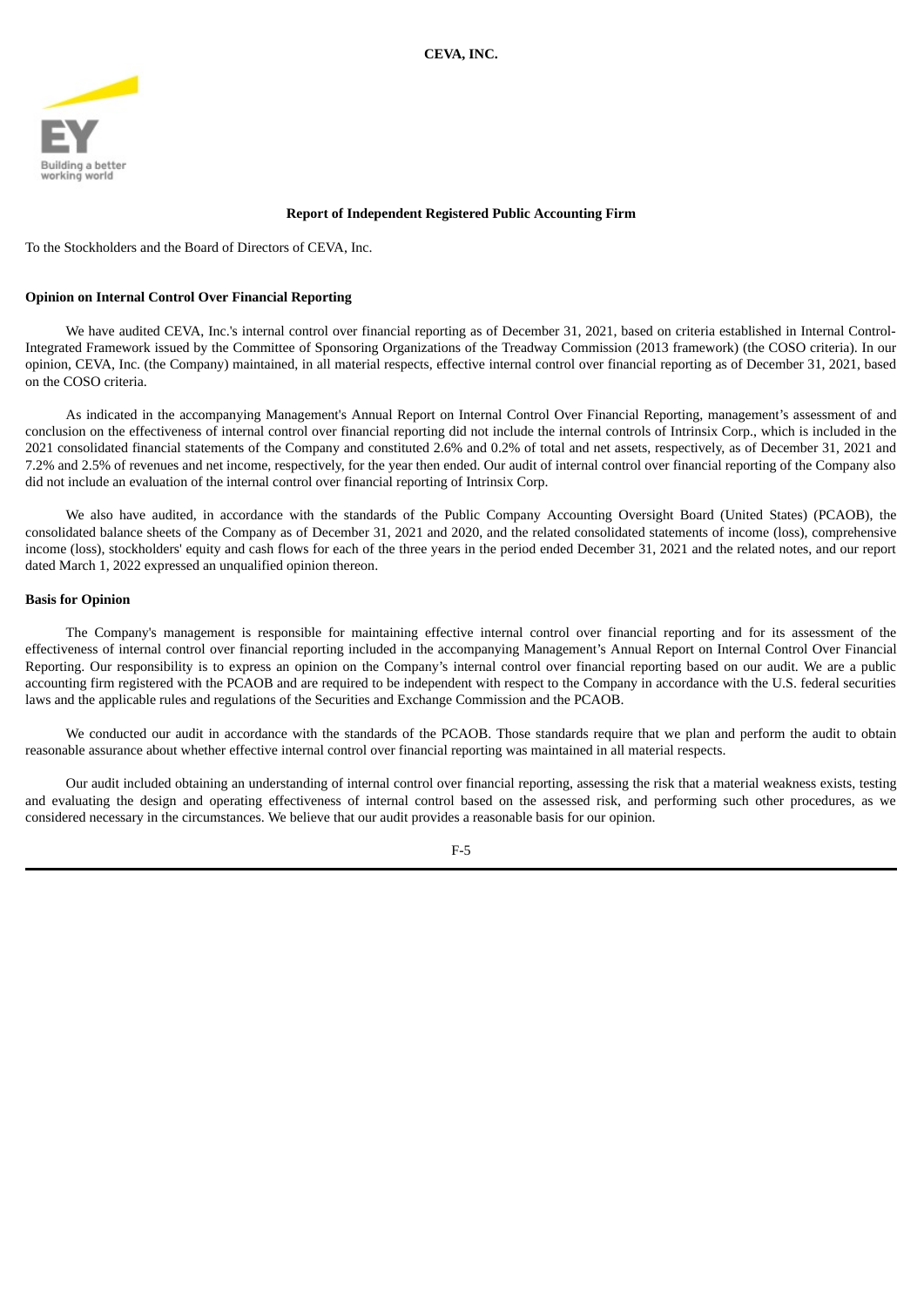## **Definition and Limitations of Internal Control Over Financial Reporting**

A company's internal control over financial reporting is a process designed to provide reasonable assurance regarding the reliability of financial reporting and the preparation of financial statements for external purposes in accordance with generally accepted accounting principles. A company's internal control over financial reporting includes those policies and procedures that (1) pertain to the maintenance of records that, in reasonable detail, accurately and fairly reflect the transactions and dispositions of the assets of the company; (2) provide reasonable assurance that transactions are recorded as necessary to permit preparation of financial statements in accordance with generally accepted accounting principles, and that receipts and expenditures of the company are being made only in accordance with authorizations of management and directors of the company; and (3) provide reasonable assurance regarding prevention or timely detection of unauthorized acquisition, use, or disposition of the company's assets that could have a material effect on the financial statements.

Because of its inherent limitations, internal control over financial reporting may not prevent or detect misstatements. Also, projections of any evaluation of effectiveness to future periods are subject to the risk that controls may become inadequate because of changes in conditions, or that the degree of compliance with the policies or procedures may deteriorate.

/s/KOST FORER GABBAY & KASIERER A Member of Ernst & Young Global Tel Aviv, Israel March 1, 2022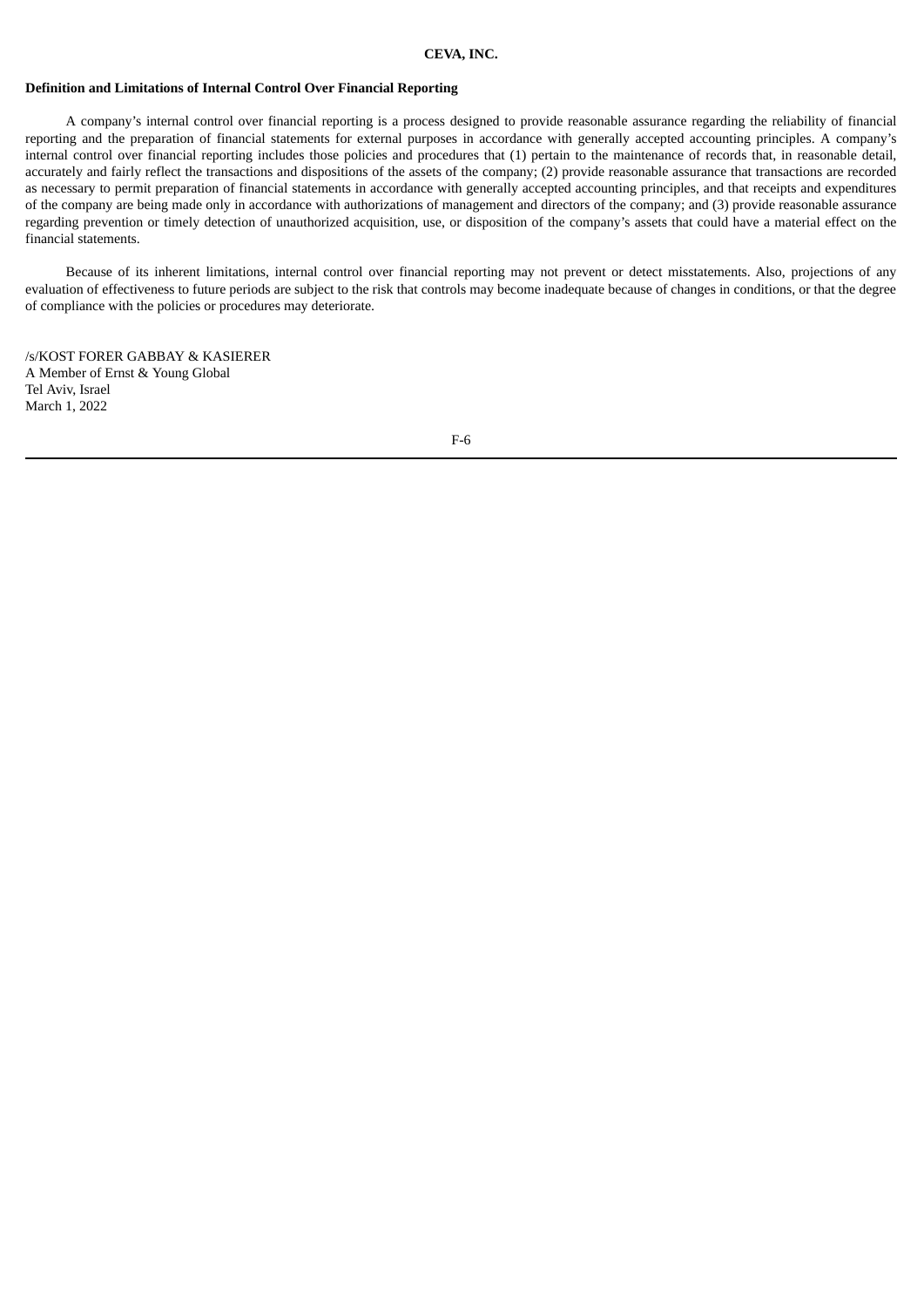## **CONSOLIDATED BALANCE SHEETS**

### **(U.S. dollars in thousands, except share and per share data)**

|                                                                                                     | December 31, |           |     |          |
|-----------------------------------------------------------------------------------------------------|--------------|-----------|-----|----------|
|                                                                                                     |              | 2020      |     | 2021     |
| <b>ASSETS</b>                                                                                       |              |           |     |          |
| Current assets:                                                                                     |              |           |     |          |
| Cash and cash equivalents                                                                           | \$           | 21,143    | -\$ | 33,153   |
| Short-term bank deposits                                                                            |              | 20,233    |     | 31,410   |
| Marketable securities                                                                               |              | 88,754    |     | 90,298   |
| Trade receivables (net of allowance for credit losses of \$300 and \$288 at December 31, 2020 and   |              |           |     |          |
| December 31, 2021, respectively)                                                                    |              | 31,224    |     | 27,449   |
| Prepaid expenses and other current assets                                                           |              | 6,205     |     | 6,670    |
| Total current assets                                                                                |              | 167,559   |     | 188,980  |
| Long-term assets:                                                                                   |              |           |     |          |
| <b>Bank</b> deposits                                                                                |              | 29,529    |     |          |
| Severance pay fund                                                                                  |              | 10,535    |     | 10,175   |
| Deferred tax assets, net                                                                            |              | 10,826    |     | 15,850   |
| Property and equipment, net                                                                         |              | 7,586     |     | 6,765    |
| Operating lease right-of-use assets                                                                 |              | 9,052     |     | 8,827    |
| Goodwill                                                                                            |              | 51,070    |     | 74,777   |
| Intangible assets, net                                                                              |              | 10,836    |     | 14,607   |
| Investments in marketable equity securities                                                         |              | 936       |     | 2,919    |
| Other long-term assets                                                                              |              | 9,023     |     | 5,759    |
| Total long-term assets                                                                              |              | 139,393   |     | 139,679  |
| <b>Total assets</b>                                                                                 | \$           | 306,952   | \$  | 328,659  |
| <b>LIABILITIES AND STOCKHOLDERS' EQUITY</b>                                                         |              |           |     |          |
| Current liabilities:                                                                                |              |           |     |          |
| Trade payables                                                                                      | \$           | 894       | \$  | 1,464    |
| Deferred revenues                                                                                   |              | 2,434     |     | 8,661    |
| Accrued expenses and other payables                                                                 |              | 3,843     |     | 4,030    |
| Accrued payroll and related benefits                                                                |              | 18,040    |     | 18,011   |
| <b>Operating lease liabilities</b>                                                                  |              | 2,969     |     | 3,274    |
| Total current liabilities                                                                           |              | 28,180    |     | 35,440   |
| Long-term liabilities:                                                                              |              |           |     |          |
| Accrued severance pay                                                                               |              | 11,226    |     | 10,551   |
| <b>Operating lease liabilities</b>                                                                  |              | 5,772     |     | 5,130    |
| Other accrued liabilities                                                                           |              | 885       |     | 806      |
| Total long-term liabilities                                                                         |              | 17,883    |     | 16,487   |
|                                                                                                     |              |           |     |          |
| Stockholders' equity:                                                                               |              |           |     |          |
| Preferred stock:                                                                                    |              |           |     |          |
| \$0.001 par value: 5,000,000 shares authorized; none issued and outstanding                         |              |           |     |          |
| Common stock:                                                                                       |              |           |     |          |
| \$0.001 par value: 45,000,000 shares authorized; 23,595,160 shares issued at December 31, 2020      |              |           |     |          |
| and 2021; 22,260,917 and 22,984,552 shares outstanding at December 31, 2020 and 2021,               |              |           |     |          |
| respectively                                                                                        |              | 22        |     | 23       |
| Additional paid in-capital                                                                          |              | 233,172   |     | 235,386  |
| Treasury stock at cost (1,334,243 and 610,608 shares of common stock at December 31, 2020 and 2021, |              |           |     |          |
| respectively)                                                                                       |              | (30, 133) |     | (13,790) |
| Accumulated other comprehensive income (loss)                                                       |              | 478       |     | (372)    |
| Retained earnings                                                                                   |              | 57,350    |     | 55,485   |
| Total stockholders' equity                                                                          |              | 260,889   |     | 276,732  |
| Total liabilities and stockholders' equity                                                          | \$           | 306,952   | \$  | 328,659  |
|                                                                                                     |              |           |     |          |

The accompanying notes are an integral part of the consolidated financial statements.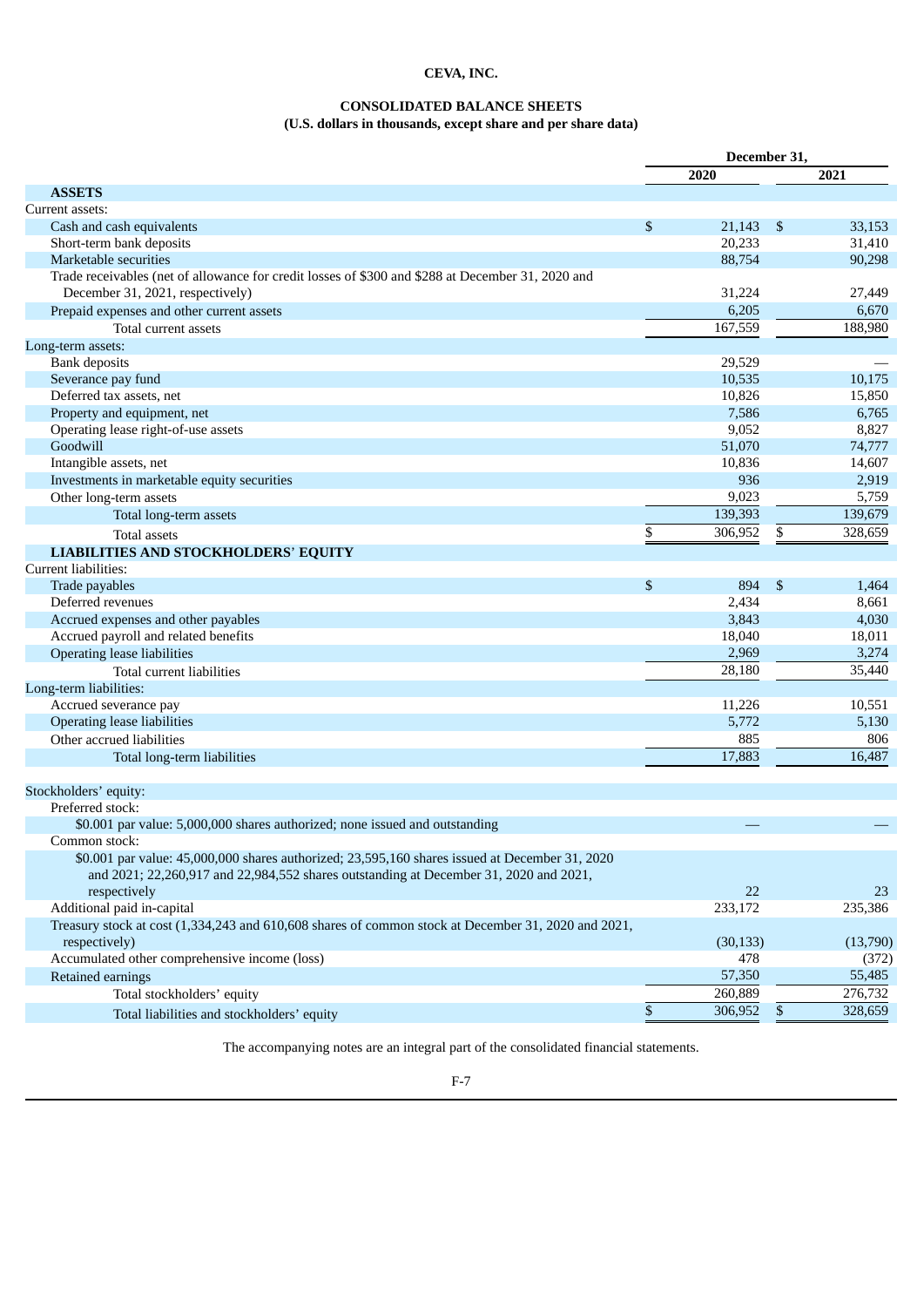## **CONSOLIDATED STATEMENTS OF INCOME (LOSS) (U.S. dollars in thousands, except per share data)**

|                                                                                     | <b>Year Ended December 31,</b> |         |    |         |    |         |
|-------------------------------------------------------------------------------------|--------------------------------|---------|----|---------|----|---------|
|                                                                                     |                                | 2019    |    | 2020    |    | 2021    |
| <b>Revenues:</b>                                                                    |                                |         |    |         |    |         |
| Licensing, NRE and related revenues                                                 | \$                             | 47,890  | \$ | 52,513  | \$ | 72,827  |
| Royalties                                                                           |                                | 39,262  |    | 47,813  |    | 49,879  |
| <b>Total revenues</b>                                                               |                                | 87,152  |    | 100,326 |    | 122,706 |
| Cost of revenues                                                                    |                                | 10,106  |    | 10,749  |    | 16,827  |
| Gross profit                                                                        |                                | 77,046  |    | 89,577  |    | 105,879 |
| Operating expenses:                                                                 |                                |         |    |         |    |         |
| Research and development, net                                                       |                                | 52,843  |    | 62,010  |    | 72,504  |
| Sales and marketing                                                                 |                                | 12,363  |    | 11,907  |    | 12,861  |
| General and administrative                                                          |                                | 11,841  |    | 14,116  |    | 14,296  |
| Amortization of intangible assets                                                   |                                | 1,923   |    | 2,307   |    | 2,710   |
| Total operating expenses                                                            |                                | 78,970  |    | 90,340  |    | 102,371 |
| Operating income (loss)                                                             |                                | (1,924) |    | (763)   |    | 3,508   |
| Financial income, net                                                               |                                | 3,291   |    | 3,284   |    | 197     |
| Remeasurement of marketable equity securities                                       |                                |         |    |         |    | 1,983   |
| Income before taxes on income                                                       |                                | 1,367   |    | 2,521   |    | 5,688   |
| Taxes on income                                                                     |                                | 1,339   |    | 4,900   |    | 5,292   |
| Net income (loss)                                                                   | \$                             | 28      | \$ | (2,379) | \$ | 396     |
|                                                                                     |                                |         |    |         |    |         |
| Basic net income (loss) per share                                                   | \$                             | 0.00    | \$ | (0.11)  | \$ | 0.02    |
| Diluted net income (loss) per share                                                 | S                              | 0.00    | \$ | (0.11)  | \$ | 0.02    |
| Weighted average shares used to compute net income (loss) per share (in thousands): |                                |         |    |         |    |         |
| Basic                                                                               |                                | 21,932  |    | 22,107  |    | 22,819  |
| <b>Diluted</b>                                                                      |                                | 22,323  |    | 22,107  |    | 23,251  |

The accompanying notes are an integral part of the consolidated financial statements.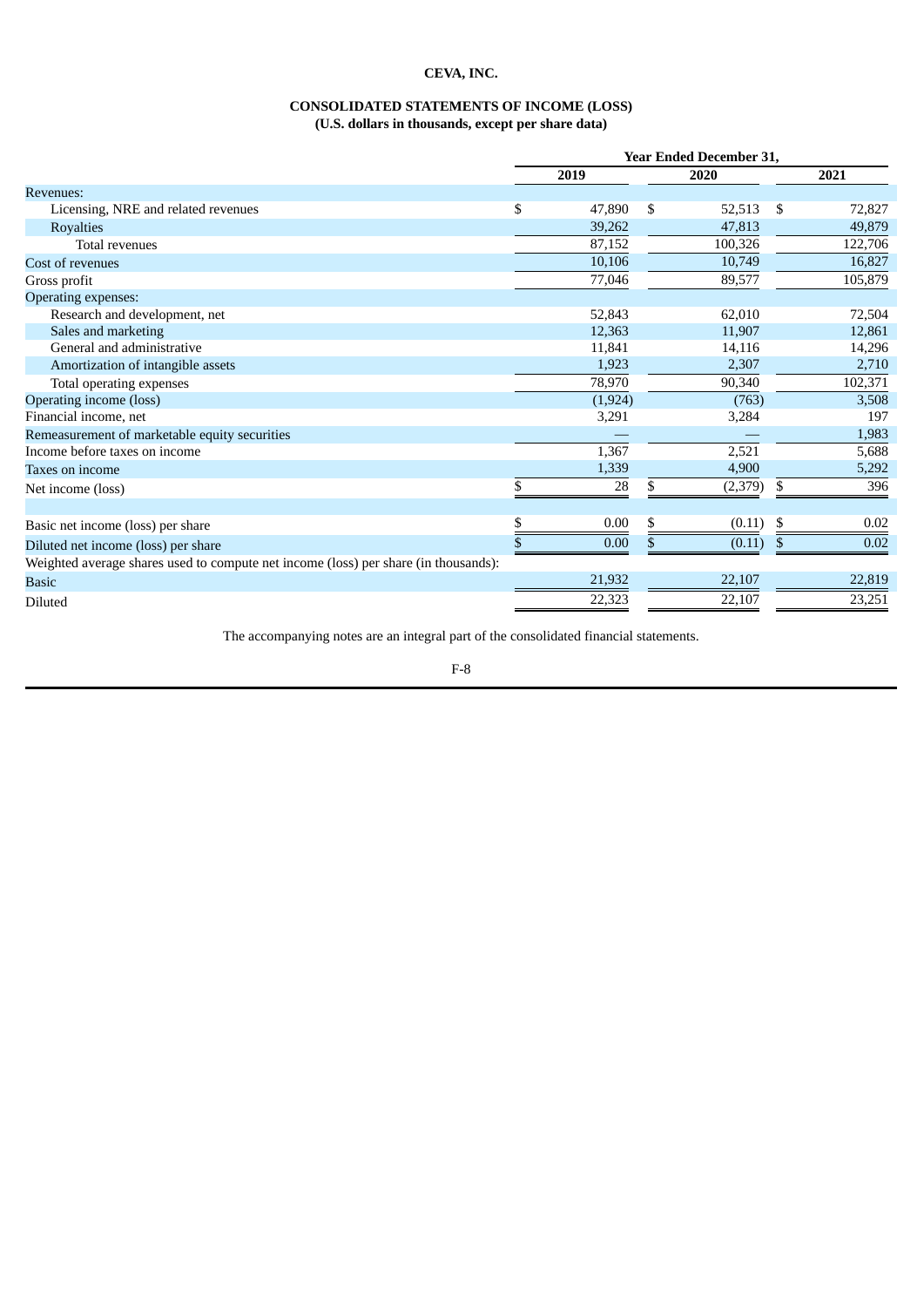### **CONSOLIDATED STATEMENTS OF COMPREHENSIVE INCOME (LOSS) (U.S. dollars in thousands)**

|                                                                                  |      |       |      | <b>Year Ended December 31,</b> |          |
|----------------------------------------------------------------------------------|------|-------|------|--------------------------------|----------|
|                                                                                  | 2019 |       | 2020 |                                | 2021     |
| Net income (loss):                                                               | \$   | 28    | - \$ | $(2,379)$ \$                   | 396      |
| Other comprehensive income (loss) before tax:                                    |      |       |      |                                |          |
| Available-for-sale securities:                                                   |      |       |      |                                |          |
| Changes in unrealized gains (losses)                                             |      | 1,245 |      | 548                            | (1,150)  |
| Reclassification adjustments included in net income (loss)                       |      | 28    |      | 6                              | (13)     |
| Net change                                                                       |      | 1,273 |      | 554                            | (1, 163) |
| Cash flow hedges:                                                                |      |       |      |                                |          |
| Changes in unrealized gains (losses)                                             |      | 440   |      | 632                            | 228      |
| Reclassification adjustments included in net income (loss)                       |      | (307) |      | (688)                          | (165)    |
| Net change                                                                       |      | 133   |      | (56)                           | 63       |
| Other comprehensive income (loss) before tax                                     |      | 1,406 |      | 498                            | (1,100)  |
| Income tax expense (benefit) related to components of other comprehensive income |      |       |      |                                |          |
| (loss)                                                                           |      | 198   |      | 114                            | (250)    |
| Other comprehensive income (loss), net of taxes                                  |      | 1,208 |      | 384                            | (850)    |
| Comprehensive income (loss)                                                      |      | 1,236 |      | (1, 995)                       | (454)    |

The accompanying notes are an integral part of the consolidated financial statements.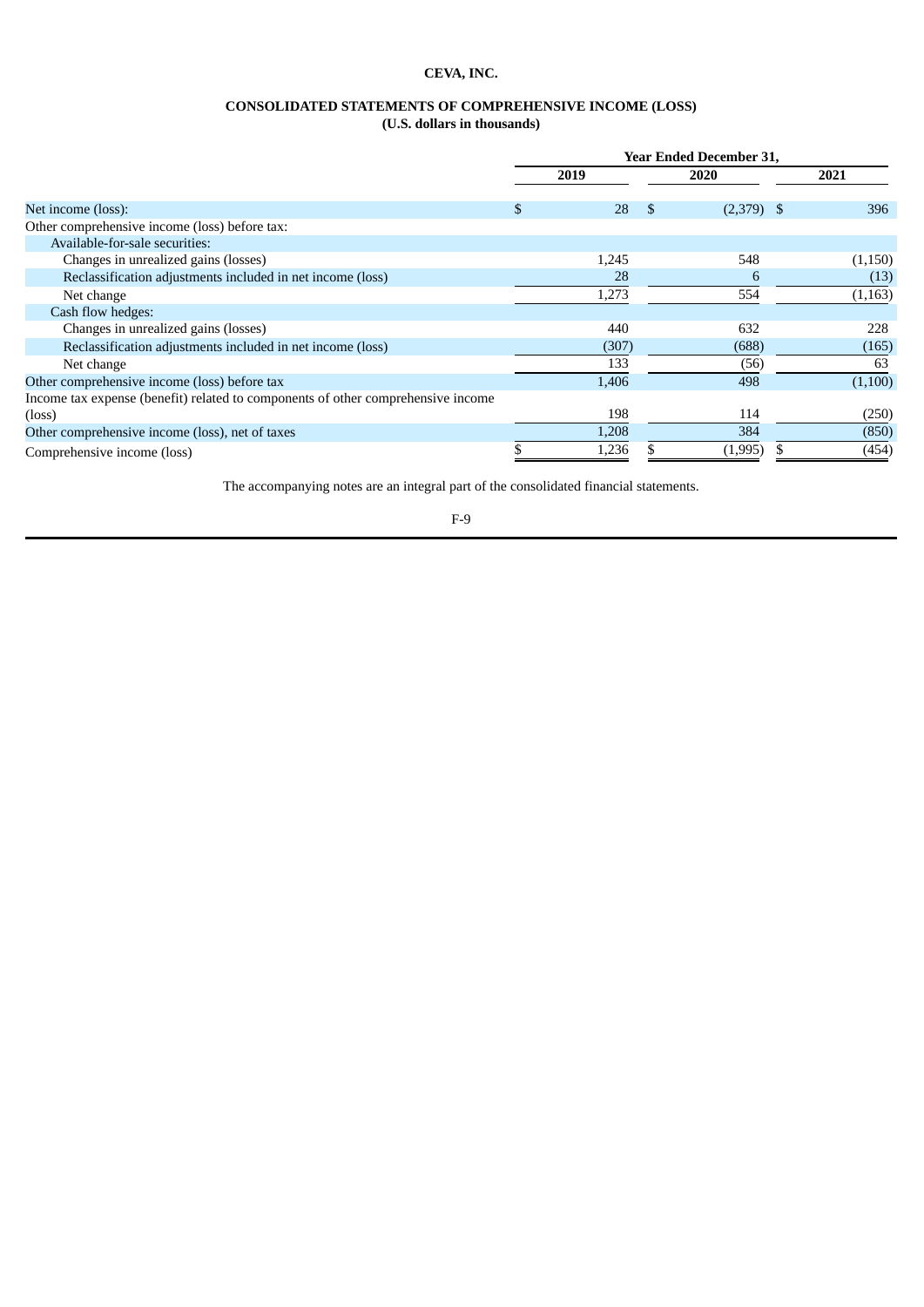### **STATEMENTS OF CHANGES IN STOCKHOLDERS**' **EQUITY (U.S. dollars in thousands, except share data)**

|                                                                                     | <b>Common Stock</b>        |               |                 |              |                              |              |                 |                |                                              |                          |                           |                               |
|-------------------------------------------------------------------------------------|----------------------------|---------------|-----------------|--------------|------------------------------|--------------|-----------------|----------------|----------------------------------------------|--------------------------|---------------------------|-------------------------------|
|                                                                                     | <b>Number of</b><br>shares |               |                 |              | <b>Additional</b><br>paid-in |              | <b>Treasury</b> |                | <b>Accumulated</b><br>other<br>comprehensive | <b>Retained</b>          |                           | <b>Total</b><br>stockholders' |
|                                                                                     | outstanding                | <b>Amount</b> |                 |              | capital                      |              | stock           |                | income (loss)                                | earnings                 |                           | equity                        |
| <b>Balance as of January 1, 2019</b>                                                | 21,787,860                 | \$            | 22              | $\mathbb{S}$ | 223,250                      | \$           | (39, 132)       | $\mathfrak{S}$ | (1, 114)                                     | \$<br>62,853             | $\mathfrak{S}$            | 245,879                       |
| Net income                                                                          |                            |               |                 |              |                              |              |                 |                |                                              | 28                       |                           | 28                            |
| Other comprehensive income                                                          |                            |               |                 |              |                              |              |                 |                | 1,208                                        | $\overline{\phantom{0}}$ |                           | 1,208                         |
| Equity-based compensation                                                           |                            |               |                 |              | 10,718                       |              |                 |                |                                              |                          |                           | 10,718                        |
| Purchase of treasury stock                                                          | (355, 180)                 |               |                 |              |                              |              | (9, 113)        |                |                                              |                          |                           | (9, 113)                      |
| Issuance of treasury stock upon exercise<br>of stock-based awards                   | 406,689                    |               |                 |              | (5,963)                      |              | 8,855           |                |                                              | (455)                    |                           | 2,437                         |
| <b>Balance as of December 31, 2019</b>                                              | 21,839,369                 | \$            | $\overline{22}$ | \$           | 228,005                      | $\mathbb{S}$ | (39, 390)       | $\mathfrak{s}$ | $\overline{94}$                              | \$<br>62,426             | $\boldsymbol{\mathsf{S}}$ | 251,157                       |
| Net loss                                                                            |                            |               |                 |              |                              |              |                 |                |                                              | (2,379)                  |                           | (2,379)                       |
| Other comprehensive income                                                          |                            |               |                 |              |                              |              |                 |                | 384                                          |                          |                           | 384                           |
| Equity-based compensation                                                           |                            |               |                 |              | 13,636                       |              |                 |                |                                              |                          |                           | 13,636                        |
| Purchase of treasury stock                                                          | (202, 392)                 |               |                 |              |                              |              | (4,780)         |                |                                              |                          |                           | (4,780)                       |
| Issuance of treasury stock upon exercise<br>of stock-based awards                   | 623,940                    |               |                 |              | (8, 469)                     |              | 14,037          |                |                                              | (2,697)                  |                           | 2,871                         |
| <b>Balance as of December 31, 2020</b>                                              | 22,260,917                 | \$            | $\overline{22}$ | \$           | 233,172                      | $\mathbb{S}$ | (30, 133)       | $\mathfrak{s}$ | 478                                          | \$<br>57,350             | $\mathbb{S}$              | 260,889                       |
| Net income                                                                          |                            |               |                 |              |                              |              |                 |                |                                              | 396                      |                           | 396                           |
| Other comprehensive loss                                                            |                            |               |                 |              |                              |              |                 |                | (850)                                        |                          |                           | (850)                         |
| Equity-based compensation                                                           |                            |               |                 |              | 13,055                       |              |                 |                |                                              |                          |                           | 13,055                        |
| Issuance of treasury stock upon exercise<br>of stock-based awards                   | 723,635                    |               | 1               |              | (10, 841)                    |              | 16,343          |                |                                              | (2,261)                  |                           | 3,242                         |
|                                                                                     |                            |               |                 |              |                              |              |                 |                |                                              |                          |                           |                               |
| <b>Balance as of December 31, 2021</b>                                              | 22,984,552                 | \$            | 23              | \$           | 235,386                      | \$           | (13,790)        | \$             | $(372(*)$                                    | \$<br>55,485             | \$                        | 276,732                       |
| (*) Accumulated unrealized loss from<br>available-for-sale securities, net of taxes |                            |               |                 |              |                              |              |                 |                |                                              |                          |                           |                               |
| of \$132                                                                            |                            |               |                 |              |                              |              |                 | \$             | (427)                                        |                          |                           |                               |
| Accumulated unrealized gain from<br>hedging activities, net of taxes of \$8         |                            |               |                 |              |                              |              |                 | $\mathbb{S}$   | 55                                           |                          |                           |                               |
| Accumulated other comprehensive loss,<br>net as of December 31, 2021                |                            |               |                 |              |                              |              |                 | S              | (372)                                        |                          |                           |                               |

The accompanying notes are an integral part of the consolidated financial statements.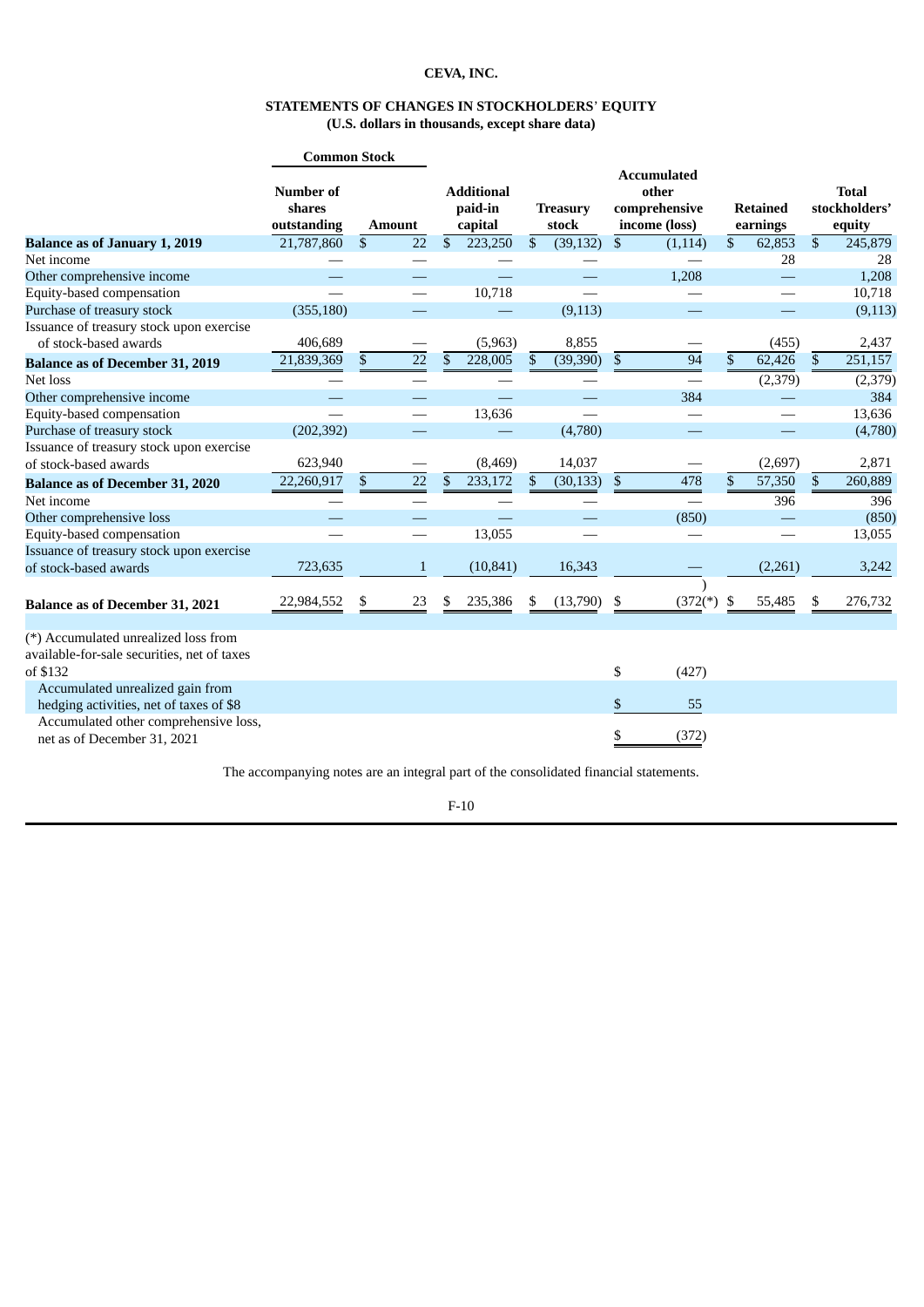# **CONSOLIDATED STATEMENTS OF CASH FLOWS (U.S. dollars in thousands)**

| 2019<br>2020<br>2021<br>Cash flows from operating activities:<br>\$<br>396<br>Net income (loss)<br>28<br>\$<br>$(2,379)$ \$<br>Adjustments required to reconcile net income (loss) to net cash provided by<br>operating activities:<br>Depreciation<br>3,104<br>3,233<br>3,184<br>2,165<br>2,588<br>3,801<br>Amortization of intangible assets<br>Equity-based compensation<br>10,718<br>13,636<br>13,055<br>Realized loss (gain), net on sale of available-for-sale marketable securities<br>28<br>6<br>(13)<br>Amortization of premiums on available-for-sale marketable securities<br>554<br>444<br>420<br>Unrealized foreign exchange (gain) loss, net<br>249<br>(591)<br>1,163<br>Remeasurement of marketable equity securities<br>(1,983)<br>Changes in operating assets and liabilities:<br>Trade receivables, net<br>(2, 151)<br>(2, 917)<br>5,842<br>Prepaid expenses and other assets<br>(4,170)<br>(559)<br>3,604<br>Operating lease right-of-use assets<br>(1,281)<br>2,014<br>225<br>Accrued interest on bank deposits<br>1,186<br>(65)<br>(161)<br>Deferred taxes, net<br>(3,594)<br>(335)<br>(6,305)<br>Trade payables<br>186<br>404<br>53<br>Deferred revenues<br>85<br>(1,208)<br>5,053<br>Accrued expenses and other payables<br>(131)<br>133<br>(1,737)<br>Accrued payroll and related benefits<br>3,056<br>1,803<br>(875)<br><b>Operating lease liability</b><br>1,166<br>(2, 183)<br>(232)<br>Income taxes payable<br>(53)<br>143<br>189<br>9<br>(37)<br>(322)<br>Accrued severance pay, net<br>9,674<br>15,163<br>25,804<br>Net cash provided by operating activities<br>Cash flows from investing activities:<br>Acquisition of a business, net of cash acquired (see note 1)<br>(11,000)<br>(29, 891)<br>Purchase of property and equipment<br>(3, 461)<br>(2, 935)<br>(2, 193)<br>Purchase of intangible assets<br>(7, 364)<br>Investment in bank deposits<br>(39, 346)<br>(43, 893)<br>(1,500)<br>45,435<br>Proceeds from bank deposits<br>55,393<br>19,989<br>Investment in available-for-sale marketable securities<br>(27, 184)<br>(56, 011)<br>(39, 192)<br>3,888<br>21,956<br>26,043<br>Proceeds from maturity of available-for-sale marketable securities<br>36,589<br>10,272<br>10,035<br>Proceeds from sale of available-for-sale marketable securities<br>(16, 709)<br>(2, 443)<br>(15, 218)<br>Net cash used in investing activities<br>Cash flows from financing activities:<br>Purchase of treasury stock<br>(9, 113)<br>(4,780)<br>Payment of contingent consideration liability<br>(204)<br>2,437<br>2,871<br>Proceeds from exercise of stock-based awards<br>3,242<br>(6,676)<br>3,242<br>(2, 113)<br>Net cash provided by (used in) financing activities<br>508<br>(327)<br>Effect of exchange rate changes on cash and cash equivalents<br>(12)<br>543<br>12,010<br>Increase (decrease) in cash and cash equivalents<br>(1,660)<br>22,260<br>22,803<br>21,143<br>Cash and cash equivalents at the beginning of the year<br>$\overline{\$}$<br>33,153<br>\$<br>22,803<br>\$<br>21,143<br>Cash and cash equivalents at the end of the year | Year ended December 31, |  |  |  |  |  |
|-------------------------------------------------------------------------------------------------------------------------------------------------------------------------------------------------------------------------------------------------------------------------------------------------------------------------------------------------------------------------------------------------------------------------------------------------------------------------------------------------------------------------------------------------------------------------------------------------------------------------------------------------------------------------------------------------------------------------------------------------------------------------------------------------------------------------------------------------------------------------------------------------------------------------------------------------------------------------------------------------------------------------------------------------------------------------------------------------------------------------------------------------------------------------------------------------------------------------------------------------------------------------------------------------------------------------------------------------------------------------------------------------------------------------------------------------------------------------------------------------------------------------------------------------------------------------------------------------------------------------------------------------------------------------------------------------------------------------------------------------------------------------------------------------------------------------------------------------------------------------------------------------------------------------------------------------------------------------------------------------------------------------------------------------------------------------------------------------------------------------------------------------------------------------------------------------------------------------------------------------------------------------------------------------------------------------------------------------------------------------------------------------------------------------------------------------------------------------------------------------------------------------------------------------------------------------------------------------------------------------------------------------------------------------------------------------------------------------------------------------------------------------------------------------------------------------------------------------------------------------------------------------------------------------------------------------------------------------------------------------------------------------------------------------------------------------------------|-------------------------|--|--|--|--|--|
|                                                                                                                                                                                                                                                                                                                                                                                                                                                                                                                                                                                                                                                                                                                                                                                                                                                                                                                                                                                                                                                                                                                                                                                                                                                                                                                                                                                                                                                                                                                                                                                                                                                                                                                                                                                                                                                                                                                                                                                                                                                                                                                                                                                                                                                                                                                                                                                                                                                                                                                                                                                                                                                                                                                                                                                                                                                                                                                                                                                                                                                                                     |                         |  |  |  |  |  |
|                                                                                                                                                                                                                                                                                                                                                                                                                                                                                                                                                                                                                                                                                                                                                                                                                                                                                                                                                                                                                                                                                                                                                                                                                                                                                                                                                                                                                                                                                                                                                                                                                                                                                                                                                                                                                                                                                                                                                                                                                                                                                                                                                                                                                                                                                                                                                                                                                                                                                                                                                                                                                                                                                                                                                                                                                                                                                                                                                                                                                                                                                     |                         |  |  |  |  |  |
|                                                                                                                                                                                                                                                                                                                                                                                                                                                                                                                                                                                                                                                                                                                                                                                                                                                                                                                                                                                                                                                                                                                                                                                                                                                                                                                                                                                                                                                                                                                                                                                                                                                                                                                                                                                                                                                                                                                                                                                                                                                                                                                                                                                                                                                                                                                                                                                                                                                                                                                                                                                                                                                                                                                                                                                                                                                                                                                                                                                                                                                                                     |                         |  |  |  |  |  |
|                                                                                                                                                                                                                                                                                                                                                                                                                                                                                                                                                                                                                                                                                                                                                                                                                                                                                                                                                                                                                                                                                                                                                                                                                                                                                                                                                                                                                                                                                                                                                                                                                                                                                                                                                                                                                                                                                                                                                                                                                                                                                                                                                                                                                                                                                                                                                                                                                                                                                                                                                                                                                                                                                                                                                                                                                                                                                                                                                                                                                                                                                     |                         |  |  |  |  |  |
|                                                                                                                                                                                                                                                                                                                                                                                                                                                                                                                                                                                                                                                                                                                                                                                                                                                                                                                                                                                                                                                                                                                                                                                                                                                                                                                                                                                                                                                                                                                                                                                                                                                                                                                                                                                                                                                                                                                                                                                                                                                                                                                                                                                                                                                                                                                                                                                                                                                                                                                                                                                                                                                                                                                                                                                                                                                                                                                                                                                                                                                                                     |                         |  |  |  |  |  |
|                                                                                                                                                                                                                                                                                                                                                                                                                                                                                                                                                                                                                                                                                                                                                                                                                                                                                                                                                                                                                                                                                                                                                                                                                                                                                                                                                                                                                                                                                                                                                                                                                                                                                                                                                                                                                                                                                                                                                                                                                                                                                                                                                                                                                                                                                                                                                                                                                                                                                                                                                                                                                                                                                                                                                                                                                                                                                                                                                                                                                                                                                     |                         |  |  |  |  |  |
|                                                                                                                                                                                                                                                                                                                                                                                                                                                                                                                                                                                                                                                                                                                                                                                                                                                                                                                                                                                                                                                                                                                                                                                                                                                                                                                                                                                                                                                                                                                                                                                                                                                                                                                                                                                                                                                                                                                                                                                                                                                                                                                                                                                                                                                                                                                                                                                                                                                                                                                                                                                                                                                                                                                                                                                                                                                                                                                                                                                                                                                                                     |                         |  |  |  |  |  |
|                                                                                                                                                                                                                                                                                                                                                                                                                                                                                                                                                                                                                                                                                                                                                                                                                                                                                                                                                                                                                                                                                                                                                                                                                                                                                                                                                                                                                                                                                                                                                                                                                                                                                                                                                                                                                                                                                                                                                                                                                                                                                                                                                                                                                                                                                                                                                                                                                                                                                                                                                                                                                                                                                                                                                                                                                                                                                                                                                                                                                                                                                     |                         |  |  |  |  |  |
|                                                                                                                                                                                                                                                                                                                                                                                                                                                                                                                                                                                                                                                                                                                                                                                                                                                                                                                                                                                                                                                                                                                                                                                                                                                                                                                                                                                                                                                                                                                                                                                                                                                                                                                                                                                                                                                                                                                                                                                                                                                                                                                                                                                                                                                                                                                                                                                                                                                                                                                                                                                                                                                                                                                                                                                                                                                                                                                                                                                                                                                                                     |                         |  |  |  |  |  |
|                                                                                                                                                                                                                                                                                                                                                                                                                                                                                                                                                                                                                                                                                                                                                                                                                                                                                                                                                                                                                                                                                                                                                                                                                                                                                                                                                                                                                                                                                                                                                                                                                                                                                                                                                                                                                                                                                                                                                                                                                                                                                                                                                                                                                                                                                                                                                                                                                                                                                                                                                                                                                                                                                                                                                                                                                                                                                                                                                                                                                                                                                     |                         |  |  |  |  |  |
|                                                                                                                                                                                                                                                                                                                                                                                                                                                                                                                                                                                                                                                                                                                                                                                                                                                                                                                                                                                                                                                                                                                                                                                                                                                                                                                                                                                                                                                                                                                                                                                                                                                                                                                                                                                                                                                                                                                                                                                                                                                                                                                                                                                                                                                                                                                                                                                                                                                                                                                                                                                                                                                                                                                                                                                                                                                                                                                                                                                                                                                                                     |                         |  |  |  |  |  |
|                                                                                                                                                                                                                                                                                                                                                                                                                                                                                                                                                                                                                                                                                                                                                                                                                                                                                                                                                                                                                                                                                                                                                                                                                                                                                                                                                                                                                                                                                                                                                                                                                                                                                                                                                                                                                                                                                                                                                                                                                                                                                                                                                                                                                                                                                                                                                                                                                                                                                                                                                                                                                                                                                                                                                                                                                                                                                                                                                                                                                                                                                     |                         |  |  |  |  |  |
|                                                                                                                                                                                                                                                                                                                                                                                                                                                                                                                                                                                                                                                                                                                                                                                                                                                                                                                                                                                                                                                                                                                                                                                                                                                                                                                                                                                                                                                                                                                                                                                                                                                                                                                                                                                                                                                                                                                                                                                                                                                                                                                                                                                                                                                                                                                                                                                                                                                                                                                                                                                                                                                                                                                                                                                                                                                                                                                                                                                                                                                                                     |                         |  |  |  |  |  |
|                                                                                                                                                                                                                                                                                                                                                                                                                                                                                                                                                                                                                                                                                                                                                                                                                                                                                                                                                                                                                                                                                                                                                                                                                                                                                                                                                                                                                                                                                                                                                                                                                                                                                                                                                                                                                                                                                                                                                                                                                                                                                                                                                                                                                                                                                                                                                                                                                                                                                                                                                                                                                                                                                                                                                                                                                                                                                                                                                                                                                                                                                     |                         |  |  |  |  |  |
|                                                                                                                                                                                                                                                                                                                                                                                                                                                                                                                                                                                                                                                                                                                                                                                                                                                                                                                                                                                                                                                                                                                                                                                                                                                                                                                                                                                                                                                                                                                                                                                                                                                                                                                                                                                                                                                                                                                                                                                                                                                                                                                                                                                                                                                                                                                                                                                                                                                                                                                                                                                                                                                                                                                                                                                                                                                                                                                                                                                                                                                                                     |                         |  |  |  |  |  |
|                                                                                                                                                                                                                                                                                                                                                                                                                                                                                                                                                                                                                                                                                                                                                                                                                                                                                                                                                                                                                                                                                                                                                                                                                                                                                                                                                                                                                                                                                                                                                                                                                                                                                                                                                                                                                                                                                                                                                                                                                                                                                                                                                                                                                                                                                                                                                                                                                                                                                                                                                                                                                                                                                                                                                                                                                                                                                                                                                                                                                                                                                     |                         |  |  |  |  |  |
|                                                                                                                                                                                                                                                                                                                                                                                                                                                                                                                                                                                                                                                                                                                                                                                                                                                                                                                                                                                                                                                                                                                                                                                                                                                                                                                                                                                                                                                                                                                                                                                                                                                                                                                                                                                                                                                                                                                                                                                                                                                                                                                                                                                                                                                                                                                                                                                                                                                                                                                                                                                                                                                                                                                                                                                                                                                                                                                                                                                                                                                                                     |                         |  |  |  |  |  |
|                                                                                                                                                                                                                                                                                                                                                                                                                                                                                                                                                                                                                                                                                                                                                                                                                                                                                                                                                                                                                                                                                                                                                                                                                                                                                                                                                                                                                                                                                                                                                                                                                                                                                                                                                                                                                                                                                                                                                                                                                                                                                                                                                                                                                                                                                                                                                                                                                                                                                                                                                                                                                                                                                                                                                                                                                                                                                                                                                                                                                                                                                     |                         |  |  |  |  |  |
|                                                                                                                                                                                                                                                                                                                                                                                                                                                                                                                                                                                                                                                                                                                                                                                                                                                                                                                                                                                                                                                                                                                                                                                                                                                                                                                                                                                                                                                                                                                                                                                                                                                                                                                                                                                                                                                                                                                                                                                                                                                                                                                                                                                                                                                                                                                                                                                                                                                                                                                                                                                                                                                                                                                                                                                                                                                                                                                                                                                                                                                                                     |                         |  |  |  |  |  |
|                                                                                                                                                                                                                                                                                                                                                                                                                                                                                                                                                                                                                                                                                                                                                                                                                                                                                                                                                                                                                                                                                                                                                                                                                                                                                                                                                                                                                                                                                                                                                                                                                                                                                                                                                                                                                                                                                                                                                                                                                                                                                                                                                                                                                                                                                                                                                                                                                                                                                                                                                                                                                                                                                                                                                                                                                                                                                                                                                                                                                                                                                     |                         |  |  |  |  |  |
|                                                                                                                                                                                                                                                                                                                                                                                                                                                                                                                                                                                                                                                                                                                                                                                                                                                                                                                                                                                                                                                                                                                                                                                                                                                                                                                                                                                                                                                                                                                                                                                                                                                                                                                                                                                                                                                                                                                                                                                                                                                                                                                                                                                                                                                                                                                                                                                                                                                                                                                                                                                                                                                                                                                                                                                                                                                                                                                                                                                                                                                                                     |                         |  |  |  |  |  |
|                                                                                                                                                                                                                                                                                                                                                                                                                                                                                                                                                                                                                                                                                                                                                                                                                                                                                                                                                                                                                                                                                                                                                                                                                                                                                                                                                                                                                                                                                                                                                                                                                                                                                                                                                                                                                                                                                                                                                                                                                                                                                                                                                                                                                                                                                                                                                                                                                                                                                                                                                                                                                                                                                                                                                                                                                                                                                                                                                                                                                                                                                     |                         |  |  |  |  |  |
|                                                                                                                                                                                                                                                                                                                                                                                                                                                                                                                                                                                                                                                                                                                                                                                                                                                                                                                                                                                                                                                                                                                                                                                                                                                                                                                                                                                                                                                                                                                                                                                                                                                                                                                                                                                                                                                                                                                                                                                                                                                                                                                                                                                                                                                                                                                                                                                                                                                                                                                                                                                                                                                                                                                                                                                                                                                                                                                                                                                                                                                                                     |                         |  |  |  |  |  |
|                                                                                                                                                                                                                                                                                                                                                                                                                                                                                                                                                                                                                                                                                                                                                                                                                                                                                                                                                                                                                                                                                                                                                                                                                                                                                                                                                                                                                                                                                                                                                                                                                                                                                                                                                                                                                                                                                                                                                                                                                                                                                                                                                                                                                                                                                                                                                                                                                                                                                                                                                                                                                                                                                                                                                                                                                                                                                                                                                                                                                                                                                     |                         |  |  |  |  |  |
|                                                                                                                                                                                                                                                                                                                                                                                                                                                                                                                                                                                                                                                                                                                                                                                                                                                                                                                                                                                                                                                                                                                                                                                                                                                                                                                                                                                                                                                                                                                                                                                                                                                                                                                                                                                                                                                                                                                                                                                                                                                                                                                                                                                                                                                                                                                                                                                                                                                                                                                                                                                                                                                                                                                                                                                                                                                                                                                                                                                                                                                                                     |                         |  |  |  |  |  |
|                                                                                                                                                                                                                                                                                                                                                                                                                                                                                                                                                                                                                                                                                                                                                                                                                                                                                                                                                                                                                                                                                                                                                                                                                                                                                                                                                                                                                                                                                                                                                                                                                                                                                                                                                                                                                                                                                                                                                                                                                                                                                                                                                                                                                                                                                                                                                                                                                                                                                                                                                                                                                                                                                                                                                                                                                                                                                                                                                                                                                                                                                     |                         |  |  |  |  |  |
|                                                                                                                                                                                                                                                                                                                                                                                                                                                                                                                                                                                                                                                                                                                                                                                                                                                                                                                                                                                                                                                                                                                                                                                                                                                                                                                                                                                                                                                                                                                                                                                                                                                                                                                                                                                                                                                                                                                                                                                                                                                                                                                                                                                                                                                                                                                                                                                                                                                                                                                                                                                                                                                                                                                                                                                                                                                                                                                                                                                                                                                                                     |                         |  |  |  |  |  |
|                                                                                                                                                                                                                                                                                                                                                                                                                                                                                                                                                                                                                                                                                                                                                                                                                                                                                                                                                                                                                                                                                                                                                                                                                                                                                                                                                                                                                                                                                                                                                                                                                                                                                                                                                                                                                                                                                                                                                                                                                                                                                                                                                                                                                                                                                                                                                                                                                                                                                                                                                                                                                                                                                                                                                                                                                                                                                                                                                                                                                                                                                     |                         |  |  |  |  |  |
|                                                                                                                                                                                                                                                                                                                                                                                                                                                                                                                                                                                                                                                                                                                                                                                                                                                                                                                                                                                                                                                                                                                                                                                                                                                                                                                                                                                                                                                                                                                                                                                                                                                                                                                                                                                                                                                                                                                                                                                                                                                                                                                                                                                                                                                                                                                                                                                                                                                                                                                                                                                                                                                                                                                                                                                                                                                                                                                                                                                                                                                                                     |                         |  |  |  |  |  |
|                                                                                                                                                                                                                                                                                                                                                                                                                                                                                                                                                                                                                                                                                                                                                                                                                                                                                                                                                                                                                                                                                                                                                                                                                                                                                                                                                                                                                                                                                                                                                                                                                                                                                                                                                                                                                                                                                                                                                                                                                                                                                                                                                                                                                                                                                                                                                                                                                                                                                                                                                                                                                                                                                                                                                                                                                                                                                                                                                                                                                                                                                     |                         |  |  |  |  |  |
|                                                                                                                                                                                                                                                                                                                                                                                                                                                                                                                                                                                                                                                                                                                                                                                                                                                                                                                                                                                                                                                                                                                                                                                                                                                                                                                                                                                                                                                                                                                                                                                                                                                                                                                                                                                                                                                                                                                                                                                                                                                                                                                                                                                                                                                                                                                                                                                                                                                                                                                                                                                                                                                                                                                                                                                                                                                                                                                                                                                                                                                                                     |                         |  |  |  |  |  |
|                                                                                                                                                                                                                                                                                                                                                                                                                                                                                                                                                                                                                                                                                                                                                                                                                                                                                                                                                                                                                                                                                                                                                                                                                                                                                                                                                                                                                                                                                                                                                                                                                                                                                                                                                                                                                                                                                                                                                                                                                                                                                                                                                                                                                                                                                                                                                                                                                                                                                                                                                                                                                                                                                                                                                                                                                                                                                                                                                                                                                                                                                     |                         |  |  |  |  |  |
|                                                                                                                                                                                                                                                                                                                                                                                                                                                                                                                                                                                                                                                                                                                                                                                                                                                                                                                                                                                                                                                                                                                                                                                                                                                                                                                                                                                                                                                                                                                                                                                                                                                                                                                                                                                                                                                                                                                                                                                                                                                                                                                                                                                                                                                                                                                                                                                                                                                                                                                                                                                                                                                                                                                                                                                                                                                                                                                                                                                                                                                                                     |                         |  |  |  |  |  |
|                                                                                                                                                                                                                                                                                                                                                                                                                                                                                                                                                                                                                                                                                                                                                                                                                                                                                                                                                                                                                                                                                                                                                                                                                                                                                                                                                                                                                                                                                                                                                                                                                                                                                                                                                                                                                                                                                                                                                                                                                                                                                                                                                                                                                                                                                                                                                                                                                                                                                                                                                                                                                                                                                                                                                                                                                                                                                                                                                                                                                                                                                     |                         |  |  |  |  |  |
|                                                                                                                                                                                                                                                                                                                                                                                                                                                                                                                                                                                                                                                                                                                                                                                                                                                                                                                                                                                                                                                                                                                                                                                                                                                                                                                                                                                                                                                                                                                                                                                                                                                                                                                                                                                                                                                                                                                                                                                                                                                                                                                                                                                                                                                                                                                                                                                                                                                                                                                                                                                                                                                                                                                                                                                                                                                                                                                                                                                                                                                                                     |                         |  |  |  |  |  |
|                                                                                                                                                                                                                                                                                                                                                                                                                                                                                                                                                                                                                                                                                                                                                                                                                                                                                                                                                                                                                                                                                                                                                                                                                                                                                                                                                                                                                                                                                                                                                                                                                                                                                                                                                                                                                                                                                                                                                                                                                                                                                                                                                                                                                                                                                                                                                                                                                                                                                                                                                                                                                                                                                                                                                                                                                                                                                                                                                                                                                                                                                     |                         |  |  |  |  |  |
|                                                                                                                                                                                                                                                                                                                                                                                                                                                                                                                                                                                                                                                                                                                                                                                                                                                                                                                                                                                                                                                                                                                                                                                                                                                                                                                                                                                                                                                                                                                                                                                                                                                                                                                                                                                                                                                                                                                                                                                                                                                                                                                                                                                                                                                                                                                                                                                                                                                                                                                                                                                                                                                                                                                                                                                                                                                                                                                                                                                                                                                                                     |                         |  |  |  |  |  |
|                                                                                                                                                                                                                                                                                                                                                                                                                                                                                                                                                                                                                                                                                                                                                                                                                                                                                                                                                                                                                                                                                                                                                                                                                                                                                                                                                                                                                                                                                                                                                                                                                                                                                                                                                                                                                                                                                                                                                                                                                                                                                                                                                                                                                                                                                                                                                                                                                                                                                                                                                                                                                                                                                                                                                                                                                                                                                                                                                                                                                                                                                     |                         |  |  |  |  |  |
|                                                                                                                                                                                                                                                                                                                                                                                                                                                                                                                                                                                                                                                                                                                                                                                                                                                                                                                                                                                                                                                                                                                                                                                                                                                                                                                                                                                                                                                                                                                                                                                                                                                                                                                                                                                                                                                                                                                                                                                                                                                                                                                                                                                                                                                                                                                                                                                                                                                                                                                                                                                                                                                                                                                                                                                                                                                                                                                                                                                                                                                                                     |                         |  |  |  |  |  |
|                                                                                                                                                                                                                                                                                                                                                                                                                                                                                                                                                                                                                                                                                                                                                                                                                                                                                                                                                                                                                                                                                                                                                                                                                                                                                                                                                                                                                                                                                                                                                                                                                                                                                                                                                                                                                                                                                                                                                                                                                                                                                                                                                                                                                                                                                                                                                                                                                                                                                                                                                                                                                                                                                                                                                                                                                                                                                                                                                                                                                                                                                     |                         |  |  |  |  |  |
|                                                                                                                                                                                                                                                                                                                                                                                                                                                                                                                                                                                                                                                                                                                                                                                                                                                                                                                                                                                                                                                                                                                                                                                                                                                                                                                                                                                                                                                                                                                                                                                                                                                                                                                                                                                                                                                                                                                                                                                                                                                                                                                                                                                                                                                                                                                                                                                                                                                                                                                                                                                                                                                                                                                                                                                                                                                                                                                                                                                                                                                                                     |                         |  |  |  |  |  |
|                                                                                                                                                                                                                                                                                                                                                                                                                                                                                                                                                                                                                                                                                                                                                                                                                                                                                                                                                                                                                                                                                                                                                                                                                                                                                                                                                                                                                                                                                                                                                                                                                                                                                                                                                                                                                                                                                                                                                                                                                                                                                                                                                                                                                                                                                                                                                                                                                                                                                                                                                                                                                                                                                                                                                                                                                                                                                                                                                                                                                                                                                     |                         |  |  |  |  |  |
|                                                                                                                                                                                                                                                                                                                                                                                                                                                                                                                                                                                                                                                                                                                                                                                                                                                                                                                                                                                                                                                                                                                                                                                                                                                                                                                                                                                                                                                                                                                                                                                                                                                                                                                                                                                                                                                                                                                                                                                                                                                                                                                                                                                                                                                                                                                                                                                                                                                                                                                                                                                                                                                                                                                                                                                                                                                                                                                                                                                                                                                                                     |                         |  |  |  |  |  |
|                                                                                                                                                                                                                                                                                                                                                                                                                                                                                                                                                                                                                                                                                                                                                                                                                                                                                                                                                                                                                                                                                                                                                                                                                                                                                                                                                                                                                                                                                                                                                                                                                                                                                                                                                                                                                                                                                                                                                                                                                                                                                                                                                                                                                                                                                                                                                                                                                                                                                                                                                                                                                                                                                                                                                                                                                                                                                                                                                                                                                                                                                     |                         |  |  |  |  |  |
|                                                                                                                                                                                                                                                                                                                                                                                                                                                                                                                                                                                                                                                                                                                                                                                                                                                                                                                                                                                                                                                                                                                                                                                                                                                                                                                                                                                                                                                                                                                                                                                                                                                                                                                                                                                                                                                                                                                                                                                                                                                                                                                                                                                                                                                                                                                                                                                                                                                                                                                                                                                                                                                                                                                                                                                                                                                                                                                                                                                                                                                                                     |                         |  |  |  |  |  |

The accompanying notes are an integral part of the consolidated financial statements.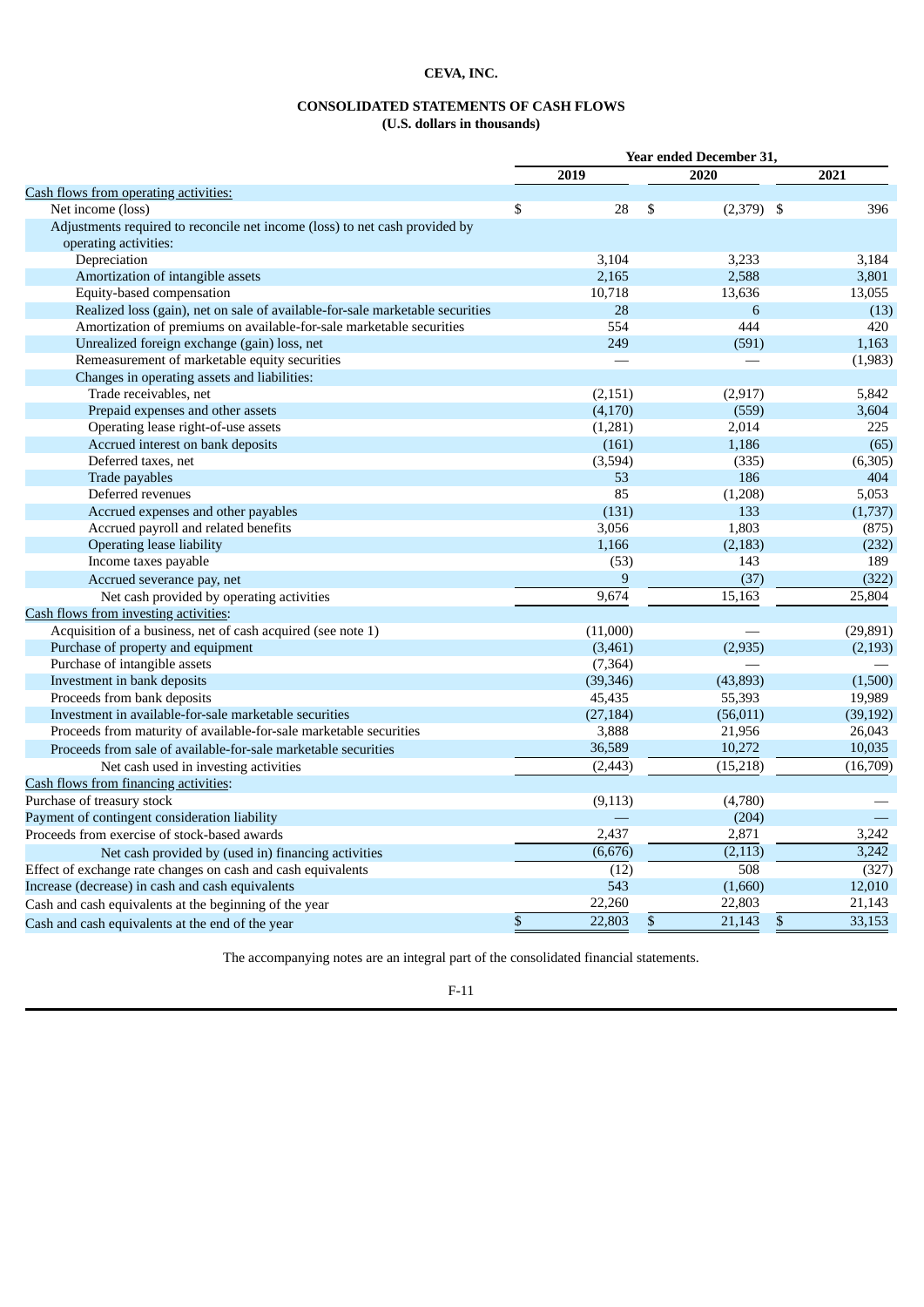### **CONSOLIDATED STATEMENTS OF CASH FLOWS**—**(Continued) (U.S. dollars in thousands)**

|                                                                              |      |       |  | <b>Year ended December 31,</b> |       |
|------------------------------------------------------------------------------|------|-------|--|--------------------------------|-------|
|                                                                              | 2019 |       |  | 2020                           | 2021  |
| Supplemental information of cash-flows activities:                           |      |       |  |                                |       |
| Cash paid during the year for:                                               |      |       |  |                                |       |
| Income and withholding taxes                                                 |      | 5.063 |  | 4.727                          | 9.183 |
| Non-cash transactions:                                                       |      |       |  |                                |       |
| Property and equipment purchases incurred but unpaid at the end of the year  |      | 21    |  |                                | 59    |
| Right-of-use assets obtained in the exchange for operating lease liabilities |      | 2.493 |  | 6.787                          | 2.679 |

The accompanying notes are an integral part of the consolidated financial statements.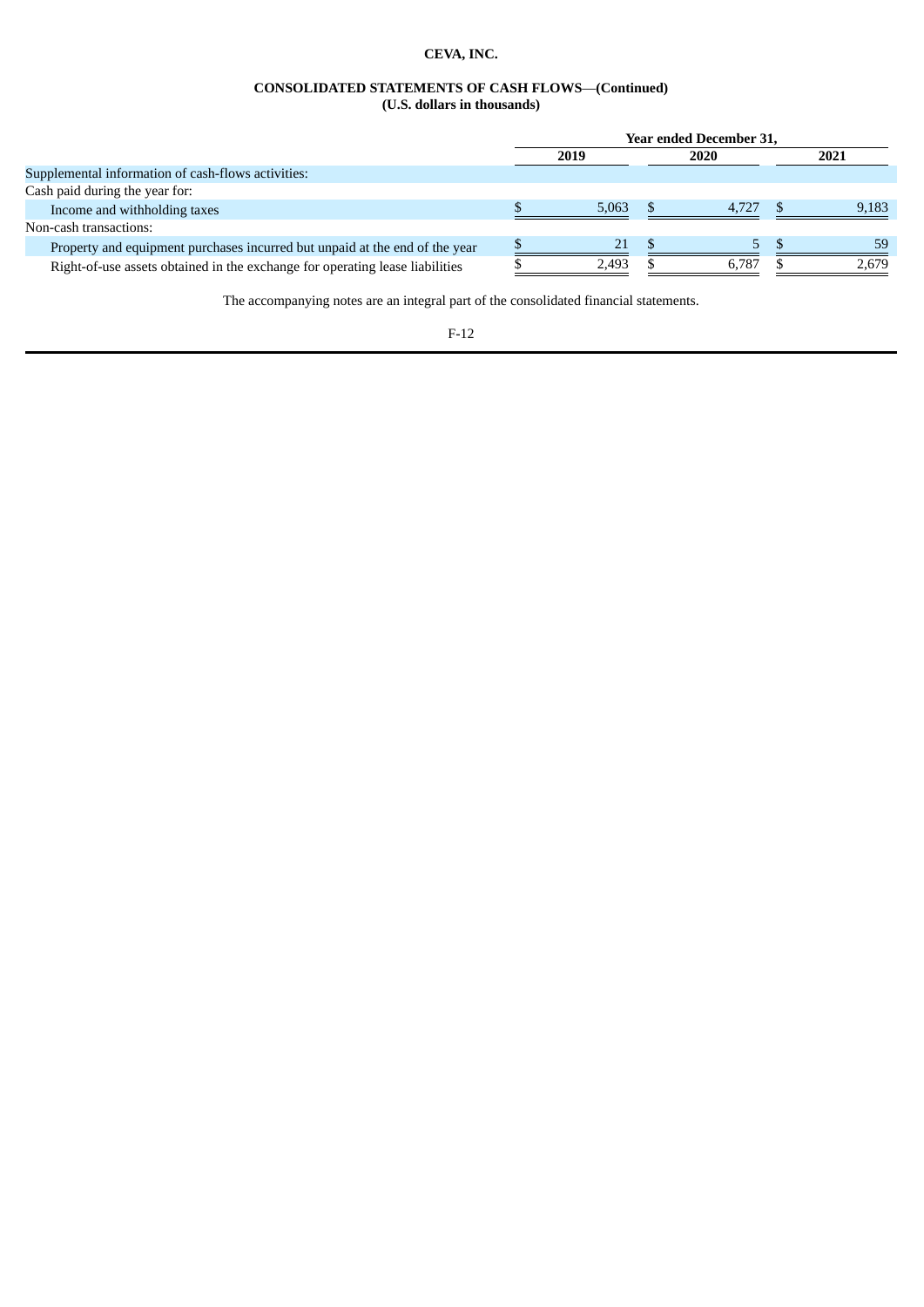## **NOTES TO THE CONSOLIDATED FINANCIAL STATEMENTS (***in thousands, except share data***)**

## **NOTE 1: ORGANIZATION AND SIGNIFICANT ACCOUNTING POLICIES**

### *Organization:*

CEVA, Inc. ("CEVA" or the "Company") was incorporated in Delaware on November 22, 1999. The Company was formed through the combination of Parthus Technologies plc ("Parthus") and the digital signal processor (DSP) cores licensing business and operations of DSP Group, Inc. in November 2002. The Company had no business or operations prior to the combination.

CEVA licenses a family of wireless connectivity and smart sensing technologies and integrated IP solutions. The Company's offerings include Digital Signal Processors, AI processors, wireless platforms and complementary software for sensor fusion, image enhancement, computer vision, voice input and artificial intelligence, all of which are key enabling technologies for a smarter, more secure and more connected world. These technologies are offered in combination with Intrinsix IP integration services, helping customers address their most complex and time-critical integrated circuit design projects. CEVA's DSP-based solutions include platforms for 5G baseband processing in mobile, IoT and infrastructure, advanced imaging and computer vision for any camera-enabled device, audio/voice/speech and ultra-low-power always-on/sensing applications for multiple IoT markets. For sensor fusion, the Hillcrest Labs sensor processing technologies provide a broad range of sensor fusion software and inertial measurement unit ("IMU") solutions for markets including hearables, wearables, AR/VR, PC, robotics, remote controls and IoT. For wireless IoT, the Rivierawaves platforms for Bluetooth (low energy and dual mode), Wi-Fi 4/5/6/6E (802.11n/ac/ax), Ultra-wideband (UWB) and NB-IoT are the most broadly licensed connectivity platforms in the industry.

CEVA's recently acquired Intrinsix Corp. ("Intrinsix") business expands its market reach to the aerospace and defense markets and allows it to offer integrated IP solutions that combine CEVA's standardized, off-the-shelf IP together with Intrinsix's non-recurring engineering ("NRE") design capabilities and IP in RF, mixed-signal, security, high complexity digital design, chiplets and more.

CEVA's technologies are licensed to leading semiconductor and original equipment manufacturer ("OEM") companies. These companies design, manufacture, market and sell application-specific integrated circuits ("ASICs") and application-specific standard products ("ASSPs") based on CEVA's technology to mobile, consumer, automotive, robotics, industrial, aerospace & defense and IoT companies for incorporation into a wide variety of end products.

#### *Acquisitions:*

In July 2019, the Company acquired the Hillcrest Labs business from InterDigital, Inc. ("InterDigital"). Hillcrest Labs is a leading global supplier of software and components for sensor processing in consumer and IoT devices. Under the terms of the agreement, the Company agreed to pay an aggregate of \$11,204 to purchase the Hillcrest Labs business, as well as non-exclusive rights to certain Hillcrest Labs' patents retained by InterDigital, with \$10,000 paid at closing, \$204 of which is a contingent consideration that was fully paid during the first quarter of 2020, and the remainder of \$1,000 held in escrow to satisfy indemnification claims, if any.

In addition, the Company incurred acquisition-related expenses associated with the Hillcrest Labs transaction in a total amount of \$462, which were included in general and administrative expenses for the year ended December 31, 2019. Acquisition-related costs included legal, accounting and consulting fees, and other external costs directly related to the acquisition.

Goodwill generated from this business combination is attributed to synergies between the Company's and Hillcrest Lab's respective products and services.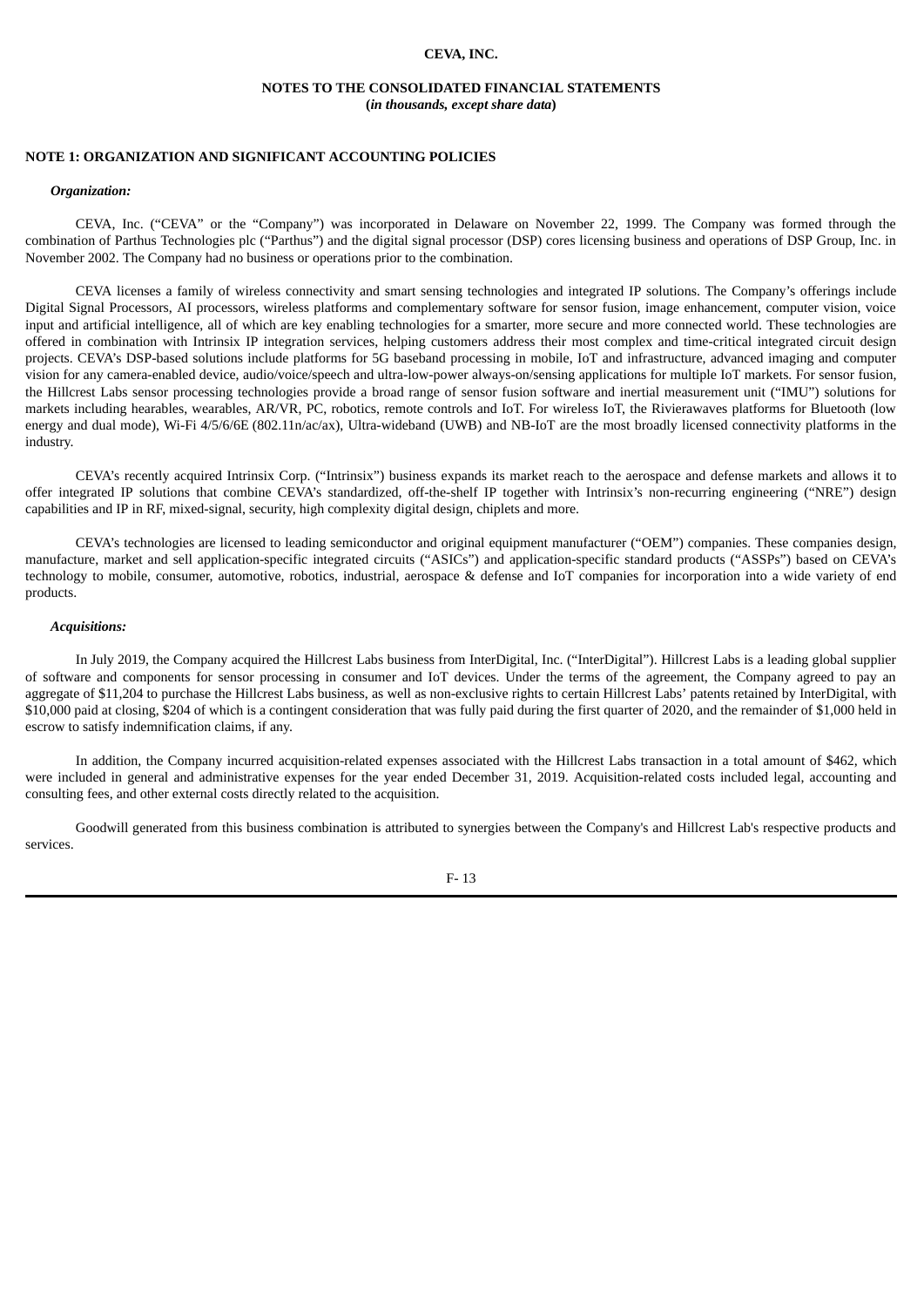## **NOTES TO THE CONSOLIDATED FINANCIAL STATEMENTS**—**(Continued) (***in thousands, except share data***)**

The results of Hillcrest Labs' operations have been included in the consolidated financial statements since July 19, 2019. Pro forma results of operations related to this acquisition have not been prepared because they are not material to the Company's consolidated statement of income (loss).

The purchase price allocation for the acquisition has been determined as follows:

| Tangible assets (including inventory, property and equipment and other) | \$<br>681 |
|-------------------------------------------------------------------------|-----------|
| Intangible assets:                                                      |           |
| R&D tools                                                               | 2,475     |
| Customer relationships                                                  | 3,518     |
| Customer backlog                                                        | 72        |
| Goodwill                                                                | 4.458     |
| Total assets                                                            | 11.204    |

The acquisition of the Hillcrest Labs business has been accounted in accordance with Financial Accounting Standards Board ("FASB") Accounting Standards Codification ("ASC") No. 805, "Business Combinations" ("ASC 805"). Under the acquisition method of accounting, the total purchase price is allocated to the net tangible and intangible assets based on their fair values on the closing date.

In August 2019, the Company entered into a strategic agreement with a private company, Immervision, Inc. ("Immervision"), whereby the Company made a strategic technology and R&D tools investment for a total consideration of \$10,000 to secure exclusive licensing rights to Immervision's advanced portfolio of patented wide-angle image processing technology and software. The Company considered this transaction as an asset acquisition. As a result, the estimated fair value of the assets acquired have been included in the accompanying balance sheet from the date of acquisition.

The consideration for the investment has been determined as follows:

| Prepaid expenses   | 2,937  |
|--------------------|--------|
| Intangible assets: |        |
| R&D tools          | 7,063  |
| Total assets       | 10,000 |

On May 31, 2021, (the "closing date"), the Company acquired 100% of the equity shares of Intrinsix, a leading chip design specialist. The Company acquired Intrinsix pursuant to the Agreement and Plan of Merger, made and entered into on May 9, 2021 (the "Merger Agreement"), by and among the Company, Northstar Merger Sub, Inc., Intrinsix and Shareholder Representative Services LLC, for \$33,096 in cash ("the Merger Consideration"), with \$26,704 paid at closing, \$4,260 delivered to escrow to satisfy indemnification claims, if any, and \$2,605 payable to certain Intrinsix executives held back as described below (the "Holdback Merger Consideration"), and after giving effect to post-closing adjustments resulting in a \$473 repayment to the Company during the third quarter of 2021. As part of the Merger Agreement, the Company entered into agreements with the Chief Executive Officer and the Chief Technology Officer of Intrinsix pursuant to which the Holdback Merger Consideration, representing 25% of the Merger Consideration payable to each of them in respect of their equity in Intrinsix, is being held back and, subject to their respective continued employment with the Company, released to them over a period of twenty-four (24) months after closing of the acquisition.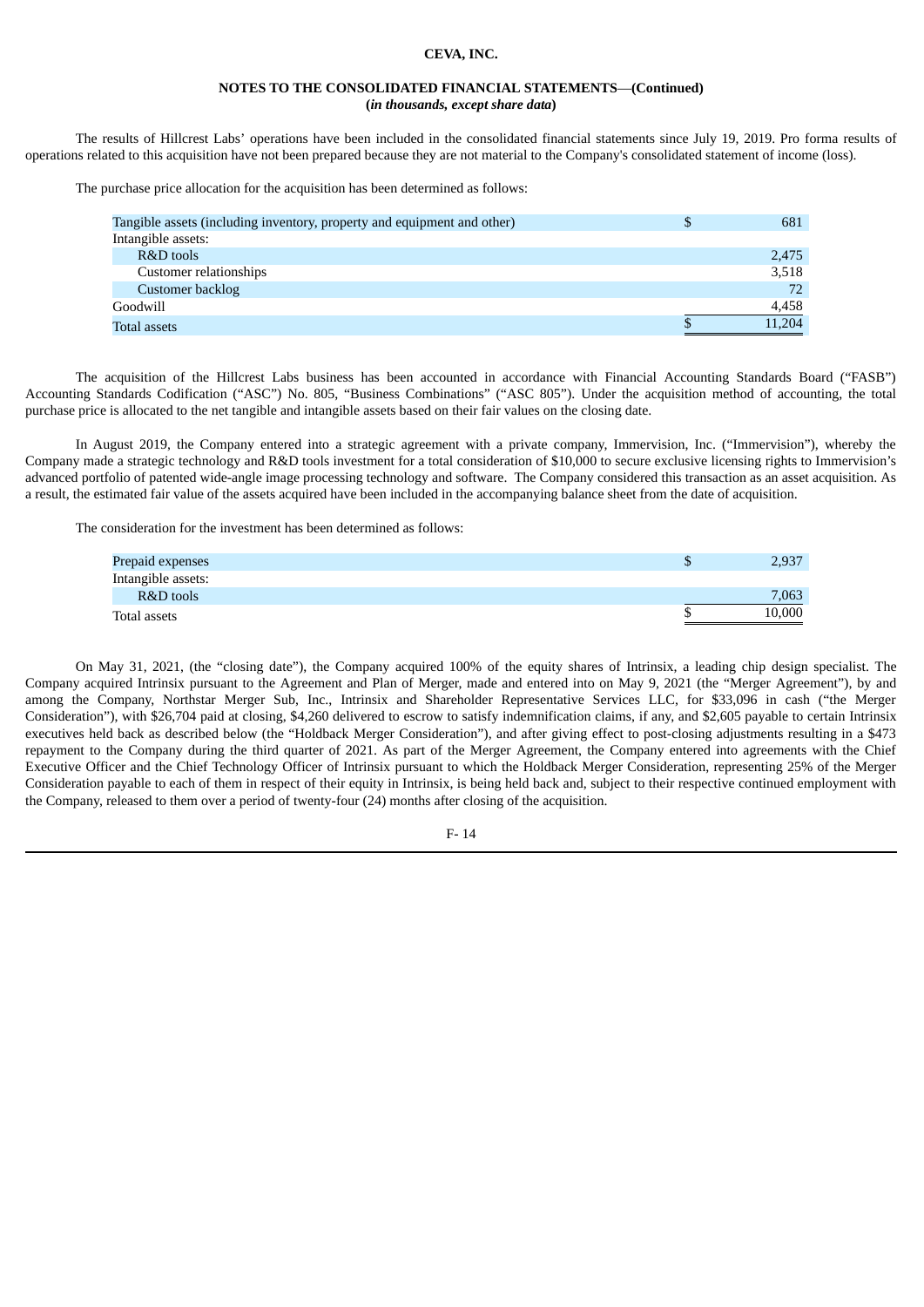## **NOTES TO THE CONSOLIDATED FINANCIAL STATEMENTS**—**(Continued) (***in thousands, except share data***)**

In addition, the Company incurred acquisition-related costs in an amount of \$970, which were included in general and administrative expenses for the year ended December 31, 2021.

The acquisition has been accounted in accordance with FASB Accounting Standards Codification ("ASC") No. 805, "Business Combinations." Under the acquisition method of accounting, the total purchase price is allocated to the net tangible and intangible assets of Intrinsix acquired in the acquisition, based on their fair values on the closing date.

The results of operations of the combined business, including the acquired business, have been included in the consolidated financial statements as of the closing date. The primary rationale for this acquisition was (1) extending the Company's market reach into the sustainable and sizeable aerospace and defense space, (2) increasing the Company's content in customers' designs and accordingly increasing the license and royalty revenue opportunity by offering turnkey IP platforms that can combine the Company's off-the-shelf connectivity and smart sensing IP with Intrinsix's NRE design capabilities and IP in RF, mixed-signal, security, high complexity digital design, chiplets and more, and (3) expanding the Company's IP portfolio with secure processor IP for IoT devices and Heterogeneous SoC interface IP for the growing adoption of chiplets, which offer a faster and less expensive alternative to the high R&D costs and complexities associated with monolithic IC developments. A significant portion of the acquisition price was recorded as goodwill due to the synergies with Intrinsix.

The purchase price allocation for the acquisition has been determined as follows:

| <b>Assets</b>                                      |   |        |
|----------------------------------------------------|---|--------|
| Net assets (including cash in the amount of \$600) | S | 872    |
| Intangible assets                                  |   | 7,572  |
| Goodwill                                           |   | 23,707 |
| <b>Total assets</b>                                |   | 32,151 |
|                                                    |   |        |
| <b>Liabilities</b>                                 |   |        |
| Deferred tax liabilities                           |   | 1,660  |
| <b>Total liabilities</b>                           |   | 1,660  |
|                                                    |   |        |
| <b>Total</b>                                       |   | 30.491 |

The fair value and weighted average estimated useful life of the acquired intangible assets are as follows:

|                                       |                       |       | Weighted-Average        |  |
|---------------------------------------|-----------------------|-------|-------------------------|--|
|                                       | <b>Estimated Fair</b> |       | <b>Estimated Useful</b> |  |
| <b>Identifiable Intangible Assets</b> | Value                 |       | <b>Life in Years</b>    |  |
| <b>Customer relationships</b>         |                       | 3,604 | 5.5                     |  |
| Customer backlog                      |                       | 421   | 1.5                     |  |
| <b>Technologies</b>                   |                       | 3,329 | 3.0                     |  |
| Patents                               |                       | 218   | 5.0                     |  |
| Total identifiable intangible assets  |                       | 7.572 |                         |  |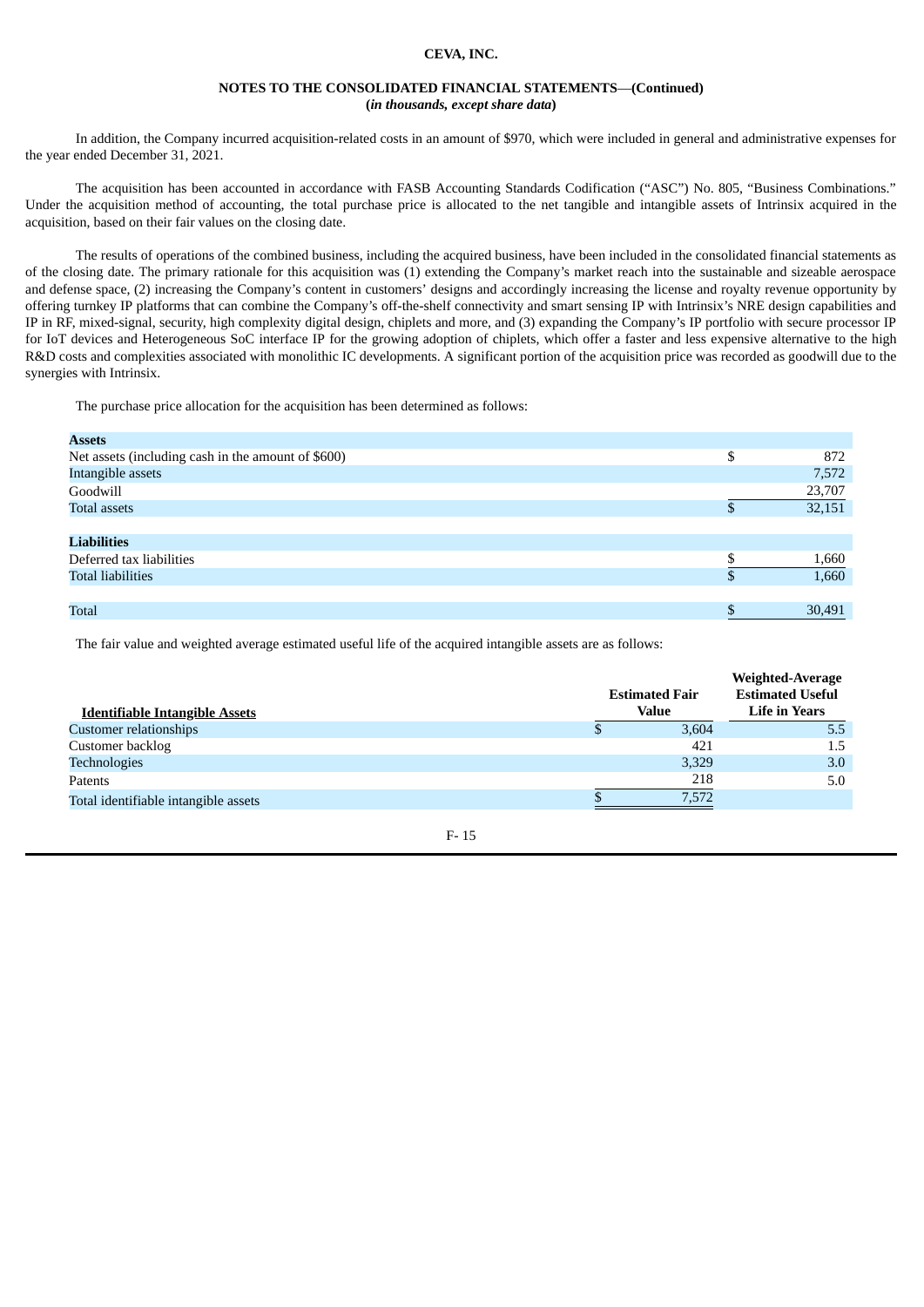# **NOTES TO THE CONSOLIDATED FINANCIAL STATEMENTS**—**(Continued) (***in thousands, except share data***)**

The following unaudited pro forma financial information presents combined results of operations for the periods presented, as if the Company had completed the acquisition on January 1, 2020. The unaudited pro forma financial information has been calculated after adjusting the Company's results and those of Intrinsix, including: (i) Holdback Merger Consideration costs; (ii) amortization expense from acquired intangible assets; and (iii) interest income and unrealized gains on equity securities included in the statement of income of Intrinsix, which were specifically excluded from the acquisition of Intrinsix, and the respective income tax effects of such adjustments. The unaudited pro forma financial information presented below is not necessarily indicative of consolidated results of operations of the combined business had the acquisition occurred at the beginning of the respective fiscal years, nor is it necessarily indicative of future results of operations of the combined company.

|                          | <b>Year ended December 31</b> |         |  |  |  |  |
|--------------------------|-------------------------------|---------|--|--|--|--|
|                          | 2020                          | 2021    |  |  |  |  |
| Pro forma total revenues | $122.048$ \$                  | 131,397 |  |  |  |  |
| Pro forma net loss       | (3,837)                       | (1,707) |  |  |  |  |

The intangible assets are amortized based on the pattern upon which the economic benefits of the intangible assets are to be utilized.

#### *Basis of presentation:*

The consolidated financial statements have been prepared according to U.S Generally Accepted Accounting Principles ("U.S. GAAP").

## *Recently Adopted Accounting Pronouncements:*

In December 2019, the Financial Accounting Standards Board ("FASB") issued Accounting Standard Update No. 2019-12, Income Taxes (Topic 740): Simplifying the Accounting for Income Taxes (ASU 2019-12), which simplifies the accounting for income taxes. ASU 2019-12 is effective for annual reporting periods, and interim periods within those years, beginning after December 15, 2020. The adoption by the Company of the new guidance did not have a material impact on its consolidated financial statements.

### *Use of estimates:*

The preparation of the consolidated financial statements in conformity with U.S. GAAP requires management to make estimates, judgments and assumptions. The Company's management believes that the estimates, judgments and assumptions used are reasonable based upon information available at the time they are made. These estimates, judgments and assumptions can affect the reported amounts of assets and liabilities and disclosure of contingent assets and liabilities as of the dates of the financial statements, and the reported amounts of revenues and expenses during the reporting period. Actual results could differ from those estimates. The novel coronavirus ("COVID-19") pandemic has created, and may continue to create, significant uncertainty in macroeconomic conditions, and the extent of its impact on the Company's operational and financial performance will depend on certain developments, including the duration and spread of the outbreak and the impact on the Company's customers and its sales cycles. The Company considered the impact of COVID-19 on the estimates and assumptions and determined that there were no material adverse impacts on the consolidated financial statements for the year ended December 31, 2021. As events continue to evolve and additional information becomes available, the Company's estimates and assumptions may change materially in future periods.

## *Financial statements in U.S. dollars:*

A majority of the revenues of the Company and its subsidiaries is generated in U.S. dollars ("dollars"). In addition, a portion of the Company and its subsidiaries' costs are incurred in dollars. The Company's management has determined that the dollar is the primary currency of the economic environment in which the Company and its subsidiaries principally operate. Thus, the functional and reporting currency of the Company and its subsidiaries is the dollar.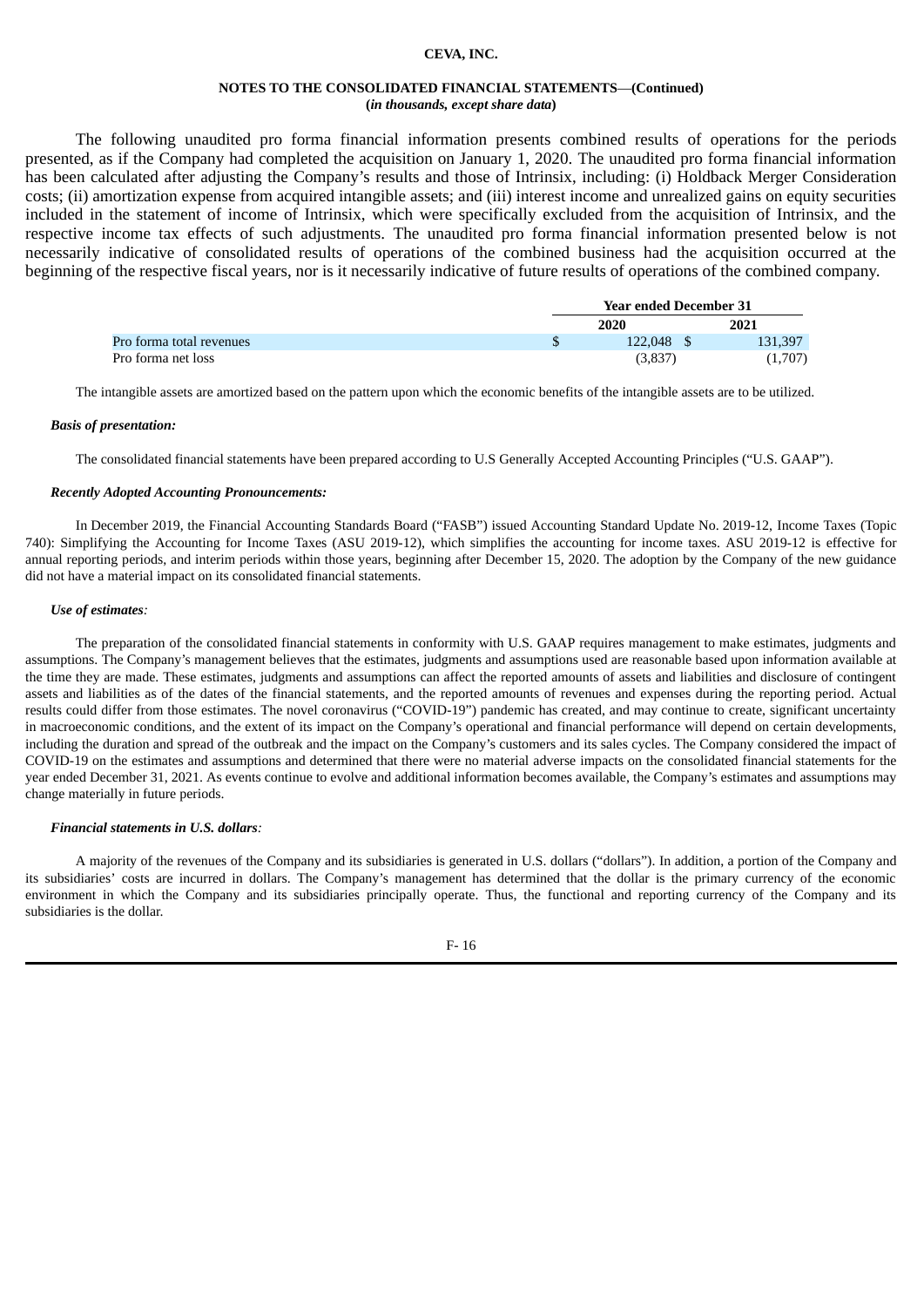## **NOTES TO THE CONSOLIDATED FINANCIAL STATEMENTS**—**(Continued) (***in thousands, except share data***)**

Accordingly, monetary accounts maintained in currencies other than the dollar are remeasured into dollars in accordance with Financial Accounting Standards Board ("FASB") Accounting Standards Codification ("ASC") No. 830, "Foreign Currency Matters." All transaction gains and losses from remeasurement of monetary balance sheet items are reflected in the consolidated statements of income (loss) as financial income or expenses, as appropriate, which is included in "financial income, net." The foreign exchange losses arose principally on the EURO and the NIS monetary balance sheet items as a result of the currency fluctuations of the EURO and the NIS against the dollar.

#### *Principles of consolidation:*

The consolidated financial statements incorporate the financial statements of the Company and all of its subsidiaries. All inter-company balances and transactions have been eliminated on consolidation.

#### *Cash equivalents:*

Cash equivalents are short-term highly liquid investments that are readily convertible to cash with original maturities of three months or less from the date acquired.

### *Short-term bank deposits:*

Short-term bank deposits are deposits with maturities of more than three months but less than one year from the balance sheet date. The deposits are presented at their cost, including accrued interest. The deposits bear interest annually at an average rate of 2.64%, 2.53% and 1.12% during 2019, 2020 and 2021, respectively.

#### *Marketable securities:*

Marketable securities consist mainly of corporate bonds. The Company determines the appropriate classification of marketable securities at the time of purchase and re-evaluates such designation at each balance sheet date. In accordance with FASB ASC No. 320 "Investments- Debt and Equity Securities," the Company classifies marketable securities as available-for-sale. Available-for-sale securities are stated at fair value, with unrealized gains and losses reported in accumulated other comprehensive income (loss), a separate component of stockholders' equity, net of taxes. Realized gains and losses on sales of marketable securities, as determined on a specific identification basis, are included in financial income, net. The amortized cost of marketable securities is adjusted for amortization of premium and accretion of discount to maturity, both of which, together with interest, are included in financial income, net. The Company has classified all marketable securities as short-term, even though the stated maturity date may be one year or more beyond the current balance sheet date, because it is probable that the Company will sell these securities prior to maturity to meet liquidity needs or as part of risk versus reward objectives.

The Company determines realized gains or losses on sale of marketable securities on a specific identification method and records such gains or losses as financial income, net.

Starting on January 1, 2020, as a result of the adoption of ASC 326, available-for-sale debt securities with an amortized cost basis in excess of estimated fair value are assessed to determine what amount of that difference, if any, is caused by expected credit losses. Expected credit losses on available-for-sale debt securities are recognized in financial income, net, on the Company's consolidated statements of income (loss), and any remaining unrealized losses, net of taxes, are included in accumulated other comprehensive income (loss) in stockholders' equity. The amount of credit losses recorded for the twelve months ended December 31, 2020 and 2021 was immaterial.

Prior to 2020, the Company recognized an impairment charge when a decline in the fair value of its investments in debt securities below the cost basis of such securities was considered to be other-than-temporary. Factors considered in making such a determination include the duration and severity of the impairment, the reason for the decline in value and the potential recovery period. For securities that were deemed other-than-temporarily impaired ("OTTI"), the amount of impairment was recognized in the statement of income (loss) and was limited to the amount related to credit losses, while impairment related to other factors was recognized in other comprehensive income (loss). The Company did not recognize OTTI on its marketable securities in 2019.

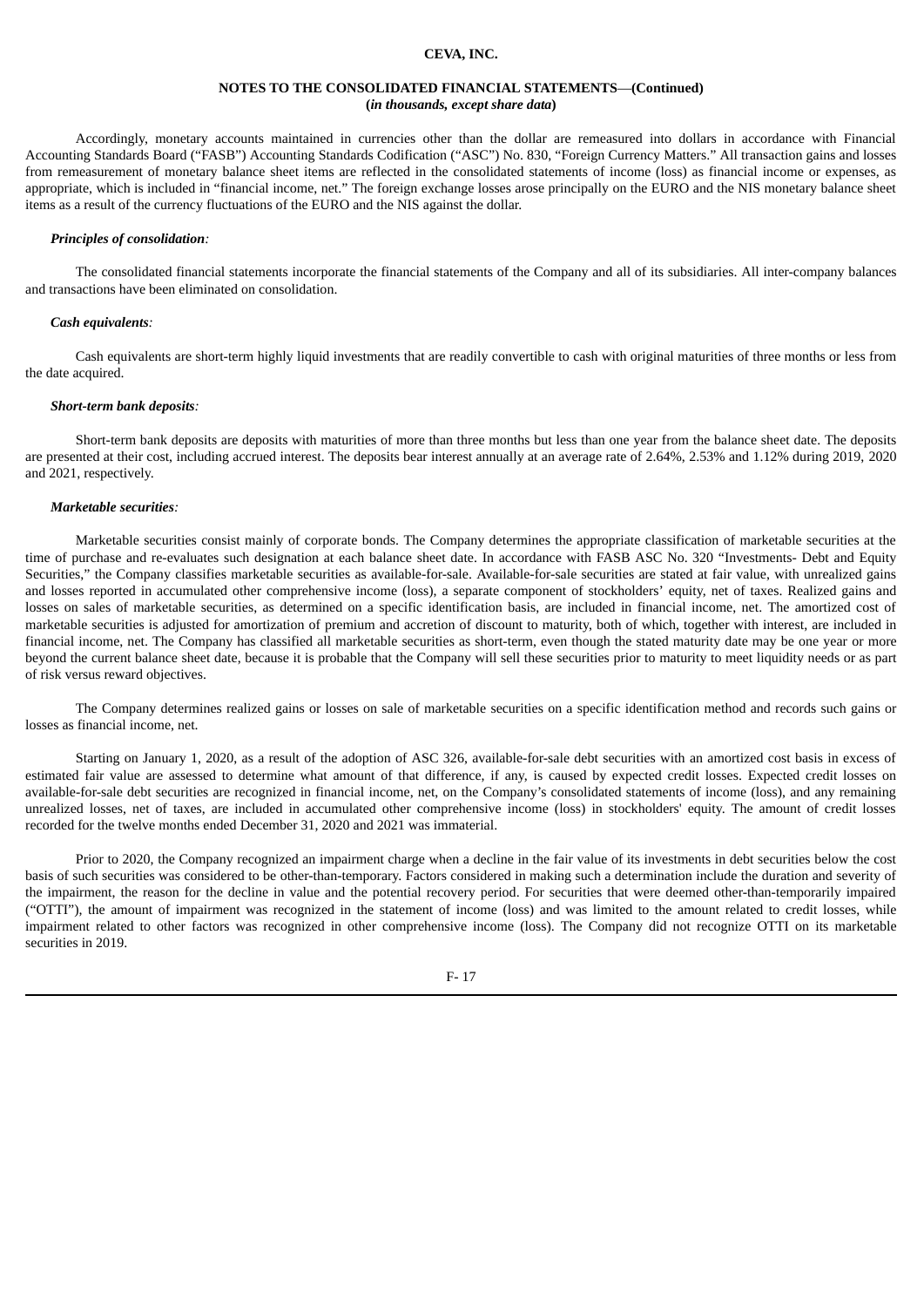# **NOTES TO THE CONSOLIDATED FINANCIAL STATEMENTS**—**(Continued) (***in thousands, except share data***)**

#### *Long-term bank deposits:*

Long-term bank deposits are deposits with maturities of more than one year as of the balance sheet date. The deposits presented at their cost, including accrued interest. The deposits bear interest annually at an average rate of 2.94%, 1.32% and 1.15% during 2019, 2020 and 2021, respectively.

### *Trade receivables and allowances:*

Trade receivables are recorded and carried at the original invoiced amount less an allowance for any potential uncollectible amounts. The Company makes estimates of expected credit losses for the allowance for doubtful accounts and allowance for unbilled receivables based upon its assessment of various factors, including historical experience, the age of the trade receivable balances, credit quality of its customers, current economic conditions, reasonable and supportable forecasts of future economic conditions, and other factors that may affect its ability to collect from customers. The estimated credit loss allowance is recorded as general and administrative expenses on the Company's consolidated statements of income (loss).

#### *Property and equipment, net:*

Property and equipment are stated at cost, net of accumulated depreciation. Depreciation is calculated using the straight-line method over the estimated useful lives of the assets, at the following annual rates:

|                                   | $\frac{6}{9}$          |
|-----------------------------------|------------------------|
| Computers, software and equipment | $10 - 33$              |
| Office furniture and equipment    | $7 - 33$               |
| Leasehold improvements            | $10 - 20$              |
|                                   | (the shorter of the    |
|                                   | expected lease term or |
|                                   | useful economic life)  |

The Company's long-lived assets are reviewed for impairment in accordance with FASB ASC No. 360-10-35, "Impairment or Disposal of Long-Lived Assets," whenever events or changes in circumstances indicate that the carrying amount of an asset may not be recoverable. Recoverability of the carrying amount of an asset to be held and used is measured by a comparison of its carrying amount to the future undiscounted cash flows expected to be generated by such asset. If such asset is considered to be impaired, the impairment to be recognized is measured by the amount by which the carrying amount of such asset exceeds its fair value. In determining the fair value of long-lived assets for purposes of measuring impairment, the Company's assumptions include those that market participants would consider in valuations of similar assets.

An asset to be disposed is reported at the lower of its carrying amount or fair value less selling costs. No impairment was recorded in 2019, 2020 and 2021.

#### *Leases:*

Effective as of January 1, 2019, the Company adopted Topic 842, which requires the recognition of lease assets and lease liabilities by lessees for leases classified as operating leases. The Company has adopted Topic 842 using the modified retrospective transition approach by applying the new standard to all leases existing on the date of initial application. Results and disclosure requirements for reporting periods beginning after January 1, 2019, are presented under Topic 842.

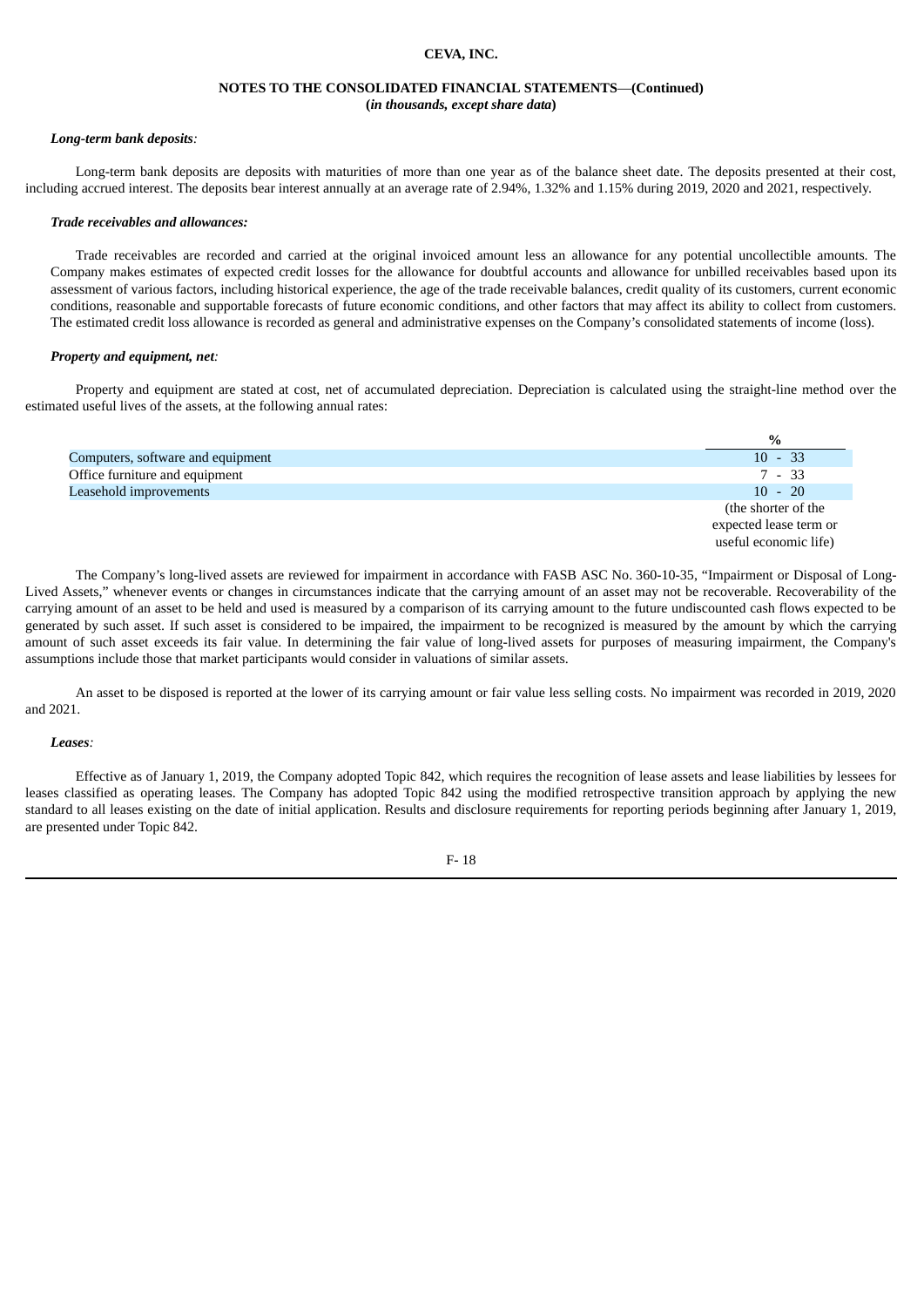# **NOTES TO THE CONSOLIDATED FINANCIAL STATEMENTS**—**(Continued) (***in thousands, except share data***)**

The Company elected the package of practical expedients permitted under the transition guidance, which allowed the Company to carryforward the historical lease classification, the Company's assessment on whether a contract was or contained a lease, and initial direct costs for any leases that existed prior to January 1, 2019.

As a result of the adoption of Topic 842 on January 1, 2019, the Company recorded both operating lease right-of-use ("ROU") assets of \$9,785 and operating lease liabilities of \$9,498. The ROU assets include adjustments for prepayments in the amount of \$287. The adoption did not impact the Company's beginning retained earnings, or its prior year consolidated statements of income (loss) and statements of cash flows.

The Company determines if an arrangement is a lease at inception. The Company's assessment is based on: (1) whether the contract includes an identified asset, (2) whether the Company obtains substantially all of the economic benefits from the use of the asset throughout the period of use, and (3) whether the Company has the right to direct how and for what purpose the identified asset is used throughout the period of use.

Leases are classified as either finance leases or operating leases. A lease is classified as a finance lease if any one of the following criteria are met: the lease transfers ownership of the asset by the end of the lease term, the lease contains an option to purchase the asset that is reasonably certain to be exercised, the lease term is for a major part of the remaining useful life of the asset, the present value of the lease payments equals or exceeds substantially all of the fair value of the asset, or the underlying asset is of such a specialized nature that it is expected to have no alternative use to the lessor at the end of lease term. A lease is classified as an operating lease if it does not meet any one of these criteria. Since all of the Company's lease contracts do not meet any of the criteria above, the Company concluded that all of its lease contracts should be classified as operation leases.

ROU assets and liabilities are recognized on the commencement date based on the present value of remaining lease payments over the lease term. For this purpose, the Company considers only payments that are fixed and determinable at the time of commencement. As most of the Company's leases do not provide an implicit rate, the Company uses its incremental borrowing rate based on information available on the commencement date in determining the present value of lease payments. The ROU asset also includes any lease payments made prior to commencement and is recorded net of any lease incentives received. All ROU assets are reviewed for impairment. The lease terms may include options to extend or terminate the lease when it is reasonably certain that the Company will exercise such options.

The Company elected to not recognize a lease liability and a ROU asset for lease with a term of twelve months or less.

# *Goodwill:*

Goodwill is carried at cost and is not amortized but rather is tested for impairment at least annually or between annual tests in certain circumstances. The Company conducts its annual test of impairment for goodwill on October 1st of each year.

The Company operates in one operating segment. In May 2021, the Company acquired Intrinsix. Following the acquisition, the Company has determined that this one segment operates as two reporting units: the CEVA reporting unit and the Intrinsix reporting unit. As such, the Company has assigned the goodwill resulting from the Intrinsix acquisition to its two reporting units.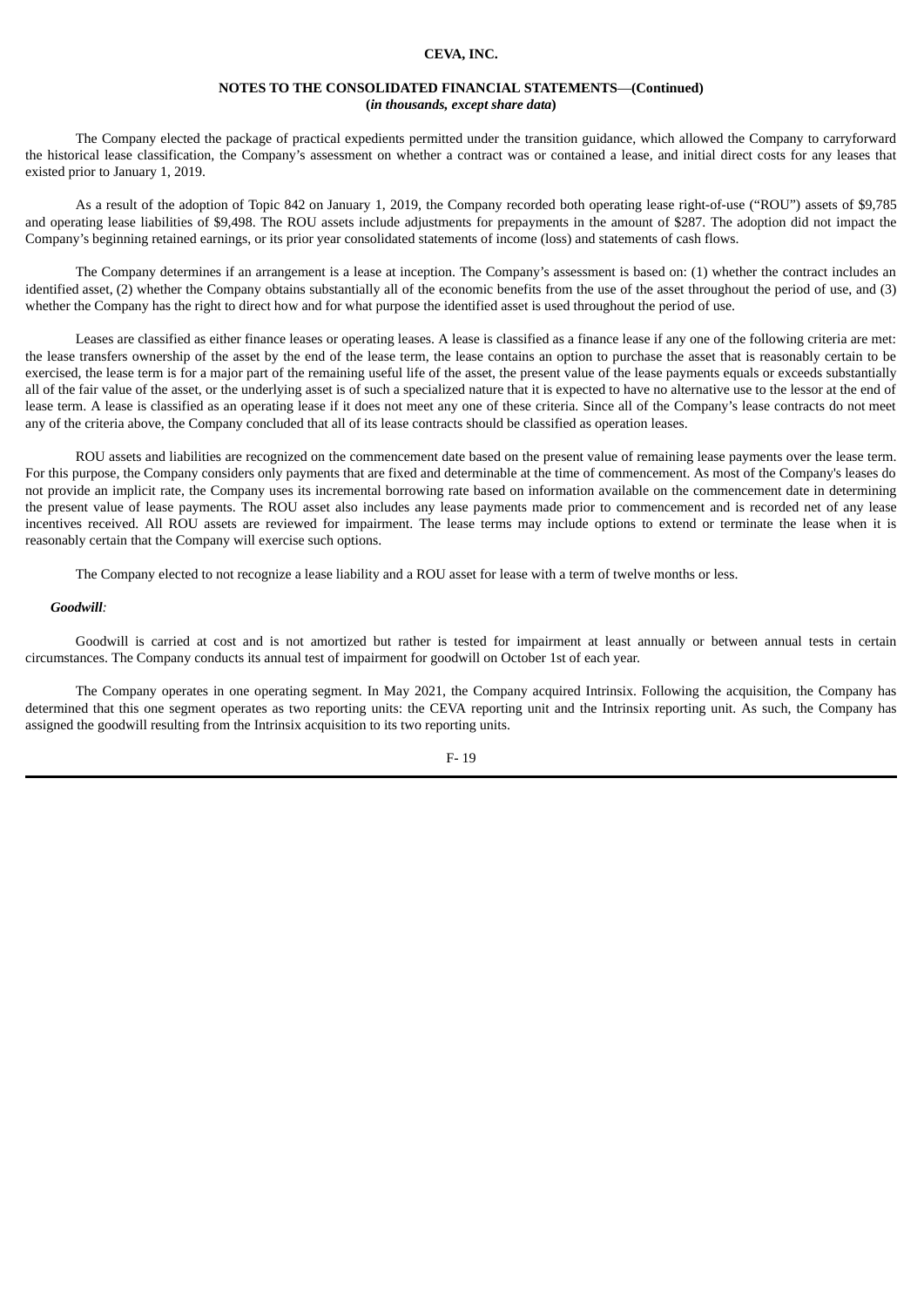# **NOTES TO THE CONSOLIDATED FINANCIAL STATEMENTS**—**(Continued) (***in thousands, except share data***)**

ASC 350 allows an entity to first assess qualitative factors to determine whether it is necessary to perform the quantitative goodwill impairment test. If the qualitative assessment does not result in a more likely than not indication of impairment, no further impairment testing is required. If the Company elects not to use this option, or if the Company determines that it is more likely than not that the fair value of a reporting unit is less than its carrying value, then the Company prepares a quantitative analysis to determine whether the carrying value of a reporting unit exceeds its estimated fair value. If the carrying value of a reporting unit exceeds its estimated fair value, the Company recognizes an impairment of goodwill for the amount of this excess, in accordance with the guidance in FASB Accounting Standards Update ("ASU") No. 2017-04, Intangibles - Goodwill and Other (Topic 350), Simplifying the Test for Goodwill Impairment, which the adopted as of January 1, 2020. Prior to the adoption of ASU 2017-04, if the Company elects not to use the qualitative analysis the two-step impairment test is performed. For each of the three years in the period ended December 31, 2021, no impairment of goodwill has been recorded.

## *Intangible assets, net:*

Acquired intangible assets with finite lives are amortized over their estimated useful lives. The Company amortizes intangible assets with finite lives over periods ranging from half a year to seven and a half years, using the straight line method, unless another method is more appropriate.

Intangible assets with finite lives are reviewed for impairment whenever events or changes in circumstances indicate the carrying amount of an asset may not be recoverable. Recoverability of these assets is measured by comparison of their amounts to future undiscounted cash flows the assets are expected to generate. If such assets are considered to be impaired, the impairment to be recognized equals the amount by which the carrying value of the assets exceeds its fair market value. The Company did not record any impairments during the years ended December 31, 2019, 2020 and 2021.

#### *Investments in marketable equity securities:*

The Company holds an equity interest in Cipia Vision Ltd (CPIA.TA) ("Cipia"). For the years ended December 31, 2019 and 2020, Cipia was a privately held company and the Company's investment in Cipia did not have a readily determinable fair value. As such, for the years ended December 31, 2019 and 2020, the Company has elected to account for its investment in Cipia using the measurement alternative pursuant to ASC 321.

In November 2021, Cipia completed its IPO on the Tel-Aviv Stock Exchange, as a result, the Company's investment in Cipia was no longer eligible for the measurement alternative. As such, following Cipia's IPO, the Company measured its Cipia investment at fair value with changes in fair value recognized in remeasurement of marketable equity securities. As of December 31, 2021, the investment fair value amounted to \$2,919 and the gain resulting from the remeasurement of the investment amount to \$1,983.

### *Revenue recognition:*

The following is a description of principal activities from which the Company generates revenue. Revenues are recognized when control of the promised goods or services are transferred to the customers in an amount that reflects the consideration that the Company expects to receive in exchange for those goods or services.

The Company determines revenue recognition through the following steps:

- identification of the contract with a customer;
- identification of the performance obligations in the contract:
- determination of the transaction price;

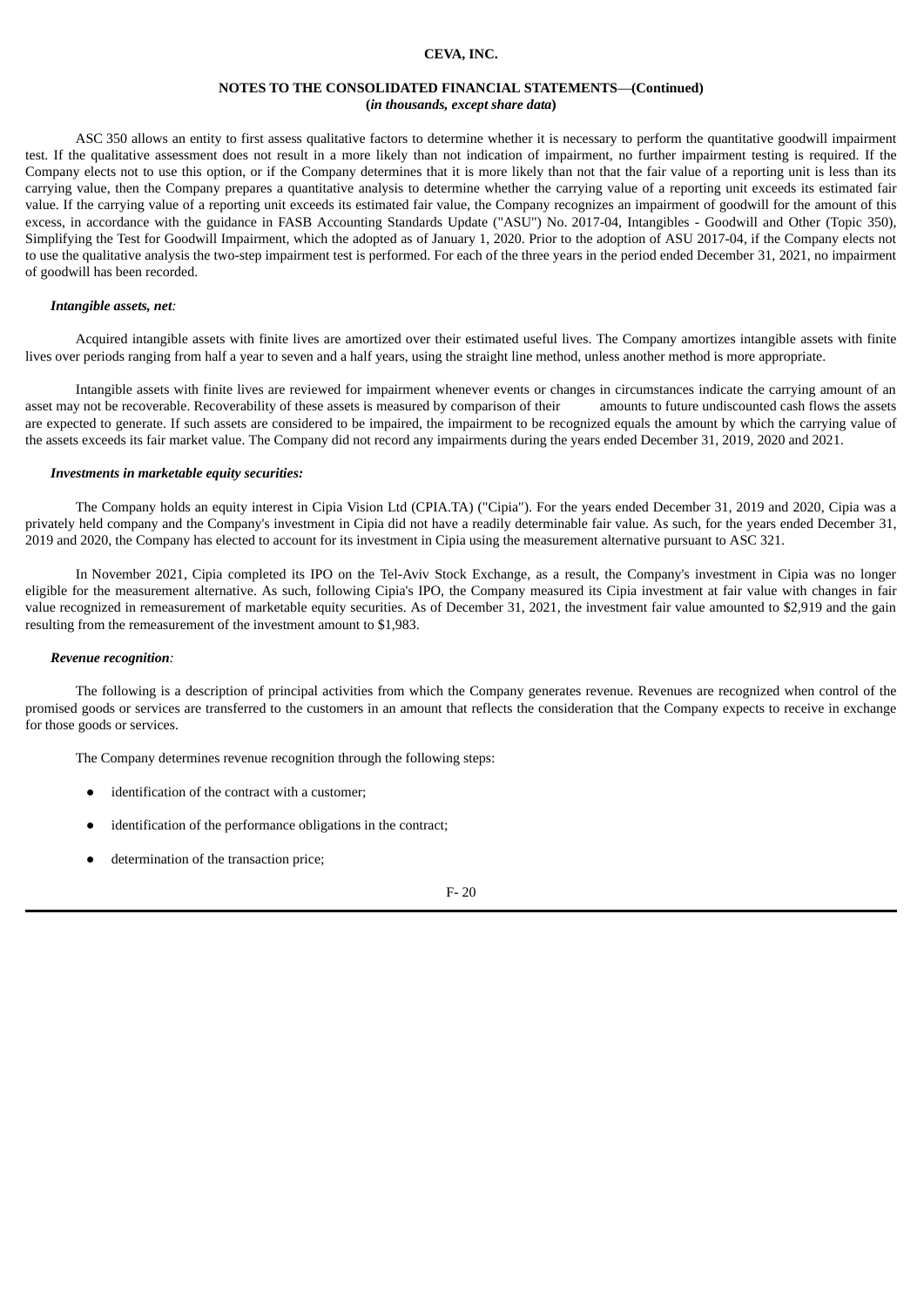# **NOTES TO THE CONSOLIDATED FINANCIAL STATEMENTS**—**(Continued) (***in thousands, except share data***)**

- allocation of the transaction price to the performance obligations in the contract; and
- recognition of revenue when, or as, the Company satisfies a performance obligation.

The Company enters into contracts that can include various combinations of products and services, as detailed below, which are generally capable of being distinct and accounted for as separate performance obligations.

The Company generates its revenues from (1) licensing intellectual properties, which in certain circumstances are modified for customer-specific requirements, (2) royalty revenues, and (3) other revenues, which include revenues from NRE payments, support, training and sale of development systems and chips, which are included in licensing and related revenue in the accompanying consolidated statements of income (loss).

The Company accounts for its IP license revenues and related services, which provide the Company's customers with rights to use the Company's IP, in accordance with ASC 606. A license may be perpetual or time limited in its application. In accordance with ASC 606, the Company will recognize revenue from IP license at the time of delivery when the customer accepts control of the IP, as the IP is functional without professional services, updates and technical support. The Company has concluded that its IP license is distinct as the customer can benefit from the software on its own.

Most of the Company's contracts with customers contain multiple performance obligations. For these contracts, the Company accounts for individual performance obligations separately, if they are distinct. The transaction price is allocated to the separate performance obligations on a relative standalone selling price basis. Standalone selling prices of IP license are typically estimated using the residual approach. Standalone selling prices of services are typically estimated based on observable transactions when these services are sold on a standalone basis.

When contracts involve a significant financing component, the Company adjusts the promised amount of consideration for the effects of the time value of money if the timing of payments agreed to by the parties to the contract (either explicitly or implicitly) provide the customer with a significant benefit of financing, unless the financing period is under one year and only after the products or services were provided, which is a practical expediency permitted under ASC 606.

Revenues from contracts that involve significant customization of the Company's IP to customer-specific specifications are performance obligations the Company generally accounts for as performance obligations satisfied over time. The Company's performance obligation does not create an asset with alternative use, and the Company has an enforceable right to payment. The Company recognizes revenue on such contracts using cost based input methods, which recognize revenue and gross profit as work is performed based on a ratio between actual costs incurred compared to the total estimated costs for the contract. Provisions for estimated losses on uncompleted contracts are made during the period in which such losses are first determined, in the amount of the estimated loss on the entire contract.

Revenues that are derived from the sale of a licensee's products that incorporate the Company's IP are classified as royalty revenues. Royalty revenues are recognized during the quarter in which the sale of the product incorporating the Company's IP occurs. Royalties are calculated either as a percentage of the revenues received by the Company's licensees on sales of products incorporating the Company's IP or on a per unit basis, as specified in the agreements with the licensees. For a majority of the Company's royalty revenues, the Company receives the actual sales data from its customers after the quarter ends and accounts for it as unbilled receivables. When the Company does not receive actual sales data from the customer prior to the finalization of its financial statements, royalty revenues are recognized based on the Company's estimation of the customer's sales during the quarter.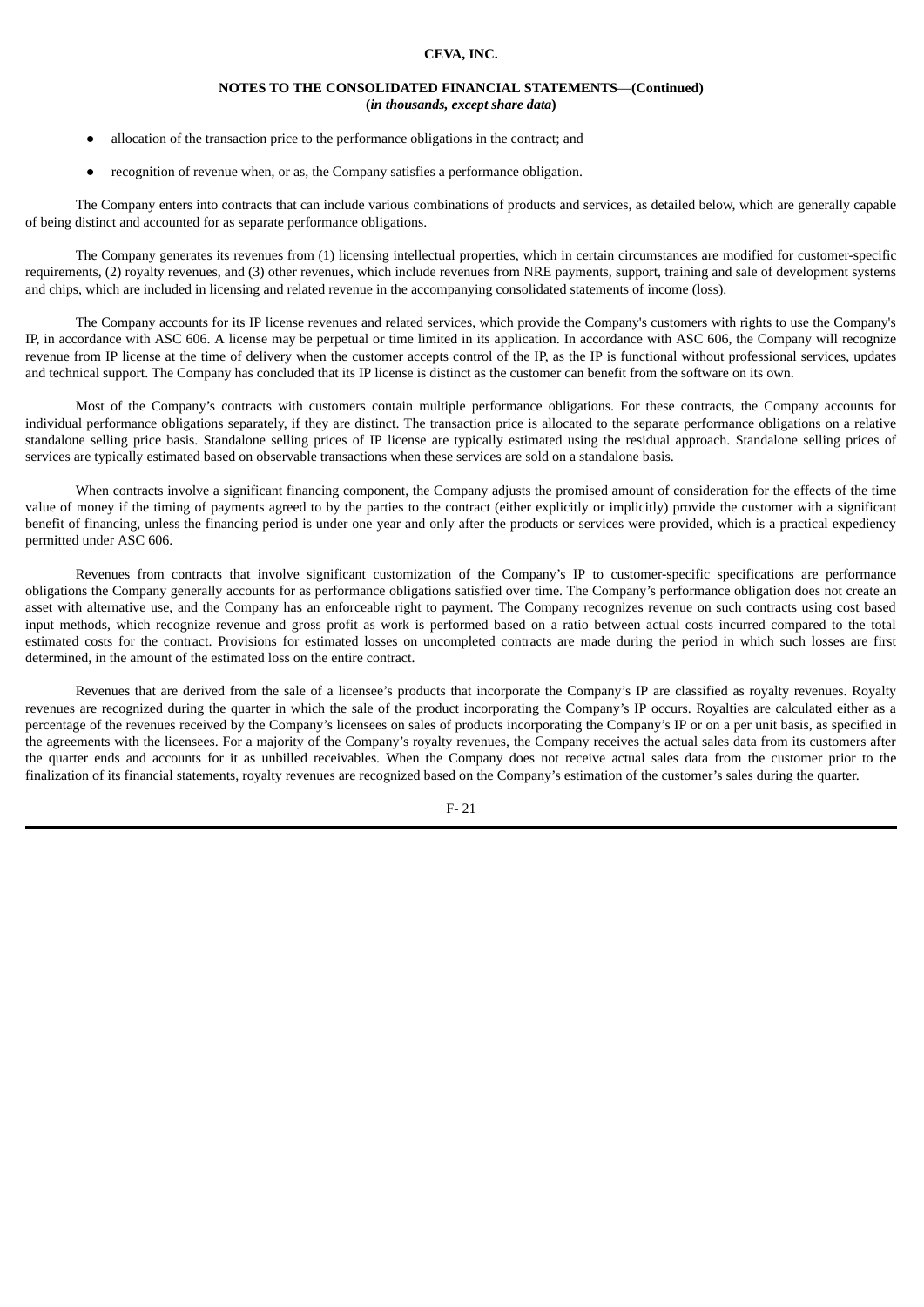# **NOTES TO THE CONSOLIDATED FINANCIAL STATEMENTS**—**(Continued) (***in thousands, except share data***)**

The Company recently acquired Intrinsix, which derives revenues primarily from NRE payments. Revenues that are derived from NRE payments are performance obligations that are recognized over time as the services are rendered. For time-and-materials contracts, the performance obligation is satisfied, and revenue is recognized over time as the services are performed. Generally, contracts call for billings on a time-and-materials basis; however, in instances when a fixed-fee contract is signed, revenue is recognized over time, based on an input method of labor costs expended, relative to total expected labor costs to complete the contract.

In addition to license and NRE fees, contracts with customers generally contain an agreement to provide for training and post contract support, which consists of telephone or e-mail support, correction of errors (bug fixing) and unspecified updates and upgrades. Fees for post contract support, which takes place after delivery to the customer, are specified in the contract and are generally mandatory for the first year. After the mandatory period, the customer may extend the support agreement on similar terms on an annual basis. The Company considers the post contract support performance obligation as a distinct performance obligation that is satisfied over time, and as such, it recognizes revenue for post contract support on a straight-line basis over the period for which technical support is contractually agreed to be provided to the licensee, typically twelve months.

Revenues from the sale of development systems and chips are recognized when control of the promised goods or services are transferred to the customers.

Deferred revenues, which represent a contract liability, include unearned amounts received under license and NRE agreements, unearned technical support and amounts paid by customers not yet recognized as revenues.

The Company capitalizes sales commission as costs of obtaining a contract when they are incremental and, if they are expected to be recovered, amortized in a manner consistent with the pattern of transfer of the good or service to which the asset relates. If the expected amortization period is one year or less, the commission fee is expensed when incurred.

# *Cost of revenue:*

Cost of revenue includes the costs of products, services and royalty expense payments to the Israeli Innovation Authority of the Ministry of Economy and Industry in Israel (the "IIA") (refer to Note 16 for further details). Cost of product revenue includes materials, subcontractors, amortization of acquired assets (NB-IoT, Immervision and Intrinsix technologies) and the portion of development costs associated with product development arrangements. Cost of service revenue includes salary and related costs for personnel engaged in services, training and customer support, and travel, office expenses and other support costs.

### *Income taxes:*

The Company recognizes income taxes under the liability method. It recognizes deferred income tax assets and liabilities for the expected future consequences of temporary differences between the financial reporting and tax bases of assets and liabilities. These differences are measured using the enacted statutory tax rates that are expected to apply to taxable income for the years in which differences are expected to reverse. The effect of a change in tax rates on deferred income taxes is recognized in the statements of income (loss) during the period that includes the enactment date.

Valuation allowance is recorded to reduce the deferred tax assets to the net amount that the Company believes is more likely than not to be realized. The Company considers all available evidence, both positive and negative, including historical levels of income, expectations and risks associated with estimates of future taxable income and ongoing tax planning strategies, in assessing the need for a valuation allowance.

The Company accounts for uncertain tax positions in accordance with ASC 740. ASC 740-10 contains a two-step approach to recognizing and measuring uncertain tax positions. The first step is to evaluate the tax position taken or expected to be taken in a tax return by determining if the weight of available evidence indicates that it is more likely than not that, on an evaluation of the technical merits, the tax position will be sustained on audit, including resolution of any related appeals or litigation processes. The second step is to measure the tax benefit as the largest amount that is more than 50% (cumulative probability) likely to be realized upon ultimate settlement. The Company accrues interest and penalties related to unrecognized tax benefits under taxes on income.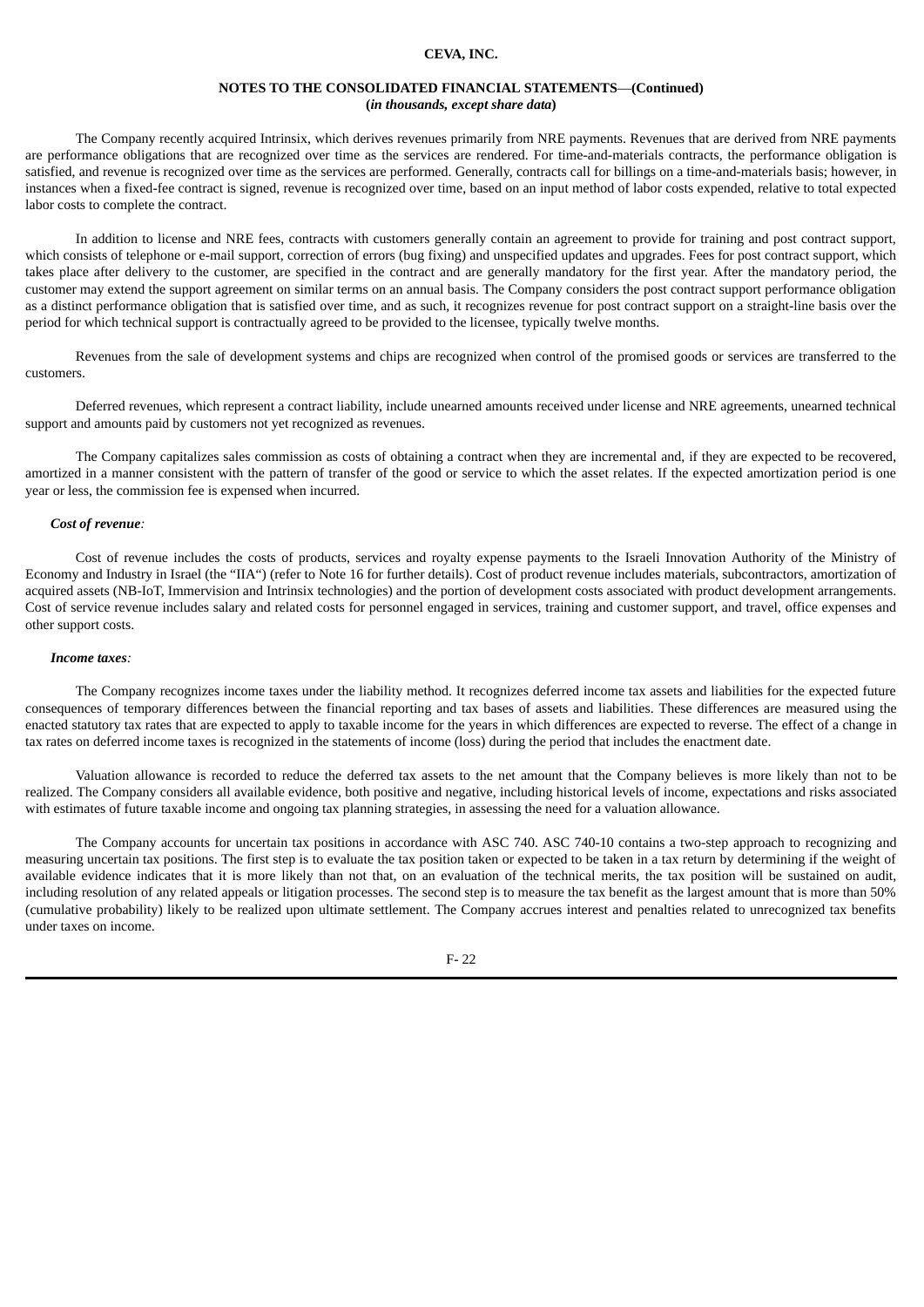# **NOTES TO THE CONSOLIDATED FINANCIAL STATEMENTS**—**(Continued) (***in thousands, except share data***)**

#### *Research and development:*

Research and development costs are charged to the consolidated statements of income (loss) as incurred.

#### *Government grants and tax credits:*

Government grants received by the Company relating to categories of operating expenditures are credited to the consolidated statements of income (loss) during the period in which the expenditure to which they relate is charged. Royalty and non-royalty-bearing grants from the IIA for funding certain approved research and development projects are recognized at the time when the Company is entitled to such grants, on the basis of the related costs incurred, and included as a deduction from research and development expenses in the consolidated statements of income (loss).

The Company recorded grants in the amounts of \$5,643, \$2,844 and \$3,595 for the years ended December 31, 2019, 2020 and 2021, respectively. The Company's Israeli subsidiary is obligated to pay royalties amounting to 3%-3.5% of the sales of certain products the development of which received grants from the IIA in previous years. The obligation to pay these royalties is contingent on actual sales of the products. Grants received from the IIA may become repayable if certain criteria under the grants are not met.

The French Research Tax Credit, Crédit d'Impôt Recherche ("CIR"), is a French tax incentive to stimulate research and development ("R&D") which is relevant for the Company's French subsidiaries (RivieraWaves SAS and CEVA France). Generally, the CIR offsets the income tax to be paid and the remaining portion (if any) can be refunded. The CIR is calculated based on the claimed volume of eligible R&D expenditures by the Company. As a result, the CIR is presented as a deduction from "research and development expenses" in the consolidated statements of income (loss). During the years ended December 31, 2019, 2020 and 2021, the Company recorded CIR benefits in the amount of \$2,312, \$3,287 and \$2,299, respectively.

The research & development (R&D) tax credit in the UK is designed to encourage innovation and increase spending on R&D activities for companies operating in the UK. This is relevant to the Company's subsidiary R&D centers in the UK. Generally, the UK R&D tax credit offsets the income tax to be paid and the remaining portion (if any) will be refunded. The R&D tax credit is calculated based on the claimed volume of eligible R&D expenditures by the Company. As a result, the R&D tax credit is presented as a deduction from "research and development expenses" in the consolidated statements of income (loss). During the years ended December 31, 2019, 2020 and 2021, the Company recorded R&D tax credit benefits in the amount of \$201, \$198 and \$248, respectively.

### *Employee benefit plan:*

Certain of the Company's employees are eligible to participate in a defined contribution pension plan (the "Plan"). Participants in the Plan may elect to defer a portion of their pre-tax earnings into the Plan, which is run by an independent party. The Company makes pension contributions at rates varying up to 10% of the participant's pensionable salary. Contributions to the Plan are recorded as an expense in the consolidated statements of income (loss).

The Company's U.S. operations maintain a retirement plan (the "U.S. Plan") that qualifies as a deferred salary arrangement under Section 401(k) of the Internal Revenue Code. Participants in the U.S. Plan may elect to defer a portion of their pre-tax earnings, up to the Internal Revenue Service annual contribution limit. The Company matches 50% of each participant's contributions up to a maximum of 6% of the participant's base pay. Each participant may contribute up to 15% of base remuneration. Contributions to the U.S. Plan are recorded during the year contributed as an expense in the consolidated statements of income (loss).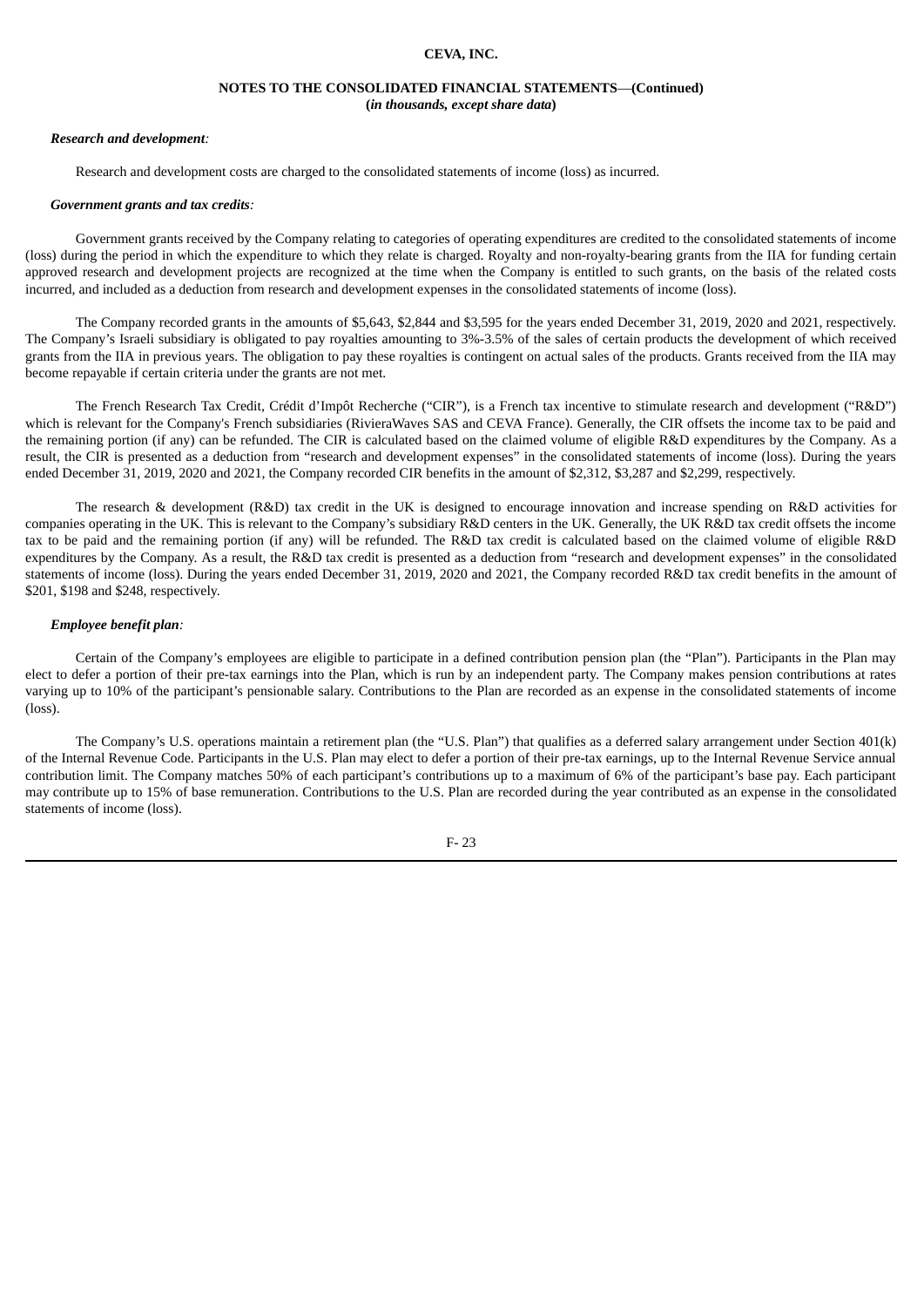# **NOTES TO THE CONSOLIDATED FINANCIAL STATEMENTS**—**(Continued) (***in thousands, except share data***)**

Total contributions for the years ended December 31, 2019, 2020 and 2021 were \$1,189, \$1,232 and \$1,155, respectively.

#### *Accrued severance pay:*

Effective July 1, 2021, the Israeli subsidiary's agreements with employees hired prior to August 1, 2016, are under Section 14 of the Severance Pay Law, 1963. Up to July 1, 2021, the liability of CEVA's Israeli subsidiary for severance pay for employees hired prior to August 1, 2016, was calculated pursuant to Israeli severance pay law based on the most recent salary of each employee multiplied by the number of years of employment for these employee as of June 30, 2021. The Israeli subsidiary's liability for the period until June 30, 2021, is fully provided for by monthly deposits with severance pay funds, insurance policies and an accrual. The deposited funds include profits and losses accumulated up to June 30, 2021. The deposited funds may be withdrawn only upon the fulfillment of the obligation pursuant to Israeli severance pay law or labor agreements. The value of these policies is recorded as an asset on the Company's consolidated balance sheets.

Effective August 1, 2016, the Israeli subsidiary's agreements with new employees in Israel are under Section 14 of the Severance Pay Law, 1963, and effective July 1, 2021, also with employees hired prior to August 1, 2016. The Israeli subsidiary's contributions for severance pay have extinguished its severance obligation. Upon contribution of the full amount based on the employee's monthly salary for each year of service, no additional obligation exists regarding the matter of severance pay, and no additional payments is made by the Israeli subsidiary to the employee. Furthermore, the related obligation and amounts deposited on behalf of the employee for such obligation are not stated on the balance sheet, as the Israeli subsidiary is legally released from any obligation to employees once the required deposit amounts have been paid.

Severance pay expenses, net of related income, for the years ended December 31, 2019, 2020 and 2021, were \$1,826, \$1,983 and \$1,943, respectively.

### *Equity-based compensation:*

The Company accounts for equity-based compensation in accordance with FASB ASC No. 718, "Stock Compensation" which requires the recognition of compensation expenses based on estimated fair values for all equity-based awards made to employees and non-employee directors. Equitybased compensation primarily includes restricted stock units ("RSUs"), as well as options, stock appreciation right ("SAR"), performance-based stock units ("PSUs") and employee stock purchase plan awards.

The Company elects the straight-line recognition method for awards subject to graded vesting based only on a service condition and the accelerated method for awards that are subject to performance or market. The fair value of each RSU and PSU (excluding PSUs based on market condition awards) is the market value as determined by the closing price of the common stock on the day of grant. The Company estimates the fair value of PSU based on market condition awards on the date of grant using the Monte-Carlo simulation model.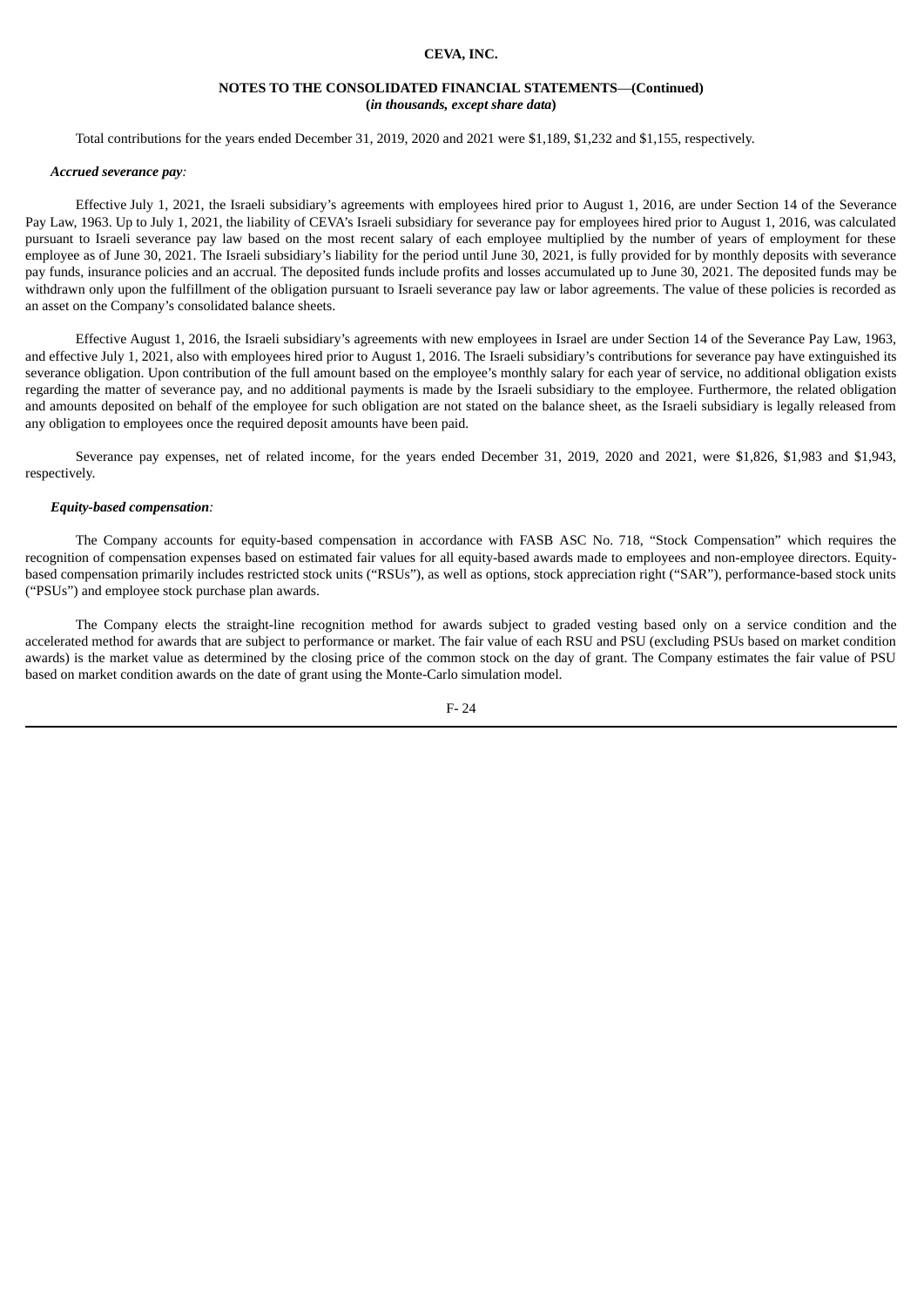# **NOTES TO THE CONSOLIDATED FINANCIAL STATEMENTS**—**(Continued) (***in thousands, except share data***)**

The fair value for rights to purchase shares of common stock under the Company's employee stock purchase plan was estimated on the date of grant using the following assumptions:

|                                    | 2019            | 2020            | 2021            |
|------------------------------------|-----------------|-----------------|-----------------|
|                                    |                 |                 |                 |
| Expected dividend yield            | $0\%$           | $0\%$           | $0\%$           |
| <b>Expected volatility</b>         | $42\% - 43\%$   | 32% - 60%       | $39\% - 60\%$   |
| Risk-free interest rate            | $2.0\% - 2.5\%$ | $0.1\% - 1.9\%$ | $0.1\% - 1.7\%$ |
| <b>Expected forfeiture</b>         | $0\%$           | $0\%$           | $0\%$           |
| Contractual term of up to (months) | 24              | 24              | 24              |

During the years ended December 31, 2019, 2020 and 2021, the Company recognized equity-based compensation expense related to stock options, SARs, RSUs, PSUs and employee stock purchase plan as follows:

|                                         | Year ended December 31, |        |  |        |  |        |  |  |  |
|-----------------------------------------|-------------------------|--------|--|--------|--|--------|--|--|--|
|                                         |                         | 2019   |  | 2020   |  | 2021   |  |  |  |
|                                         |                         |        |  |        |  |        |  |  |  |
| Cost of revenue                         | \$                      | 630 \$ |  | 639    |  | 818    |  |  |  |
| Research and development, net           |                         | 5,857  |  | 6,874  |  | 7,287  |  |  |  |
| Sales and marketing                     |                         | 1,495  |  | 2,038  |  | 1,626  |  |  |  |
| General and administrative              |                         | 2,736  |  | 4,085  |  | 3,324  |  |  |  |
| Total equity-based compensation expense |                         | 10,718 |  | 13,636 |  | 13,055 |  |  |  |

As of December 31, 2021, there was \$18,817 of unrecognized compensation expense related to unvested RSUs, PSUs and employee stock purchase plan. This amount is expected to be recognized over a weighted-average period of 1.6 years. As of December 31, 2021, there was no unrecognized compensation expense related to unvested stock options and SARs.

## *Fair value of financial instruments:*

The carrying amount of cash, cash equivalents, short term bank deposits, trade receivables, other accounts receivable, trade payables and other accounts payable approximates fair value due to the short-term maturities of these instruments. Marketable securities, marketable equity securities and derivative instruments are carried at fair value. See Note 5 for more information.

### *Comprehensive income (loss):*

The Company accounts for comprehensive income (loss) in accordance with FASB ASC No. 220, "Comprehensive Income." This statement establishes standards for the reporting and display of comprehensive income (loss) and its components in a full set of general purpose financial statements. Comprehensive income (loss) generally represents all changes in stockholders' equity during the period except those resulting from investments by, or distributions to, stockholders. The Company's items of other comprehensive income (loss) relate to unrealized gains and losses, net of tax, on hedging derivative instruments and marketable securities.

### *Concentration of credit risk:*

Financial instruments that potentially subject the Company to concentrations of credit risk consist principally of cash, cash equivalents, bank deposits, marketable securities, foreign exchange contracts and trade receivables. The Company invests its surplus cash in cash deposits and marketable securities in financial institutions and has established guidelines relating to diversification and maturities to maintain safety and liquidity of the investments.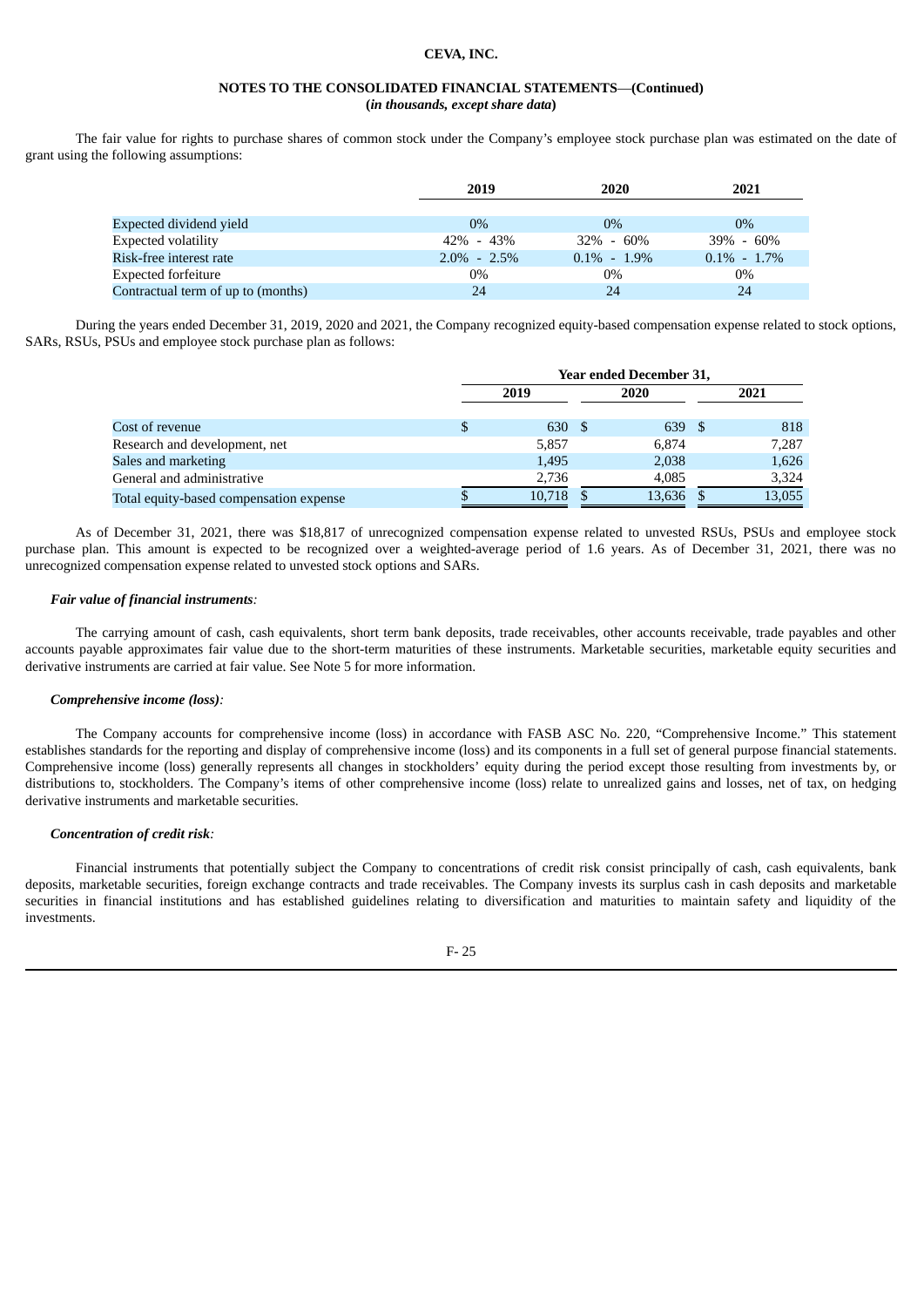# **NOTES TO THE CONSOLIDATED FINANCIAL STATEMENTS**—**(Continued) (***in thousands, except share data***)**

The majority of the Company's cash and cash equivalents are invested in high grade certificates of deposits with major U.S., European and Israeli banks. Generally, cash and cash equivalents and bank deposits may be redeemed on demand and therefore minimal credit risk exists with respect to them. Nonetheless, deposits with these banks exceed the Federal Deposit Insurance Corporation ("FDIC") insurance limits or similar limits in foreign jurisdictions, to the extent such deposits are even insured in such foreign jurisdictions. Generally, these cash equivalents may be redeemed upon demand and, therefore management believes that it bears a lower risk. The short-term and long-term bank deposits are held in financial institutions which management believes are institutions with high credit standing, and accordingly, minimal credit risk from geographic or credit concentration. Furthermore, the Company holds an investment portfolio consisting principally of corporate bonds. The Company has the ability to hold such investments until recovery of temporary declines in market value or maturity. However, the Company can provide no assurance that it will recover declines in the market value of its investments.

The Company is exposed primarily to fluctuations in the level of U.S. interest rates. To the extent that interest rates rise, fixed interest investments may be adversely impacted, whereas a decline in interest rates may decrease the anticipated interest income for variable rate investments.

The Company is exposed to financial market risks, including changes in interest rates. The Company typically does not attempt to reduce or eliminate its market exposures on its investment securities because the majority of its investments are short-term.

The Company's trade receivables are geographically diverse, mainly in the Asia Pacific, and also in the United States and Europe. Concentration of credit risk with respect to trade receivables is limited by credit limits, ongoing credit evaluation and account monitoring procedures. The Company performs ongoing credit evaluations of its customers and to date has not experienced any material losses. The Company makes estimates of expected credit losses for based upon its assessment of various factors, including historical experience, the age of the trade receivable balances, credit quality of its customers, current economic conditions, reasonable and supportable forecasts of future economic conditions, and other factors that may affect its ability to collect from customers.

|                                 | Balance at<br>beginning of<br>period | <b>Additions</b> | Deduction |            |      | Balance at<br>end of period |      |     |
|---------------------------------|--------------------------------------|------------------|-----------|------------|------|-----------------------------|------|-----|
| Year ended December 31, 2021    |                                      |                  |           |            |      |                             |      |     |
| Allowance for credit losses     | \$                                   | 300              | - \$      | 152S       |      | $(164)$ \$                  |      | 288 |
|                                 |                                      |                  |           |            |      |                             |      |     |
| Year ended December 31, 2020    |                                      |                  |           |            |      |                             |      |     |
| Allowance for credit losses     | \$                                   | 327              | - \$      | $1,443$ \$ |      | $(1,470)$ \$                |      | 300 |
|                                 |                                      |                  |           |            |      |                             |      |     |
| Year ended December 31, 2019    |                                      |                  |           |            |      |                             |      |     |
| Allowance for doubtful accounts | \$                                   |                  | - \$      | 327        | - \$ |                             | - \$ | 327 |

The Company has no off-balance-sheet concentration of credit risk.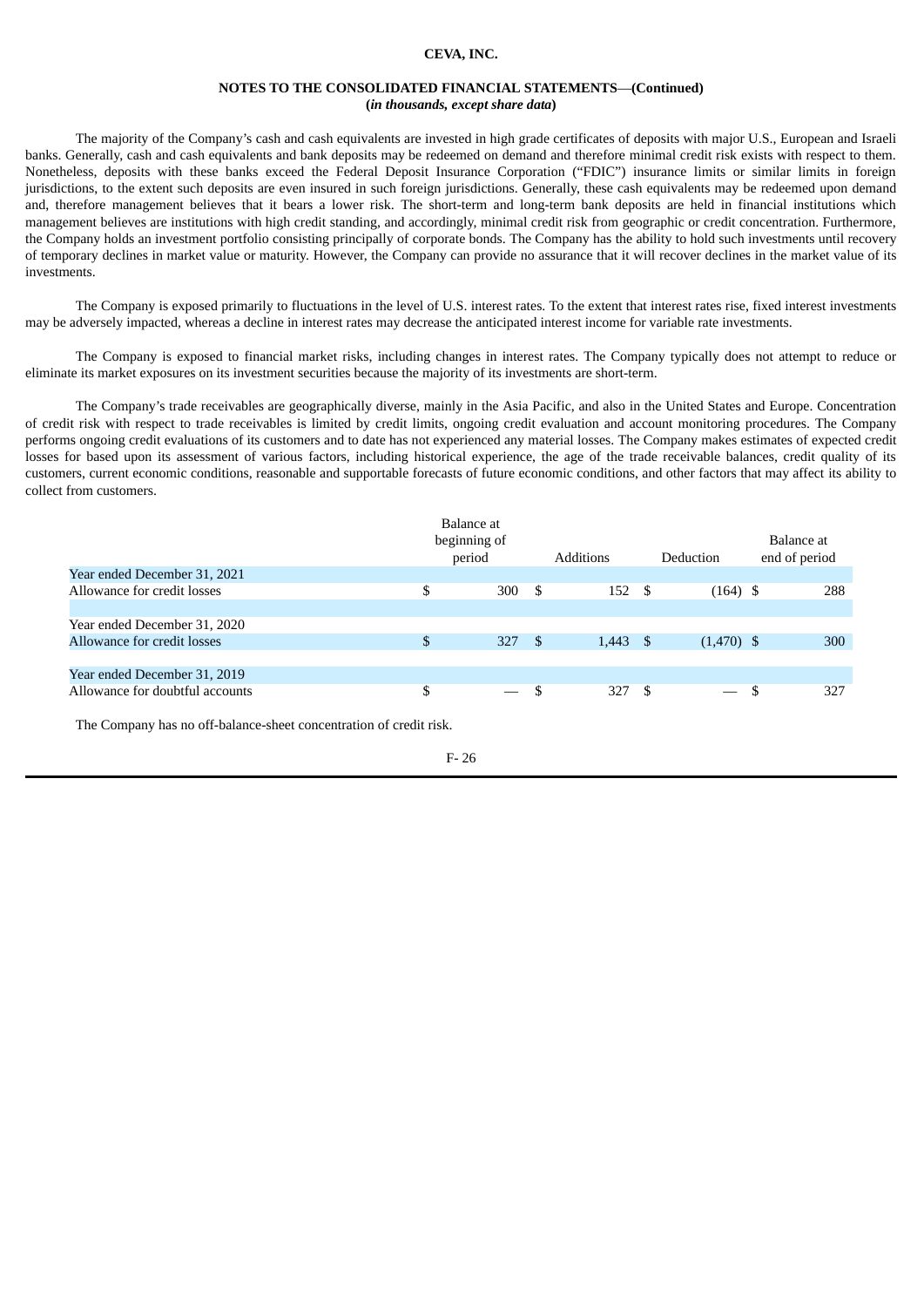# **NOTES TO THE CONSOLIDATED FINANCIAL STATEMENTS**—**(Continued) (***in thousands, except share data***)**

#### *Derivative and hedging activities:*

The Company follows the requirements of FASB ASC No. 815," Derivatives and Hedging" which requires companies to recognize all of their derivative instruments as either assets or liabilities in the statement of financial position at fair value. The accounting for changes in fair value (i.e., gains or losses) of a derivative instrument depends on whether it has been designated and qualifies as part of a hedging transaction and further, on the type of hedging transaction. For those derivative instruments that are designated and qualify as hedging instruments, a company must designate the hedging instrument, based upon the exposure being hedged, as a fair value hedge, cash flow hedge, or a hedge of a net investment in a foreign operation. Due to the Company's global operations, it is exposed to foreign currency exchange rate fluctuations in the normal course of its business. The Company's treasury policy allows it to offset the risks associated with the effects of certain foreign currency exposures through the purchase of foreign exchange forward or option contracts ("Hedging Contracts"). The policy, however, prohibits the Company from speculating on such Hedging Contracts for profit. To protect against the increase in value of forecasted foreign currency cash flow resulting from salaries paid in currencies other than the U.S. dollar during the year, the Company instituted a foreign currency cash flow hedging program. The Company hedges portions of the anticipated payroll of its non-U.S. employees denominated in the currencies other than the U.S. dollar for a period of one to twelve months with Hedging Contracts. Accordingly, when the dollar strengthens against the foreign currencies, the decline in present value of future foreign currency expenses is offset by losses in the fair value of the Hedging Contracts. Conversely, when the dollar weakens, the increase in the present value of future foreign currency expenses is offset by gains in the fair value of the Hedging Contracts. These Hedging Contracts are designated as cash flow hedges.

For derivative instruments that are designated and qualify as a cash flow hedge (i.e., hedging the exposure to variability in expected future cash flows that is attributable to a particular risk), the gain or loss on the derivative instrument is reported as a component of other comprehensive income (loss) and reclassified into earnings in the same period or periods during which the hedged transaction affects earnings.

On January 1, 2019, gains and losses on derivative instruments that are designated and qualify as a cash flow hedge are recorded in accumulated other comprehensive income (loss) and reclassified into earnings during the same accounting period in which the designated forecasted transaction or hedged item affects earnings.

As of December 31, 2020, and 2021, the notional principal amount of the Hedging Contracts to sell U.S. dollars held by the Company was \$0 and \$4,500, respectively.

## *Advertising expenses:*

Advertising expenses are charged to consolidated statements of income (loss) as incurred. Advertising expenses for the years ended December 31, 2019, 2020 and 2021 were \$996, \$559 and \$623, respectively.

#### *Treasury stock:*

The Company repurchases its common stock from time to time pursuant to a board-authorized share repurchase program through open market purchases and repurchase plans.

The repurchases of common stock are accounted for as treasury stock, and result in a reduction of stockholders' equity. When treasury shares are reissued, the Company accounts for the reissuance in accordance with FASB ASC No. 505-30, "Treasury Stock" and charges the excess of the repurchase cost over issuance price using the weighted average method to retained earnings. The purchase cost is calculated based on the specific identified method. In the case where the repurchase cost over issuance price using the weighted average method is lower than the issuance price, the Company credits the difference to additional paid-in capital.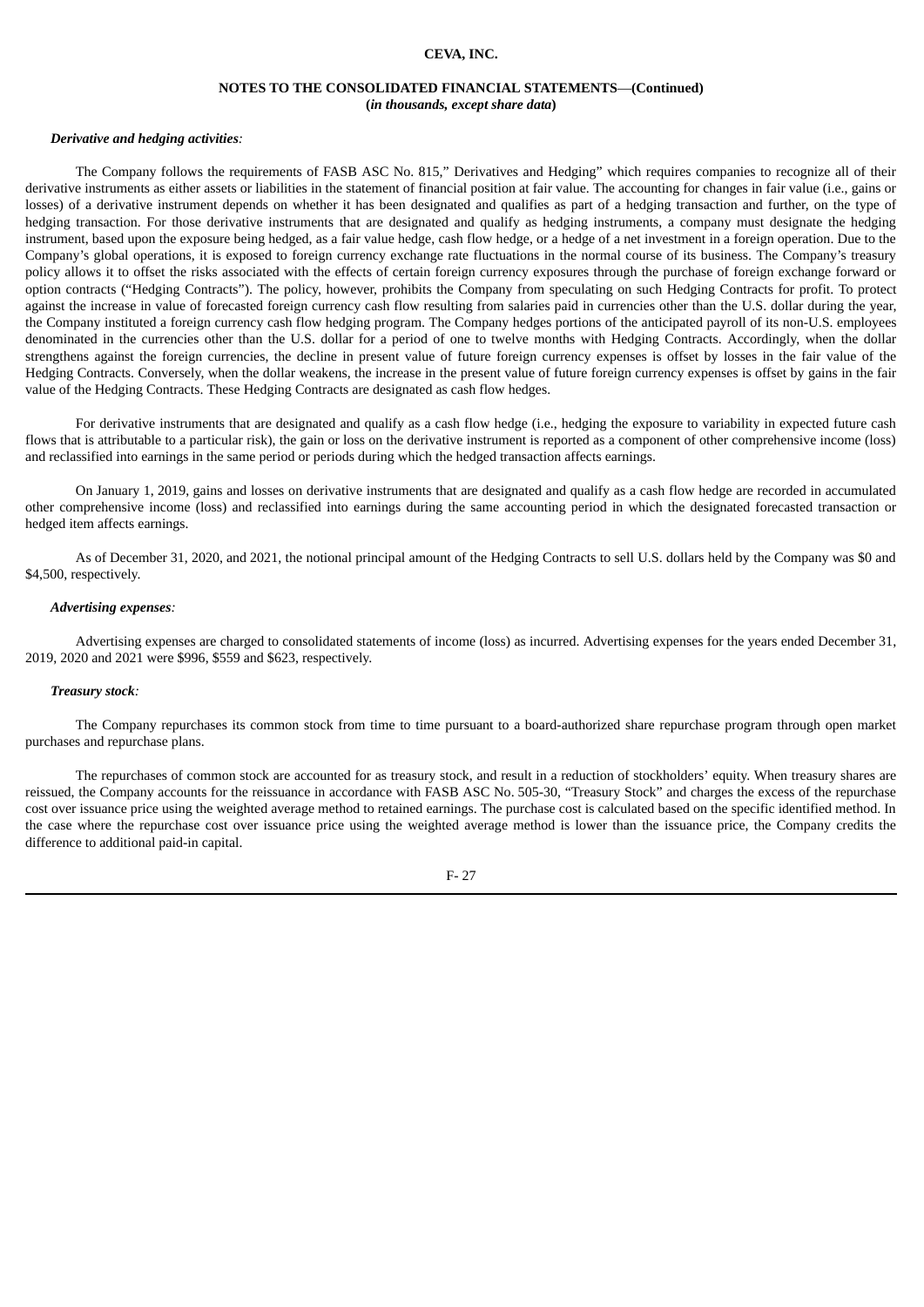# **NOTES TO THE CONSOLIDATED FINANCIAL STATEMENTS**—**(Continued) (***in thousands, except share data***)**

#### *Net income (loss) per share of common stock:*

Basic net income (loss) per share is computed based on the weighted average number of shares of common stock outstanding during each year. Diluted net income (loss) per share is computed based on the weighted average number of shares of common stock outstanding during each year, plus dilutive potential shares of common stock considered outstanding during the year, in accordance with FASB ASC No. 260, "Earnings Per Share."

|                                                   | Year ended December 31, |        |      |              |  |        |  |  |  |  |  |  |
|---------------------------------------------------|-------------------------|--------|------|--------------|--|--------|--|--|--|--|--|--|
| Numerator:                                        |                         | 2019   | 2020 |              |  | 2021   |  |  |  |  |  |  |
|                                                   |                         |        |      |              |  |        |  |  |  |  |  |  |
| Net income (loss)                                 | S                       | 28     | - \$ | $(2,379)$ \$ |  | 396    |  |  |  |  |  |  |
| <b>Denominator (in thousands):</b>                |                         |        |      |              |  |        |  |  |  |  |  |  |
| Basic weighted-average common stock outstanding   |                         | 21,932 |      | 22,107       |  | 22,819 |  |  |  |  |  |  |
| Effect of stock-based awards                      |                         | 391    |      |              |  | 432    |  |  |  |  |  |  |
| Diluted weighted-average common stock outstanding |                         | 22,323 |      | 22,107       |  | 23,251 |  |  |  |  |  |  |
|                                                   |                         |        |      |              |  |        |  |  |  |  |  |  |
| Basic net income (loss) per share                 |                         | 0.00   |      | $(0.11)$ \$  |  | 0.02   |  |  |  |  |  |  |
| Diluted net income (loss) per share               |                         | 0.00   |      | (0.11)       |  | 0.02   |  |  |  |  |  |  |

The weighted-average number of shares related to outstanding equity-based awards excluded from the calculation of diluted net income per share, since their effect was anti-dilutive, were 184,947 shares for the year ended December 31, 2019. The total number of shares related to outstanding equitybased awards excluded from the calculation of diluted net loss per share, since their effect was anti-dilutive, was 1,132,017 for the years ended December 31, 2020. The weighted-average number of shares related to outstanding equity-based awards excluded from the calculation of diluted net income per share, since their effect was anti-dilutive, were 65,073 shares for the year ended December 31, 2021.

## *Recently Issued Accounting Pronouncement:*

In October 2021, the FASB issued ASU No. 2021-08, Business Combinations (Topic 805): Accounting for Contract Assets and Contract Liabilities from Contracts with Customers (ASU 2021-08), which clarifies that an acquirer of a business should recognize and measure contract assets and contract liabilities in a business combination in accordance with Accounting Standards Codification (ASC) Topic 606, Revenue from Contracts with Customers (Topic 606). This guidance will be effective for the Company in the first quarter of 2023 on a prospective basis, with early adoption permitted. The Company is currently evaluating the impact of the new guidance on its consolidated financial statements.

# **NOTE 2: REVENUE RECOGNITION**

The following table includes estimated revenue expected to be recognized in future periods related to performance obligations that are unsatisfied or partially unsatisfied at the end of the reporting period. The estimated revenues do not include amounts of royalties or unexercised contract renewals:

|                                      | 2022   | 2023 | 20Z4 |
|--------------------------------------|--------|------|------|
| NRE and related revenues<br>icense i | 26.628 | ነ1 Ջ | 306  |
|                                      |        |      |      |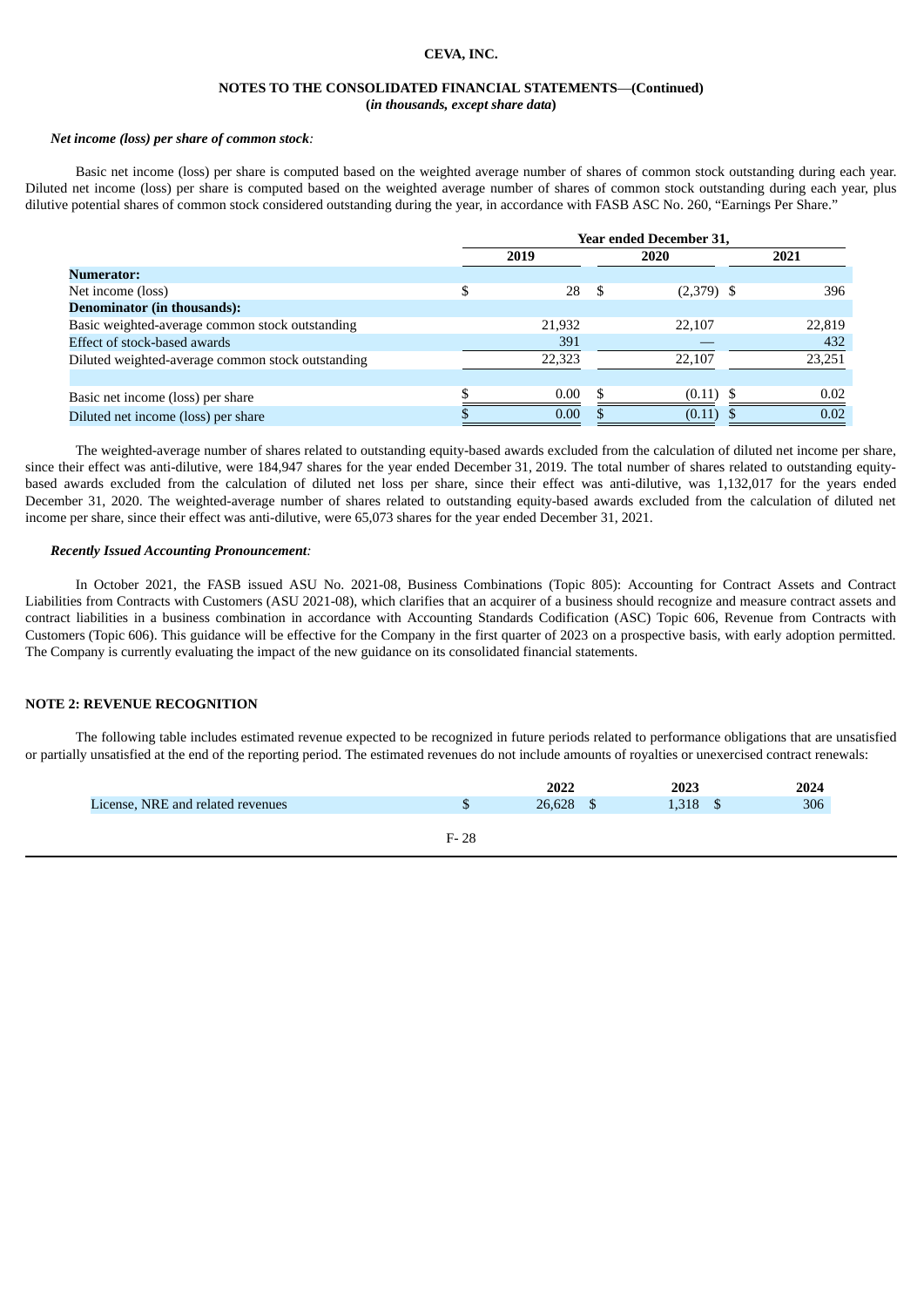# **NOTES TO THE CONSOLIDATED FINANCIAL STATEMENTS**—**(Continued) (***in thousands, except share data***)**

# Disaggregation of revenue:

The following table provides information about disaggregated revenue by primary geographical market, major product line and timing of revenue recognition:

|                                                                                                              |                                             |                        | Year ended December 31, 2020 |                | Year ended December 31, 2021 |                    |                                                     |    |                  |    |              |
|--------------------------------------------------------------------------------------------------------------|---------------------------------------------|------------------------|------------------------------|----------------|------------------------------|--------------------|-----------------------------------------------------|----|------------------|----|--------------|
|                                                                                                              | <b>Licensing and</b><br>related<br>revenues |                        | <b>Royalties</b>             |                | <b>Total</b>                 |                    | Licensing,<br><b>NRE</b> and<br>related<br>revenues |    | <b>Royalties</b> |    | <b>Total</b> |
| Primary geographical markets                                                                                 |                                             |                        |                              |                |                              |                    |                                                     |    |                  |    |              |
| <b>United States</b>                                                                                         | \$<br>6,716                                 | \$                     | 14,097                       | \$             | 20,813                       | \$                 | 16,685                                              | \$ | 10,033           | \$ | 26,718       |
| <b>Europe and Middle East</b>                                                                                | 6,176                                       |                        | 5,790                        |                | 11,966                       |                    | 2,938                                               |    | 3,938            |    | 6,876        |
| Asia Pacific                                                                                                 | 39,621                                      |                        | 27,926                       |                | 67,547                       |                    | 53,194                                              |    | 35,908           |    | 89,102       |
| Other                                                                                                        |                                             |                        |                              |                |                              |                    | 10                                                  |    |                  |    | 10           |
| Total                                                                                                        | \$<br>52,513                                | \$                     | 47,813                       | \$             | 100,326                      | \$                 | 72,827                                              | S  | 49,879           | \$ | 122,706      |
| Major product/service lines                                                                                  |                                             |                        |                              |                |                              |                    |                                                     |    |                  |    |              |
| Connectivity products (baseband for<br>handset and other devices, Bluetooth,<br>Wi-Fi, NB-IoT, and SATA/SAS) | \$<br>40,748                                | $\mathbf{\mathcal{S}}$ | 37,917                       | $\mathfrak{L}$ | 78,665                       | $\mathbf{\hat{S}}$ | 52,460                                              | -S | 36,960           | \$ | 89,420       |
| Smart sensing products (AI, sensor<br>fusion, audio/sound and imaging and                                    |                                             |                        |                              |                |                              |                    |                                                     |    |                  |    |              |
| vision)                                                                                                      | 11,765                                      |                        | 9,896                        |                | 21,661                       |                    | 20,367                                              |    | 12,919           |    | 33,286       |
| Total                                                                                                        | \$<br>52,513                                | \$                     | 47,813                       | $\mathbb{S}$   | 100,326                      | $\mathfrak{S}$     | 72,827                                              | \$ | 49,879           | \$ | 122,706      |
| Timing of revenue recognition                                                                                |                                             |                        |                              |                |                              |                    |                                                     |    |                  |    |              |
| Products transferred at a point in time                                                                      | \$<br>40,075                                | \$                     | 47,813                       | \$             | 87,888                       | \$                 | 53,401                                              | \$ | 49,879           | \$ | 103,280      |
| Products and services transferred over<br>time                                                               | 12,438                                      |                        |                              |                | 12,438                       |                    | 19,426                                              |    |                  |    | 19,426       |
| Total                                                                                                        | \$<br>52,513                                | \$                     | 47,813                       | \$             | 100,326                      | \$                 | 72,827                                              | \$ | 49,879           | \$ | 122,706      |

|                                                                                                 | Year ended December 31, 2019             |           |                          |                |              |  |  |  |  |
|-------------------------------------------------------------------------------------------------|------------------------------------------|-----------|--------------------------|----------------|--------------|--|--|--|--|
|                                                                                                 | <b>Licensing and</b><br>related revenues |           | <b>Royalties</b>         |                | <b>Total</b> |  |  |  |  |
| Primary geographical markets                                                                    |                                          |           |                          |                |              |  |  |  |  |
| <b>United States</b>                                                                            | \$                                       | 15,203    | - \$<br>$1,424$ \$       |                | 16,627       |  |  |  |  |
| Europe and Middle East                                                                          |                                          | 5,282     | 16,211                   |                | 21,493       |  |  |  |  |
| Asia Pacific                                                                                    |                                          | 27,405    | 21,627                   |                | 49,032       |  |  |  |  |
| Total                                                                                           | \$                                       | 47,890    | 39,262<br>$\mathfrak{L}$ | $\mathfrak{S}$ | 87,152       |  |  |  |  |
|                                                                                                 |                                          |           |                          |                |              |  |  |  |  |
| Major product/service lines                                                                     |                                          |           |                          |                |              |  |  |  |  |
| Connectivity products (baseband for handset and<br>other devices, Bluetooth, Wi-Fi, NB-IoT, and |                                          |           |                          |                |              |  |  |  |  |
| SATA/SAS)                                                                                       | \$                                       | 36,471 \$ | 34,206 \$                |                | 70,677       |  |  |  |  |
| Smart sensing products (AI, sensor fusion,<br>audio/sound and imaging and vision)               |                                          | 11,419    | 5,056                    |                | 16,475       |  |  |  |  |
| Total                                                                                           |                                          | 47,890    | \$<br>39,262             | \$             | 87,152       |  |  |  |  |
|                                                                                                 |                                          |           |                          |                |              |  |  |  |  |
| Timing of revenue recognition                                                                   |                                          |           |                          |                |              |  |  |  |  |
| Products transferred at a point in time                                                         | $\mathbf{s}$                             | 33,794    | - \$<br>$39,262$ \$      |                | 73,056       |  |  |  |  |
| Products and services transferred over time                                                     |                                          | 14,096    |                          |                | 14,096       |  |  |  |  |
| Total                                                                                           | \$                                       | 47,890    | $\mathsf{\$}$<br>39,262  |                | 87,152       |  |  |  |  |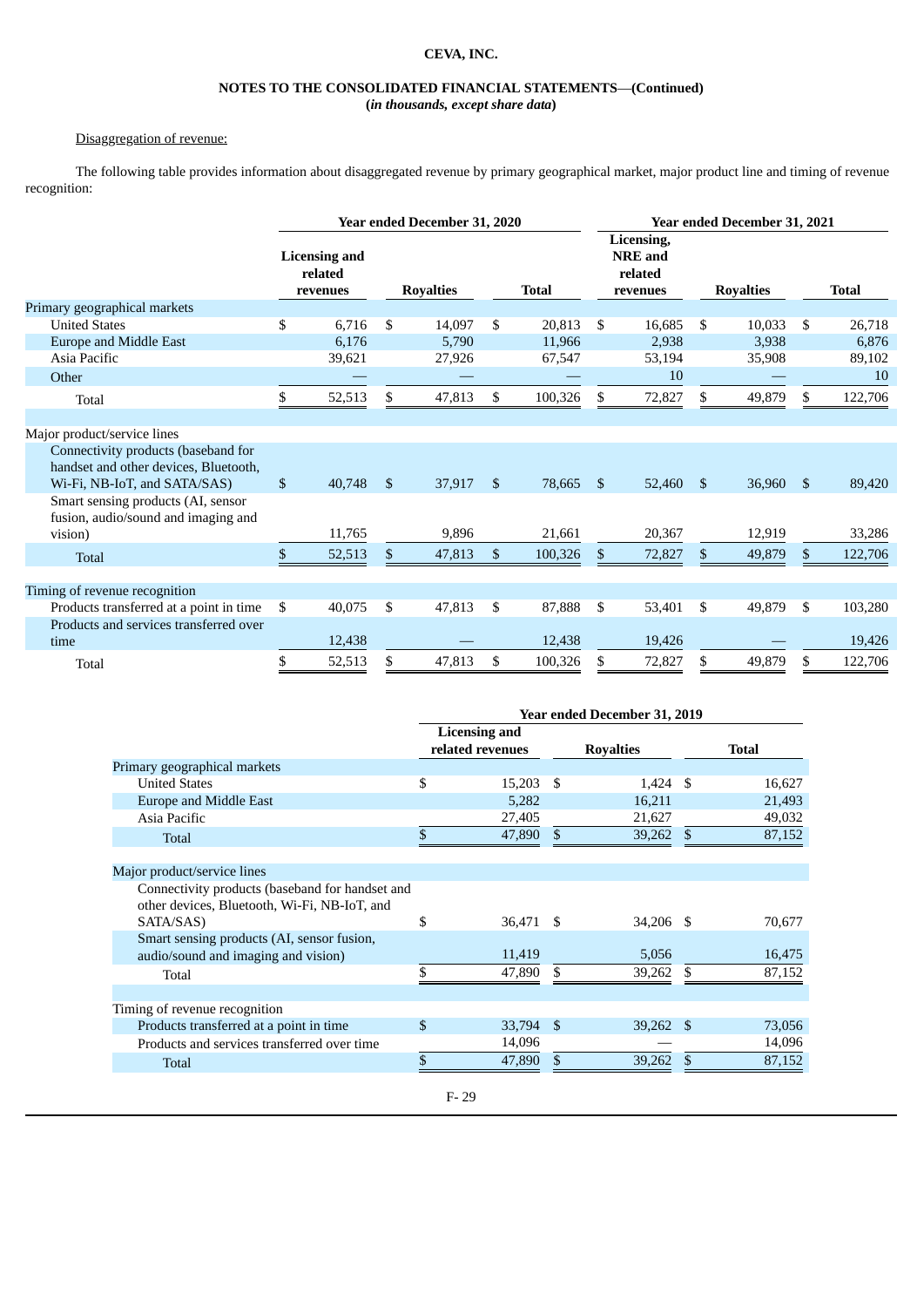# **NOTES TO THE CONSOLIDATED FINANCIAL STATEMENTS**—**(Continued) (***in thousands, except share data***)**

#### Contract balances:

The following table provides information about trade receivables, unbilled receivables and contract liabilities from contracts with customers:

|                                                                           | December 31,<br>2020 | December 31,<br>2021 |
|---------------------------------------------------------------------------|----------------------|----------------------|
| Trade receivables                                                         | 14,765 \$            | 14,644               |
| Unbilled receivables (associated with licensing, NRE and related revenue) | 5.479                | 1.833                |
| Unbilled receivables (associated with royalties)                          | 10,980               | 10,972               |
| Deferred revenues (short-term contract liabilities)                       | 2.434                | 8.661                |

The Company receives payments from customers based upon contractual payment schedules; trade receivables are recorded when the right to consideration becomes unconditional, and an invoice is issued to the customer. Unbilled receivables associated with licensing and other include amounts related to the Company's contractual right to consideration for completed performance objectives not yet invoiced. Unbilled receivables associated with royalties are recorded as the Company recognizes revenues from royalties earned during the year, but not yet invoiced, either by actual sales data received from customers, or, when applicable, by the Company's estimation. Contract liabilities (deferred revenue) include payments received in advance of performance under the contract, and are realized with the associated revenue recognized under the contract.

During the year ended December 31, 2021, the Company recognized \$2,385 that was included in deferred revenues (short-term contract liability) balance at January 1, 2021.

#### Practical expediency and exemptions:

The Company generally expenses sales commissions when incurred because the amortization period would have been less than one year. The Company records these costs within sales and marketing expenses on the Company's consolidated statements of income (loss).

The Company does not assess whether a contract has a significant financing component if the expectation at contract inception is such that the period between payment by the customer and the transfer of the promised goods or services to the customer will be one year or less.

$$
F-30
$$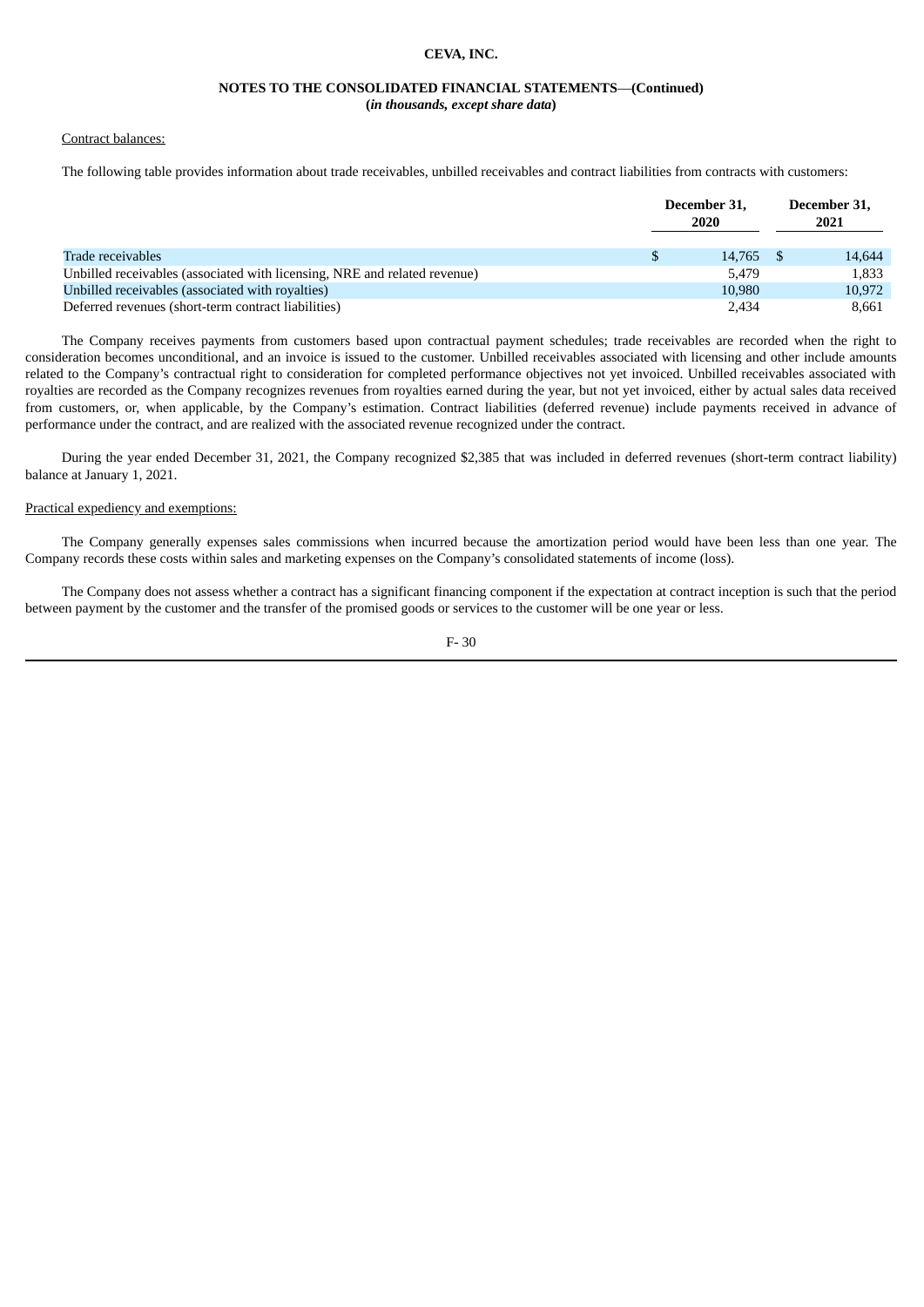# **NOTES TO THE CONSOLIDATED FINANCIAL STATEMENTS**—**(Continued) (***in thousands, except share data***)**

# **NOTE 3: MARKETABLE SECURITIES**

The following is a summary of available-for-sale marketable securities at December 31, 2020 and 2021:

|                                                          | As at December 31, 2021  |        |     |                              |      |                                      |  |               |  |  |
|----------------------------------------------------------|--------------------------|--------|-----|------------------------------|------|--------------------------------------|--|---------------|--|--|
|                                                          | <b>Amortized</b><br>cost |        |     | Gross<br>unrealized<br>gains |      | <b>Gross</b><br>unrealized<br>losses |  | Fair<br>value |  |  |
| Available-for-sale - matures within one year:            |                          |        |     |                              |      |                                      |  |               |  |  |
| Corporate bonds                                          | \$                       | 11,937 | S   | 39                           | - \$ | $(7)$ \$                             |  | 11,969        |  |  |
|                                                          |                          |        |     |                              |      |                                      |  |               |  |  |
| Available-for-sale - matures after one year through five |                          |        |     |                              |      |                                      |  |               |  |  |
| years:                                                   |                          |        |     |                              |      |                                      |  |               |  |  |
| Corporate bonds                                          |                          | 78,920 |     | 227                          |      | (818)                                |  | 78,329        |  |  |
|                                                          |                          |        |     |                              |      |                                      |  |               |  |  |
| <b>Total</b>                                             | \$                       | 90,857 | \$. | 266                          | -S   | (825)                                |  | 90,298        |  |  |

|                                                                    | As at December 31, 2020  |        |                              |     |                               |            |     |                          |
|--------------------------------------------------------------------|--------------------------|--------|------------------------------|-----|-------------------------------|------------|-----|--------------------------|
|                                                                    | <b>Amortized</b><br>cost |        | Gross<br>unrealized<br>gains |     | Gross<br>unrealized<br>losses |            |     | <b>Amortized</b><br>cost |
| Available-for-sale - matures within one year:                      |                          |        |                              |     |                               |            |     |                          |
| Corporate bonds                                                    | \$                       | 12,667 | - \$                         | 49  | - \$                          | (7)        | -\$ | 12,709                   |
|                                                                    |                          |        |                              |     |                               |            |     |                          |
| Available-for-sale - matures after one year through five<br>years: |                          |        |                              |     |                               |            |     |                          |
| Corporate bonds                                                    |                          | 75,483 |                              | 667 |                               | (105)      |     | 76,045                   |
|                                                                    |                          |        |                              |     |                               |            |     |                          |
| Total                                                              | \$                       | 88,150 | \$.                          | 716 | - \$                          | $(112)$ \$ |     | 88,754                   |
|                                                                    |                          |        |                              |     |                               |            |     |                          |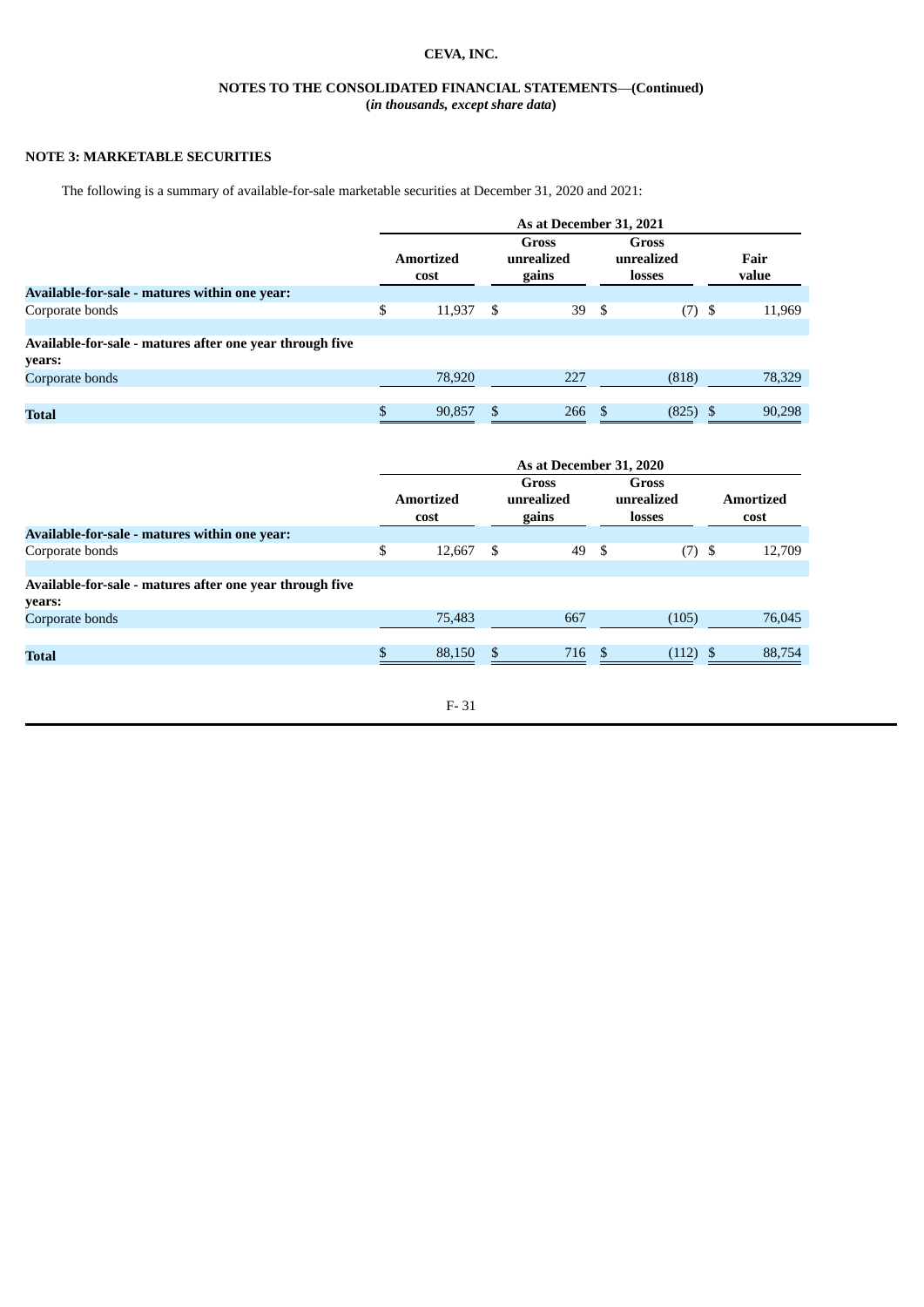# **NOTES TO THE CONSOLIDATED FINANCIAL STATEMENTS**—**(Continued) (***in thousands, except share data***)**

The following table presents gross unrealized losses and fair values for those investments that were in an unrealized loss position as of December 31, 2020 and 2021, and the length of time that those investments have been in a continuous loss position:

|                         | Less than 12 months |  |                 |  | 12 months or greater |  |                 |  |
|-------------------------|---------------------|--|-----------------|--|----------------------|--|-----------------|--|
|                         | Gross               |  |                 |  |                      |  | Gross           |  |
|                         | Fair value          |  | unrealized loss |  | Fair value           |  | unrealized loss |  |
| As of December 31, 2021 | 53.412              |  | $(667)$ \$      |  | 12.039               |  | (158)           |  |
| As of December 31, 2020 | 31.393              |  | (91)            |  | 7.381                |  | (21)            |  |

During the year ended December 31, 2019 the Company did not recognize any other-than temporary impairment losses. During the years ended December 31, 2020, and 2021, with the adoption of ASU 2016-13, the amount of credit losses recorded was not material.

The following table presents gross realized gains and losses from sale of available-for-sale marketable securities:

|                                                                               | <b>Year ended December 31,</b> |           |      |      |  |      |  |  |
|-------------------------------------------------------------------------------|--------------------------------|-----------|------|------|--|------|--|--|
|                                                                               | 2019                           |           | 2020 |      |  | 2021 |  |  |
| Gross realized gains from sale of available-for-sale marketable<br>securities |                                | 13        |      | 14   |  | 43   |  |  |
| Gross realized losses from sale of available-for-sale marketable              |                                |           |      |      |  |      |  |  |
| securities                                                                    |                                | $(41)$ \$ |      | (20) |  | (30) |  |  |

#### **NOTE 4: LEASES**

The Company leases substantially all of its office space and vehicles under operating leases. The Company's leases have original lease periods expiring between 2022 and 2034. Many leases include one or more options to renew. The Company does not assume renewals in its determination of the lease term unless the renewals are deemed to be reasonably certain. Lease payments included in the measurement of the lease liability comprise the following: the fixed non-cancelable lease payments, payments for optional renewal periods where it is reasonably certain the renewal period will be exercised, and payments for early termination options unless it is reasonably certain the lease will not be terminated early.

The following is a summary of weighted average remaining lease terms and discount rate for all of the Company's operating leases:

|                                               | <b>December 31, 2021</b> |
|-----------------------------------------------|--------------------------|
| Weighted average remaining lease term (years) | 5.07                     |
| Weighted average discount rate                | 1.97%                    |

Total operating lease cost and cash payments for operating leases were as follows:

|                                    |          |    | Year ended December 31, |  |       |  |
|------------------------------------|----------|----|-------------------------|--|-------|--|
|                                    |          |    | 2020                    |  | 2021  |  |
| <b>Operating lease cost</b>        |          | P  | 2,587                   |  | 3,085 |  |
| Cash payments for operating leases |          | \$ | 2,975                   |  | 3,175 |  |
|                                    | $F - 32$ |    |                         |  |       |  |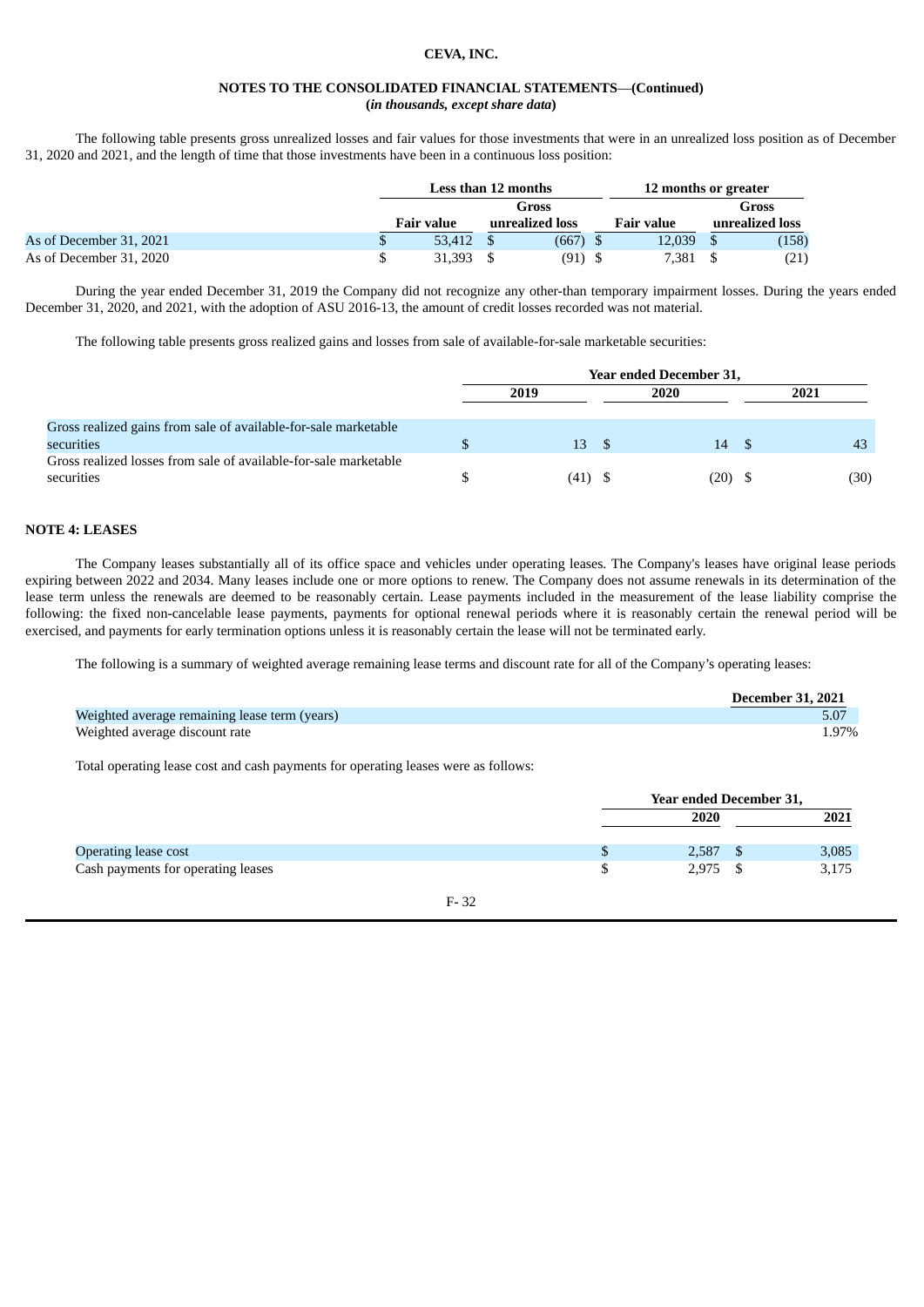## **NOTES TO THE CONSOLIDATED FINANCIAL STATEMENTS**—**(Continued) (***in thousands, except share data***)**

Maturities of lease liabilities are as follows:

| 2022                               | 3,466 |
|------------------------------------|-------|
| 2023                               | 1,416 |
| 2024                               | 794   |
| 2025                               | 814   |
| 2026 and thereafter                | 2,365 |
| Total undiscounted cash flows      | 8,855 |
| Less imputed interest              | 451   |
| Present value of lease liabilities | 8.404 |
|                                    |       |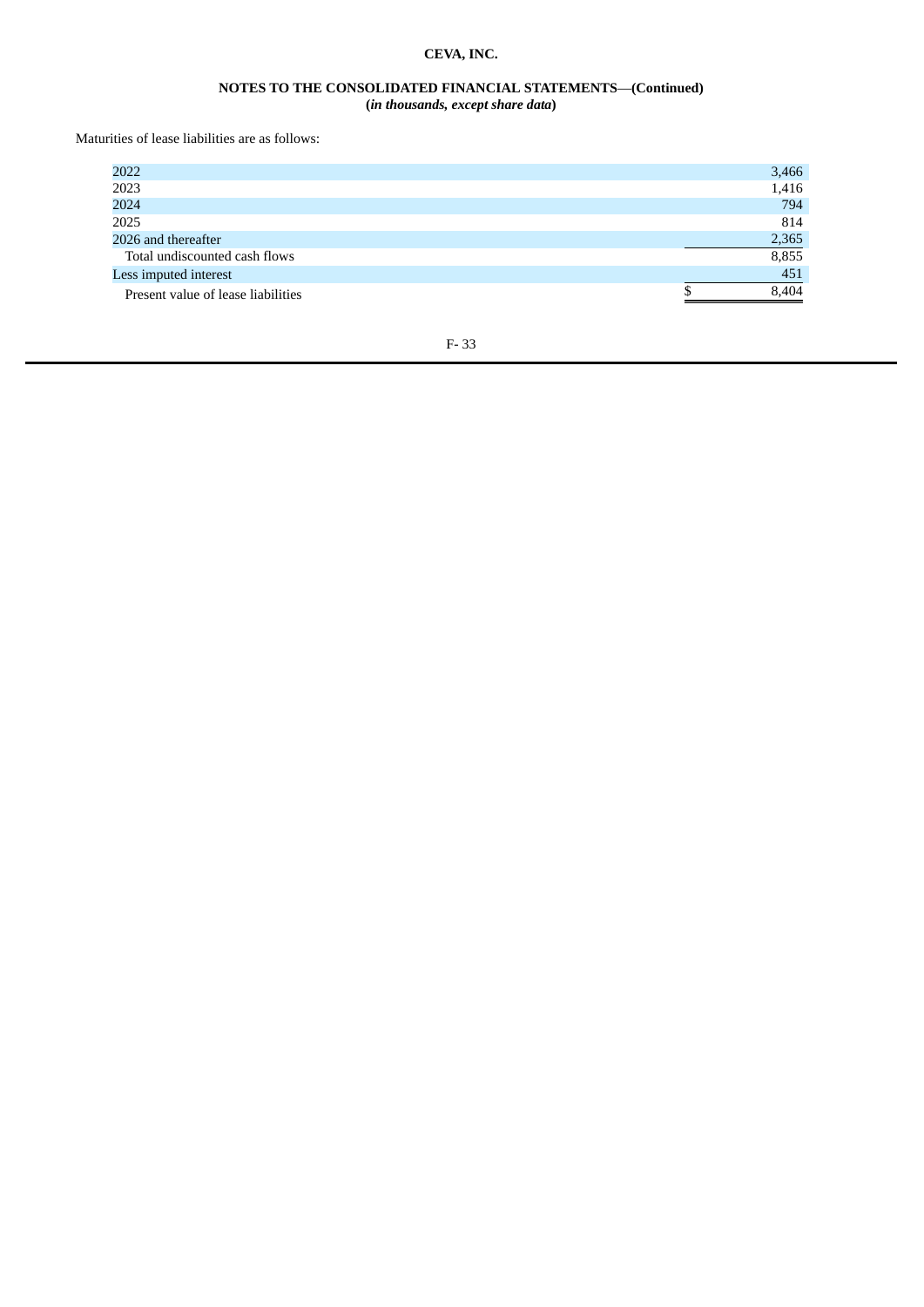# **NOTES TO THE CONSOLIDATED FINANCIAL STATEMENTS**—**(Continued) (***in thousands, except share data***)**

## **NOTE 5: FAIR VALUE MEASUREMENT**

FASB ASC No. 820, "Fair Value Measurements and Disclosures" defines fair value, establishes a framework for measuring fair value. Fair value is an exit price, representing the amount that would be received for selling an asset or paid for the transfer of a liability in an orderly transaction between market participants. As such, fair value is a market-based measurement that should be determined based on assumptions that market participants would use in pricing an asset or a liability. A three-tier fair value hierarchy is established as a basis for considering such assumptions and for inputs used in the valuation methodologies in measuring fair value:

| Level I   | Unadjusted quoted prices in active markets that are accessible on the measurement date<br>for identical, unrestricted assets or liabilities;                                  |
|-----------|-------------------------------------------------------------------------------------------------------------------------------------------------------------------------------|
| Level II  | Quoted prices in markets that are not active, or inputs that are observable, either directly<br>or indirectly, for substantially the full term of the asset or liability; and |
| Level III | Prices or valuation techniques that require inputs that are both significant to the fair value<br>measurement and unobservable (supported by little or no market activity).   |

The Company measures its marketable securities, investments in marketable equity securities and foreign currency derivative contracts at fair value. Investments in marketable equity securities are classified within Level I as the securities are traded in an active market. Marketable securities and foreign currency derivative contracts are classified within Level II as the valuation inputs are based on quoted prices and market observable data of similar instruments.

The table below sets forth the Company's assets measured at fair value by level within the fair value hierarchy. Assets are classified in their entirety based on the lowest level of input that is significant to the fair value measurement.

|                                             |          | December 31,         |                          |                 |                  |  |
|---------------------------------------------|----------|----------------------|--------------------------|-----------------|------------------|--|
| <b>Description</b>                          | 2021     |                      | <b>Level I</b>           | <b>Level II</b> | <b>Level III</b> |  |
| Assets:                                     |          |                      |                          |                 |                  |  |
| Marketable securities:                      |          |                      |                          |                 |                  |  |
| Corporate bonds                             | \$       | 90,298               | $\overline{\phantom{m}}$ | \$<br>90,298    |                  |  |
| Foreign exchange contract                   |          | 63                   |                          | 63              |                  |  |
| Investments in marketable equity securities |          | 2,919                | 2,919                    |                 |                  |  |
| <b>Description</b>                          |          | December 31,<br>2020 | <b>Level I</b>           | <b>Level II</b> | <b>Level III</b> |  |
| Assets:                                     |          |                      |                          |                 |                  |  |
| Marketable securities:                      |          |                      |                          |                 |                  |  |
| Corporate bonds                             | \$       | 88,754               | $-$                      | \$<br>88,754    |                  |  |
|                                             | $F - 34$ |                      |                          |                 |                  |  |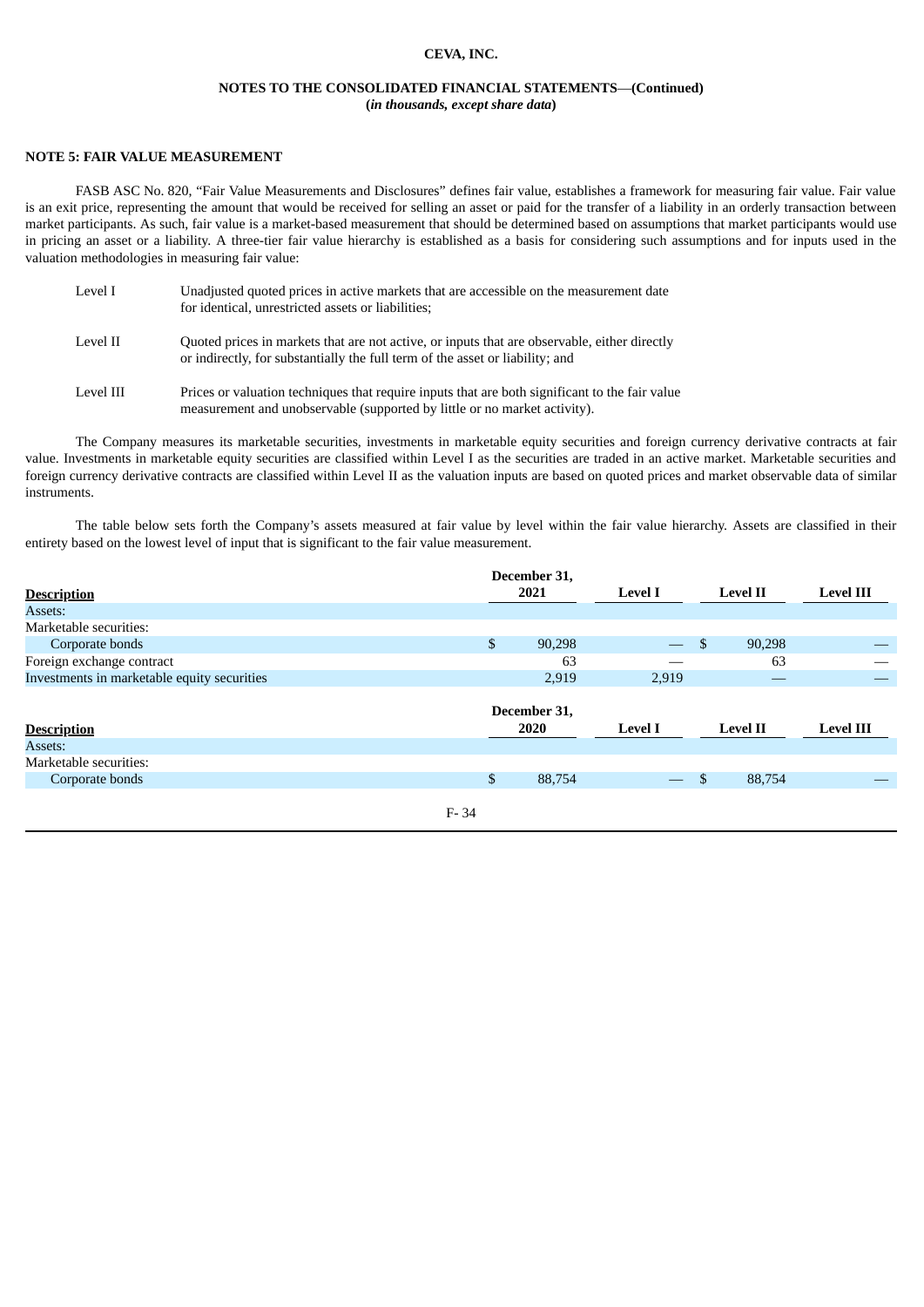# **NOTES TO THE CONSOLIDATED FINANCIAL STATEMENTS**—**(Continued) (***in thousands, except share data***)**

# **NOTE 6: PROPERTY AND EQUIPMENT, NET**

| Composition of assets, grouped by major classifications, is as follows: | As at December 31, |           |
|-------------------------------------------------------------------------|--------------------|-----------|
|                                                                         | 2020               | 2021      |
| Cost:                                                                   |                    |           |
| Computers, software and equipment                                       | 21,322 \$          | 23,541    |
| Office furniture and equipment                                          | 998                | 1,069     |
| Leasehold improvements                                                  | 4.059              | 4,180     |
|                                                                         | 26,379             | 28,790    |
| Less - Accumulated depreciation                                         | (18,793)           | (22, 025) |
| Property and equipment, net                                             | 7,586              | 6,765     |

The Company recorded depreciation expenses in the amount of \$3,233 and \$3,184 for the years ended December 31, 2020 and 2021, respectively.

# **NOTE 7: GOODWILL AND INTANGIBLE ASSETS, NET**

# (a) Goodwill:

Changes in goodwill are as follows:

|                            |      | Year ended December 31, |        |  |  |  |
|----------------------------|------|-------------------------|--------|--|--|--|
|                            | 2020 |                         | 2021   |  |  |  |
| Balance as of January 1,   |      | 51,070                  | 51,070 |  |  |  |
| Acquisition                |      |                         | 23,707 |  |  |  |
| Balance as of December 31, |      | 51,070                  | 74.777 |  |  |  |
|                            |      |                         |        |  |  |  |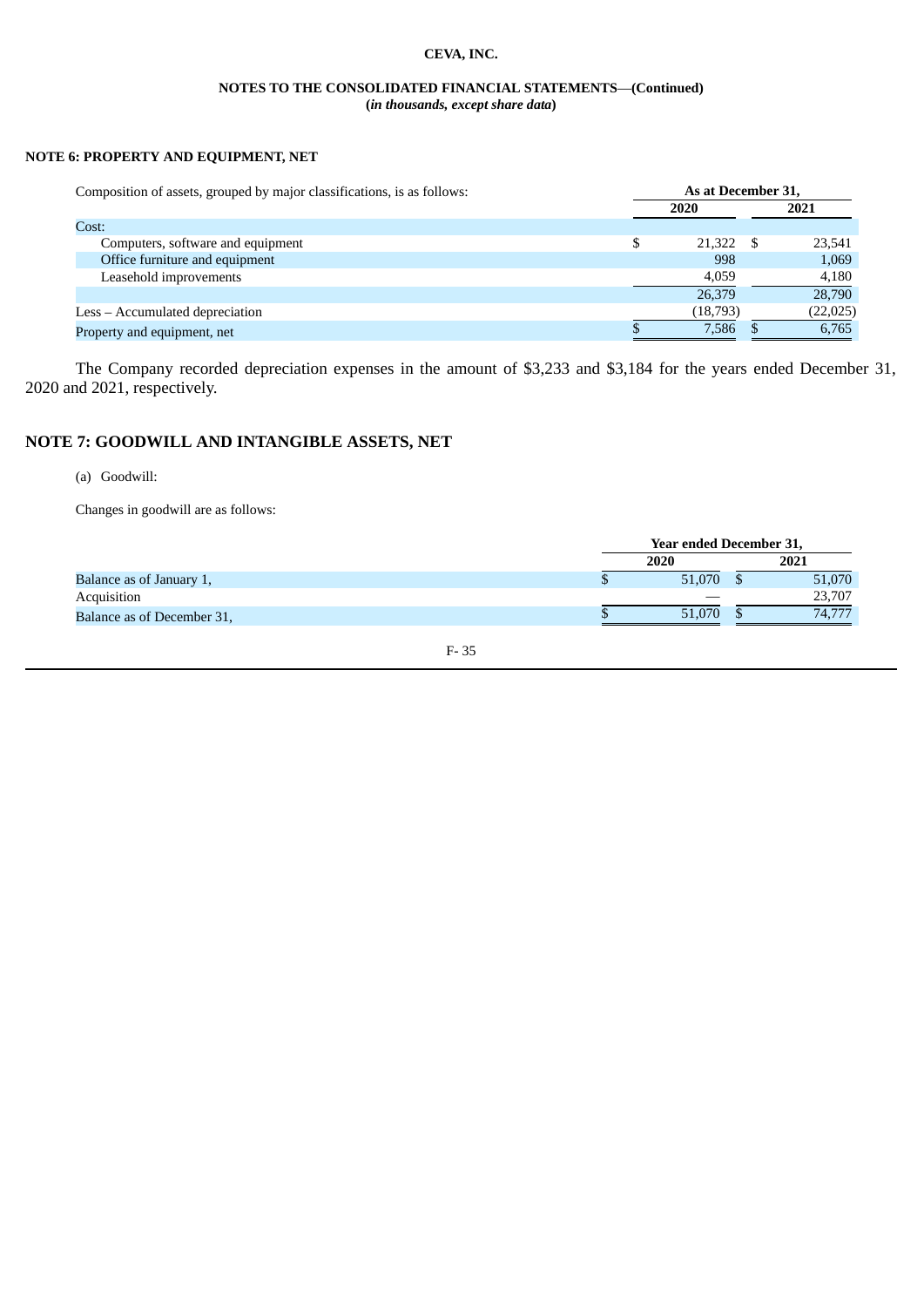# **NOTES TO THE CONSOLIDATED FINANCIAL STATEMENTS**—**(Continued) (***in thousands, except share data***)**

(b) Intangible assets:

|                                                                              |                                                          |              |                                    |                    | Year ended December 31, 2020       |    |                                 |                                                                          | Year ended December 31, 2021 |       |    |            |  |
|------------------------------------------------------------------------------|----------------------------------------------------------|--------------|------------------------------------|--------------------|------------------------------------|----|---------------------------------|--------------------------------------------------------------------------|------------------------------|-------|----|------------|--|
|                                                                              | Weighted<br>average<br>amortization<br>period<br>(years) |              | <b>Gross</b><br>carrying<br>amount |                    | <b>Accumulated</b><br>amortization |    | <b>Net</b>                      | <b>Gross</b><br><b>Accumulated</b><br>carrying<br>amortization<br>amount |                              |       |    | <b>Net</b> |  |
| Intangible assets -amortizable:                                              |                                                          |              |                                    |                    |                                    |    |                                 |                                                                          |                              |       |    |            |  |
| <b>Intangible assets related to the</b><br>acquisition of Intrinsix business |                                                          |              |                                    |                    |                                    |    |                                 |                                                                          |                              |       |    |            |  |
| Customer relationships                                                       | 5.5                                                      | \$           |                                    | \$                 |                                    | \$ |                                 | \$<br>3,604                                                              | \$                           | 382   | \$ | 3,222      |  |
| Customer backlog                                                             | 1.5                                                      |              |                                    |                    |                                    |    |                                 | 421                                                                      |                              | 164   |    | 257        |  |
| Patents                                                                      | 5.0                                                      |              |                                    |                    |                                    |    | $\overline{\phantom{0}}$        | 218                                                                      |                              | 26    |    | 192        |  |
| Core technologies                                                            | 3.0                                                      |              |                                    |                    |                                    |    | $\hspace{0.1mm}-\hspace{0.1mm}$ | 3,329                                                                    |                              | 647   |    | 2,682      |  |
|                                                                              |                                                          |              |                                    |                    |                                    |    |                                 |                                                                          |                              |       |    |            |  |
| Intangible assets related to the<br>acquisition of Hillcrest Labs business   |                                                          |              |                                    |                    |                                    |    |                                 |                                                                          |                              |       |    |            |  |
| <b>Customer relationships</b>                                                | 4.4                                                      | $\mathbb{S}$ | 3,518                              | $\mathbf{\hat{s}}$ | 1,262                              | \$ | 2,256                           | \$<br>3,518                                                              | \$                           | 2,130 | \$ | 1,388      |  |
| Customer backlog                                                             | 0.5                                                      |              | 72                                 |                    | 72                                 |    |                                 | 72                                                                       |                              | 72    |    |            |  |
| <b>R&amp;D</b> Tools                                                         | 7.5                                                      |              | 2,475                              |                    | 480                                |    | 1,995                           | 2,475                                                                    |                              | 810   |    | 1,665      |  |
| <b>Intangible assets related to Immervision</b><br>assets acuaisition        |                                                          |              |                                    |                    |                                    |    |                                 |                                                                          |                              |       |    |            |  |
| R&D Tools                                                                    | 6.4                                                      |              | 7,063                              |                    | 1,575                              |    | 5,488                           | 7,063                                                                    |                              | 2,679 |    | 4,384      |  |
| <b>Intangible assets related to an investment</b><br>in NB-IoT technologies  |                                                          |              |                                    |                    |                                    |    |                                 |                                                                          |                              |       |    |            |  |
| NB-IoT technologies (*)                                                      | 7.0                                                      |              | 1,961                              |                    | 864                                |    | 1,097                           | 1,961                                                                    |                              | 1,144 |    | 817        |  |
| Total intangible assets                                                      |                                                          | \$           | 15,089                             | \$                 | 4,253                              | S  | 10,836                          | \$<br>22,661                                                             | \$                           | 8,054 | \$ | 14,607     |  |

(\*) During the first quarter of 2018, the Company entered into an agreement to acquire certain NB-IoT technologies in the amount of \$2,800, of which technologies valued at \$600 has not been received. Of the \$2,200, \$210 has not resulted in cash outflows as of December 31, 2021. In addition, the Company participated in programs sponsored by the Hong Kong government for the support of the above investment, and as a result, the Company received during 2019 an amount of \$239 related to the NB-IoT technologies, which was reduced from the gross carrying amount of intangible assets. The Company recorded the amortization cost of the NB-IoT technologies on "cost of revenues" on the Company's consolidated statements of income (loss).

Future estimated annual amortization charges are as follows:

| 2022                | 4,647  |
|---------------------|--------|
| 2023                | 3,714  |
| 2024                | 3,013  |
| 2025                | 2,262  |
| 2026 and thereafter | 971    |
|                     | 14.607 |

The Company recorded amortization expense in the amount of \$2,588 and \$3,801 for the years ended December 31, 2020 and 2021, respectively.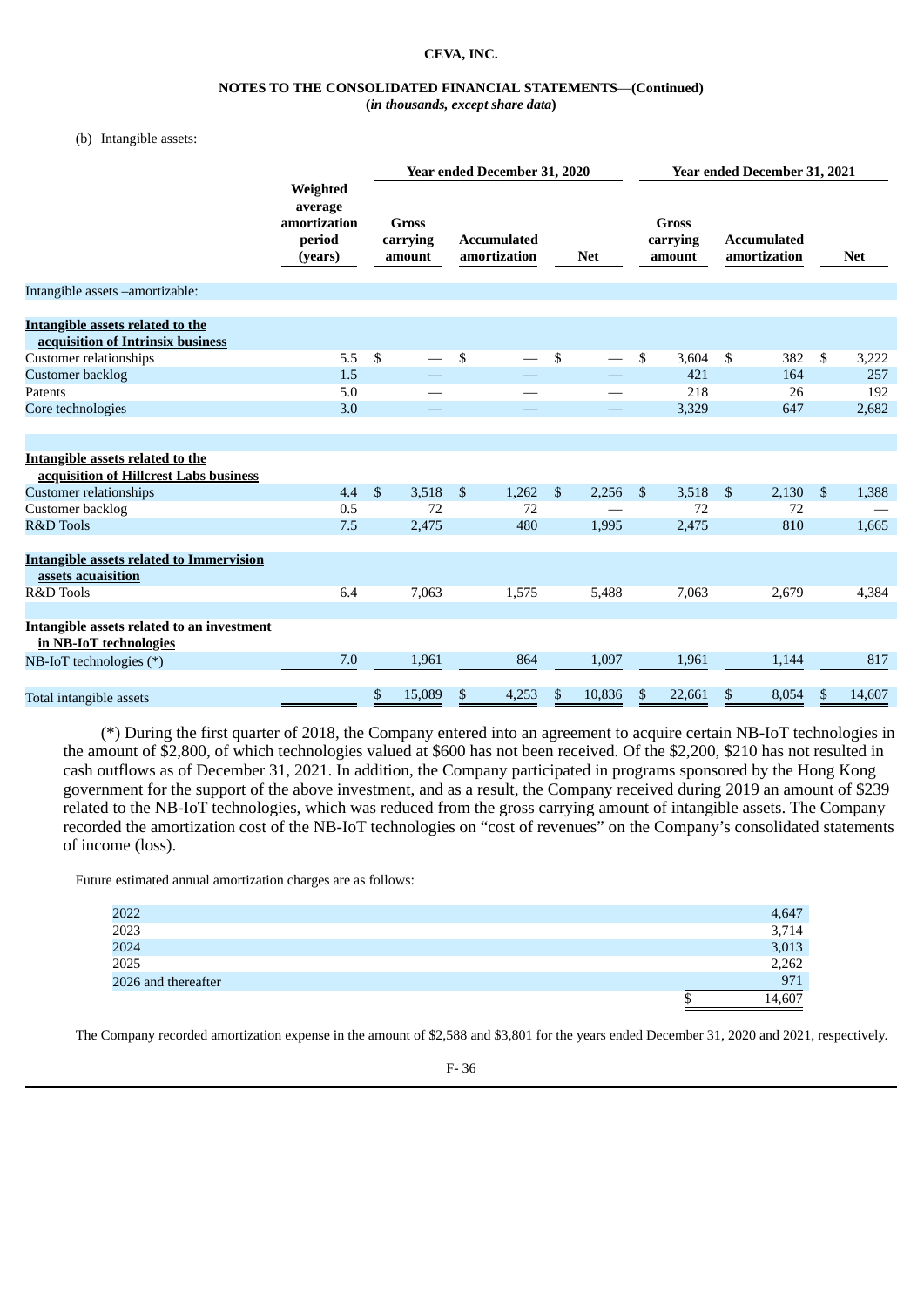# **NOTES TO THE CONSOLIDATED FINANCIAL STATEMENTS**—**(Continued) (***in thousands, except share data***)**

## **NOTE 8: ACCRUED EXPENSES AND OTHER PAYABLES**

|                             | As at December 31, |       |  |       |  |
|-----------------------------|--------------------|-------|--|-------|--|
|                             | 2020               |       |  | 2021  |  |
| <b>Engineering accruals</b> |                    | 920   |  | 719   |  |
| Professional fees           |                    | 790   |  | 782   |  |
| Government grants           |                    | 524   |  | 795   |  |
| Income taxes payable, net   |                    | 231   |  | 420   |  |
| Other                       |                    | 1,378 |  | 1,314 |  |
| Total                       |                    | 3,843 |  | 4,030 |  |

### **NOTE 9: STOCKHOLDERS**' **EQUITY**

#### *a. Common stock:*

Holders of common stock are entitled to one vote per share on all matters to be voted upon by the Company's stockholders. In the event of a liquidation, dissolution or winding up of the Company, holders of common stock are entitled to share ratably in all of the Company's assets. The Board of Directors may declare a dividend out of funds legally available therefore and the holders of common stock are entitled to receive ratably any such dividends. Holders of common stock have no preemptive rights or other subscription rights to convert their shares into any other securities.

### *b. Preferred stock:*

The Company is authorized to issue up to 5,000,000 shares of "blank check" preferred stock, par value \$0.001 per share. Such preferred stock may be issued by the Board of Directors from time to time in one or more series. These series may have designations, preferences and relative, participating, optional or other special rights and any qualifications, limitations or restrictions thereof, including dividend rights, conversion rights, exchange rights, voting rights, redemption rights (including sinking and purchase fund provisions), and dissolution preferences as may be determined by the Company's Board of Directors.

## *c. Share repurchase program:*

In August 2008, the Company announced that its Board of Directors approved a share repurchase program for up to one million shares of common stock which was further extended by an additional 5,700,000 shares in 2010, 2013, 2014 and 2018. In February 2020, the Company's Board of Directors authorized the repurchase by the Company of an additional 700,000 shares of common stock.

As of December 31, 2021, 497,608 shares of common stock remained authorized for repurchase under the Company's share repurchase program.

### *d. Employee and non-employee stock plans:*

The Company grants a mix of stock options, SARs capped with a ceiling and RSUs to employees and non-employee directors of the Company and its subsidiaries under the Company's equity plans and provides the right to purchase common stock pursuant to the Company's 2002 employee stock purchase plan to employees of the Company and its subsidiaries.

The SAR unit confers the holder the right to stock appreciation over a preset price of the Company's common stock during a specified period of time. When the unit is exercised, the appreciation amount is paid through the issuance of shares of the Company's common stock. The ceiling limits the maximum income for each SAR unit. SARs are considered an equity instrument as it is a net share settled award capped with a ceiling (400% for all SAR grants made in years prior to 2016. Starting in 2016, the Company ceased to grant SAR units). The options and SARs granted under the Company's stock incentive plans have been granted at the fair market value of the Company's common stock on the grant date. Options and SARs granted to employees under stock incentive plans vest at a rate of 25% of the shares underlying the option after one year and the remaining shares vest in equal portions over the following 36 months, such that all shares are vested after four years. Options granted to non-employee directors vest 25% of the shares underlying the option on each anniversary of the option grant.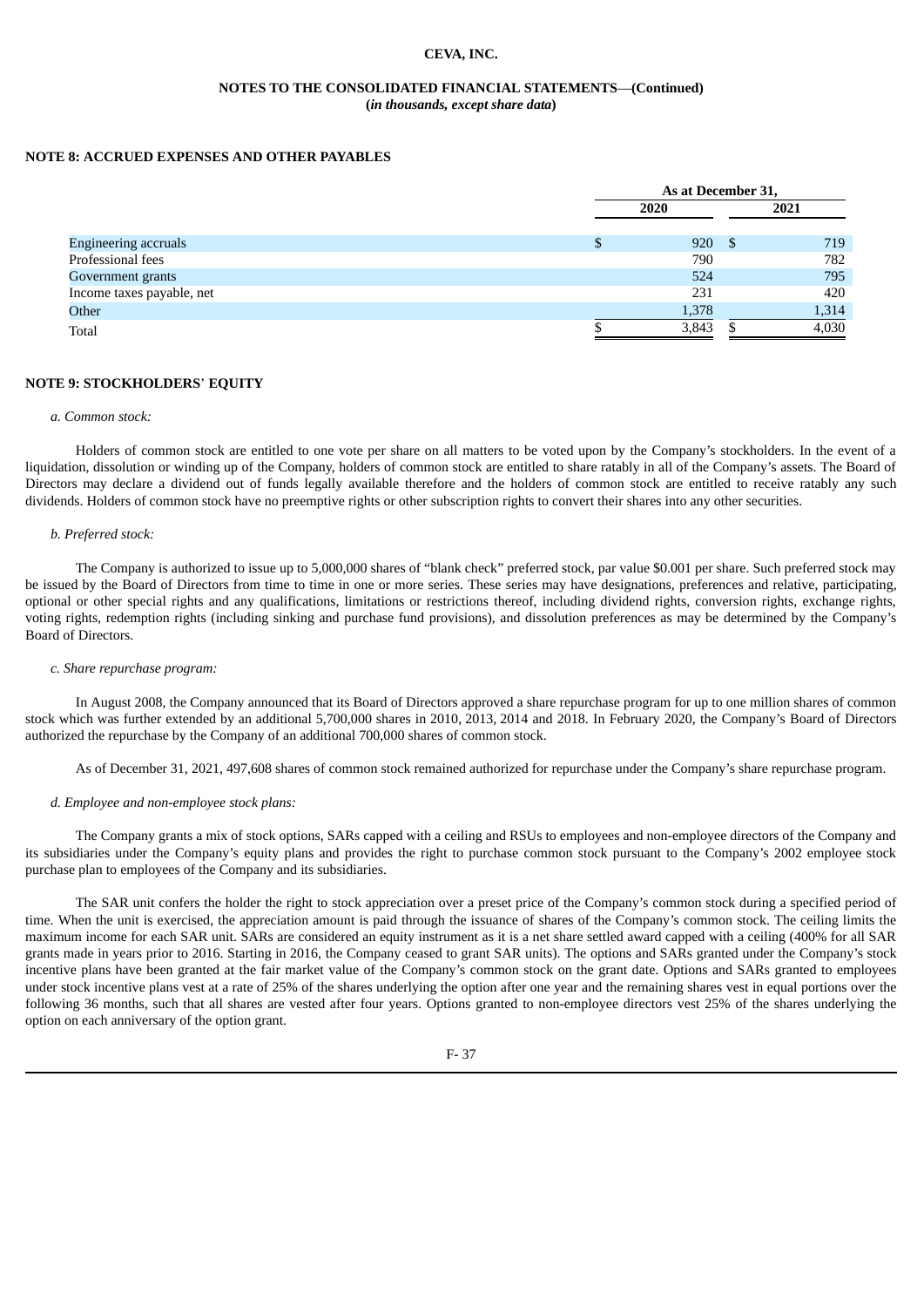# **NOTES TO THE CONSOLIDATED FINANCIAL STATEMENTS**—**(Continued) (***in thousands, except share data***)**

In connection with the Company's acquisition of RivieraWaves, on July 7, 2014, the Company issued an aggregate of 113,000 SARs to 27 employees of RivieraWaves who joined the Company in connection with the acquisition. The value of these grants was not included in the acquisition price of RivieraWaves. The SARs were granted outside of the Company's existing equity plans and were granted as a material inducement to such individuals entering into employment with the Company, in accordance with NASDAQ Listing Rule 5635(c)(4). All of the SARs were priced at \$15.17, the fair market value on the grant date, and vest over four years, with 25% of the SARs vesting after one year and the remaining vest in equal portions over the following 36 months, such that all such SARs vested as of December 31, 2018, subject to the employee's continuous service through each vesting date. The SARs have a ceiling limit for maximum income capped at 400%, expire seven years from the grant date and are subject to the terms and condition of the individual SAR agreements. The SAR grants were approved by the compensation committee of the Board of Directors of the Company.

A summary of the Company's stock option and SARs activities and related information for the year ended December 31, 2021, is as follows:

|                                          | Number of<br>options and<br>SAR units (1) | Weighted<br>average<br>exercise<br>price | Weighted<br>average<br>remaining<br>contractual<br>term |     | Aggregate<br>intrinsic-value |
|------------------------------------------|-------------------------------------------|------------------------------------------|---------------------------------------------------------|-----|------------------------------|
| Outstanding at the beginning of the year | 289,069                                   | \$<br>22.42                              | 3.6                                                     | -\$ | 6,673                        |
| Granted                                  |                                           |                                          |                                                         |     |                              |
| Exercised                                | (163,069)                                 | 24.24                                    |                                                         |     |                              |
| Forfeited or expired                     |                                           |                                          |                                                         |     |                              |
| Outstanding at the end of the year (2)   | 126,000                                   | 20.06                                    | 2.6                                                     | -\$ | 2,921                        |
| Exercisable at the end of the year (3)   | 126,000                                   | 20.06                                    | 2.6                                                     |     | 2,921                        |

(1) The SAR units are convertible for a maximum number of shares of the Company's common stock equal to 75% of the SAR units subject to the grant.

- (2) Due to the ceiling imposed on the SAR grants, the outstanding amount equals a maximum of 124,250 shares of the Company's common stock issuable upon exercise.
- (3) Due to the ceiling imposed on the SAR grants, the exercisable amount equals a maximum of 124,250 shares of the Company's common stock issuable upon exercise.

In 2019, 2020 and 2021, the Company did not grant options and/or SARs.

The total intrinsic value of options and SARs exercised during the years ended December 31, 2019, 2020 and 2021 was \$629, \$6,876 and \$7,177, respectively.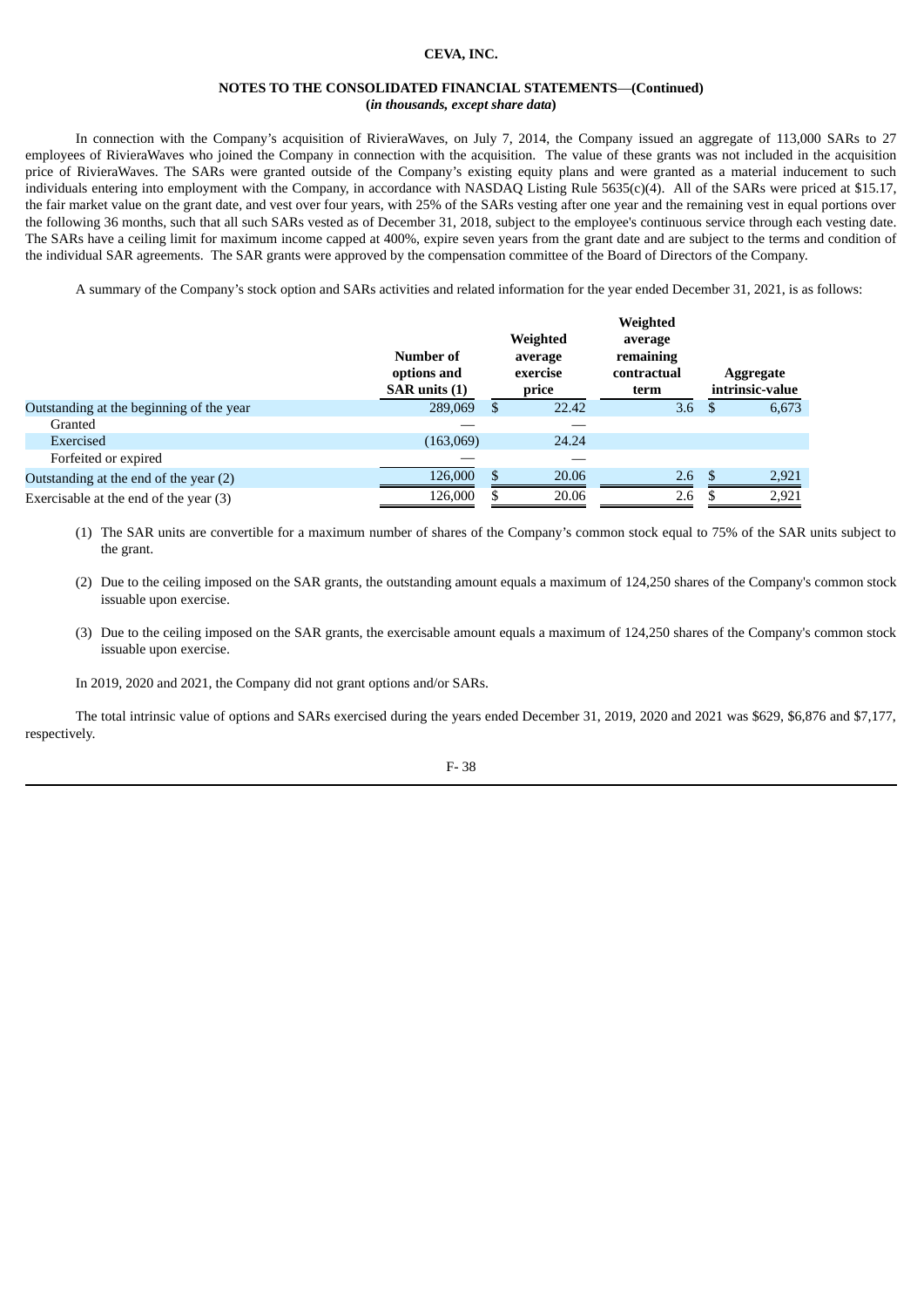# **NOTES TO THE CONSOLIDATED FINANCIAL STATEMENTS**—**(Continued) (***in thousands, except share data***)**

The options and SARs granted to employees of the Company and its subsidiaries, and the options granted to non-employee directors of the Company which were outstanding as of December 31, 2021, have been classified into a range of exercise prices as follows:

|                       |             | <b>Outstanding</b> |         | Exercisable    |             |              |          |                |  |  |  |
|-----------------------|-------------|--------------------|---------|----------------|-------------|--------------|----------|----------------|--|--|--|
|                       |             | Weighted           |         |                |             |              |          |                |  |  |  |
|                       |             | average            |         |                |             | average      |          |                |  |  |  |
|                       | Number of   | remaining          |         | Weighted       | Number of   | remaining    | Weighted |                |  |  |  |
| <b>Exercise price</b> | options and | contractual        | average |                | options and | contractual  | average  |                |  |  |  |
| (range)               | <b>SARs</b> | life (years)       |         | exercise price | <b>SARs</b> | life (years) |          | exercise price |  |  |  |
| 14.77 -<br>17.61      | 39,000      | 1.8                | D       | 15.72          | 39,000      | 1.8          | .D       | 15.72          |  |  |  |
| $19.36 -$<br>19.59    | 57,000      | 2.4                | S       | 19.41          | 57,000      | 2.4          |          | 19.41          |  |  |  |
| 24.86 -<br>27.17      | 30,000      | 4.1                | \$      | 26.94          | 30,000      | 4.1          | \$       | 26.94          |  |  |  |
|                       | 126,000     | 2.6                |         | 20.06          | 126,000     | 2.6          |          | 20.06          |  |  |  |

A RSU award is an agreement to issue shares of the Company's common stock at the time the award or a portion thereof vests. RSUs granted to employees generally vest in three equal annual installments starting on the first anniversary of the grant date. Until the end of 2017, RSUs granted to non-employee directors would generally vest in full on the first anniversary of the grant date. Starting in 2018, RSUs granted to non-employee directors would generally vest in two equal annual installments starting on the first anniversary of the grant date.

On May 7, 2019, the Compensation Committee (the "Committee") of the Board of Directors (the "Board") of the Company approved, effective immediately, an amendment to the RSU award granted to the Company's Chief Executive Officer (the "CEO") on February 19, 2019, consisting of 30,000 RSUs that vest in a three-year period (the "Prior RSU Award"). The Committee and the CEO mutually agreed to amend the Prior RSU Award. In lieu of the Prior RSU Award, the CEO received (1) 10,000 time-based RSUs with the same original three-year vesting schedule starting with 1/3 on February 19, 2020, and (2) an opportunity to receive up to 24,000 PSUs based on the Company's achievement of the 2019 license and related revenue goal of \$41,000 that was approved by the Board (the "2019 License Revenue Target"). If the Company's results equal 100% of the 2019 License Revenue Target, the CEO would receive 20,000 PSUs. If the Company's results were between 90% to 99% of the 2019 License Revenue Target, the CEO would receive the same proportion of the 20,000 PSUs. If the Company's results exceeded 100% of the 2019 License Revenue Target, every 1% increase of the 2019 License Revenue Target, up to 120%, would result in an increase of 1% of the 20,000 PSUs to be awarded to the CEO. In 2019, the Company achieved 116% of the 2019 License Revenue Target, so based on the PSU award conditions, the CEO received 23,200 PSUs. The PSUs vest in a three-year period, with 1/3 of the PSUs having vested on February 19, 2020, and thereafter 1/3 of the remaining PSUs would vest on each of February 19, 2021 and February 19, 2022.

On July 19, 2019, the Company issued a total of 52,000 RSUs to 22 employees who joined the Company in connection with the Company's acquisition of the Hillcrest Labs business. The RSUs were granted outside of the Company's existing equity plans and were granted as inducements to employment in accordance with NASDAQ Listing Rule 5635(c)(4). The RSUs were priced at \$25.41 per share, the fair market value on the grant date, and vest over three years, with 34% of the RSUs vesting after one year and the remaining RSUs vesting in equal portions over the following 24 months, such that all RSUs vest after three years, subject to the employee's continuous service through each vesting date.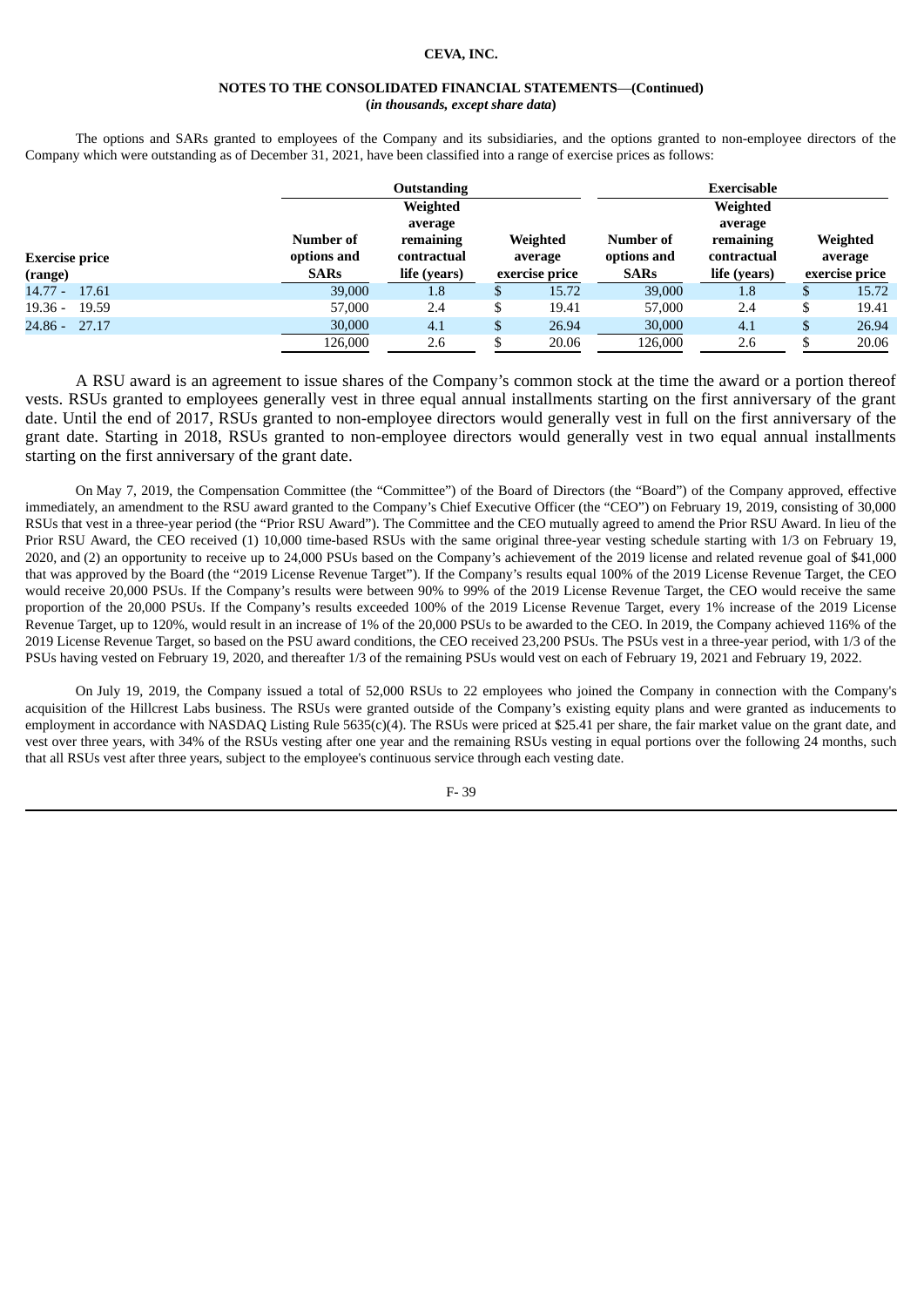# **NOTES TO THE CONSOLIDATED FINANCIAL STATEMENTS**—**(Continued) (***in thousands, except share data***)**

On February 20, 2020, the Committee granted 17,045, 5,113, 4,545 and 4,545 PSUs to each of the Company's CEO, Executive Vice President, Worldwide Sales, Chief Financial Officer and Chief Operating Officer, respectively, pursuant to the 2011 Plan (collectively, the "2020 Short-Term Executive PSUs"). The performance goals for the 2020 Short-Term Executive PSUs with specified weighting were as follows:

| Weighting | Goals                                                                                                  |
|-----------|--------------------------------------------------------------------------------------------------------|
| 50%       | Vesting of the full 50% of the PSUs occurs if the Company achieves the 2020 license and related        |
|           | revenue amount in the budget approved by the Board (the "2020 License Revenue Target"). The vesting    |
|           | threshold is achievement of 90% of 2020 License Revenue Target. If the Company's actual result is      |
|           | above 90% but less than 99% of the 2020 License Revenue Target, 91% to 99% of the eligible PSUs        |
|           | would be subject to vesting. If the Company's actual result exceeds 100% of the 2020 License Revenue   |
|           | Target, every 1% increase of the 2020 License Revenue Target, up to 110%, would result in an increase  |
|           | of 2% of the eligible PSUs.                                                                            |
| 50%       | Vesting of the full 50% of the PSUs occurs if the Company achieves positive total shareholder return   |
|           | whereby the return on the Company's stock for 2020 is greater than the S&P500 index. The vesting       |
|           | threshold is if the return on the Company's stock for 2020 is at least 90% of the S&P500 index. If the |
|           | return on the Company's stock, in comparison to the S&P500, is above 90% but less than 99% of the      |
|           | S&P500 index, 91% to 99% of the eligible PSUs would be subject to vesting. If the return on the        |
|           | Company's stock exceeds 100% of the S&P500 index, every 1% increase in comparison to the S&P500        |
|           | lindex, up to 110%, would result in an increase of 2% of the eligible PSUs.                            |
|           |                                                                                                        |

Additionally, PSUs representing an additional 20%, meaning an additional 3,410, 1,023, 909 and 909 PSUs, would be eligible for vesting for each of the Company's CEO, Executive Vice President, Worldwide Sales, Chief Financial Officer and Chief Operating Officer, respectively, if the performance goals set forth above are exceeded.

In 2020, the Company achieved 103% of the 2020 License Revenue Target and a positive total shareholder return whereby the return on the Company's stock for 2020 was 323% greater than the S&P500 index, so based on the PSU award conditions, the Company's CEO, Executive Vice President, Worldwide Sales, Chief Financial Officer and Chief Operating Officer received 19,261, 5,778, 5136 and 5,136 PSUs, respectively.

The 2020 Short-Term Executive PSUs vest 33.4% on February 20, 2021, 33.3% on February 20, 2022 and 33.3% on February 20, 2023.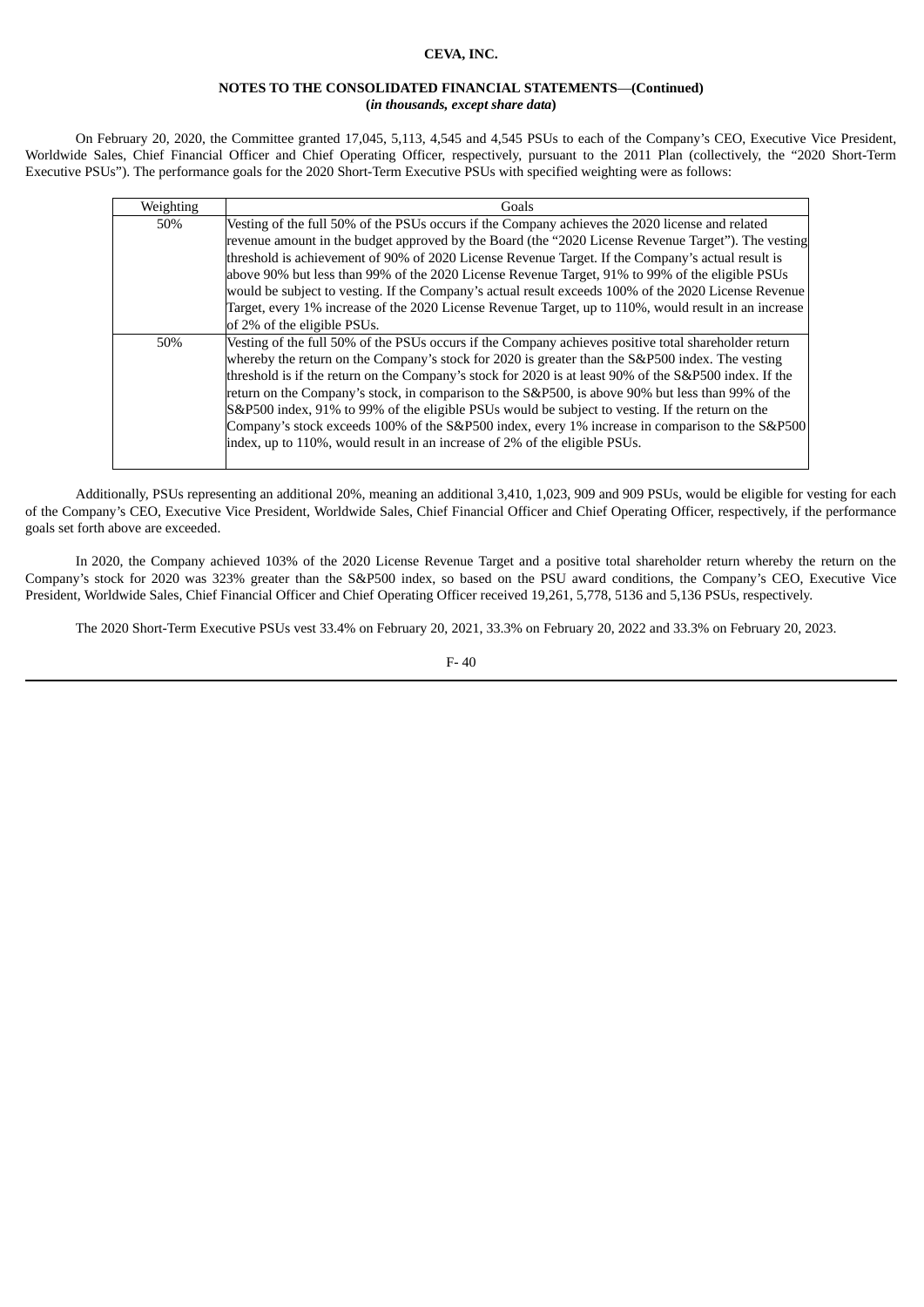## **NOTES TO THE CONSOLIDATED FINANCIAL STATEMENTS**—**(Continued) (***in thousands, except share data***)**

Also, on February 20, 2020, the Committee granted 56,818, 35,511, 28,409 and 28,409 long-term PSUs to each of the Company's CEO, Executive Vice President, Worldwide Sales, Chief Financial Officer and Chief Operating Officer, respectively, pursuant to the 2011 Plan (collectively, the "Long-Term Executive PSUs"). The Long-Term Executive PSUs vest upon the achievement of either of the following performance goals:

- If the Company's non-GAAP EPS on or before the end of 2022 is tripled from the Company's non-GAAP EPS in 2018.
- If the Company's market cap reaches at least \$1 billion for at least 30 days of trading based on the market cap information set forth on Yahoo Finance.

In 2020, the Company did not achieve any of the above performance goals. On February 17, 2021, the Company achieved the market cap performance goal, and the Long-Term Executive PSUs vested.

Furthermore, on February 20, 2020, the Committee granted an aggregate of 18,500 PSUs to certain key employees of the Company. The PSUs shall vest over three years upon the achievement of the following performance goals, with 34% of the PSUs vesting after one year and the remaining vesting in equal portions over the following 24 months, such that all PSUs shall vest after three years, subject to the employee's continuous service through each vesting date:

| Weighting | Goals                                                                                                |
|-----------|------------------------------------------------------------------------------------------------------|
| 50%       | Achievement of specified bookings in 2020 ("Specified Bookings") for licensing and related revenues  |
|           | associated with certain of the Company's technologies (the "Specified Booking Target") in specific   |
|           | geographic region. If 90% of the Specified Booking Target is achieved, 90% of the bonus amount under |
|           | this component would be payable with every 1% increase resulting in a corresponding increase in the  |
|           | bonus amount under this component.                                                                   |
| 30%       | Execution of definitive license agreements for pre-determined software with at least five of seven   |
|           | original equipment manufacturers. If five such agreements are executed, 71% of the bonus amount      |
|           | under this component, which is subject to a 6% weighting, would be payable. If six agreements are    |
|           | executed, 86% of the bonus amount under this component, which is subject to a 6% weighting, would    |
|           | be payable.                                                                                          |
| 20%       | Execution of definitive license agreements with at least two customers in a predetermined strategic  |
|           | market.                                                                                              |

In 2020, six original equipment manufacturers agreements were executed, so based on the PSU award conditions, the key employees of the Company received 4,515 PSUs. The other two performance goals were not achieved.

On February 15, 2021, Bruce A. Mann resigned from the Board of Directors (the "Board") of the Company, effective immediately. In connection with his retirement, the Board determined to accelerate in full the vesting of Mr. Mann's 5,902 unvested RSUs.

On February 16, 2021, the Board unanimously approved the appointment of Jaclyn Liu as an independent member of the Board with the appointment effective as of February 16, 2021. In accordance with the Company's non-employee director compensation policy, Ms. Liu received an annual director grant of 1,784 RSUs with fair value of \$124,670 under the Company's 2011 Plan. The RSUs vest over a two-year period with the first 50% vesting after the first anniversary of the grant date and the remainder vesting on the second anniversary of the grant date.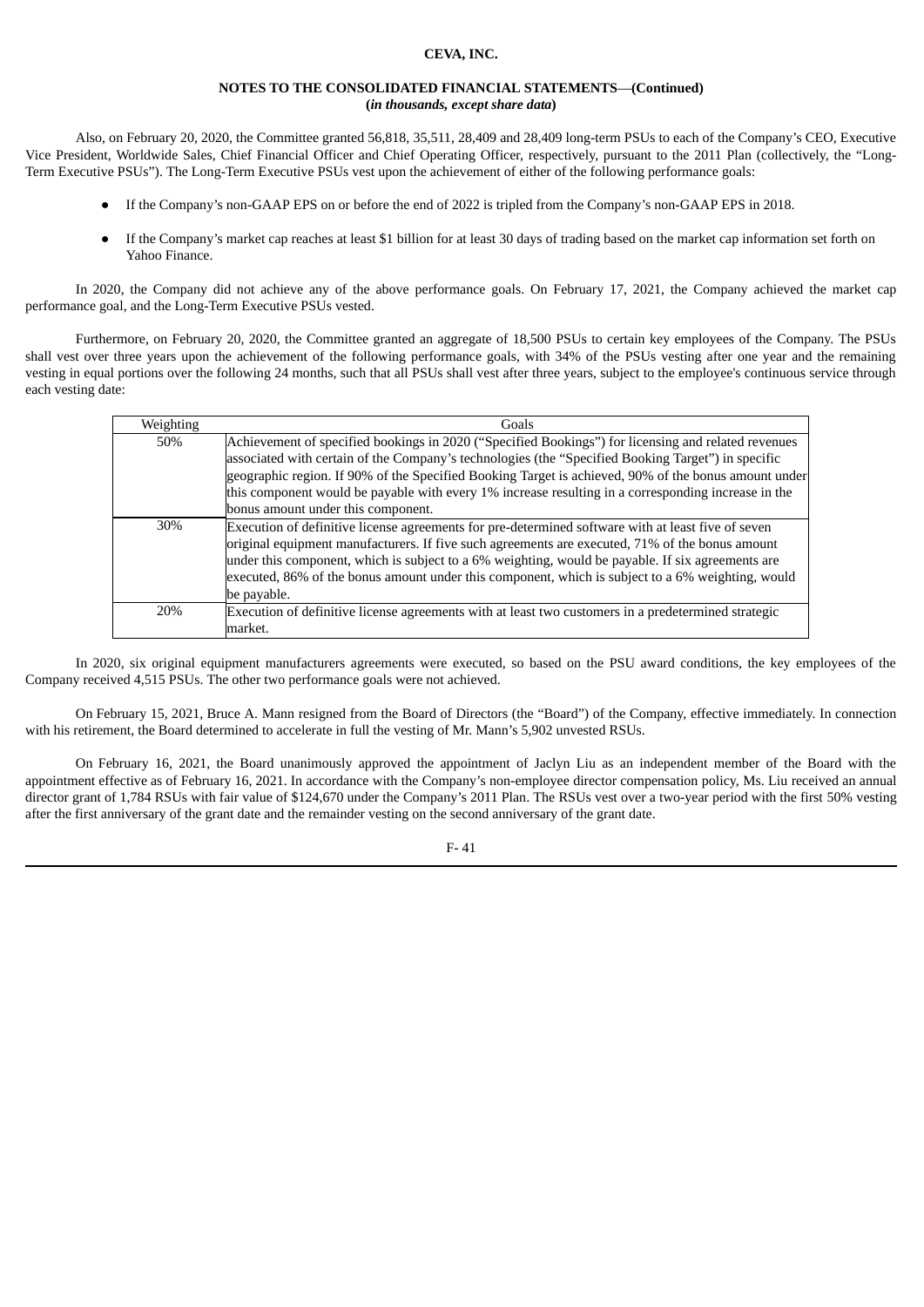# **NOTES TO THE CONSOLIDATED FINANCIAL STATEMENTS**—**(Continued) (***in thousands, except share data***)**

On February 18, 2021, the Committee granted 5,962, 4,024, 3,577 and 3,577 time-based RSUs to each of the Company's CEO, Executive Vice President, Worldwide Sales, Chief Financial Officer and Chief Operating Officer, respectively, pursuant to the 2011 Plan. The RSU grants vest 33.4% on February 18, 2022, 33.3% on February 18, 2023 and 33.3% on February 18, 2024.

Also, on February 18, 2021, the Committee granted 8,943, 2,683, 2,385 and 2,385 PSUs to each of the Company's CEO, Executive Vice President, Worldwide Sales, Chief Financial Officer and Chief Operating Officer, respectively, pursuant to 2011 Plan (collectively, the "2021 Short-Term Executive PSUs"). The performance goals for the 2021 Short-Term Executive PSUs with specified weighting are as follows:

| Weighting | Goals                                                                                                   |
|-----------|---------------------------------------------------------------------------------------------------------|
| 50%       | Vesting of the full 50% of the PSUs occurs if the Company achieves the 2021 license and related         |
|           | revenue target approved by the Board (the "2021 License Revenue Target"). The vesting threshold is      |
|           | achievement of 90% of 2021 License Revenue Target. If the Company's actual result exceeds 90% but       |
|           | less than 99% of the 2021 License Revenue Target, 91% to 99% of the eligible PSUs would be subject      |
|           | to vesting. If the Company's actual result exceeds 100% of the 2021 License Revenue Target, every $1\%$ |
|           | increase of the 2021 License Revenue Target, up to 110%, would result in an increase of 2% of the       |
|           | eligible PSUs.                                                                                          |
| 50%       | Vesting of the full 50% of the PSUs occurs if the Company achieves positive total shareholder return    |
|           | whereby the return on the Company's stock for 2021 is greater than the S&P500 index. The vesting        |
|           | threshold is if the return on the Company's stock for 2021 is at least 90% of the S&P500 index. If the  |
|           | return on the Company's stock, in comparison to the S&P500, is above 90% but less than 99% of the       |
|           | S&P500 index, 91% to 99% of the eligible PSUs would be subject to vesting. If the return on the         |
|           | Company's stock exceeds 100% of the S&P500 index, every 1% increase in comparison to the S&P500         |
|           | lindex, up to 110%, would result in an increase of 2% of the eligible PSUs.                             |

Additionally, PSUs representing an additional 20%, meaning an additional 1,788, 536, 477 and 477, would be eligible for vesting for each of the Company's CEO, Executive Vice President, Worldwide Sales, Chief Financial Officer and Chief Operating Officer, respectively, if the performance goals set forth above are exceeded.

In 2021, the Company achieved 109% of the 2021 License Revenue Target and a negative total shareholder return whereby the return on the Company's stock for 2021 was lesser than the S&P500 index, so based on the PSU award conditions, the Company's CEO, Executive Vice President, Worldwide Sales, Chief Financial Officer and Chief Operating Officer received 5,276, 1,583, 1,407 and 1,407 PSUs, respectively.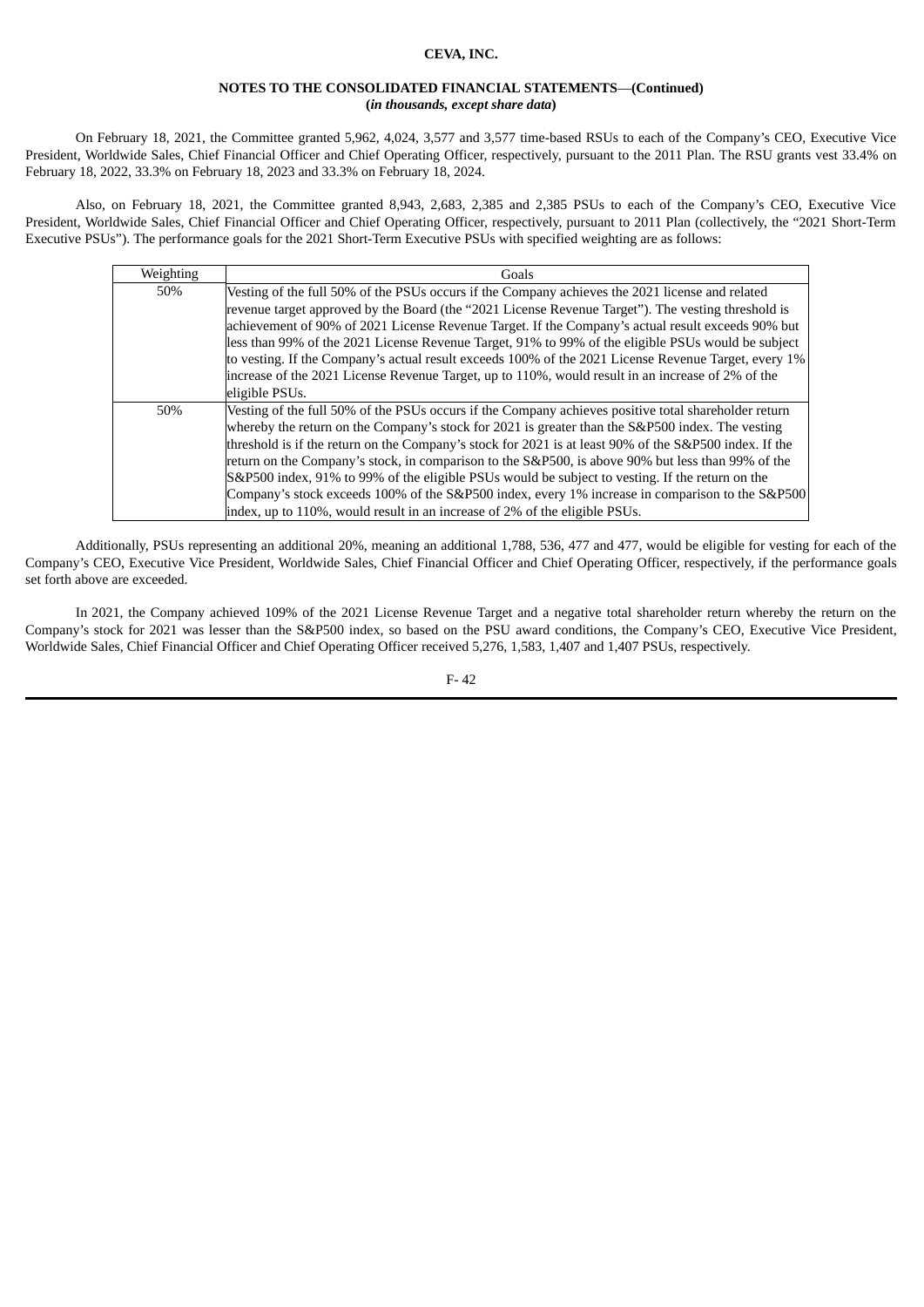# **NOTES TO THE CONSOLIDATED FINANCIAL STATEMENTS**—**(Continued) (***in thousands, except share data***)**

The 2021 Short-Term Executive PSUs vest 33.4% on February 18, 2022, 33.3% on February 18, 2023 and 33.3% on February 18, 2024.

A summary of the Company's RSU and PSU activities and related information for the year ended December 31, 2021, is as follows:

|                                          | Number of<br><b>RSUs and PSUs</b> | <b>Weighted average</b><br>grant-date<br>fair value |
|------------------------------------------|-----------------------------------|-----------------------------------------------------|
| Unvested as at the beginning of the year | 842,948 \$                        | 29.30                                               |
| Granted                                  | 420,749                           | 47.32                                               |
| Vested                                   | (484, 775)                        | 26.80                                               |
| Forfeited                                | (90, 849)                         | 36.19                                               |
| Unvested at the end of the year          | 688,073                           | 41.18                                               |

### *Stock Plans*

As of December 31, 2021, the Company maintains the Company's 2003 Director Stock Option Plan (the "Director Plan") and the 2011 Stock Incentive Plan (the "2011 Plan" and together with the Director Plan, the "Stock Plans").

As of December 31, 2021, options, SARs, RSUs and PSUs to purchase 974,542 shares of common stock were available for grant under the Stock Plans.

#### *2011 Stock Incentive Plan*

The 2011 Plan was adopted by the Company's Board of Directors in February 2011 and stockholders on May 17, 2011. Up to 3,200,000 shares of common stock (subject to adjustment in the event of future stock splits, future stock dividends or other similar changes in the common stock or the Company's capital structure), plus the number of shares that remain available for grant of awards under the Company's 2002 Stock Incentive Plan (the "2002 Plan), plus any shares that would otherwise return to the 2002 Plan as a result of forfeiture, termination or expiration of awards previously granted under the 2002 plan (subject to adjustment in the event of stock splits and other similar events), are reserved for issuance under the 2011 Plan. The 2002 Plan was automatically terminated and replaced and superseded by the 2011 Plan, except that any awards previously granted under the 2002 Plan shall remain in effect pursuant to their term. As of December 31, 2021, there were no outstanding equity awards remaining in the 2002 Plan.

The 2011 Plan provides for the grant of incentive stock options intended to qualify under Section 422 of the Internal Revenue Code, nonqualified stock options, restricted stock, RSUs, dividend equivalent rights and stock appreciation rights. Officers, employees, directors, external consultants and advisors of the Company and those of the Company's present and future parent and subsidiary corporations are eligible to receive awards under the 2011 Plan. Under current U.S. tax laws, incentive stock options may only be granted to employees. The 2011 Plan permits the Company's Board of Directors or a committee thereof to determine how grantees may pay the exercise or purchase price of their awards.

Unless sooner terminated, the 2011 Plan is effective until April 2030.

The Company's Board of Directors or a committee thereof has authority to administer the 2011 Plan. The Company's Board of Directors has the authority to adopt, amend and repeal the administrative rules, guidelines and practices relating to the 2011 Plan and to interpret its provisions.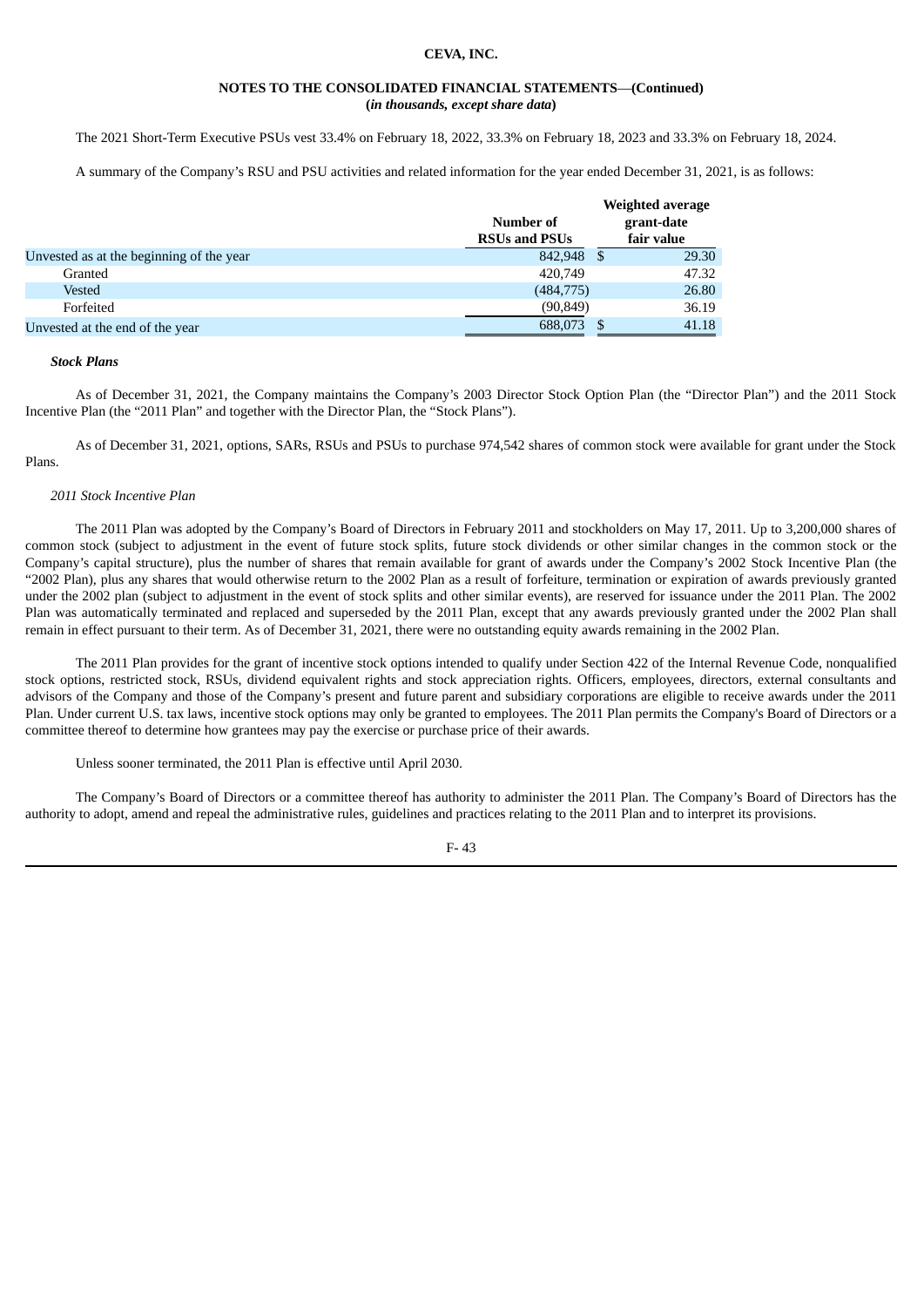# **NOTES TO THE CONSOLIDATED FINANCIAL STATEMENTS**—**(Continued) (***in thousands, except share data***)**

#### *2003 Director Stock Option Plan*

Under the Director Plan, 1,350,000 shares of common stock (subject to adjustment in the event of future stock splits, future stock dividends or other similar changes in the common stock or the Company's capital structure) are authorized for issuance.

The Director Plan provides for the grant of nonqualified stock options to non-employee directors. Options must be granted at an exercise price equal to the fair market value of the common stock on the date of grant. Options may not be granted for a term in excess of ten years.

Under the original terms of the Director Plan, (a) any person who becomes a non-employee director of the Company was automatically granted an option to purchase 38,000 shares of common stock, (b) on June 30 of each year, beginning in 2004, each non-employee director who had served on the Company's Board of Directors for at least six (6) months as of such date was automatically granted an option with the exercise price being the fair market value of the Company's common stock as of July 1st of each year to purchase 13,000 shares of common stock, and each non-employee director would receive an option with the exercise price being the fair market value of the Company's common stock as of July 1st of each year to purchase 13,000 shares of common stock for each committee on which he or she had served as chairperson for at least six months prior to such date, and (c) the Chairman of the Board was granted an additional option with the exercise price being the fair market value of the Company's common stock as of July 1st of each year to purchase 15,000 shares of common stock on an annual basis. In February 2015, the Board suspended the automatic grant of stock options to each nonemployee director and the Chairman of the Board under the Director Plan. In lieu of the automatic stock option grants under the Director Plan, the Board approved an equity award to all current directors of the Company consisting solely of RSUs granted under the 2011 Plan. From February 2015 to 2017, the Chairman of the Board of Directors would receive a RSU award with an annualized value of \$268,520, directors with a chairperson position on any committee of the Board of Directors would receive a RSU award with an annualized value of \$249,340 and all other directors would receive a RSU award with an annualized value of \$124,670. In response to market trends, in lieu of the prior annualized values of the RSU awards to directors, starting in July 2018, each director was granted shares of RSUs based on an annualized value of \$124,670, which vest 50% on the first year anniversary of the grant date and the remaining 50% on the second year anniversary of the grant date. In July 2019, 2020 and 2021, based on the new parameters, the directors of the Company received a grant of RSUs in the aggregate amount of 35,399 RSUs, 26,984 RSUs and 21,392 RSUs, respectively. In February 2019, the Board determined that each new director of the Company, in lieu of an option to purchase 38,000 shares of common stock, would receive a RSU award with an annualized value of \$124,670.

The Company's Board of Directors or a committee thereof may grant additional options to purchase common stock with a vesting schedule to be determined by the Board of Directors in recognition of services provided by a non-employee director in his or her capacity as a director.

The Company's Board of Directors or a committee thereof has authority to administer the Director Plan. The Company's Board of Directors or a committee thereof has the authority to adopt, amend and repeal the administrative rules, guidelines and practices relating to the Director Plan and to interpret its provisions.

### *2002 Employee Stock Purchase Plan (*"*ESPP*"*)*

The ESPP was adopted by the Company's Board of Directors and stockholder in July 2002. The ESPP is intended to qualify as an "Employee Stock Purchase Plan" under Section 423 of the U.S. Internal Revenue Code and is intended to provide the Company's employees with an opportunity to purchase shares of common stock through payroll deductions. An aggregate of 3,050,000 shares of common stock (subject to adjustment in the event of future stock splits, future stock dividends or other similar changes in the common stock or the Company's capital structure) are reserved for issuance. As of December 31, 2021, 200,542 shares of common stock were available for future issuance under the ESPP.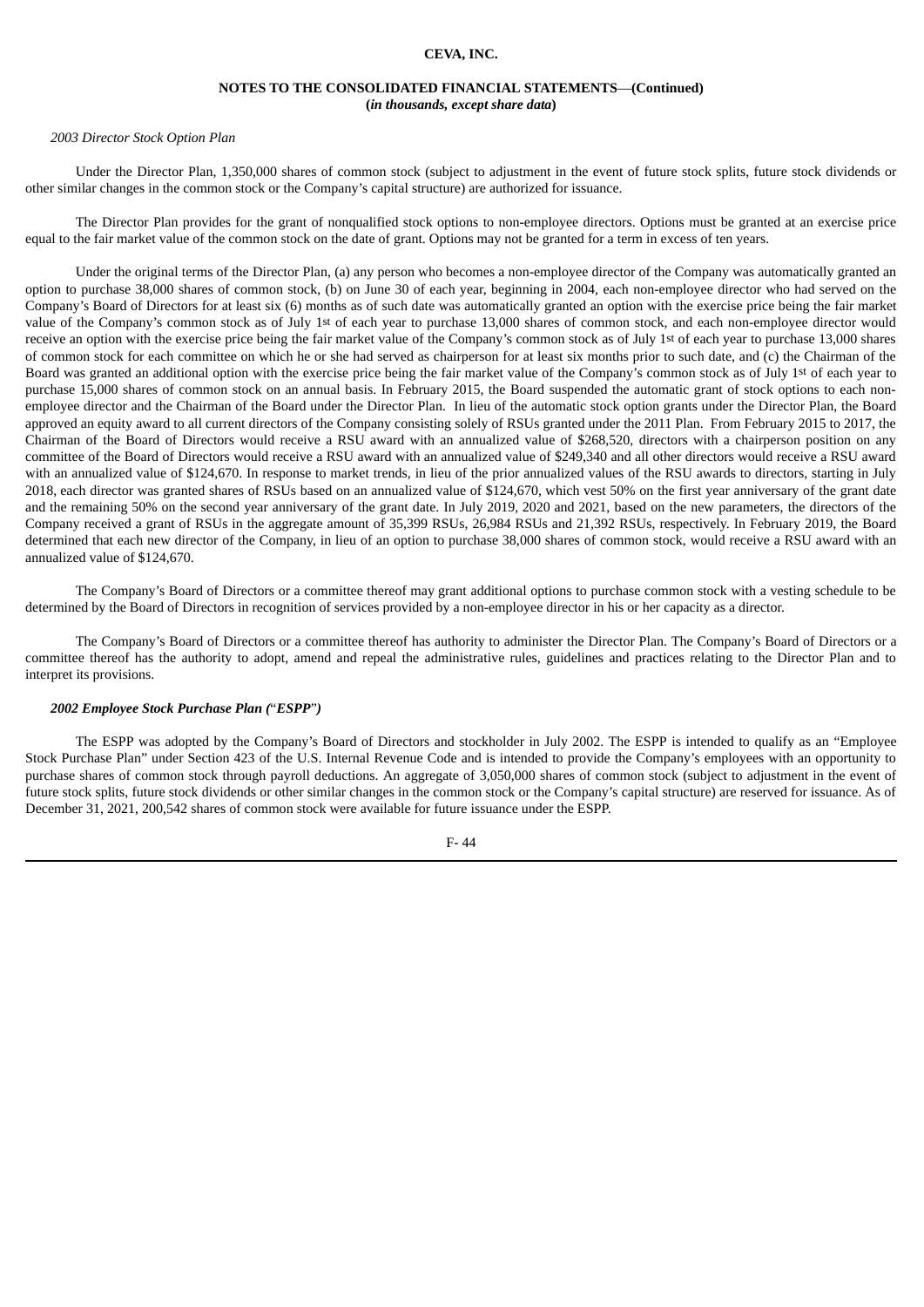# **NOTES TO THE CONSOLIDATED FINANCIAL STATEMENTS**—**(Continued) (***in thousands, except share data***)**

All of the Company's employees who are regularly employed for more than five months in any calendar year and work 20 hours or more per week are eligible to participate in the ESPP. Non-employee directors, consultants, and employees subject to the rules or laws of a foreign jurisdiction that prohibit or make impractical their participation in an employee stock purchase plan are not eligible to participate in the ESPP.

The ESPP designates offer periods, purchase periods and exercise dates. Offer periods generally will be overlapping periods of 24 months. Purchase periods generally will be six-month periods. Exercise dates are the last day of each purchase period. In the event the Company merges with or into another corporation, sells all or substantially all of the Company's assets, or enters into other transactions in which all of the Company's stockholders before the transaction own less than 50% of the total combined voting power of the Company's outstanding securities following the transaction, the Company's Board of Directors or a committee designated by the Board may elect to shorten the offer period then in progress.

The price per share at which shares of common stock may be purchased under the ESPP during any purchase period is the lesser of:

- 85% of the fair market value of common stock on the date of grant of the purchase right, which is the commencement of an offer period; or
- 85% of the fair market value of common stock on the exercise date, which is the last day of a purchase period.

The participant's purchase right is exercised in the above noted manner on each exercise date arising during the offer period unless, on the first day of any purchase period, the fair market value of common stock is lower than the fair market value of common stock on the first day of the offer period. If so, the participant's participation in the original offer period will be terminated, and the participant will automatically be enrolled in the new offer period effective the same date.

The ESPP is administered by the Board of Directors or a committee designated by the Board, which will have the authority to terminate or amend the plan, subject to specified restrictions, and otherwise to administer and resolve all questions relating to the administration of the plan.

# *e. Dividend policy:*

The Company has never declared or paid any cash dividends on its capital stock and does not anticipate paying any cash dividends in the foreseeable future.

# **NOTE 10: DERIVATIVES AND HEDGING ACTIVITIES**

The fair value of the Company's outstanding derivative instruments is as follows:

|                                                          |       | Year ended December 31, |  |      |    |  |
|----------------------------------------------------------|-------|-------------------------|--|------|----|--|
|                                                          |       | 2020                    |  | 2021 |    |  |
| <b>Derivative assets:</b>                                |       |                         |  |      |    |  |
| Derivatives designated as cash flow hedging instruments: |       |                         |  |      |    |  |
| Foreign exchange forward contracts                       |       |                         |  |      |    |  |
| Total                                                    |       |                         |  |      | 63 |  |
|                                                          |       |                         |  |      |    |  |
|                                                          | F- 45 |                         |  |      |    |  |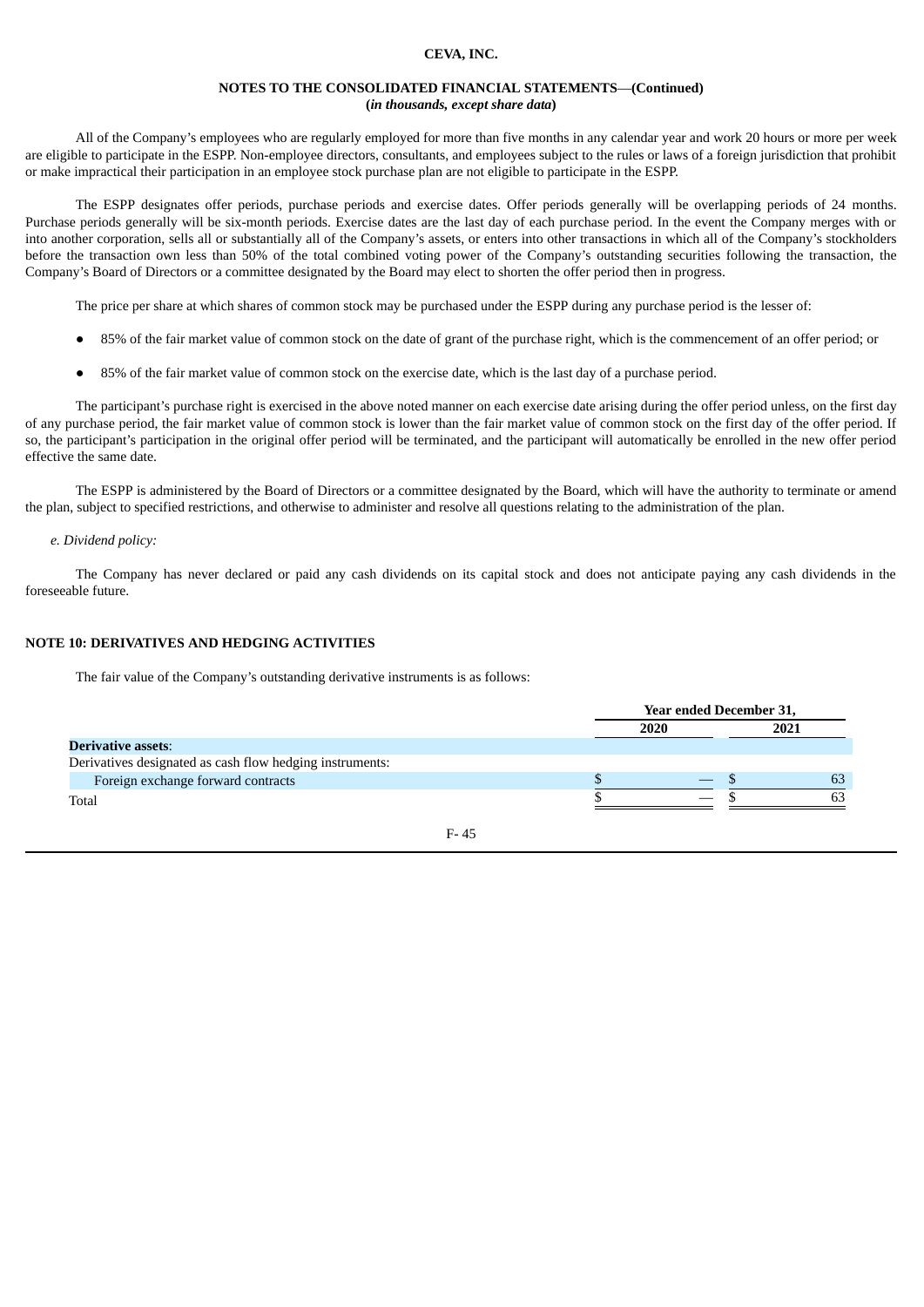# **NOTES TO THE CONSOLIDATED FINANCIAL STATEMENTS**—**(Continued) (***in thousands, except share data***)**

The Company recorded the fair value of derivative assets in "prepaid expenses and other current assets" on the Company's consolidated balance sheets.

The changes in unrealized gains (losses) recognized in "accumulated other comprehensive income (loss)" on derivatives, before tax effect, is as follows:

|                                                          | Year ended December 31, |  |      |  |      |  |  |  |
|----------------------------------------------------------|-------------------------|--|------|--|------|--|--|--|
|                                                          | 2019                    |  | 2020 |  | 2021 |  |  |  |
| Derivatives designated as cash flow hedging instruments: |                         |  |      |  |      |  |  |  |
| Foreign exchange option contracts                        | 55.                     |  | (8)  |  |      |  |  |  |
| Foreign exchange forward contracts                       | 385                     |  | 640  |  | 228  |  |  |  |
|                                                          | 440                     |  | 632  |  | 228  |  |  |  |

The net (gains) losses reclassified from "accumulated other comprehensive income (loss)" into income, are as follows:

|                                                          | Year ended December 31, |       |  |          |  |       |  |  |
|----------------------------------------------------------|-------------------------|-------|--|----------|--|-------|--|--|
|                                                          |                         | 2019  |  | 2020     |  | 2021  |  |  |
| Derivatives designated as cash flow hedging instruments: |                         |       |  |          |  |       |  |  |
| Foreign exchange option contracts                        |                         | (27)  |  | $(6)$ \$ |  |       |  |  |
| Foreign exchange forward contracts                       |                         | (280) |  | (682)    |  | (165) |  |  |
|                                                          |                         | 307   |  | (688)    |  | (165) |  |  |

The Company recorded in cost of revenues and operating expenses, a net gain of \$307, a net gain of \$688 and a net gain of \$165 during the years ended December 31, 2019, 2020 and 2021, respectively, related to its Hedging Contracts.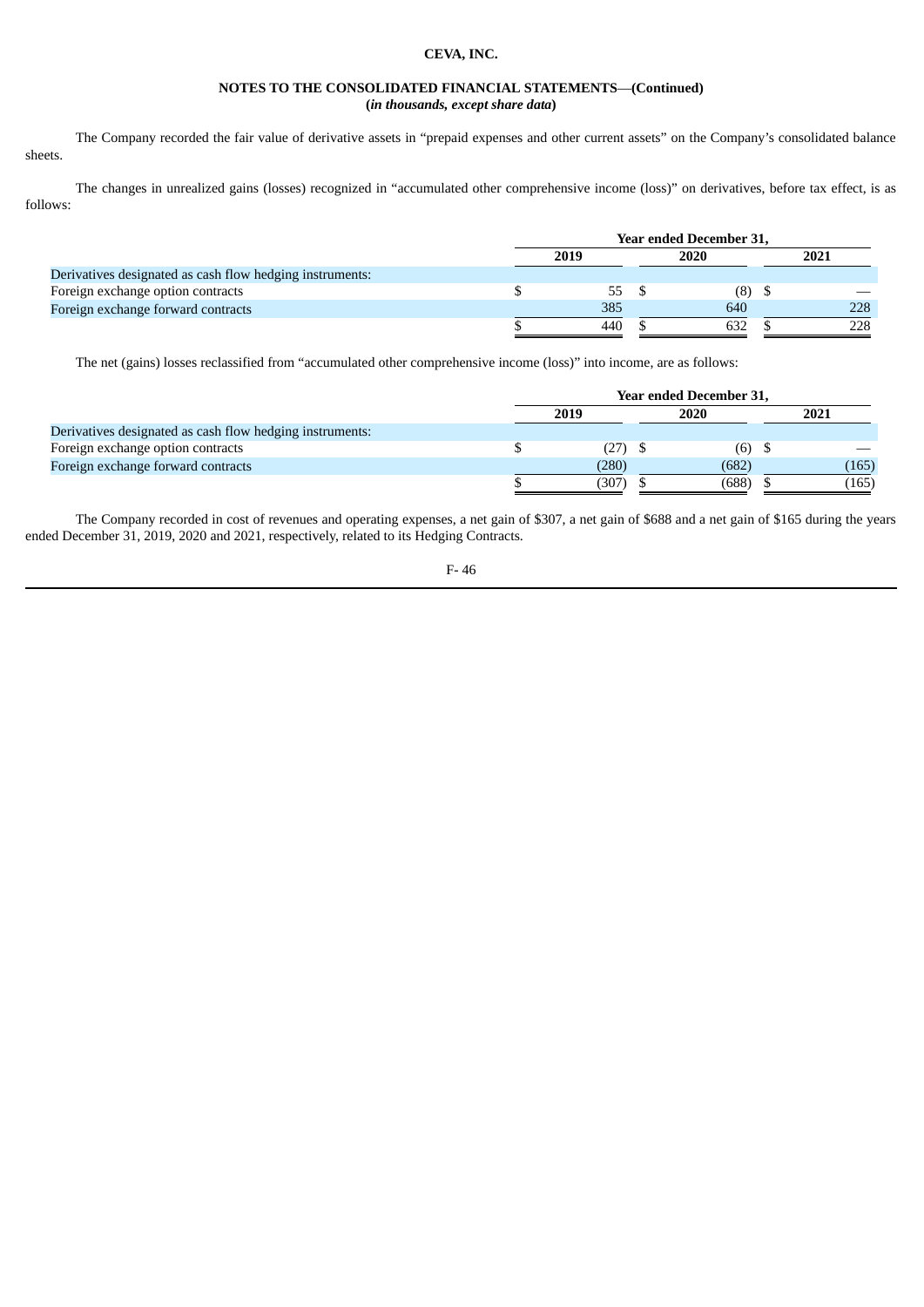# **NOTES TO THE CONSOLIDATED FINANCIAL STATEMENTS**—**(Continued) (***in thousands, except share data***)**

# **NOTE 11: ACCUMULATED OTHER COMPREHENSIVE INCOME (LOSS)**

The following table summarizes the changes in accumulated balances of other comprehensive income (loss), net of taxes:

|                                                                               | Year ended December 31, 2020                                                                 |     |               |                                                        |    |              |    | Year ended December 31, 2021                                                                 |              |                                                        |  |              |  |  |
|-------------------------------------------------------------------------------|----------------------------------------------------------------------------------------------|-----|---------------|--------------------------------------------------------|----|--------------|----|----------------------------------------------------------------------------------------------|--------------|--------------------------------------------------------|--|--------------|--|--|
|                                                                               | <b>Unrealized</b><br>gains (losses)<br>on available-<br>for-sale<br>marketable<br>securities |     |               | Unrealized<br>gains (losses)<br>on cash flow<br>hedges |    | <b>Total</b> |    | <b>Unrealized</b><br>gains (losses)<br>on available-<br>for-sale<br>marketable<br>securities |              | Unrealized<br>gains (losses)<br>on cash flow<br>hedges |  | <b>Total</b> |  |  |
| Beginning balance                                                             | \$                                                                                           | 45  | <sup>\$</sup> | 49                                                     | \$ | 94           | \$ | 478                                                                                          | $\mathbf{s}$ |                                                        |  | 478          |  |  |
| Other comprehensive income (loss)<br>before reclassifications                 |                                                                                              | 428 |               | 556                                                    |    | 984          |    | (892)                                                                                        |              | 200                                                    |  | (692)        |  |  |
| Amounts reclassified from<br>accumulated other comprehensive<br>income (loss) |                                                                                              | 5   |               | (605)                                                  |    | (600)        |    | (13)                                                                                         |              | (145)                                                  |  | (158)        |  |  |
| Net current period other comprehensive                                        |                                                                                              |     |               |                                                        |    |              |    |                                                                                              |              |                                                        |  |              |  |  |
| income (loss)                                                                 |                                                                                              | 433 |               | (49)                                                   |    | 384          |    | (905)                                                                                        |              | 55                                                     |  | (850)        |  |  |
| <b>Ending balance</b>                                                         |                                                                                              | 478 |               |                                                        |    | 478          |    | (427)                                                                                        | \$           | 55                                                     |  | (372)        |  |  |

The following table provides details about reclassifications out of accumulated other comprehensive income (loss):

| Details about Accumulated Other<br>Comprehensive Income (Loss)<br>Components | Amount reclassified from accumulated other comprehensive | Affected Line Item in the<br>Statements of Income (Loss) |                         |      |      |                                |
|------------------------------------------------------------------------------|----------------------------------------------------------|----------------------------------------------------------|-------------------------|------|------|--------------------------------|
|                                                                              |                                                          |                                                          | Year ended December 31, |      |      |                                |
|                                                                              | 2019                                                     |                                                          | 2020                    |      | 2021 |                                |
| Unrealized gains (losses) on cash flow                                       |                                                          |                                                          |                         |      |      |                                |
| hedges                                                                       | \$<br>5                                                  | -\$                                                      | 14                      | - \$ |      | 4 Cost of revenues             |
|                                                                              | 272                                                      |                                                          | 607                     |      |      | 144 Research and development   |
|                                                                              | 8                                                        |                                                          | 19                      |      |      | 4 Sales and marketing          |
|                                                                              | 22                                                       |                                                          | 48                      |      |      | 13 General and administrative  |
|                                                                              | 307                                                      |                                                          | 688                     |      |      | 165 Total, before income taxes |
|                                                                              | 36                                                       |                                                          | 83                      |      |      | 20 Income tax expense          |
|                                                                              | 271                                                      |                                                          | 605                     |      |      | 145 Total, net of income taxes |
|                                                                              |                                                          |                                                          |                         |      |      |                                |
| Unrealized gains (losses) on available-for-                                  |                                                          |                                                          |                         |      |      |                                |
| sale marketable securities                                                   | (28)                                                     |                                                          | (6)                     |      |      | 13 Financial income, net       |
|                                                                              | (9)                                                      |                                                          | (1)                     |      |      | $-$ Income tax benefit         |
|                                                                              | (19)                                                     |                                                          | (5)                     |      |      | 13 Total, net of income taxes  |
|                                                                              |                                                          |                                                          |                         |      |      |                                |
|                                                                              | \$<br>252                                                | \$                                                       | 600                     | \$   |      | 158 Total, net of income taxes |
|                                                                              |                                                          |                                                          | $F - 47$                |      |      |                                |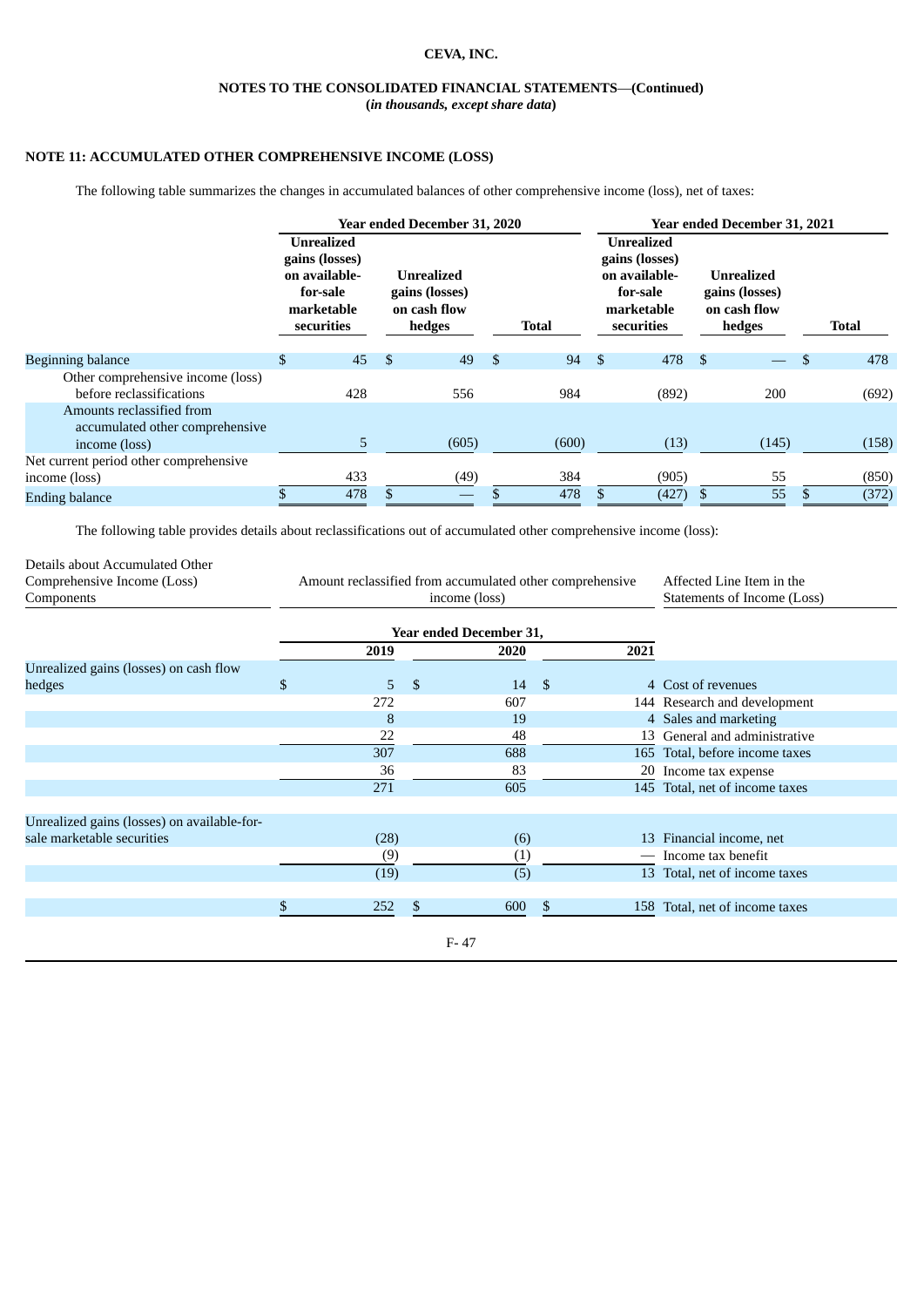# **NOTES TO THE CONSOLIDATED FINANCIAL STATEMENTS**—**(Continued) (***in thousands, except share data***)**

# **NOTE 12: GEOGRAPHIC INFORMATION AND MAJOR CUSTOMER AND PRODUCT DATA**

# *a. Summary information about geographic areas:*

The Company manages its business on a basis of one reportable segment: the licensing of intellectual property and integrated IP solutions to semiconductor companies and electronic equipment manufacturers (see Note 1 for a brief description of the Company's business). The following is a summary of revenues within geographic areas:

|                                      |    | Year ended December 31, |      |         |      |         |  |  |  |  |
|--------------------------------------|----|-------------------------|------|---------|------|---------|--|--|--|--|
|                                      |    | 2019                    |      | 2020    |      | 2021    |  |  |  |  |
| Revenues based on customer location: |    |                         |      |         |      |         |  |  |  |  |
| <b>United States</b>                 | \$ | 16,627                  | S    | 20,813  | - \$ | 26,718  |  |  |  |  |
| Europe, Middle East (2)              |    | 21,493                  |      | 11,966  |      | 6,876   |  |  |  |  |
| Asia Pacific (1)                     |    | 49,032                  |      | 67,547  |      | 89,102  |  |  |  |  |
| Other                                |    |                         |      |         |      | 10      |  |  |  |  |
|                                      |    | 87,152                  |      | 100.326 |      | 122,706 |  |  |  |  |
|                                      |    |                         |      |         |      |         |  |  |  |  |
| $(1)$ China                          | \$ | 33,233                  | - \$ | 51,726  | - \$ | 67,491  |  |  |  |  |
| (2) Germany                          |    | 16,100                  |      | $^{*}$  |      | $*$     |  |  |  |  |

# \*) Less than 10%

|                                         |   | 2020   | 2021   |  |
|-----------------------------------------|---|--------|--------|--|
| Long-lived assets by geographic region: |   |        |        |  |
| Israel                                  | ω | 11,248 | 8,402  |  |
| France                                  |   | 814    | 599    |  |
| <b>United States</b>                    |   | 2,868  | 4,624  |  |
| Other                                   |   | 1,708  | 1,967  |  |
|                                         |   | 16,638 | 15,592 |  |

# *b. Major customer data as a percentage of total revenues:*

The following table sets forth the customers that represented 10% or more of the Company's total revenues in each of the periods set forth below:

|                   | <b>Year ended December 31,</b> |      |      |  |  |
|-------------------|--------------------------------|------|------|--|--|
|                   | 2019                           | 2020 | 2021 |  |  |
| <b>Customer A</b> | 15%                            | 14%  | 21%  |  |  |
| Customer B        | 19%                            | 15%  | *`   |  |  |

# \*) Less than 10%

### *c. Information about Products and Services:*

The following table sets forth the products and services as percentages of the Company's total revenues in each of the periods set forth below:

|                                     |          | Year ended December 31, |      |  |  |
|-------------------------------------|----------|-------------------------|------|--|--|
|                                     | 2019     | 2020                    | 2021 |  |  |
| Connectivity products and services  | 81%      | 78%                     | 73%  |  |  |
| Smart sensing products and services | 19%      | 22%                     | 27%  |  |  |
|                                     | $F - 48$ |                         |      |  |  |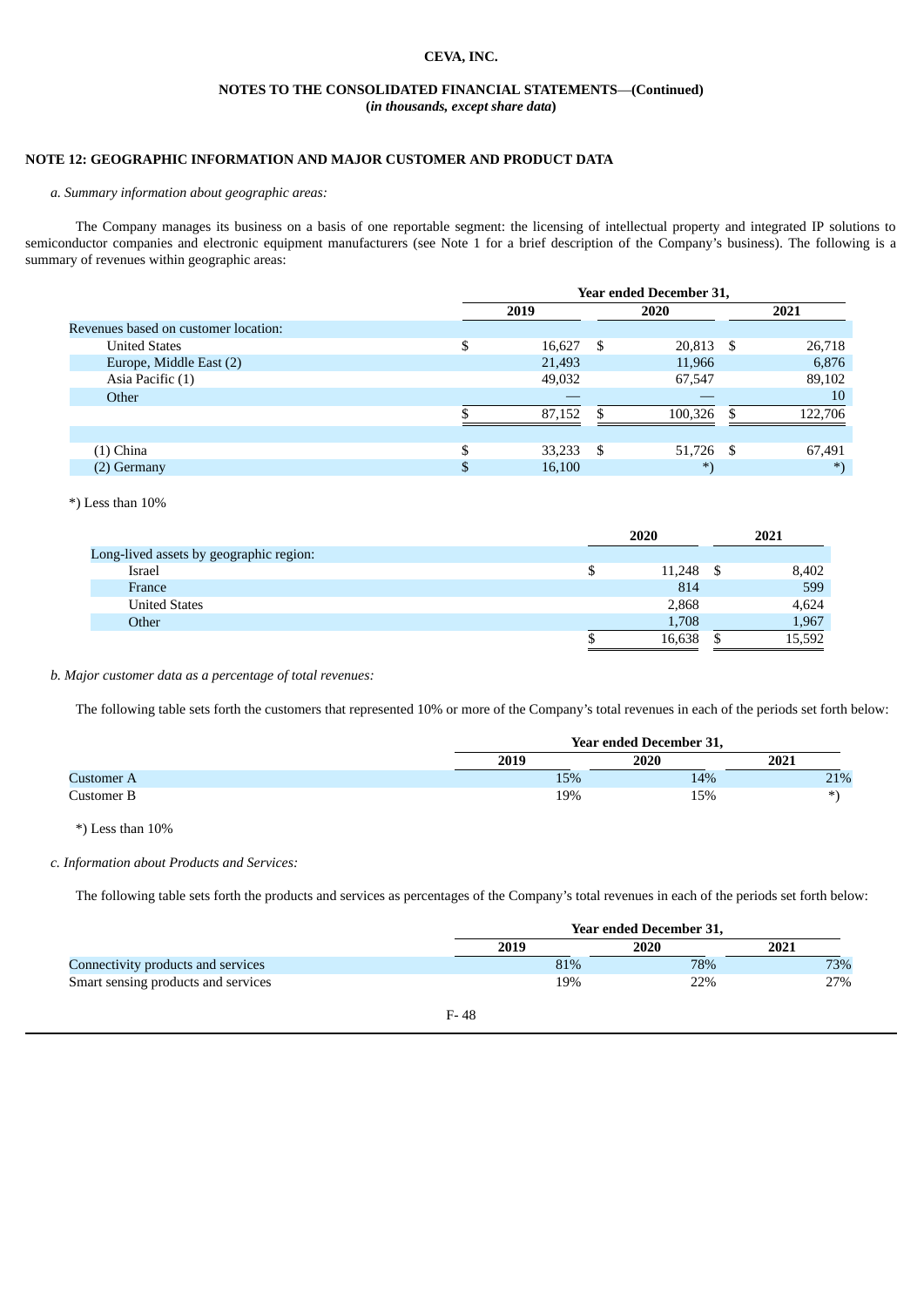# **NOTES TO THE CONSOLIDATED FINANCIAL STATEMENTS**—**(Continued) (***in thousands, except share data***)**

## **NOTE 13: SELECTED STATEMENTS OF INCOME DATA**

*a. Financial income, net:*

|                                                              | Year ended December 31, |       |  |       |  |         |  |
|--------------------------------------------------------------|-------------------------|-------|--|-------|--|---------|--|
|                                                              | 2019                    |       |  | 2020  |  | 2021    |  |
| Interest income                                              |                         | 4,220 |  | 3,291 |  | 1,873   |  |
| Gain (loss) on available-for-sale marketable securities, net |                         | (28)  |  | (6)   |  | 13      |  |
| Amortization of premium on available-for-sale marketable     |                         |       |  |       |  |         |  |
| securities, net                                              |                         | (554) |  | (444) |  | (420)   |  |
| Foreign exchange gain (loss), net                            |                         | (347) |  | 443   |  | (1,269) |  |
| Total                                                        |                         | 3,291 |  | 3,284 |  | 197     |  |

# *b. Remeasurement of marketable equity securities:*

The Company recorded a gain of \$1,983 in 2021 related to remeasurement of its marketable equity securities. During the years ended December 31, 2019 and 2020, no impairment loss was identified.

The following table summarizes the total carrying value of the Company's investment in marketable equity securities held as of December 31, 2021, including cumulative unrealized upward adjustments made to the initial cost basis of the investment:

| Initial cost basis                            | .806  |
|-----------------------------------------------|-------|
| Upward adjustments                            |       |
| Total carrying value at the end of the period | 2,919 |

## **NOTE 14: TAXES ON INCOME**

### *a.* U.S. *tax reform*

On December 22, 2017, the U.S. government enacted the Tax Cuts and Jobs Act (the "Tax Act"). The Tax Act includes significant changes to the U.S. corporate income tax system including but not limited to: a federal corporate rate reduction from 35% to 21%; creation of the base erosion anti-abuse tax ("BEAT"), introduction of the Global Intangible Low Taxed Income ("GILTI") provisions; the transition of U.S. international taxation from a worldwide tax system to a modified territorial tax system; modifications to the allowance of net business interest expense deductions; modification of net operating loss provisions; changes to 162(m) limitation rules and bonus depreciation provisions. The change to a modified territorial tax system resulted in a one-time U.S. tax liability on those earnings which have not previously been repatriated to the U.S. (the "Transition Tax"), with future dividend distributions not subject to U.S. federal income tax when repatriated. A majority of the provisions in the Tax Act became effective January 1, 2018.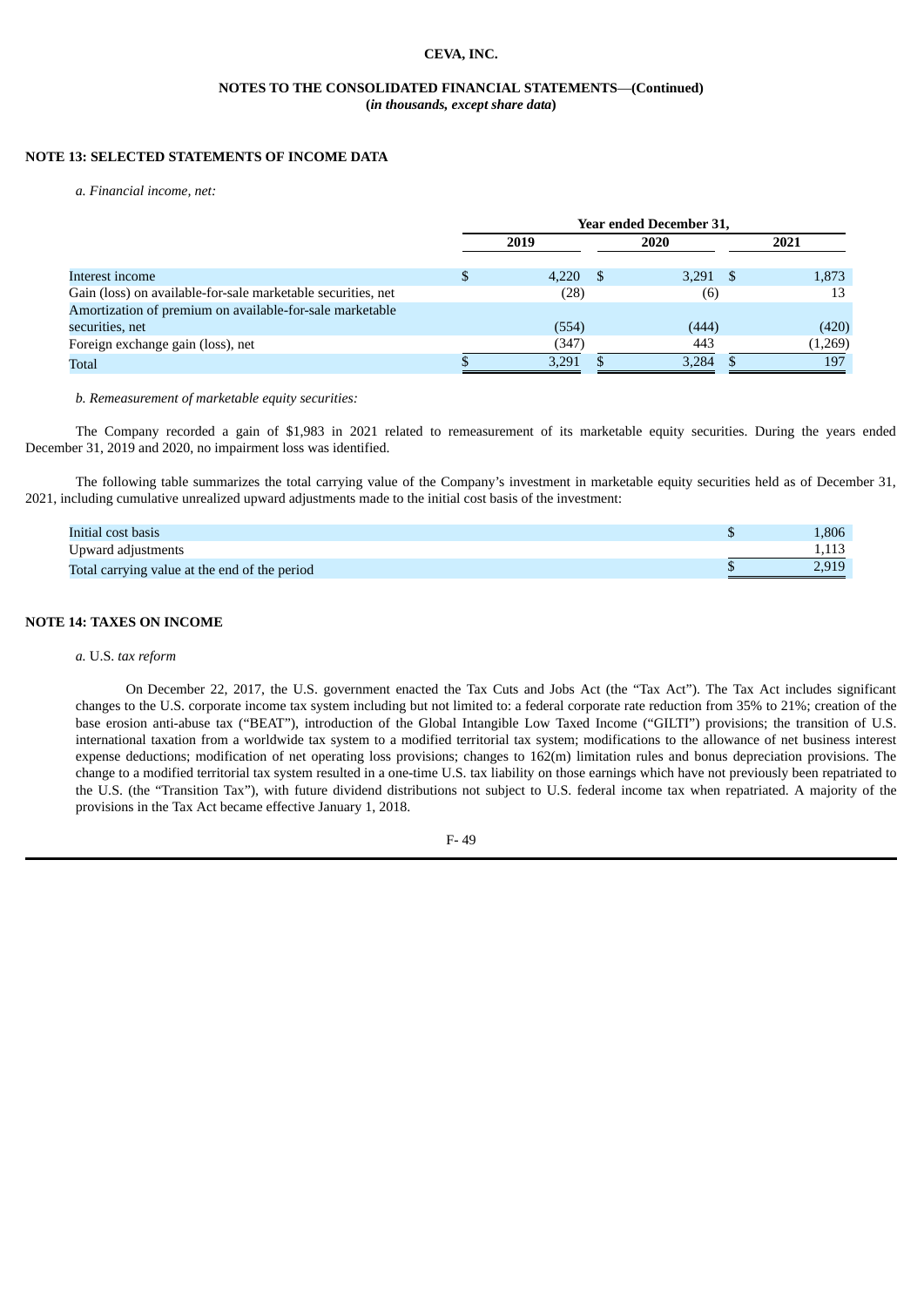# **NOTES TO THE CONSOLIDATED FINANCIAL STATEMENTS**—**(Continued) (***in thousands, except share data***)**

In connection with its analysis of the impact of the Tax Act, the Company had \$16,053 of Transition Tax inclusion reported on the tax return filed for the year ended December 31, 2017. After the utilization of existing tax net operating loss carryforwards, the Company did not pay additional U.S. federal cash taxes.

The Tax Act added a new code section 951A, which requires a U.S. shareholder of a Controlled Foreign Corporation ("CFC") to include in current taxable income, its GILTI in a manner similar to Subpart F income. The statutory language also allows a deduction for corporate shareholders equal to 50% of the GILTI inclusion, which would be reduced to 37.5% starting in 2026. In general, GILTI imposes a tax on the net income of foreign corporate subsidiaries in excess of a deemed return on their tangible assets. The Company is subject to GILTI for 2018 and future periods. The Company is electing to account for the income tax effects of GILTI as a 'period cost', an income tax expenses in the year the tax is incurred.

For the fiscal year ended 2020 and 2021, the Company operated at net losses before and after GILTI inclusion and did not pay additional U.S. federal cash taxes.

Furthermore, the Tax Act limits the carryover of net operating losses generated after tax years 2017 to 80% of taxable income and eliminates the ability to carryback. Losses incurred before January 1, 2018 have not changed and are not limited to the 80% of taxable income and will continue to be carried forward 20 years. The Company has fully utilized all pre-2018 net operating losses. Any future net operating losses generated will be carried forward indefinitely and subject to an 80% taxable income limitation.

*b.* A number of the Company's operating subsidiaries are taxed at rates lower than U.S. rates.

### *1. Irish Subsidiaries*

The Irish operating subsidiaries qualified for a 12.5% tax rate on its trade. Interest income earned by the Irish subsidiaries is taxed at a rate of 25%. As of December 31, 2021, the open tax years, subject to review by the applicable taxing authorities for the Irish subsidiaries, are 2016 and subsequent years.

#### *2. Israeli Subsidiary*

The Israeli subsidiary enjoys certain tax benefits in Israel, particularly as a result of the "Approved Enterprise" and the "Benefited Enterprise" status of its facilities and programs through 2019, and the "Technological Preferred Enterprise" status of its facilities and programs since 2020.

The Israeli subsidiary has been granted "Approved Enterprise" and "Benefited Enterprise" status under the Israeli Law for the Encouragement of Capital Investments. For such Approved Enterprises and Benefited Enterprises, the Israeli subsidiary elected to apply for alternative tax benefits—the waiver of government grants in return for tax exemptions on undistributed income. Upon distribution of such exempt income, the Israeli subsidiary will be subject to corporate tax at the rate ordinarily applicable to the Approved Enterprise's or Benefited Enterprise's income. Such tax exemption on undistributed income applies for a limited period of between two to ten years, depending upon the location of the enterprise. During the remainder of the benefits period (generally until the expiration of ten years), a reduced corporate tax rate not exceeding 23% will apply.

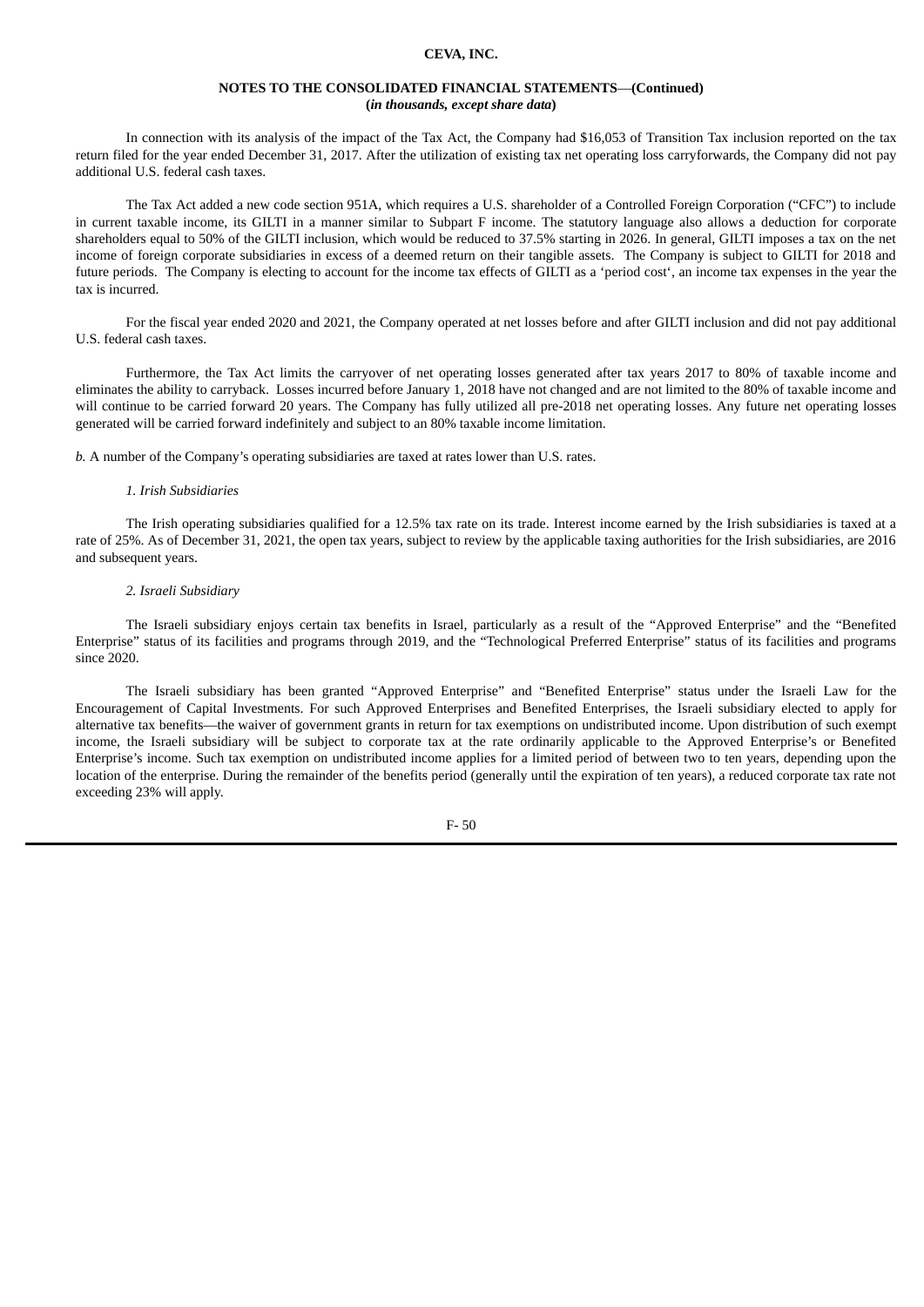# **NOTES TO THE CONSOLIDATED FINANCIAL STATEMENTS**—**(Continued) (***in thousands, except share data***)**

The Israeli subsidiary is a foreign investor company, or FIC, as defined by the Investment Law. FICs are entitled to further reductions in the tax rate normally applicable to Approved Enterprises and Benefited Enterprises. Depending on the foreign ownership in each tax year, the tax rate can range between 10% (when foreign ownership exceeds 90%) to 20% (when foreign ownership exceeds 49%). There can be no assurance that the subsidiary will continue to qualify as an FIC in the future or that the benefits described herein will be granted in the future.

The Company's Israeli subsidiary's tax-exempt profit from Approved Enterprises and Benefited Enterprises is permanently reinvested as the Company's management has determined that the Company does not currently intend to distribute dividends. Therefore, deferred taxes have not been provided for such tax-exempt income. The Company intends to continue to reinvest these profits and does not currently foresee a need to distribute dividends out of such tax-exempt income.

In December 2016, the Economic Efficiency Law (Legislative Amendments for Applying the Economic Policy for the 2017 and 2018 Budget Years), 2016, which includes the Amendment to the Law for the Encouragement of Capital Investments, 1959 (Amendment 73) (the "Amendment"), was published. The Amendment, among other things, prescribes special tax tracks for technological enterprises, which are subject to rules that were issued by the Minister of Finance during April 2017.

The new tax track under the Amendment, which is applicable to the Israeli subsidiary, is the "Technological Preferred Enterprise". A Technological Preferred Enterprise is an enterprise for which total consolidated revenues of its parent company and all subsidiaries are less than 10 billion New Israeli Shekel ("NIS"). A Technological Preferred Enterprise, as defined in the law, which is located in the center of Israel (where our Israeli subsidiary is currently located) is subject to tax at a rate of 12% on profits deriving from intellectual property (in development area A, the tax rate is 7.5%), subject to satisfaction of a number of conditions, including compliance with a minimal amount or ratio of annual Research and development expenditure and Research and development employees, as well as having at least 25% of annual income derived from exports. Any dividends distributed to "foreign companies", as defined in the law, deriving from income from the technological enterprises will be subject to tax at a rate of 4% if foreign entities hold at least 90% of the Company's common stock.

On November 15, 2021, the Economic Efficiency Law (amending legislation to achieve the budget targets for the 2021 and 2022 budget years) was published (hereinafter: the "Economic Efficiency Law"), in which a temporary provision was set regarding the thawing of profits accumulated until December 31,2020 by the companies, in the years in which the same profits were exempt from corporation tax (hereinafter: "Trapped earnings") taking into account the mechanism established for the payment of reduced tax (hereinafter: "Temporary provisions").

Along with a reduced tax payment mechanism, section 74 of the Capital Investment Encouragement Act has been amended so that as of August 15, 2021, in any dividend distribution (including a dividend under section 51B) by a company whose said trapped earnings, it will be necessary to attribute part of that distribution to those trapped earnings.

In accordance with the temporary provisions, the reduction of the corporation tax will apply to profits that will be thawed (without the actual obligation to distribute them) for one year from the date of publication of the law. The reduction of the tax liability for corporate tax supplementation depends on the ratio of trapped earnings that will be thawed out of the total trapped earnings and the rate of foreign investment in the years in which the profits were created, so the higher the ratio of trapped earnings that are released, the lower the tax. The minimum tax rate to be paid is 6%. In addition, a company that chooses to pay reduced corporation tax will have to invest in an industrial plant that owns a designated investment amount, in accordance with the requirements of the Economic Efficiency Law, in the five years beginning in the tax year in which the election date applies. The amount of the intended investment will be invested in the purchase of productive assets and/or investment in research and development in Israel and/or payment of wages to new employees added.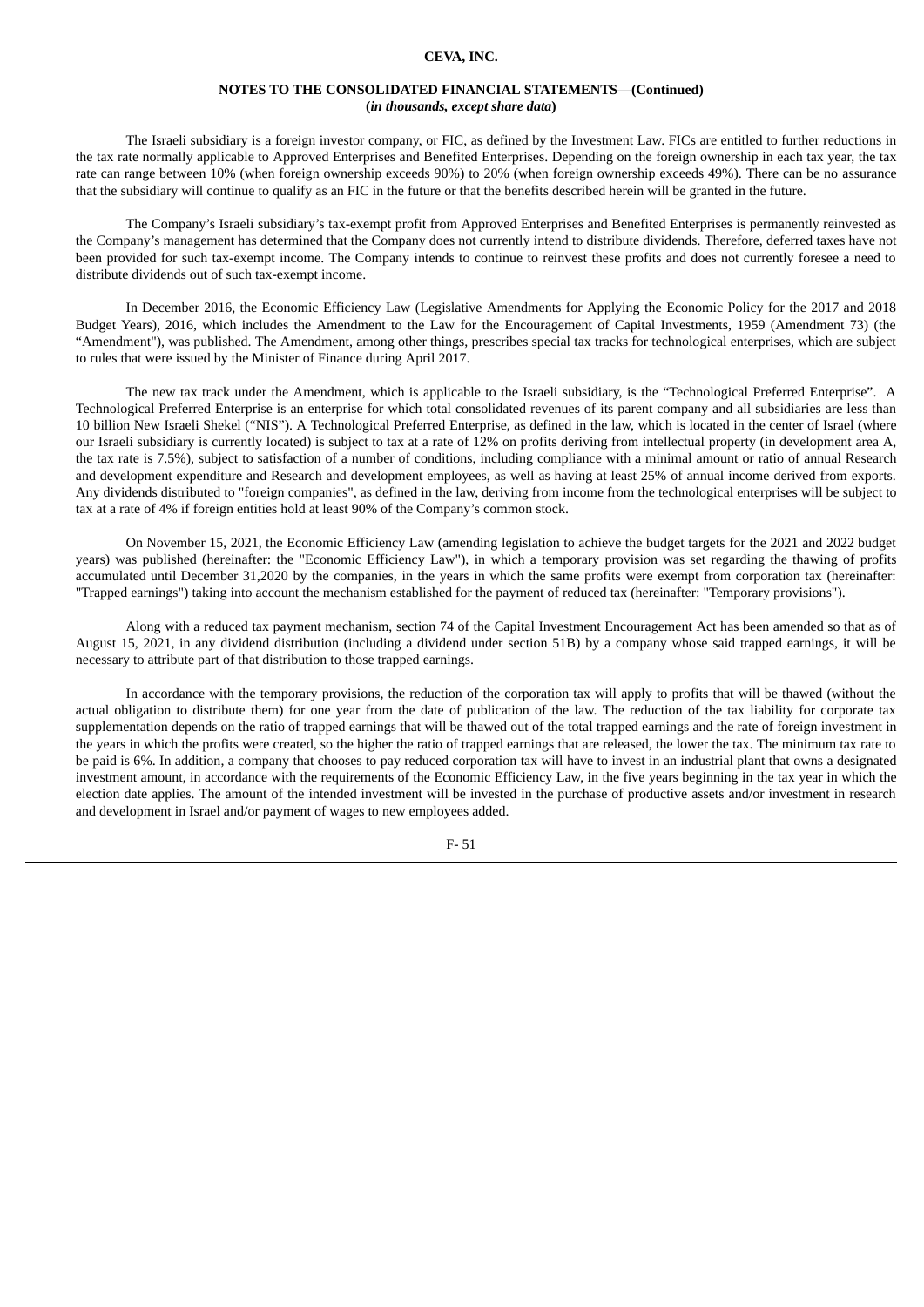## **NOTES TO THE CONSOLIDATED FINANCIAL STATEMENTS**—**(Continued) (***in thousands, except share data***)**

In light of the Company's decision not to distribute a dividend in the coming year, no tax expenses were recognized in the tax year.

The balance of accumulated income that has not yet been thawed as of December 31, 2021 is 118,512 NIS (approximately \$38,107)

In addition, due to a lack of intention to distribute a dividend in a subsidiary that has imprisoned profits, the Company did not recognize as of December 31, 2021 a deferred tax liability against recognition of deferred tax expenses.

Income not eligible for Approved Enterprise benefits, Benefited Enterprise benefits or Technological Preferred Enterprise is taxed at a regular rate, which was 23% in 2021, 2020 and 2019.

The Israeli subsidiary elected to compute taxable income in accordance with Income Tax Regulations (Rules for Accounting for Foreign Investors Companies and Certain Partnerships and Setting their Taxable Income), 1986. Accordingly, the taxable income or loss is calculated in U.S. dollars. Applying these regulations reduces the effect of the foreign exchange rate (of NIS against the U.S. dollar) on the Company's Israeli taxable income.

As of December 31, 2021, the open tax years, subject to review by the applicable taxing authorities for the Israeli subsidiary, are 2018 and subsequent years.

#### *3. French Subsidiary*

In 2017, the French government passed a series of tax reforms allowing for the phased reduction in the corporate tax rate. In 2018, the French operating subsidiary qualified for a 28% corporate income tax rate for taxable profit up to €500 (approximately \$560) and the standard corporate income tax rate of 33.33% for taxable profit above €500 (approximately \$560). In 2019, the standard corporate income tax rate was reduced to 31%, with the first €500 (approximately \$560) of taxable profit still being subject to the 28% rate. In 2020, the 28% corporate income tax rate has become the new standard rate for all taxable profits. In 2021, the standard corporate income tax rate is reduced to 26.5%. In 2022, the standard corporate income tax rate will be reduced to 25%.

As of December 31, 2021, the open tax years subject to review by the applicable taxing authorities for the French subsidiary are 2019 and subsequent years.

*c. Taxes on income comprised of:*

|                                |          | Year ended December 31, |    |              |      |           |
|--------------------------------|----------|-------------------------|----|--------------|------|-----------|
|                                |          | 2019                    |    | 2020         |      | 2021      |
| Domestic taxes:                |          |                         |    |              |      |           |
| Current                        | \$       | 3                       | \$ | 12           | - \$ | 5         |
| Deferred                       |          |                         |    |              |      | (1,536)   |
| Foreign taxes:                 |          |                         |    |              |      |           |
| Current                        |          | 1,936                   |    | 6,337        |      | 11,772    |
| Deferred                       |          | (600)                   |    | (1, 449)     |      | (4,949)   |
|                                |          | 1,339                   |    | 4,900        |      | 5,292     |
| Income before taxes on income: |          |                         |    |              |      |           |
| Domestic                       | \$       | $(9,039)$ \$            |    | $(6,348)$ \$ |      | (14, 883) |
| Foreign                        |          | 10,406                  |    | 8,869        |      | 20,571    |
|                                |          | 1,367                   |    | 2,521        | \$   | 5,688     |
|                                | $F - 52$ |                         |    |              |      |           |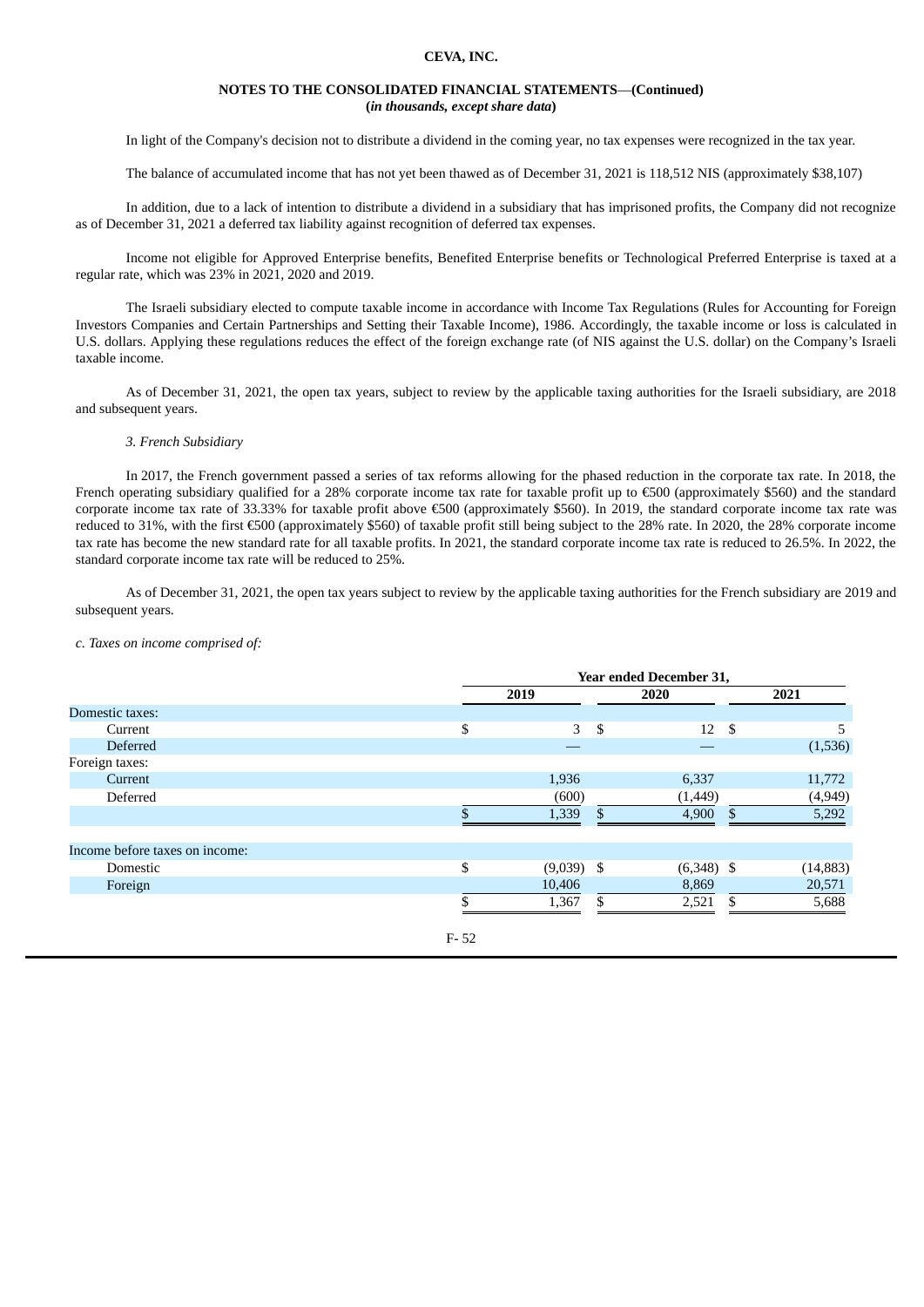## **NOTES TO THE CONSOLIDATED FINANCIAL STATEMENTS**—**(Continued) (***in thousands, except share data***)**

*d. Reconciliation between the Company*'*s effective tax rate and the U.S. statutory rate:*

|                                                                                 | <b>Year ended December 31,</b> |         |    |       |    |          |
|---------------------------------------------------------------------------------|--------------------------------|---------|----|-------|----|----------|
|                                                                                 |                                | 2019    |    | 2020  |    | 2021     |
| Income before taxes on income                                                   |                                | 1,367   | \$ | 2,521 | \$ | 5,688    |
| Theoretical tax at U.S. statutory rate                                          |                                | 287     |    | 529   |    | 1,194    |
| Foreign income taxes at rates other than U.S. rate                              |                                | (33)    |    | 810   |    | 450      |
| Approved and benefited enterprises benefits (*)                                 |                                | (154)   |    |       |    |          |
| Technological Preferred Enterprise benefits (*)                                 |                                |         |    | 22    |    | 836      |
| Subpart F                                                                       |                                | 568     |    | 359   |    | 192      |
| Non-deductible items                                                            |                                | 124     |    | 306   |    | 340      |
| Non-taxable items                                                               |                                | (486)   |    | (690) |    | (483)    |
| Changes in uncertain tax position                                               |                                | (1,029) |    |       |    |          |
| Stock-based compensation expense                                                |                                | (3)     |    | (666) |    | (1, 193) |
| Impacts of GILTI                                                                |                                | 967     |    | 644   |    |          |
| Tax adjustment in respect of difference tax rate of foreign subsidiary          |                                | 364     |    | 1,044 |    | 108      |
| Foreign withholding taxes                                                       |                                | 444     |    |       |    | 648      |
| Changes in valuation allowance                                                  |                                | (209)   |    | 2,487 |    | 2,575    |
| Other, net                                                                      |                                | 499     |    | 55    |    | 625      |
| Taxes on income                                                                 |                                | 1,339   |    | 4,900 |    | 5,292    |
|                                                                                 |                                |         |    |       |    |          |
| (*) Basic and diluted earnings per share amounts of the benefit resulting from: |                                |         |    |       |    |          |
| the "Approved Enterprise" and "Benefited Enterprise" status                     | \$                             | 0.01    |    |       |    |          |
| the "Technological Preferred Enterprise benefits" status                        |                                |         |    | 0.00  |    | 0.04     |
|                                                                                 |                                |         |    |       |    |          |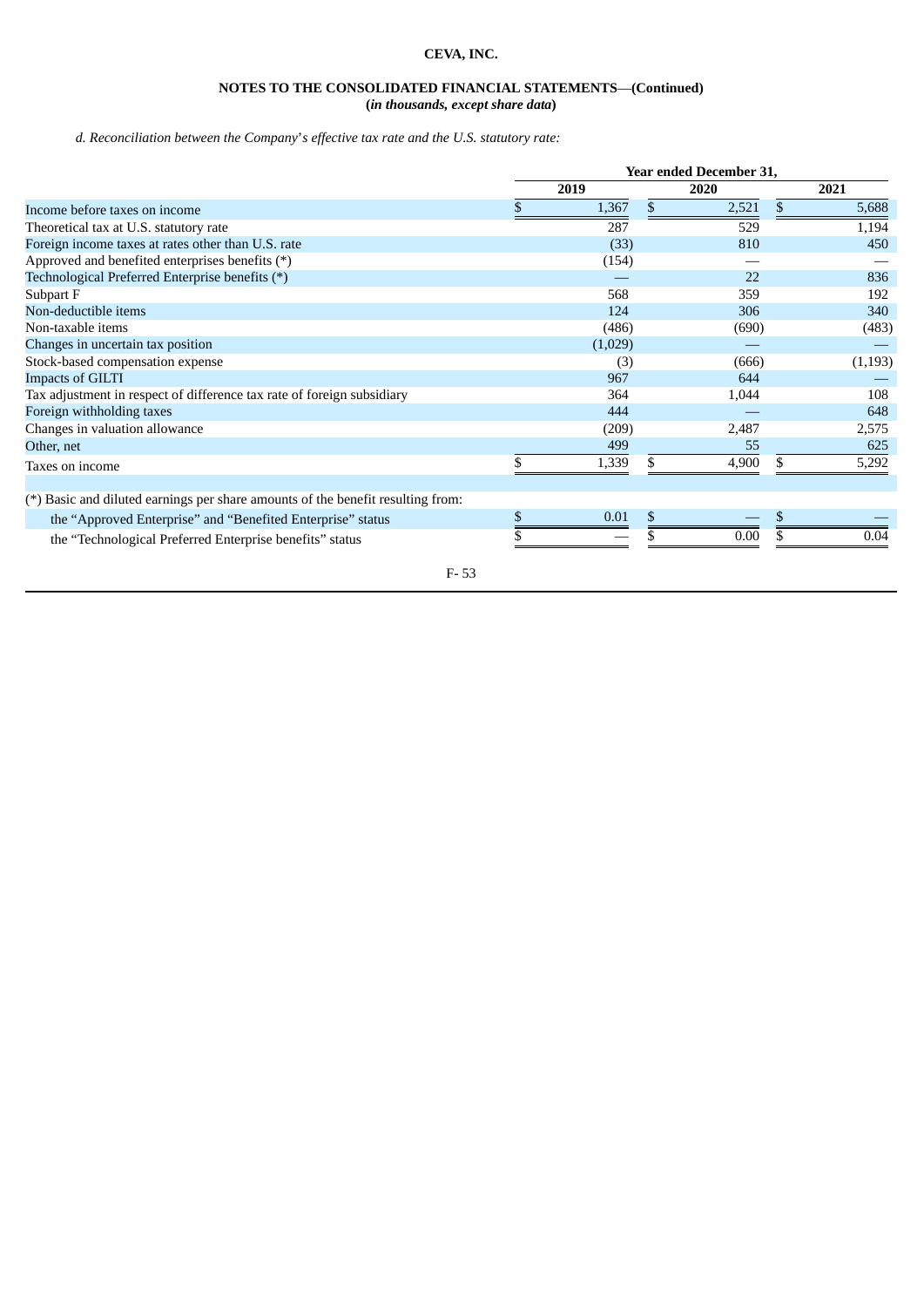## **NOTES TO THE CONSOLIDATED FINANCIAL STATEMENTS**—**(Continued) (***in thousands, except share data***)**

*e. Deferred taxes on income:*

Significant components of the Company's deferred tax assets are as follows:

|                                               | As at December 31, |     |           |  |
|-----------------------------------------------|--------------------|-----|-----------|--|
|                                               | 2020               |     | 2021      |  |
| <b>Deferred tax assets</b>                    |                    |     |           |  |
| Operating loss carryforward                   | \$<br>9,493        | -S  | 15,621    |  |
| Accrued expenses and deferred revenues        | 1,783              |     | 1,951     |  |
| Temporary differences related to R&D expenses | 4,275              |     | 5,057     |  |
| Equity-based compensation                     | 3,667              |     | 2,756     |  |
| <b>Operating leases</b>                       | 1,619              |     | 1,737     |  |
| Tax credit carry forward                      | 7,214              |     | 10,997    |  |
| Other                                         | 202                |     | 132       |  |
| Total gross deferred tax assets               | 28,253             |     | 38,251    |  |
| Valuation allowance                           | (15, 844)          |     | (19, 288) |  |
| Net deferred tax assets                       | \$<br>12,409       | \$  | 18,963    |  |
|                                               |                    |     |           |  |
| <b>Deferred tax liabilities</b>               |                    |     |           |  |
| <b>Operating leases</b>                       | \$<br>1,583        | \$. | 1,719     |  |
| Intangible assets                             |                    |     | 1,394     |  |
| Total deferred tax liabilities                | \$<br>1,583        | \$  | 3,113     |  |
|                                               |                    |     |           |  |
| Net deferred tax assets $(*)$                 | 10,826             | S.  | 15,850    |  |

(\*) \$45 and \$119 net deferred taxes for the years ended December 31, 2020 and 2021, respectively, are from domestic jurisdictions.

Changes in valuation allowances on deferred tax assets result from management's assessment of the Company's ability to utilize certain future tax deductions, operating losses and tax credit carryforwards prior to expiration. Valuation allowances were recorded to reduce deferred tax assets to an amount that will, more likely than not, be realized in the future. The net change in the valuation allowance primarily reflects a decrease in deferred tax assets on future tax deductions.

As of December 31, 2021, the Company's undistributed earnings from non-U.S. subsidiaries are intended to be indefinitely reinvested in non-U.S. operations, and therefore no U.S. deferred taxes liabilities have been recorded.

## *f. Uncertain tax positions:*

A reconciliation of the beginning and ending amount of gross unrecognized tax benefits based on the provisions of FASB ASC No. 740 is as follows:

|                                                       | Year ended December 31, |       |  |  |
|-------------------------------------------------------|-------------------------|-------|--|--|
|                                                       | 2020                    | 2021  |  |  |
| Beginning of year                                     | 1.037                   | 1,558 |  |  |
| Additions for current year tax positions              | 387                     | 133   |  |  |
| Additions (reductions) for prior year's tax positions | 134                     | (81)  |  |  |
| Balance at December 31                                | 1.558                   | 1.610 |  |  |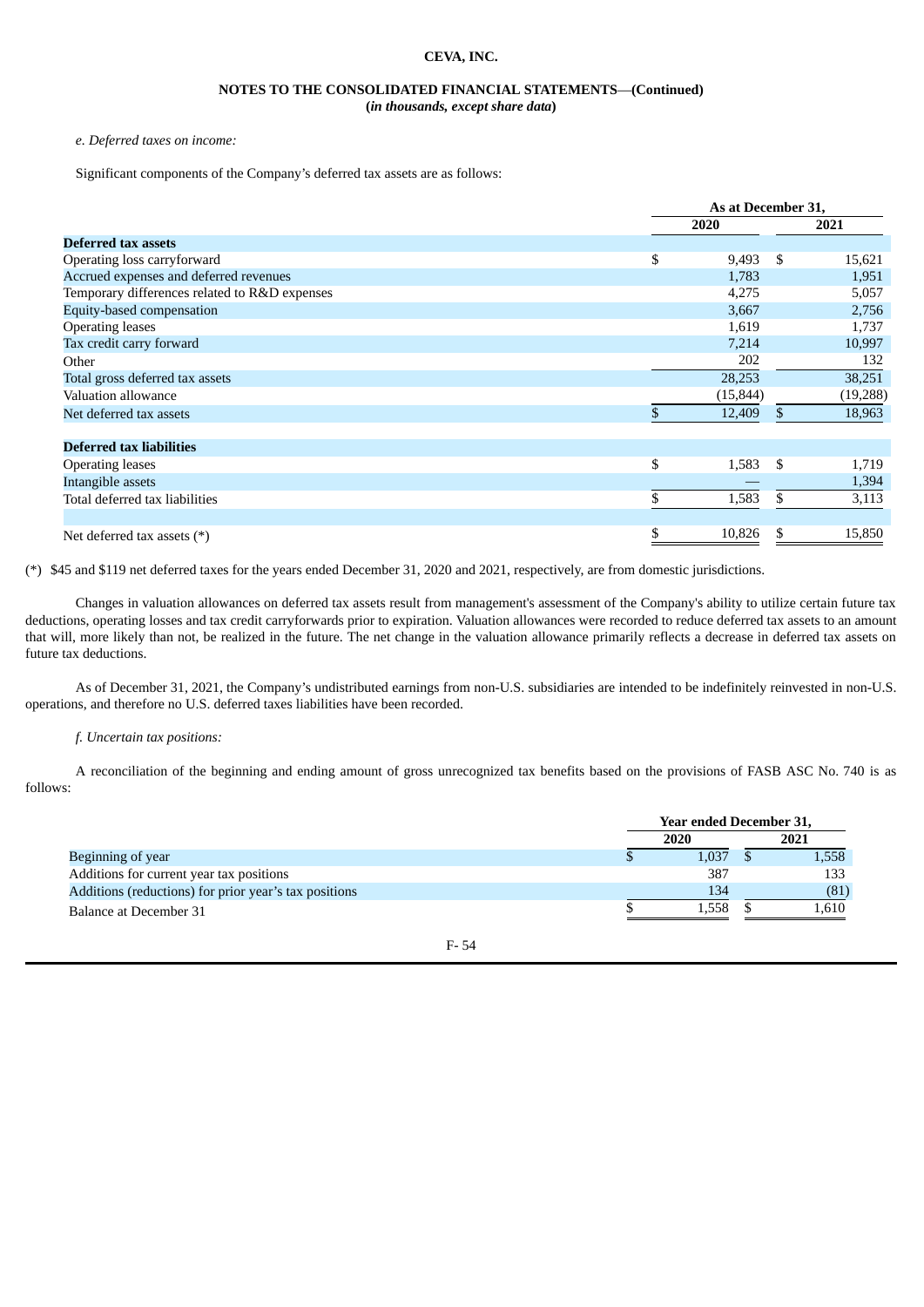## **NOTES TO THE CONSOLIDATED FINANCIAL STATEMENTS**—**(Continued) (***in thousands, except share data***)**

As of December 31, 2020 and 2021, there were \$1,558 and \$1,610, respectively, of unrecognized tax benefits that if recognized would affect the annual effective tax rate. The Company did not accrue interest and penalties relating to unrecognized tax benefits in its provision for income taxes during the years ended December 31, 2020 and 2021 because such interest and penalties did not have a material impact on the Company's financial statements.

The Company believes that an adequate provision has been made for any adjustments that may result from tax examinations. However, the outcome of tax audits cannot be predicted with certainty. If any issues addressed in the Company's tax audits are resolved in a manner not consistent with management's expectations, the Company could be required to adjust its provision for income taxes in the period such resolution occurs. The Company does not expect uncertain tax positions to change significantly over the next 12 months, except in the case of settlements with tax authorities, the likelihood and timing of which are difficult to estimate.

#### *g. Tax loss carryforwards:*

As of December 31, 2021, CEVA and its subsidiaries had net operating loss carryforwards for federal income tax purposes of approximately \$23,723, which are available to offset future federal taxable income indefinitely. As of December 31, 2021, CEVA and its subsidiaries had net operating loss carryforwards for California income tax purposes of approximately \$13,027, which are available to offset future California taxable income. Such loss carryforwards begin to expire in 2030.

As of December 31, 2021, CEVA's Irish subsidiary had foreign operating losses of approximately \$51,293, which are available to offset future taxable income indefinitely.

*h*. *Tax returns*:

CEVA files income tax returns in the U.S. federal jurisdiction and various state and local jurisdictions. With few exceptions, CEVA is no longer subject to U.S. federal income tax examinations by tax authorities, and state and local income tax examinations, for the years prior to 2010.

## **NOTE 15: RELATED PARTY TRANSACTIONS**

On February 16, 2021, the Board unanimously approved the appointment of Jaclyn Liu as an independent member of the Board with the appointment effective as of February 16, 2021. Ms. Liu is a partner of Morrison & Foerster LLP, outside legal counsel to the Company. Fees attributed to Morrison & Foerster LLP during the year ended December 31, 2021, were \$1,110. The accounts payable balance with Morrison & Foerster LLP at December 31, 2021 was \$11.

### **NOTE 16: COMMITMENTS AND CONTINGENCIES**

a. The Company is not a party to any litigation or other legal proceedings that the Company believes could reasonably be expected to have a material adverse effect on the Company's business, results of operations and financial condition.

b. As of December 31, 2021, the Company and its subsidiaries had several non-cancelable operating leases, primarily for facilities and equipment. These leases generally contain renewal options and require the Company and its subsidiaries to pay all executory costs such as maintenance and insurance. In addition, the Company has several fixed service agreements with sub-contractors.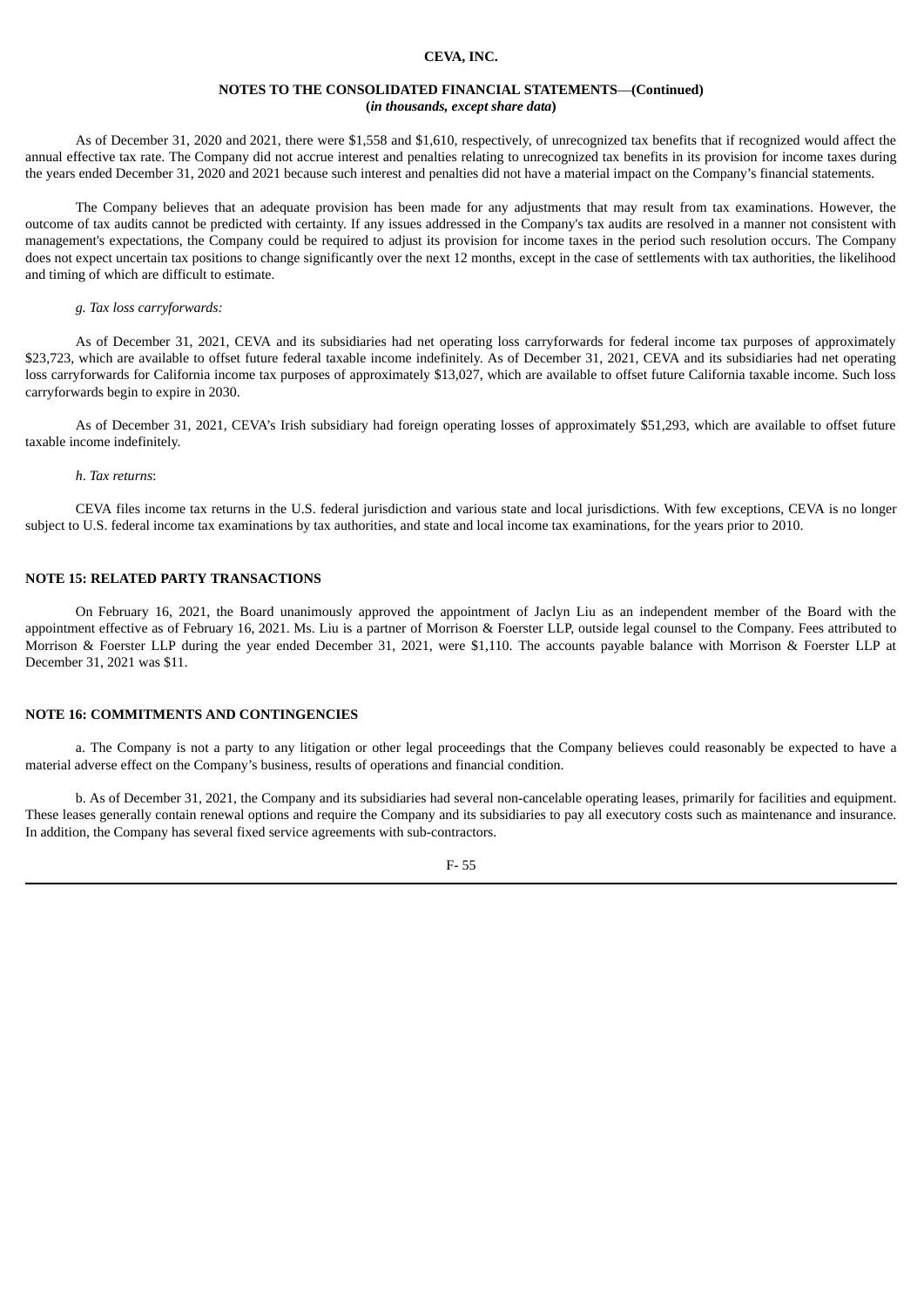## **NOTES TO THE CONSOLIDATED FINANCIAL STATEMENTS**—**(Continued) (***in thousands, except share data***)**

As of December 31, 2021, future purchase obligations and minimum rental commitments for leasehold properties and operating leases with noncancelable terms are as follows:

|                     | <b>Minimum</b><br>rental<br><b>commitments</b><br>for leasehold<br>properties |      | <b>Commitments</b><br>for other lease<br>obligations |      | Other<br>purchase<br>obligations |               | <b>Total</b> |
|---------------------|-------------------------------------------------------------------------------|------|------------------------------------------------------|------|----------------------------------|---------------|--------------|
| 2022                | \$<br>513                                                                     | - \$ | 6,855                                                | - \$ | 2,100                            | <sup>\$</sup> | 9,468        |
| 2023                | 318                                                                           |      | 272                                                  |      | 145                              |               | 735          |
| 2024                | 40                                                                            |      |                                                      |      | 130                              |               | 170          |
| 2025 and thereafter | 38                                                                            |      |                                                      |      | 21                               |               | 59           |
| Total               | \$<br>909                                                                     |      | 7,127                                                |      | 2,396                            |               | 10,432       |

## c. Royalties:

The Company participated in programs sponsored by the Israeli government for the support of research and development activities. Through December 31, 2021, the Company had obtained grants from the IIA for certain of the Company's research and development projects. The Company is obligated to pay royalties to the IIA, amounting to 3%-3.5% of the sales of the products and other related revenues (based on the dollar) generated from such projects, up to 100% of the grants received. Royalty payment obligations also bear interest at the LIBOR rate. The obligation to pay these royalties is contingent on actual sales of the products and in the absence of such sales, no payment is required.

Royalty expenses relating to the IIA grants included in cost of revenues for the years ended December 31, 2019, 2020 and 2021 amounted to \$715, \$1,066 and \$1,175, respectively. As of December 31, 2021, the aggregate contingent liability to the IIA (including interest) amounted to \$27,174.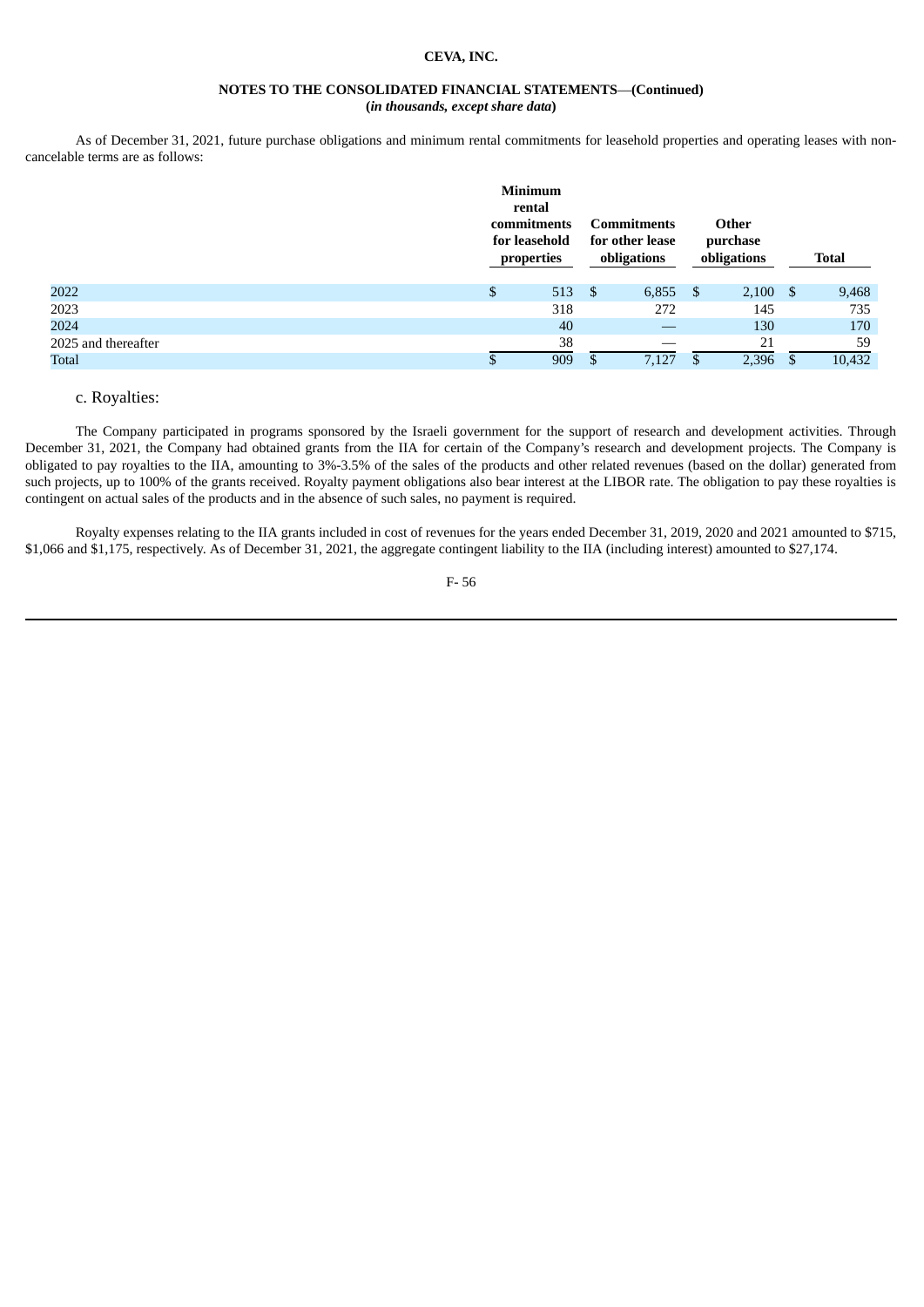#### **SIGNATURES**

Pursuant to the requirements of Section 13 or 15(d) of the Securities Exchange Act of 1934, the Registrant has duly caused this Annual Report on Form 10-K to be signed on its behalf by the undersigned, thereunto duly authorized.

CEVA, INC.

**Gideon Wertheizer Chief Executive Officer**

By: /S/ Gideon Wertheizer

March 1, 2022

## **POWER OF ATTORNEY**

KNOW ALL MEN BY THESE PRESENTS, that each person whose signature appears below constitutes and appoints Gideon Wertheizer and Yaniv Arieli or either of them, his true and lawful attorneys-in-fact and agents, with full power of substitution and re-substitution, for him and in his name, place and stead, in any and all capacities to sign any and all amendments to this Annual Report on Form 10‑K, and to file the same, with all exhibits thereto and other documents in connection therewith, with the SEC, granting unto said attorneys-in-fact and agents, and each of them, full power and authority to do and perform each and every act and thing requisite and necessary to be done in connection therewith, as fully to all intents and purposes as he might or could do in person, hereby ratifying and confirming all that said attorneys-in-fact and agents, or either of them, or their or his substitutes or substitute, may lawfully do or cause to be done by virtue hereof.

Pursuant to the requirements of the Securities Exchange Act of 1934, this report on Form 10-K has been signed below by the following persons on behalf of the Registrant and in the capacities and on the dates indicated.

| <b>Signature</b><br>/S/ GIDEON WERTHEIZER<br>Gideon Wertheizer | <b>Title</b><br>Chief Executive Officer and Director<br>(Principal Executive Officer & Director)           | <b>Date</b><br>March 1, 2022 |
|----------------------------------------------------------------|------------------------------------------------------------------------------------------------------------|------------------------------|
| /S/YANIV ARIELI<br>Yaniv Arieli                                | Chief Financial Officer and Treasurer (Principal<br>Financial Officer and Principal Accounting<br>Officer) | March 1, 2022                |
| /S/ PETER MCMANAMON<br>Peter McManamon                         | Director and Chairman                                                                                      | March 1, 2022                |
| /S/ BERNADETTE ANDRIETTI<br>Bernadette Andrietti               | <b>Director</b>                                                                                            | March 1, 2022                |
| /S/ ELIYAHU AYALON<br>Eliyahu Ayalon                           | <b>Director</b>                                                                                            | March 1, 2022                |
| /S/ ZVI LIMON<br>Zvi Limon                                     | Director                                                                                                   | March 1, 2022                |
| /S/ JACLYN LIU<br>Jaclyn Liu                                   | <b>Director</b>                                                                                            | March 1, 2022                |
| /S/ MARIA MARCED<br>Maria Marced                               | <b>Director</b>                                                                                            | March 1, 2022                |
| /S/ SVEN-CHRISTER-NILSSON<br>Sven-Christer Nilsson             | <b>Director</b>                                                                                            | March 1, 2022                |
| /S/LOUIS SILVER<br>Louis Silver                                | <b>Director</b>                                                                                            | March 1, 2022                |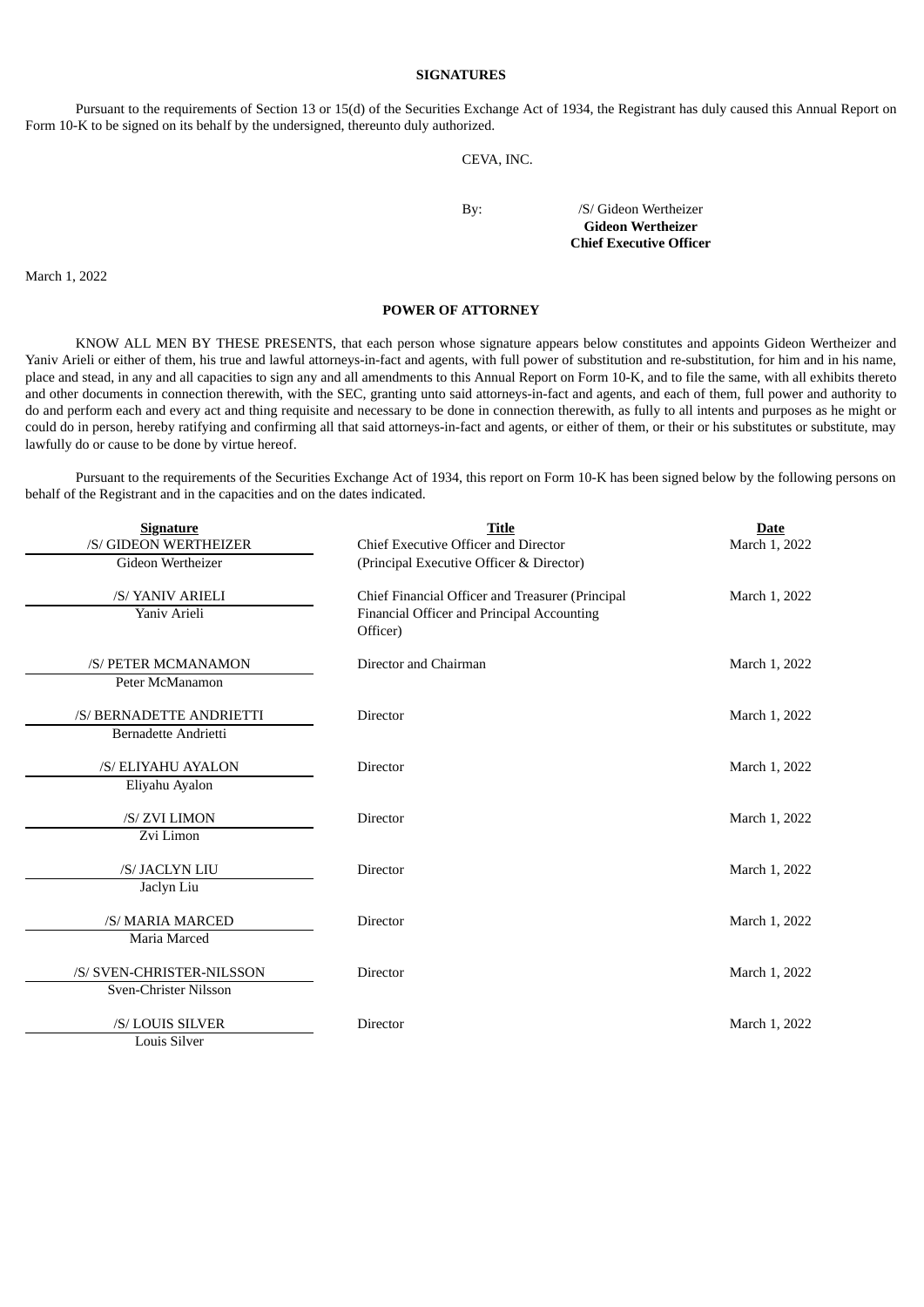Subsidiaries

The following are the subsidiaries of CEVA, Inc.

**Name Jurisdiction of Incorporation**<br>CEVA Limited **Note Apple 2014 Note Apple 2014 Note Apple 2014 Note Apple 2014 Note Apple 2014 Note Apple 2014 Note Apple 2014 Note Apple 2014 Note Apple 2014 Note Ap** CEVA Development, Inc. CEVA Inc. Cayman Islands CEVA Ireland Limited Republic of Ireland CEVA DSP Limited Republic of Ireland Republic of Ireland Republic of Ireland Republic of Ireland Republic of Ireland Republic of Ireland Republic of Ireland Republic of Ireland Repu CEVA DSP Limited GEVA Services Limited CEVA Services Limited CEVA Services Limited CEVA Services Limited CEVA Services Limited CEVA Services Limited CEVA Services Limited CEVA Services Limited CEVA Services Limited CEVA Se CEVA Services Limited Republic of Irelands and Republic of Irelands and Irelands and Republic of Irelands and Irelands and Irelands and Irelands and Irelands and Republic of Irelands and Irelands and Irelands and Irelands CEVA Systems LLC Delaware Delaware Delaware Delaware Delaware Delaware Delaware Delaware Delaware Delaware Delaware Delaware Delaware Delaware Delaware Delaware Delaware Delaware Delaware Delaware Delaware Delaware Delawar Nihon CEVA K.K. Japan Japan CEVA Technologies Limited CEVA Technologies Limited CEVA Technologies Limited CEVA Technologies Limited CEVA Technologies Limited CEVA Technologies Limited CEVA Technologies Limited CEVA Technol CEVA Technologies Limited and Republic of Irelands and Republic of Irelands and Republic of Irelands and Republic of Irelands and Republic of Irelands and Republic of Irelands and Republic of Irelands and Republic of Irela CEVA Technologies, Inc. CEVA Germany GmbH. Germany GmbH. Germany CEVA France CEVA France **France France France France France France France France France France** RivieraWaves SAS France France France France France Massachusetts Massachusetts Intrinsix Corp.

Northern Ireland<br>California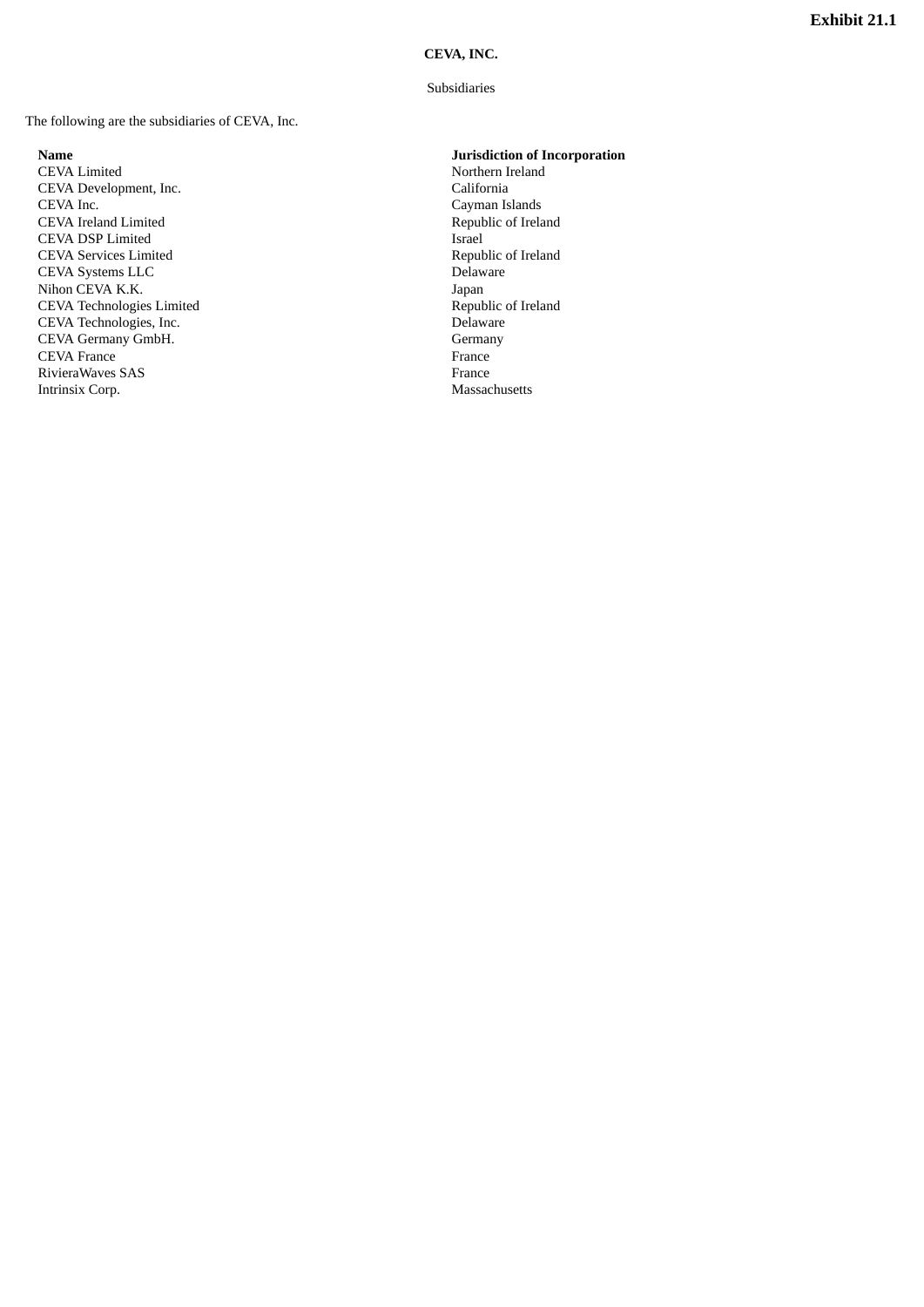## **CONSENT OF INDEPENDENT REGISTERED PUBLIC ACCOUNTING FIRM**

We consent to the incorporation by reference in the Registration Statements (Form S-8 Nos. 333-239813, 333-219868, 333-206274, 333-176207, 333- 101553, 333-107443, 333-115506, 333-141355 and 333-160866) pertaining to the 2011 Stock Incentive Plan, 2002 Stock Incentive Plan, 2002 Employee Stock Purchase Plan, 2000 Stock Incentive Plan, Parthus Technologies 2000 Share Incentive Plan, Chicory Systems, Inc. 1999 Employee Stock Option/Stock Issuance Plan, and Amended and Restated 2003 Director Stock Option Plan of CEVA Inc. (formerly ParthusCeva, Inc.) of our reports dated March 1, 2022, with respect to the consolidated financial statements of CEVA Inc., and the effectiveness of internal control over financial reporting of CEVA Inc., included in this Annual Report (Form 10-K) for the year ended December 31, 2021.

Tel-Aviv. Israel **Fig. 2.1 (1998)** *IS/ KOST FORER GABBAY & KASIERER* 

March 1, 2022 A Member of Ernst & Young Global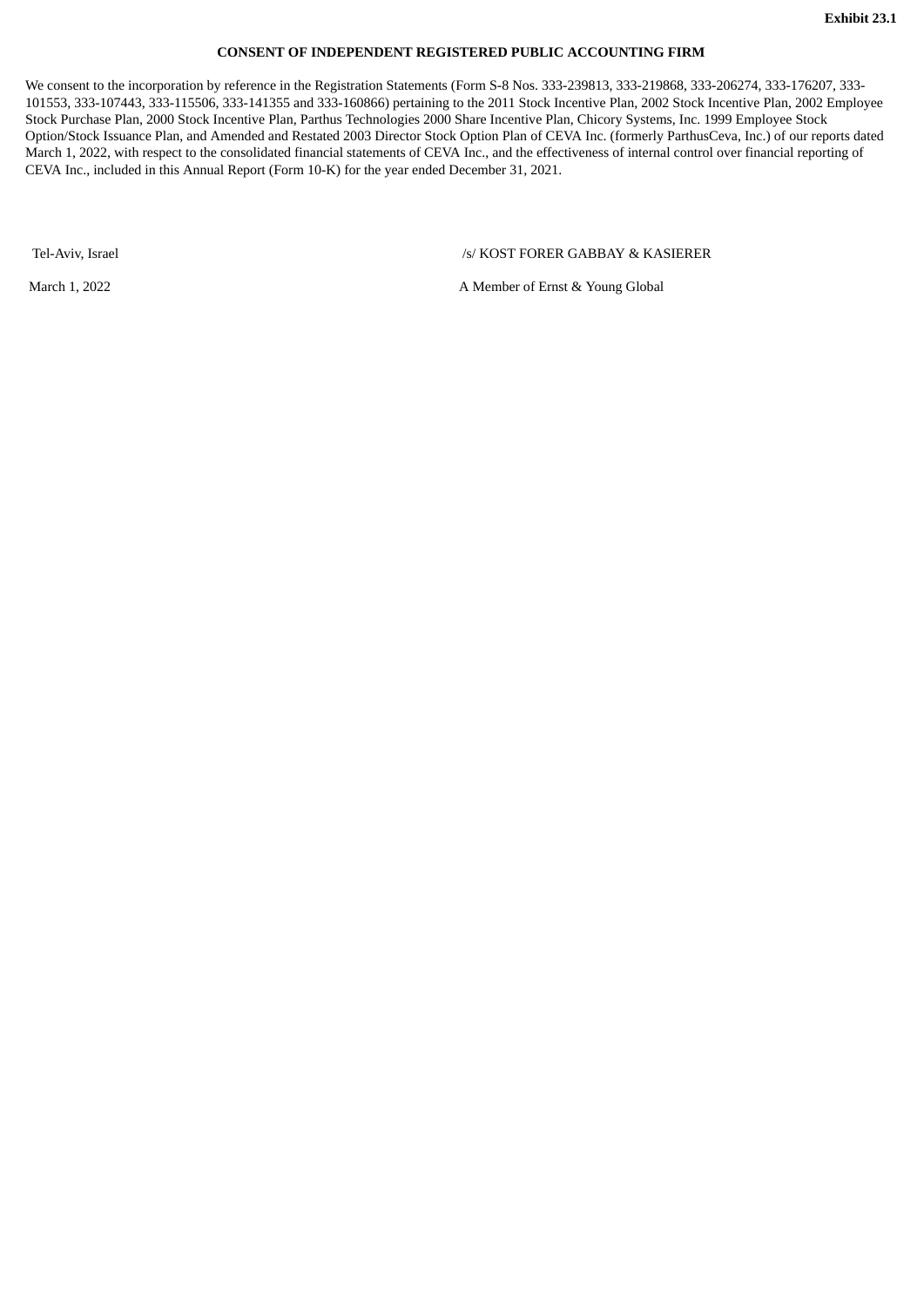## **EXHIBIT 31.1 CERTIFICATION OF CHIEF EXECUTIVE OFFICER PURSUANT TO SECTION 302(a) OF THE SARBANES-OXLEY ACT OF 2002**

I, Gideon Wertheizer, certify that:

- 1. I have reviewed this Annual Report on Form 10-K of CEVA, Inc. (the "Company");
- 2. Based on my knowledge, this report does not contain any untrue statement of a material fact or omit to state a material fact necessary to make the statements made, in light of the circumstances under which such statements were made, not misleading with respect to the period covered by this report;
- 3. Based on my knowledge, the financial statements, and other financial information included in this report, fairly present in all material respects the financial condition, results of operations and cash flows of the registrant as of, and for, the periods presented in this report;
- 4. The registrant's other certifying officer and I are responsible for establishing and maintaining disclosure controls and procedures (as defined in Exchange Act Rules 13a-15(e) and 15d-15(e)) and internal control over financial reporting (as defined in Exchange Act Rules 13a-15(f) and 15d-15(f)) for the registrant and have:
- (a) Designed such disclosure controls and procedures, or caused such disclosure controls and procedures to be designed under our supervision, to ensure that material information relating to the registrant, including its consolidated subsidiaries, is made known to us by others within those entities, particularly during the period in which this report is being prepared;
- (b) Designed such internal control over financial reporting, or caused such internal control over financial reporting to be designed under our supervision, to provide reasonable assurance regarding the reliability of financial reporting and the preparation of financial statements for external purposes in accordance with generally accepted accounting principles;
- (c) Evaluated the effectiveness of the registrant's disclosure controls and procedures and presented in this report our conclusions about the effectiveness of the disclosure controls and procedures, as of the end of the period covered by this report based on such evaluation; and
- (d) Disclosed in this report any change in the registrant's internal control over financial reporting that occurred during the registrant's most recent fiscal quarter (the registrant's fourth fiscal quarter in the case of an annual report) that has materially affected, or is reasonably likely to materially affect, the registrant's internal control over financial reporting; and
- 5. The registrant's other certifying officer and I have disclosed, based on our most recent evaluation of internal control over financial reporting, to the registrant's auditors and the audit committee of the registrant's board of directors (or persons performing the equivalent functions):
- (a) All significant deficiencies and material weaknesses in the design or operation of internal control over financial reporting which are reasonably likely to adversely affect the registrant's ability to record, process, summarize and report financial information; and
- (b) Any fraud, whether or not material, that involves management or other employees who have a significant role in the registrant's internal control over financial reporting.

Date: March 1, 2022 **By: /s/ Gideon Wertheizer** Gideon Wertheizer Chief Executive Officer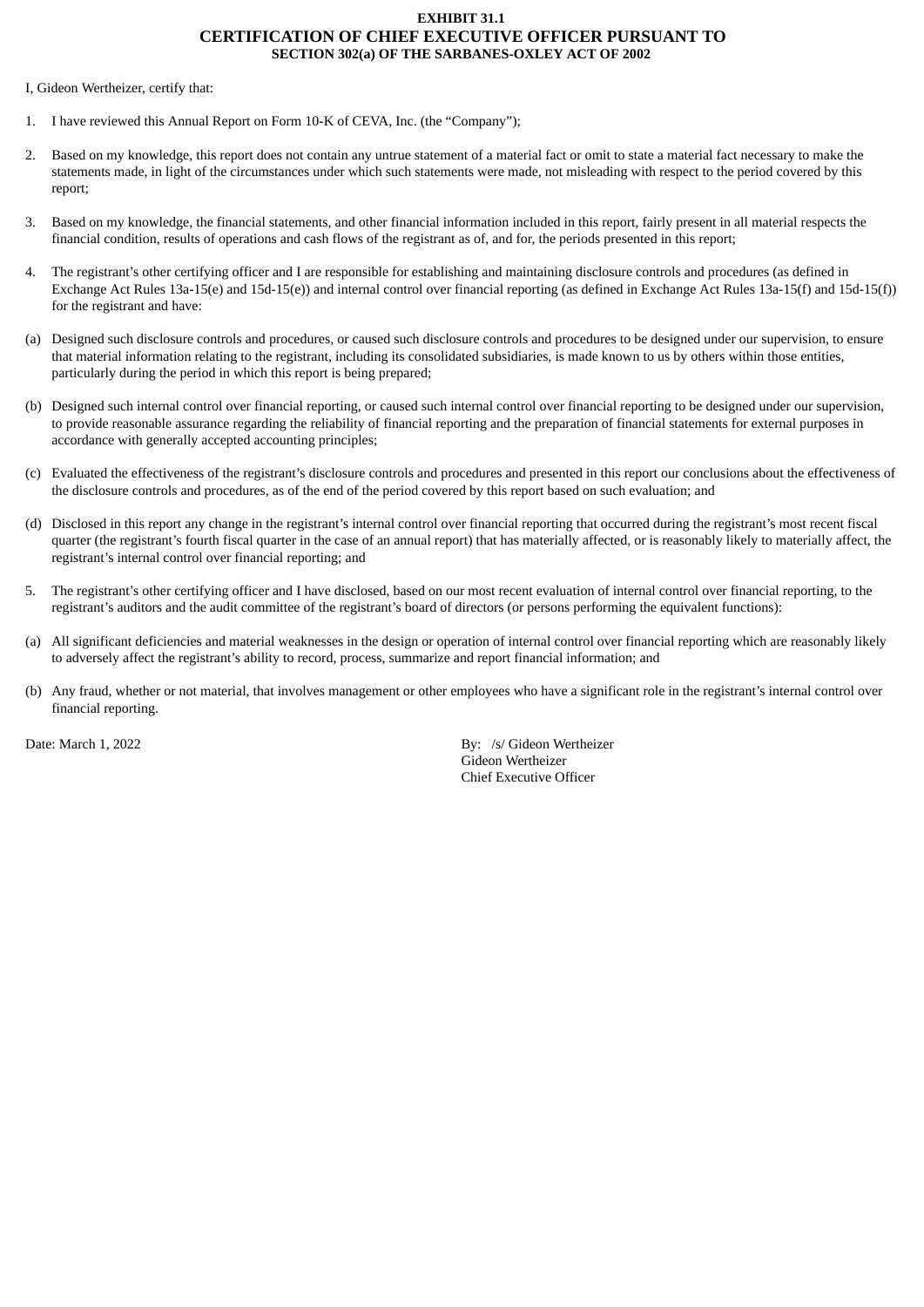## **EXHIBIT 31.2 CERTIFICATION OF CHIEF FINANCIAL OFFICER PURSUANT TO SECTION 302(a) OF THE SARBANES-OXLEY ACT OF 2002**

I, Yaniv Arieli, certify that:

- 1. I have reviewed this Annual Report on Form 10-K of CEVA, Inc. (the "Company");
- 2. Based on my knowledge, this report does not contain any untrue statement of a material fact or omit to state a material fact necessary to make the statements made, in light of the circumstances under which such statements were made, not misleading with respect to the period covered by this report;
- 3. Based on my knowledge, the financial statements, and other financial information included in this report, fairly present in all material respects the financial condition, results of operations and cash flows of the registrant as of, and for, the periods presented in this report;
- 4. The registrant's other certifying officer and I are responsible for establishing and maintaining disclosure controls and procedures (as defined in Exchange Act Rules 13a-15(e) and 15d-15(e)) and internal control over financial reporting (as defined in Exchange Act Rules 13a-15(f) and 15d-15(f)) for the registrant and have:
- (a) Designed such disclosure controls and procedures, or caused such disclosure controls and procedures to be designed under our supervision, to ensure that material information relating to the registrant, including its consolidated subsidiaries, is made known to us by others within those entities, particularly during the period in which this report is being prepared;
- (b) Designed such internal control over financial reporting, or caused such internal control over financial reporting to be designed under our supervision, to provide reasonable assurance regarding the reliability of financial reporting and the preparation of financial statements for external purposes in accordance with generally accepted accounting principles;
- (c) Evaluated the effectiveness of the registrant's disclosure controls and procedures and presented in this report our conclusions about the effectiveness of the disclosure controls and procedures, as of the end of the period covered by this report based on such evaluation; and
- (d) Disclosed in this report any change in the registrant's internal control over financial reporting that occurred during the registrant's most recent fiscal quarter (the registrant's fourth fiscal quarter in the case of an annual report) that has materially affected, or is reasonably likely to materially affect, the registrant's internal control over financial reporting; and
- 5. The registrant's other certifying officer and I have disclosed, based on our most recent evaluation of internal control over financial reporting, to the registrant's auditors and the audit committee of the registrant's board of directors (or persons performing the equivalent functions):
- (a) All significant deficiencies and material weaknesses in the design or operation of internal control over financial reporting which are reasonably likely to adversely affect the registrant's ability to record, process, summarize and report financial information; and
- (b) Any fraud, whether or not material, that involves management or other employees who have a significant role in the registrant's internal control over financial reporting.

Date: March 1, 2022 By: /s/ Yaniv Arieli Yaniv Arieli Chief Financial Officer